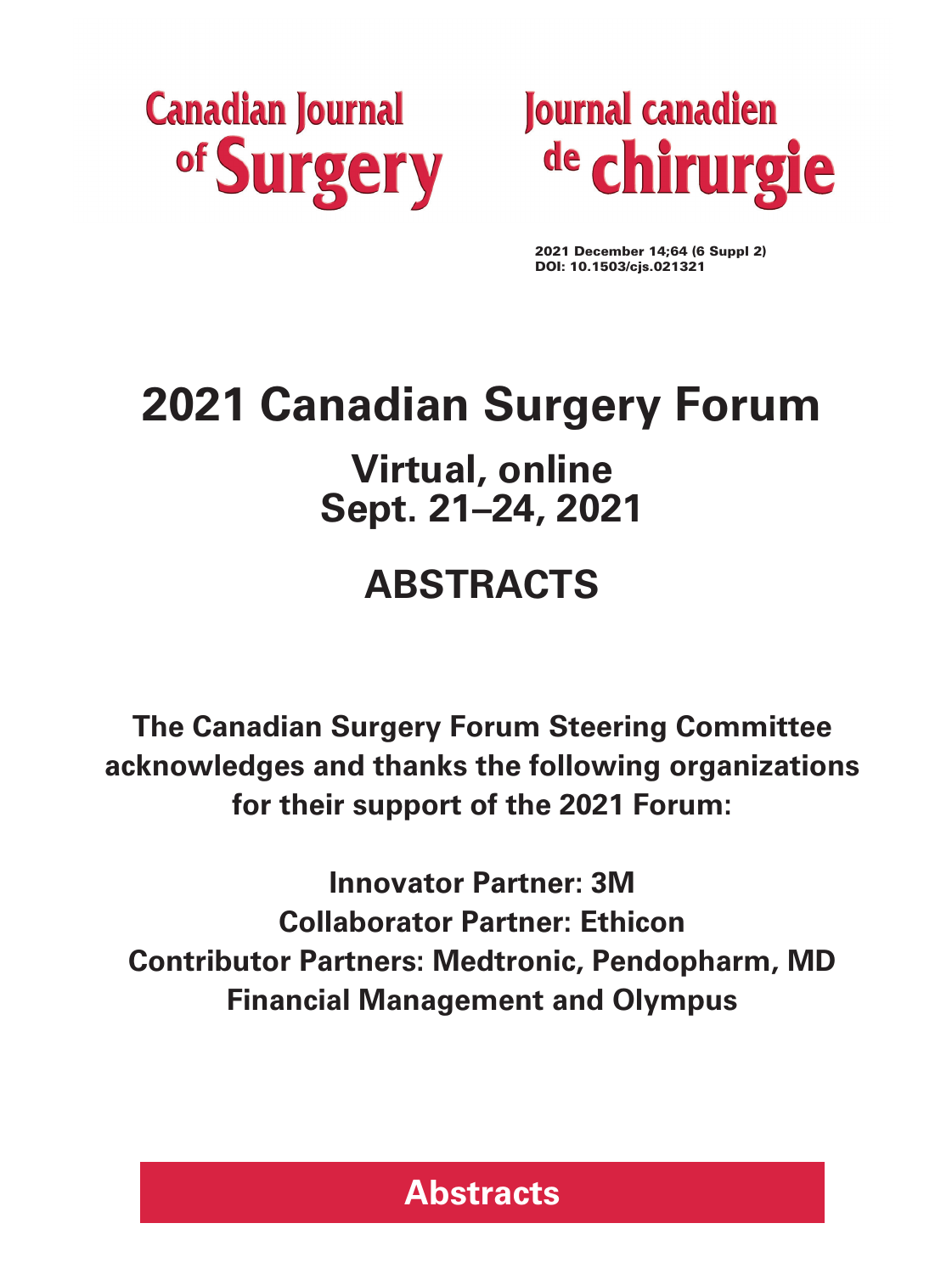### **Canadian Association of General Surgeons**

#### **01**

### **Design and validation of a unique endoscopy simulator using a commercial video game.** *G. Johnson, A. Vergis, B. Unger, J. Park, L. Gillman***. From the University of Manitoba, Winnipeg, Man.**

**Background:** Procedural simulation has been shown to enhance early endoscopy training. In this proof of concept study, we aimed to show that a first-person shooter (FPS) video game with a novel in-house designed modified endoscope controller shares similar constructs with real-life endoscopy. **Methods:** A nonfunctioning colonoscope was fashioned to a wooden platform and suspended over a sensor connected to a computer. Customized software translated the colonoscope's movements into computer input. Participants completed the first three levels on an FPS video game, Portal (Valve Corporation), first using conventional mouse and keyboard controls and then using the novel endoscope controller. Twelve expert endoscopists and 12 surgical residents with minimal endoscopy experience participated. Participants were evaluated on the basis of completion time, number of button presses, and hand motion analyses. **Results:** Experts outperformed novices for time to study completion (expert 944 s, novice 1515 s;  $p = 0.006$ ) and number of hand movements (expert 1263.1 s, novice 2052.6 s;  $p = 0.004$ ) using the novel colonoscope controller. There was no difference in number of button presses or total path length travelled. Self-reported number of past endoscopies was moderately linearly correlated with time to game completion ( $r = -0.493$ ,  $p = 0.020$ ) and total hand movements ( $r =$  $-0.462$ ,  $p = 0.030$ ). Novices and experts did not statistically differ while using the conventional video game controls. **Conclusion:** Experts outperformed novices using the endoscope controller but not the conventional game controller with respect to economy of movement and completion time. This result confirms that our endoscope-controlled video game shares similar constructs with real-life endoscopy and serves as a first step toward creating a more enjoyable and cheaper alternative to commercially available endoscopy simulators.

### **03**

### **Is ethnicity an appropriate measure of health care marginalization?: A systematic review and metaanalysis of the outcomes of diabetic foot ulceration in the Aboriginal population.** *K. Hickey, D. Pace.* **From Memorial University, St. John's, Nfld.**

**Background:** The Aboriginal population is known to have a higher prevalence of diabetes and other chronic diseases compared with non-Aboriginal populations in the same geographic location. It is also presumed that the outcomes of those who develop diabetic complications like diabetic foot ulcers (DFUs) are worse in the Aboriginal population. This review aims to complete a systematic literature review comparing outcomes of DFUs in Aboriginal and non-Aboriginal populations. The primary outcome measure was major amputation rate. **Methods:** PubMed, Cochrane, Embase and CINAHL were searched from inception to October 2018. Inclusion criteria were as follows: studies comparing the outcomes of patients with DFUs in Aboriginal and non-Aboriginal populations, studying patient populations limited to Canada, the United States, Australia and New Zealand. Studies were excluded if they were non-English or reported on patients under age 18 years. Risk of bias was assessed using the ROBINS-I tool. RevMan 5.3 software was used for data analysis with effect measures reported as odds ratio with 95% confidence intervals. The  *statistic was calculated to quantify heterogeneity.* **Results:** Six cohort studies were included totalling 244 769 patients with DFUs (2586 Aboriginal, 242183 non-Aboriginal). Studies were set in Australia, Canada and the United States and included both inpatient and outpatient settings. Four studies were deemed to have moderate risk of bias, and 2 had serious risk of bias. The Aboriginal population was found to have a higher rate of major amputation (odds ratio 1.85, 95% confidence interval 1.04–3.31). With the exception of minor amputation rate, all other outcomes were worse in the Aboriginal population. **Conclusion:** There is a paucity of studies comparing DFU outcomes in the Aboriginal and non-Aboriginal populations. Analysis of available studies supports the conclusion that outcomes are worse in the Aboriginal population, particularly the major amputation rate. This review highlights the need for higher quality data collection prospectively detailing risk factors that contribute to poor outcomes.

#### **04**

#### **Racial disparities in surgery — a cross-specialty matched comparison between black and white patients.** *A. Azin.* **From the University of Toronto, Toronto, Ont.**

**Background:** Growing evidence suggests poorer outcomes for black patients undergoing surgery. The objective of this study is to determine if black race is associated with worse short-term postoperative morbidity and mortality compared with white race in a contemporary, cross-specialty matched cohort. **Methods:** A retrospective analysis was conducted comprising all patients undergoing surgery in the National Surgical Quality Improvement Program (NSQIP) data set between 2012 and 2018. Oneto-one coarsened exact matching was conducted between black and white patients. The primary outcome was rate of 30-day morbidity and mortality. **Results:** After 1:1 matching, 615 118 patients were identified. Black race was associated with increased rate of all-cause morbidity (odds ratio [OR] 1.10, 95% confidence interval [CI] 1.08–1.13,  $p < 0.001$ ) and mortality (OR 1.15, 95% CI 1.01–1.31, *p* = 0.039). Black race was associated with increased risk of reintubation (OR 1.33, 95% CI 1.21–1.48, *p* < 0.001), pulmonary embolism (OR 1.55, 95% CI 1.40–1.71, *p* < 0.001), failure to wean from ventilator for more than 48 hours (OR 1.14, 95% CI, 1.02–1.29, *p* < 0.001), progressive renal insufficiency (OR 1.63, 95% CI 1.43–1.86, *p* < 0.001), acute renal failure (OR 1.39, 95% CI 1.16–1.66, *p* < 0.001), cardiac arrest (OR 1.47, 95% CI 1.24–1.76, *p* < 0.001), bleeding requiring transfusion (OR 1.39, 95% CI 1.34–1.43, *p* < 0.001), deep vein thrombosis or thrombophlebitis (OR 1.24, 95% CI 1.14–1.35, *p* < 0.001) and sepsis or septic shock (OR 1.09, 95% CI 1.03–1.15, *p* < 0.001). Black patients were more likely to have a readmission (OR 1.12, 95% CI 1.10–1.16, *p* < 0.001) and discharge to a rehabilitation centre (OR 1.73, 95% CI 1.66–1.80, *p* < 0.001) or facility other than home (OR 1.20, 95% CI 1.16–1.23, *p* < 0.001). **Conclusion:** This contemporary matched analysis demonstrates an association with increased morbidity, mortality and readmissions for black patients across surgical procedures and specialties.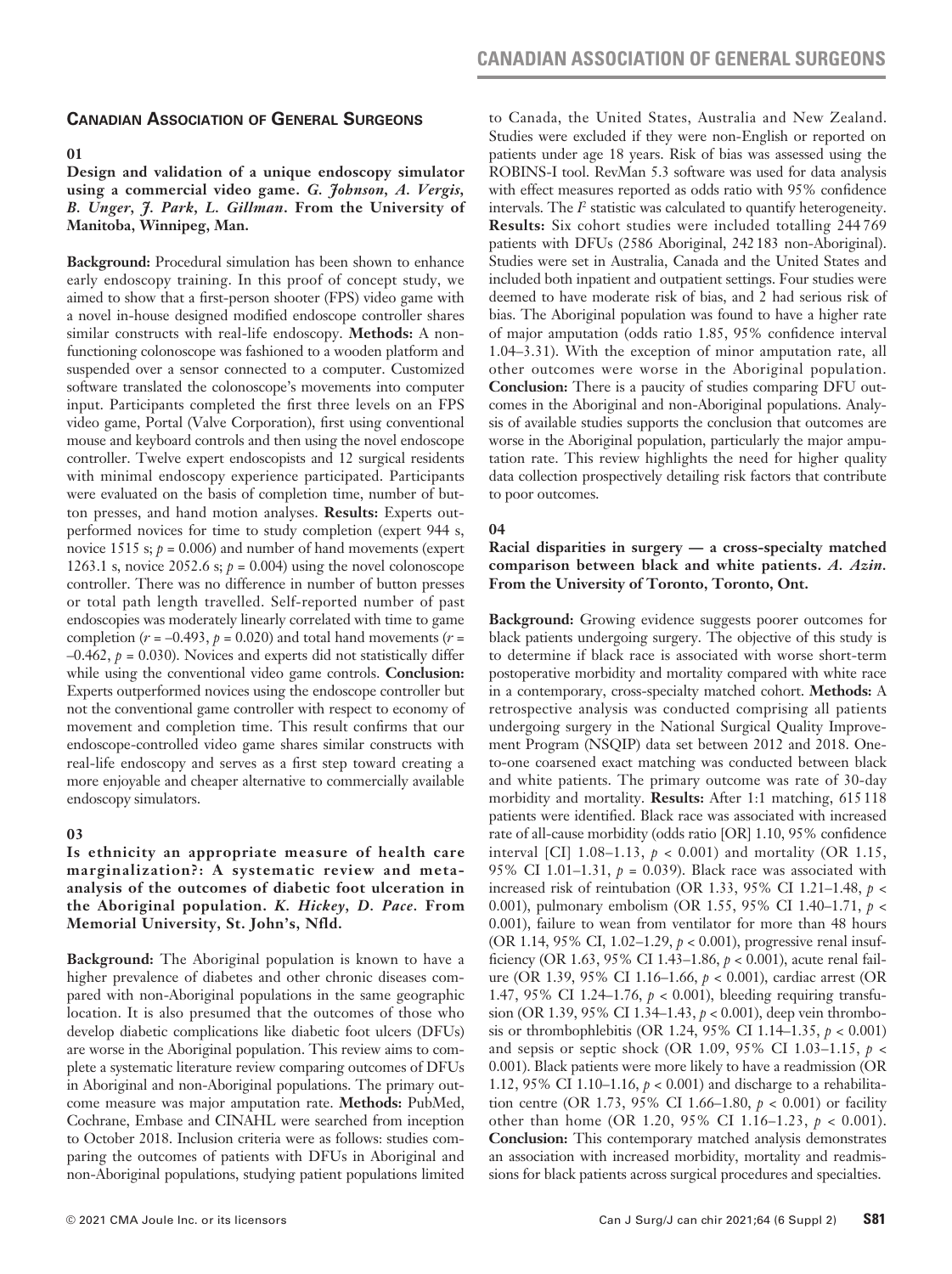#### **05**

**Starting late does not increase the risk of postoperative complications in patients undergoing common general surgical procedures.** *K. Guidolin* **(University of Toronto, Toronto, Ont.),** *K. Lam-Tin-Cheung* **(University of Toronto, Toronto, Ont.),** *S. Chadi* **(University Health Network, Toronto, Ont.),** *F. Quereshy* **(University Health Network, Toronto, Ont.).**

**Background:** There is a paucity of evidence surrounding the issue of delays on the day of surgery with respect to both causes and consequences. We sought to determine whether patients whose operations started late were at increased risk of postoperative complications. **Methods:** We conducted a retrospective cohort study of 1420 first-of-the-day common general surgical procedures, dividing these into on-time start (OTS) and late start (LS) cases. Our primary outcomes were minor and major complication rates; our secondary objective was to identify factors predicting LS. Groups were compared using univariable and multivariable analyses. **Results:** The LS rate was 55.3%. On univariable analysis, LS cases had higher rates of major and minor complications (7.3% v. 3.5%, *p* = 0.002; 3.8% v. 1.6%, *p* = 0.011). On multivariable analysis, LS was not associated with increased odds of any complications. Minor complications were predicted by operative duration (odds ratio [OR]  $1.005$ ,  $p =$ 0.002), female sex (OR 1.78,  $p = 0.037$ ) and undergoing an ileostomy closure procedure (OR 10.60,  $p < 0.001$ ), and they were reduced in patients undergoing surgery on Wednesdays (OR 0.38,  $p = 0.023$ ). Major complications were predicted by operative duration (OR 1.007,  $p = 0.004$ ) and American Society of Anesthesiologists (ASA) class (OR 6.73, *p* = 0.016). Multivariable analysis using LS as an outcome identified that anesthesia time (OR 1.35, *p* < 0.001), insulin-dependent diabetes (OR 1.91,  $p = 0.016$ ) and dyspnea upon moderate exertion (OR 2.52,  $p =$ 0.002) were predictive of LS. Most cases in our study started late. **Conclusion:** Although this has substantial efficiency and economic costs, it is not associated with adverse patient outcomes. This topic remains incompletely described. Further research is needed to improve efficiency and patient experience by investigating the causes of operative delays.

### **06**

**Ethical decision-making during a health care crisis: a resource allocation framework and tool.** *K. Guidolin* **(University of Toronto, Toronto, Ont.),** *J. Catton* **(University Health Network, Toronto, Ont.),** *B. Rubin* **(University Health Network, Toronto, Ont.),** *J. Bell* **(University Health Network, Toronto, Ont.),** *J. Marangos* **(University Health Network, Toronto, Ont.),** *A. Heesters* **(University Health Network, Toronto, Ont.),** *T. Stuart-McEwan* **(University Health Network, Toronto, Ont.),**  *F. Quereshy* **(University Health Network, Toronto, Ont.).**

**Background:** The COVID-19 pandemic has strained health care resources the world over, requiring health care providers to make resource allocation decisions under extraordinary pressures. A year later, our understanding of COVID-19 has advanced, but our process for making ethical decisions surrounding resource allocation has not. During the first wave of the pandemic, our institution uniformly ramped down clinical activity to accommodate the anticipated demands of COVID-19, resulting in resource waste and inefficiency. In preparation for the second wave of the pandemic, we sought to make such ramp-down decisions more prudently and ethically. **Methods:** We report the development of a tool that can be used to make fair and ethical decisions in times of resource scarcity. We formed an interprofessional team to develop and use this tool to ensure that the diverse range of stakeholder perspectives were represented in this development process. This team, called the Clinical Activity Recovery Team (CART), established institutional objectives that were combined with well-established procedural values, substantive ethical principles and decisionmaking criteria using the accountability for reasonableness ethical framework. The result of this is a stepwise, semiquantitative, ethical decision tool that can be applied to proposed solutions to problems of resource allocation to reach a fair and ethically defensible decision. This ethical decision tool can be applied in almost all conceivable contexts and scales, from the multi-institution level to the provider level, and indeed this is how it is applied at our institution. As the second wave of the COVID-19 pandemic strains health care resources, this tool can help clinical leaders to make fair decisions.

### **07**

**Ensuring stability in surgical training program leadership: a survey of program directors.** *F. Shariff, F. Wright, N. Ahmed, A. Nadler, J. Hallet***. From the University of Toronto, Toronto, Ont.**

**Background:** Surgical program directors (PDs) have been identified as being at high risk for emotional exhaustion and burnout. Consequent PD turnover and discontinuity in leadership can affect faculty and trainee success and well-being and the stability of residency programs. Prior studies have documented factors contributing to nonsurgical PD burnout; however, rates of early attrition and contributing factors in surgical PDs have not been investigated. This study examined factors affecting surgical PD satisfaction, stressors and areas where institutions can improve PD support. **Methods:** A national cross-sectional study of PDs was performed across all accredited surgical subspecialties. Domains assessed via a web-based survey included PD demographic characteristics and compensation, availability of administrative support for programs, satisfaction with the PD role and factors contributing to PD challenges and burnout. **Results:** Sixty percent of eligible surgical PDs (81/134) responded to the survey from 12 surgical specialties. Substantial heterogeneity was seen in tenure, compensation models and administrative support. All respondents exceeded their protected time for the PD position, and 66% received less than 0.8 full-time equivalent of administrative support. One-third of respondents (36%) were satisfied with their overall compensation for the position, while 43% were unhappy with compensatory models. Most respondents (70%) enjoyed the PD role, specifically relationships with trainees and the ability to shape the education of future surgeons. Stressors included insufficient administrative support, especially around resident remediation, and inadequate compensation, with 37% of PDs considering leaving the post prematurely. **Conclusion:** The majority of surgical PDs enjoy the role. However, intersecting factors such as disproportionate time demands, lack of administrative support and inadequate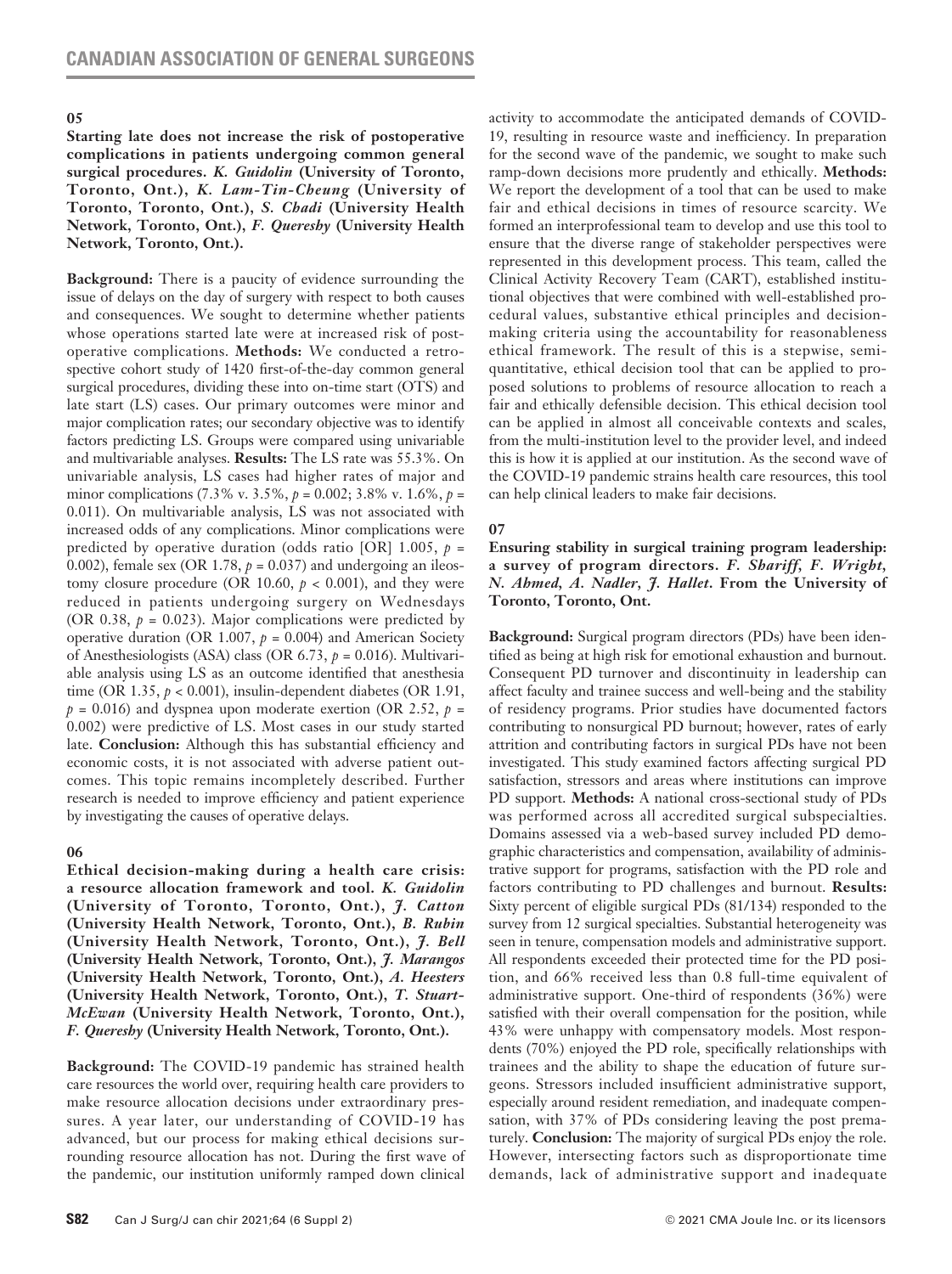compensation for the role contribute to substantial stress and risk of early attrition. Systematic culture change to support PDs via better defined structural processes and sufficient resources is needed to keep these educators engaged and improve both PDs' and trainees' experiences.

#### **08**

# **Introducing oncoplastic breast surgery in a community hospital.** *J. Gentles, L. Chen, H. Hwang.* **From the University of British Columbia, Vancouver, B.C.**

**Background:** Oncoplastic surgery (OPS) enhances breastconserving surgery with improved oncologic and cosmetic outcomes; however, access to OPS varies greatly across Canada. The objective of this study was to evaluate the outcomes of breast surgery after the introduction of OPS in a community hospital. **Methods:** All breast oncology surgery cases performed in 2 time periods before (2015–2016) and after (2018–2019) the introduction of OPS by a single surgeon in a community hospital were retrospectively reviewed. Patients undergoing surgery before and after OPS introduction were compared. **Results:** Twenty patients underwent breast-conserving surgery in the post-OPS period and 12 patients in the pre-OPS period. Post-OPS patients had more comorbidities (mean Charlson Comorbidity Index score 1.90 v. 1.08,  $p = 0.024$ ), longer operative time (mean 61.0 v. 46.4 min, *p* = 0.026) and greater specimen mass (107.4 v. 33.0 g,  $p = 0.037$ ). Completion mastectomy rate was lower in the post-OPS group (0 v. 4, *p* = 0.014). Post-OPS breast conservation increased from 30% to 50% (*n* = 8/27 v. *n* = 20/40, *p* = 0.048) and positive margin rate decreased from 25% to 10%  $(p = 0.26)$ . The post-OPS group had a slightly higher readmission rate for postoperative hematoma (10% v. 0%, *p* = 0.29). **Conclusion:** Introducing OPS in a regional centre resulted in improved oncologic outcomes and increased breast conservation. Surgeons adapting these techniques should be aware of the increased operative time required and the potential risk of postoperative hematoma. This work suggests OPS can be performed safely in the community setting with appropriate training and improve outcomes in breast surgery for patients in smaller centres.

# **09**

**Leadership development programs for surgical residents: a review of the literature.** *M. Parapini* **(University of British Columbia, Vancouver, B.C.),** *D. Hirpara* **(University of Toronto, Toronto, Ont.),** *R. Sidhu* **(University of British Columbia, Vancouver, B.C.),** *T. Scott* **(University of British Columbia, Vancouver, B.C.),** *A. Karimuddin* **(University of British Columbia, Vancouver, B.C.).**

**Background:** Surgeons are expected to thrive in multidisciplinary teams. While accreditation bodies have included leadership as a core competency for all clinicians, there remains a general lack of definition and strategy to achieve that objective. This paper aimed to systematically review the literature on leadership development programs (LDPs) for surgical residents. **Methods:** The Preferred Reporting Items for Systematic Reviews and Meta-Analyses (PRISMA) guidelines were used to search for studies on LDPs for surgical residents. We examined the setting, frequency, content, teaching methods and learning outcomes of each program. The Kirkpatrick effectiveness and Best Evidence Medical Education (BEME) scales were used to assess curriculum effectiveness and quality, respectively. Relevant Accreditation Council for Graduate Medical Education and Royal College of Physicians and Surgeons of Canada learning outcomes were cross-referenced with the content of each LDP. **Results:** Nine studies were included in the final analysis. The majority of LDPs were delivered in a didactic (*n* = 8), classroom (*n* = 7), longitudinal format (*n* = 5). The most common topics included leadership theory  $(n = 8)$  and team-building techniques (*n* = 5). Learning outcomes included an improved understanding of leadership (*n* = 4), communication skills (*n* = 3) and teambuilding and management  $(n = 3)$ . The overall effectiveness of each program was low, with 6 studies having a Kirkpatrick score of 1 out of 4, indicating a change only in learners' attitudes. The highest BEME score, achieved by 5 of the programs, was 3 out of 5, indicating that their conclusions can probably be based on the results. Only 3 of the studies placed their learning outcomes in the context of competencies outlined by national accreditation committees. **Conclusion:** The current body of literature on leadership curricula for surgical residents is heterogeneous and limited in effectiveness and quality. Future programs need to be rooted in leadership theory and national accreditation competencies, with a focus on deliberate practice, to adequately prepare today's residents to become tomorrow's surgeon-leaders.

# **10**

**Superiority of non-opioid postoperative pain management after thyroid and parathyroid operations: a systematic review and meta-analysis.** *R. Guo, A. Nguyen, J. Osborn, S. Wiseman, K. Nabata.* **From the University of British Columbia, Vancouver, B.C.**

**Background:** Adequate pain control is crucial for successful recovery after thyroid and parathyroid surgery. Effective postoperative pain control can shorten hospital stay, improve postoperative outcomes, decrease morbidity and improve the overall patient experience. Traditionally, opioids have been the mainstay of postoperative analgesia after thyroid and parathyroid surgeries. However, the use of opioids has been linked to an increased incidence of postoperative complications such as ventilatory depression, sedation and postoperative nausea and vomiting (PONV), which can contribute to delayed discharge, as well as lead to opioid dependence. The aim of this meta-analysis was to evaluate the body of evidence investigating the postoperative use of non-opioid analgesic drugs and techniques after thyroid and parathyroid operations. **Methods:** A comprehensive systematic literature review via Medline, Embase, Web of Science and Cochrane Central Register for Controlled Trials from inception until Dec. 26, 2020, was conducted, followed by meta-analysis. Abstract and full-text screening, data extraction and quality assessment were independently conducted by 2 investigators. Odds ratios (ORs), mean differences (MDs) and 95% confidence intervals were calculated using RevMan 5.3. **Results:** Sixty-seven randomized controlled trials were identified from 486 unique publications screened. Pooled MDs and 95% confidence intervals (CIs) for pain scores were higher for the control group at 24 hours postoperatively both at rest (MD –0.65, 95% CI –0.92 to –0.37) and with swallowing (MD  $-0.77$ , 95% CI  $-1.37$  to  $-0.16$ ) These differences were statistically significant. Furthermore,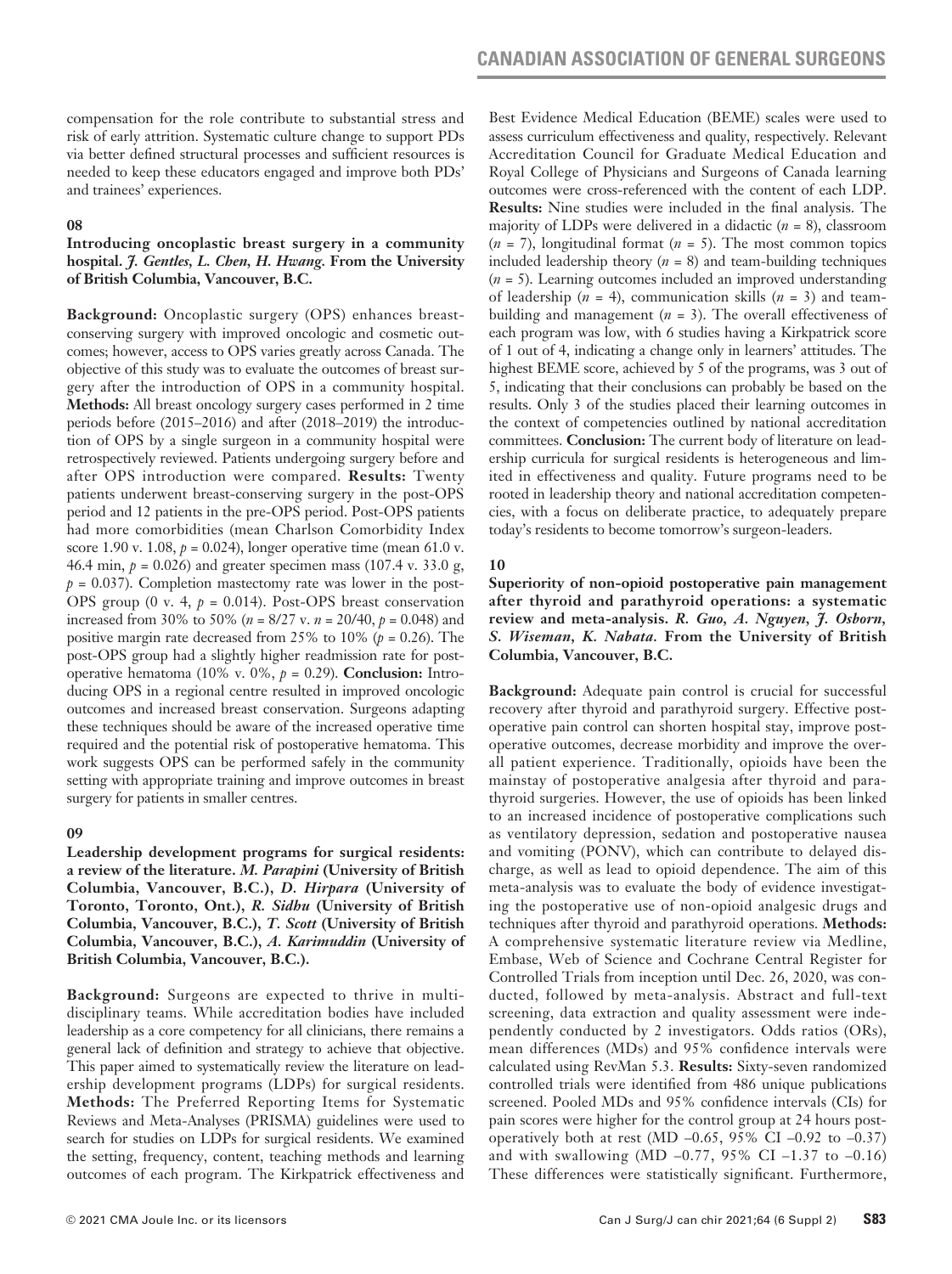the pooled MD and 95% CI for postoperative analgesic requirements was lower in the intervention group (–1.38, 95% CI –1.86 to –0.90). The pooled OR for the incidence of PONV was 0.67 (95% CI 0.48 to 0.94), and for the incidence of hematoma it was 0.69 (95% CI 0.28 to 1.65). **Conclusion:** Nonopioid analgesia was found to be superior to the control for pain control in patients undergoing thyroid and parathyroid operations, with no significant difference in complications.

# **11**

# **Timing of ERCP relative to cholecystectomy in patients with ductal gallstone disease.** *E. Ertel, H. Hwang.* **From the University of British Columbia, Vancouver, B.C.**

**Background:** There is a lack of consensus on the management of ductal gallstone disease, with some surgeons recommending endoscopic retrograde cholangiopancreatography (ERCP) before cholecystectomy and others suggesting cholecystectomy with possible intraoperative cholangiography first. Guidelines regarding optimal timing and utility of ERCP in relation to cholecystectomy for gallstone disease are unclear. This study aimed to compare outcomes of patients who underwent ERCP followed by cholecystectomy with those of patients who underwent cholecystectomy first for treatment of ductal gallstone disease. **Methods:** This retrospective cohort study included patients who underwent cholecystectomy at 1 community hospital during fiscal years 2016–2019. Patients who had a previous emergency visit within 6 weeks of cholecystectomy and received a diagnosis of cholecystitis, choledocholithiasis or gallstone pancreatitis were included. Outcomes were compared between those who received ERCP first and those who underwent cholecystectomy first. **Results:** In fiscal years 2016–2019, 205 patients underwent cholecystectomy for diagnoses of acute cholecystitis, choledocholithiasis and gallstone pancreatitis. Fiftyeight met the study inclusion criteria (37 underwent ERCP before cholecystectomy; 21 underwent cholecystectomy first). Those in the cholecystectomy-first group had fewer comorbid conditions (1.2 v. 2.2,  $p = 0.014$ ) and were more likely to have a diagnosis of acute cholecystitis (38% v. 5%,  $p = 0.002$ ). There were similar rates of intraoperative complications (0% v. 10.8%,  $p = 0.12$ ) and postoperative complications (14.3% v. 8.33%,  $p =$ 0.47) for the cholecystectomy versus ERCP groups, respectively, and the operative time was similar  $(73 \text{ v. } 68 \text{ min}, p = 0.28)$ for patients with and without intraoperative cholangiography, respectively. Patients who underwent cholecystectomy first had a shorter length of stay (5.3 v. 7.4 d, *p* = 0.04). Nine (43%) ERCP procedures were avoided in the cholecystectomy-first group, and there was a 32% (12/37) nontherapeutic ERCP rate in the ERCP-first group. **Conclusion:** Cholecystectomy before ERCP in patients with ductal gallstone disease is associated with mortality rates, complication rates and introperative times that are similar to those for patients who undergo cholecystectomy first, and cholecystectomy before ERCP may decrease length of stay and number of surgical procedures in these patients.

# **12**

**A systematic review and meta-analysis of randomized controlled trials comparing intraoperative red blood cell transfusion strategies.** *T. Lenet* **(University of Ottawa, Ottawa, Ont.),** *L. Baker* **(University of Ottawa, Ottawa,**  **Ont.),** *L. Park* **(University of Ottawa, Ottawa, Ont.),**  *M. Vered* **(Royal College of Surgeons in Ireland, Dublin, Ireland),** *A. Zahrai* **(University of Ottawa, Ottawa, Ont.),**  *R. Shorr* **(The Ottawa Hospital, Ottawa, Ont.),** *A. Davis* **(The Ottawa Hospital, Ottawa, Ont.),** *D. McIsaac* **(The Ottawa Hospital, Ottawa, Ont.),** *A. Tinmouth* **(The Ottawa Hospital, Ottawa, Ont.),** *D. Fergusson* **(Ottawa Hospital Research Institute, Ottawa, Ont.),** *G. Martel* **(The Ottawa Hospital, Ottawa, Ont.).**

**Background:** Red blood cell (RBC) transfusions are common in surgery and associated with widespread interpractitioner variability despite adjustment for case mix. Evidence-based recommendations guiding RBC transfusion in the operative setting are limited. The objective of this work was to carry out a systematic review and meta-analysis of randomized controlled trials (RCTs) comparing intraoperative RBC transfusion strategies to determine their impact on postoperative morbidity, mortality and blood product use. **Methods:** The search strategy was adapted from a previous Cochrane review. Electronic databases were searched from January 2016 to February 2021. Included studies from the previous Cochrane review were considered for eligibility from before 2016. RCTs comparing intraoperative transfusion strategies were considered for inclusion. Co-primary outcomes were 30-day mortality and morbidity. Secondary outcomes included intraoperative and perioperative RBC transfusion. Meta-analysis was carried out using random-effects models. **Results:** Fourteen trials (8641 patients) were included. One cardiac surgery trial accounted for 56% of patients. There was no difference in 30-day mortality (relative risk [RR] 0.96, 95% confidence interval [CI] 0.71–1.29) and pooled postoperative morbidity among the studied outcomes when we compared restrictive and liberal protocols. Two trials reported significantly worse composite outcomes with restrictive triggers. Intraoperative (RR 0.53, 95% CI 0.43–0.64) and perioperative (RR 0.70, 95% CI 0.62–0.79) blood transfusions were significantly lower in the restrictive group than in the liberal group. **Conclusion:** Perioperative restrictive transfusion strategies decreased intraoperative and perioperative RBC transfusion and were not associated with increased morbidity and mortality in 12 of 14 trials. Given trial design heterogeneity and generalizability limitations, uncertainty remains regarding the safety of the broad application of restrictive transfusion triggers in the operating room. Trials specifically designed to address intraoperative transfusions are urgently needed.

# **13**

**Postoperative outcomes after frail elderly preoperative assessment clinic: a single-institution Canadian perspective.** *K. Nabata, S. Rummel, M. Stefic-Cubic, A. Karimuddin, M. Stewart, A. Melck.* **From the University of British Columbia, Vancouver, B.C.**

**Background:** Older patients are increasingly presenting for surgical evaluation. Although age is independently associated with morbidity, mortality and adverse postoperative outcomes, much of the variation may be attributable purely to frailty. Preoperative assessments and prehabilitation could serve to evaluate and optimize physical, psychological, functional and social issues to improve outcomes. Our study's aim was to evaluate whether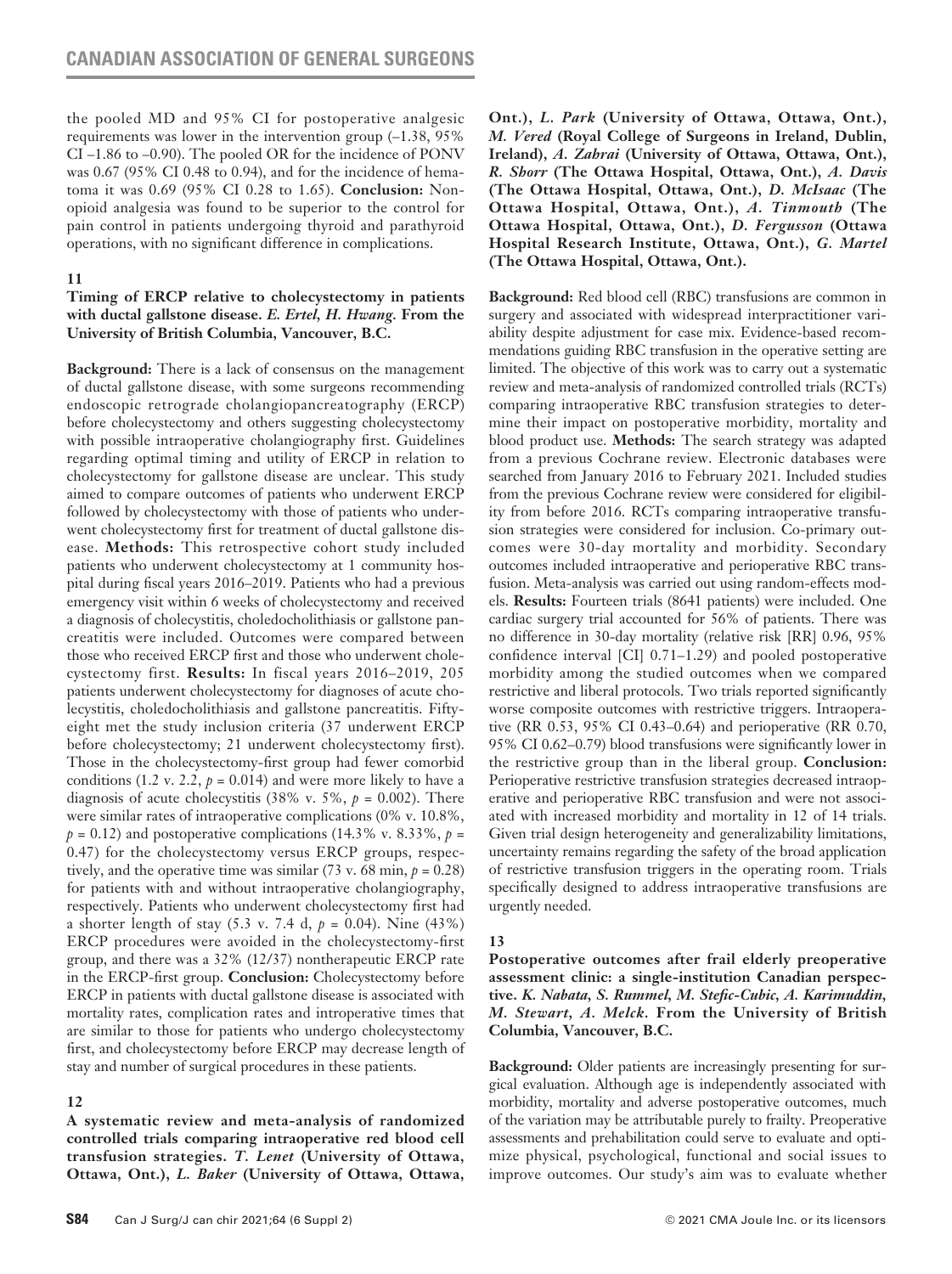institution of a Frail Elderly Pre-Operative Assessment Clinic (FEPAC) affected outcomes for elderly patients having elective surgery. **Methods:** We conducted a retrospective case–control study of patients older than 70 years of age scheduled for elective surgery at a tertiary hospital from Apr. 1, 2018, to Dec. 31, 2019. "Cases" were patients deemed frail assessed at FEPAC. "Controls" were patients not assessed at FEPAC, matched to cases by age, surgery and comorbidities. Patient demographic characteristics, disease characteristics, and clinical and surgical outcomes were collected. Comparisons between the cases and controls with a *p* value less than 0.05 were considered statistically significant. **Results:** Ninety participants were included in the analysis: 30 cases and 60 controls. The two groups had no difference in terms of age, sex or American Society of Anesthesiologists classification or in terms of the proportion of patients receiving a new ostomy. The control group was less frail  $(p = 0.04)$ . There was no statistical difference in the incidence of moderate-severity complications. The mean length of stay (LOS) was shorter among the cases, although the difference was not statistically significant. After FEPAC assessment, 3 patients decided to forgo surgery. Two patients in the cases group and 6 in the control group required increased care upon discharge. **Conclusion:** FEPAC patients had a shorter LOS and were less likely to require increased care upon discharge than controls, although the difference was not statistically significant. A FEPAC discussion about goals allowed 3 patients to reevaluate their desire for surgery. The study results are limited by the small sample size: future studies with larger groups are warranted.

#### **14**

**Selective opioid antagonists following bowel resection for prevention of postoperative ileus: a systematic review and meta-analysis.** *T. McKechnie, T. Anpalagan, S. Ichhpuniani, Y. Lee, K. Ramji, C. Eskicioglu.* **From McMaster University, Hamilton, Ont.**

**Background:** Postoperative ileus (POI) remains a common complication following bowel resection. Selective opioid antagonists have been increasingly studied as prophylactic pharmaceutical aids to reduce rates of POI. The aim of this study was to evaluate the impact of selective opioid antagonists on return of bowel function following bowel resection. **Methods:** Medline, Embase and Central were systematically searched. Articles were included if they compared the incidence of POI or length of stay (LOS) or both in patients receiving and not receiving selective opioid antagonists following elective bowel resection. A pairwise meta-analysis using inverse variance random effects was performed. **Results:** From 636 citations, 30 studies with 45 051 patients receiving selective opioid antagonists (51.3% female, mean age 60.9 yr) and 55 071 patients not receiving selective opioid antagonists (51.2% female, mean age 61.1 yr) were included. Patients receiving selective opioid antagonists had a significantly lower rate of POI (10.1% v. 13.8%, relative risk [RR] 0.68, 95% confidence interval [CI]  $0.63-0.75$ ,  $p < 0.01$ ). Selective opioid antagonists also significantly reduced LOS (standard mean difference [SMD] –1.08, 95% CI –1.47 to –0.69, *p* < 0.01), readmission (RR 0.94, 95% CI 0.89 to 0.99, *p* = 0.03) and 30-day morbidity (RR 0.85, 95% CI 0.79 to 0.90, *p* < 0.01). Improvements in LOS, readmission rate and morbidity were not significant when analysis was limited to laparoscopic surgery. There was no significant difference in inpatient health care costs (SMD –0.33, 95% CI –0.71 to 0.04, *p* = 0.08). **Conclusion:** The rate of POI decreases with the use of selective opioid antagonists in patients undergoing bowel resection. Selective opioid antagonists also improve LOS, rates of readmission and 30-day morbidity for patients undergoing open bowel resection. The addition of these medications to enhanced recovery after surgery protocols should be considered.

#### **15**

# **Peer-to-peer coaching after bile duct injury.** *A. Zhu, S. Deng, B. Greene, M. Tsang, V. Palter, S. Jayaraman.* **From the University of Toronto, Toronto, Ont.**

**Background:** Bile duct injury sustained during laparoscopic cholecystectomy is associated with high morbidity and mortality and can be a devastating complication for a general surgeon. We introduce a novel individualized surgical coaching program for surgeons who have recently experienced a bile duct injury in laparoscopic cholecystectomy. We aim to explore the perception of coaching among these surgeons and to assess surgeons' experiences in the coaching program. **Methods:** Six practising general surgeons who experienced a bile duct injury at an emergency laparoscopic cholecystectomy were approached by a hepatopancreatobiliary surgeon for a 1-on-1 coaching session. Preceding the session, videos of complicated gallbladder surgery with a step-by-step approach were sent to the participants. The session itself focused on debriefing the index case where the injury occurred and discussing strategies for safe laparoscopic cholecystectomy. The pilot program ran from March to November 2020. Exit interviews were then conducted. Themes covering perception of surgical training, perception of complications and experience in the coaching program were explored. **Results:** Surgeons were generally accepting of the coaching program, especially when the goals aligned with their self-identified areas of development. Oneon-one sessions with a local expert in the area and the use of video feedback created a unique and interactive coaching opportunity. Coaching was found to be valuable in helping surgeons regain confidence after a complication. All 6 surgeons maintained a relationship with the coach following the session and would recommend it to a friend or colleague. Maintaining a collegial, nonjudgmental relationship is critical in establishing a positive coaching experience. **Conclusion:** An individualized surgical coaching program creates a unique opportunity for professional development and may help promote safe laparoscopic cholecystectomy. Formalizing and expanding coaching initiatives in this context are key in the broader effort to improve safety in laparoscopic cholecystectomy.

### **16**

# **Laparoscopic median arcuate ligament release: a video abstract.** *T. McKechnie, A. Mann, J. Tittley, M. Cadeddu.* **From McMaster University, Hamilton, Ont.**

**Background:** Median arcuate ligament syndrome is a result of the compression of the celiac artery and plexus by the median arcuate ligament. The pathophysiology is incompletely understood; however, it is thought to be related to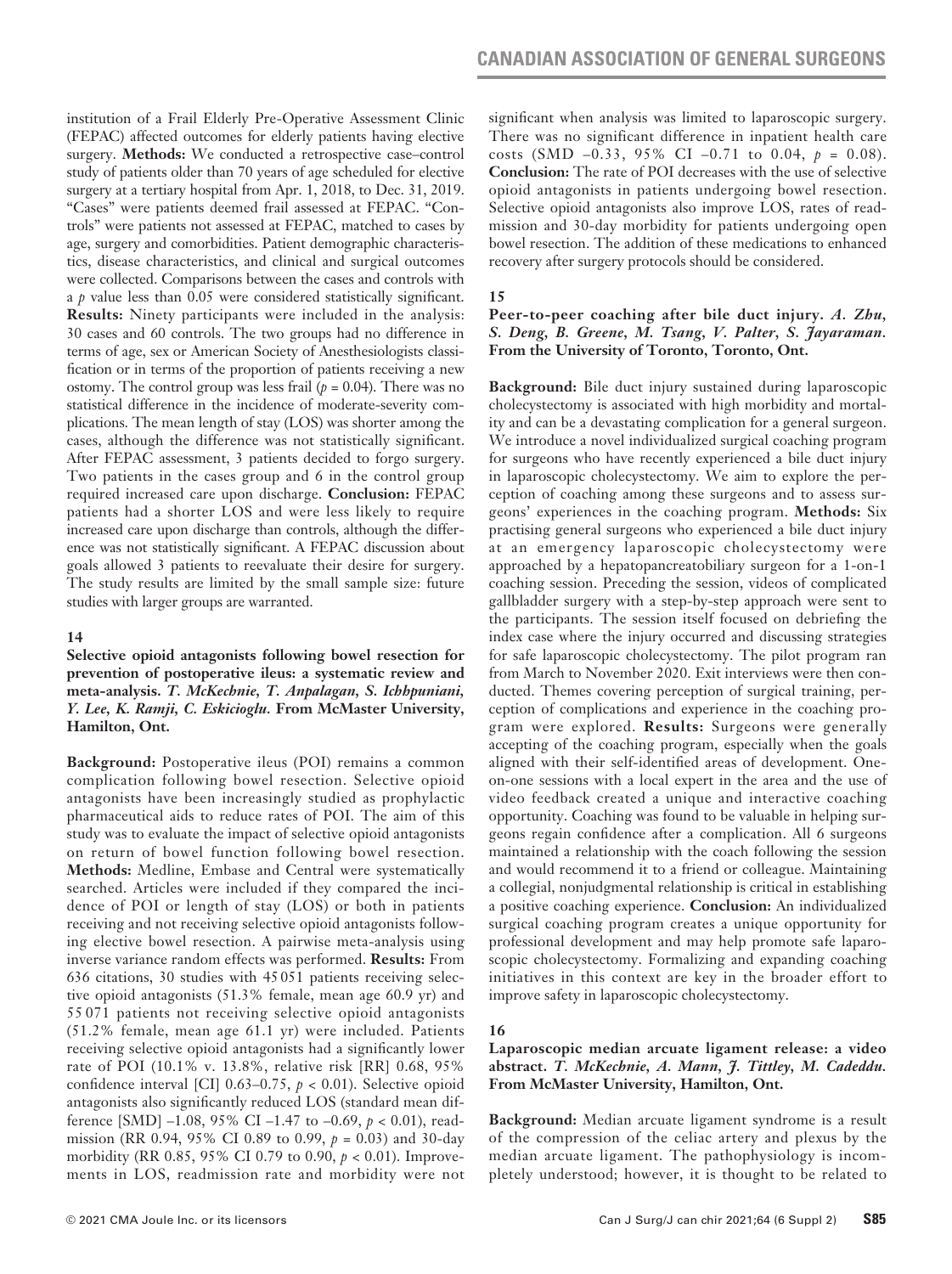both ischemic and neuropathic mechanisms. Preoperative workup includes a multidisciplinary assessment (i.e., gastroenterology, vascular surgery, general surgery, dietician, psychiatrist), careful history and physical examination, and imaging (i.e., computed tomography [CT]angiography, duplex ultrasonography). If the diagnosis is suspected, a trial of a celiac plexus block is attempted, and if a good response is achieved, a laparoscopic median arcuate ligament release can be considered. **Methods:** This video presents the case of an 18-year-old female with a 1-year history of worsening appetite, generalized abdominal pain and weight loss. Her CT angiogram demonstrated compression of the celiac artery, and a celiac plexus block substantially improved her symptoms. As such, she was consented for a laparoscopic median arcuate ligament release. **Results:** The patient was placed in the split leg position with arms tucked and padded. Ports were placed periumbilically, as well as in the right and left upper quadrants. A Nathanson liver retractor was positioned for exposure. Dissection was initiated by division of the pars flaccida. The left gastric vessels were identified, isolated and retracted medially. The diaphragmatic fibers overlying the aorta just proximal to the celiac take-off were identified and divided. The anterior abdominal aorta was cleared. The celiac trunk was eventually identified. Celiac ganglion fibers were lysed. The diaphragmatic fibers compressing the celiac trunk were divided and complete celiac artery release was achieved. **Conclusion:** Operative time was 1 hour and 33 minutes. There was minimal blood loss and no complications. The patient was discharged home on postoperative day 1. YouTube video link: https://www.youtube.com/watch?v= **ULVDYZICBw** 

# **17**

**Retroperitoneoscopic approach to adrenalectomy.**  *M. Nguyen* **(University of Toronto, Toronto, Ont.),**  *A. Madani* **(University Health Network, Toronto, Ont.),**  *J. Pasternak* **(University Health Network, Toronto, Ont.).**

**Background:** This surgical education video demonstrates the major operative steps of a right retroperitoneoscopic adrenalectomy. The video addresses the key learning points of surgical considerations of right and left adrenal vein anatomy in addition to good intraoperative communication with the operating room team. **Methods:** Optimal prone patient positioning and port site placement are discussed. The first major step is entering the Gerota fascia widely from the paraspinous muscle medially to the peritoneum laterally using an advanced energy sealing device. The posterior attachments of the perinephric and periadrenal fat are bluntly swept anteriorly and bring the peritoneum into view laterally, the paraspinous muscle medially and the apex of the retroperitoneum superiorly. **Results:** The superior pole of the kidney is then mobilized from the adrenal gland with the dissection starting from the anterolateral surface of the kidney and carried lateral to medial toward the renal hilum. The next step is identifying and dividing the adrenal arterial blood supply using the energy sealing device. In a right adrenalectomy, the inferior vena cava (IVC) is identified and the right adrenal vein is isolated and divided with the energy device where it drains directly into the IVC. **Conclusion:** In left adrenalectomy, the left adrenal vein drains into the left renal vein, meeting with the inferior phrenic vein before draining into the IVC. The adrenal gland is dissected from surrounding tissues using blunt and sharp dissection. The specimen is then extracted and ports are closed after ensuring good hemostasis. YouTube video link: https://www.youtube.com/watch?v=uHd 1MaI25gk

**19**

# **Endoscopic Zenker diverticulotomy: a video abstract.**  *T. McKechnie, K. Ramji, D. Hong.* **From McMaster University, Hamilton, Ont.**

**Background:** A Zenker diverticulum is a false diverticulum through a weakly reinforced tissue plane between the oblique fibers of the thyropharyngeus muscle and the transverse fibers of the cricopharyngeus muscle. Asymptomatic patients with a diverticulum less than 1 cm do not require any further management. Patients with symptoms or with a diverticulum larger than 1 cm warrant surgical consideration. The classic surgical approach was through an open anterolateral neck incision. Although endoscopic management was first proposed in 1917, it was not extensively studied until the 1980s. Since this time, the endoscopic approach has been developed such that compared with the open approach it substantially reduces operative time, time to return to diet, postoperative length of stay and overall complications. There is, however, an increased risk of recurrence with the endoscopic approach. **Methods:** This video abstract demonstrates endoscopic management of a large left posterolateral Zenker diverticulum that was causing recurrent episodes of aspiration in a 94-year old female. In this video, the common wall between the esophagus and the diverticulum is clearly identified and divided. Visualization of the cricopharyngeus muscle fibers is maintained throughout the dissection as to not perforate the esophageal adventitia. The dissection was carried until 0.5 cm proximal to the blind end of the diverticulum. An adequate overflow tract between the diverticulum and the esophageal lumen was created. Operative time was 21 minutes, and the patient was discharged home on postoperative day 1, after a barium swallow did not show any evidence of leak. YouTube video link: https://www.youtube.com/watch?v= JSWETkBu6I0

# **20**

**Variability in surgeons' perioperative management of pheochromocytomas in Canada.** *L. Qu* **(Western University, London, Ont.),** *A. Istl* **(Johns Hopkins Hospital, Baltimore, Md.),** *E. Tang* **(Western University, London, Ont.),** *D. Gray* **(Western University, London, Ont.).**

**Background:** Pheochromocytomas are rare tumours that require complex perioperative management. Despite recent consensus guidelines, there is substantial variability in the management of pheochromocytomas. Our study characterizes the current state of perioperative pheochromocytoma management by Canadian surgeons. **Methods:** A 23-item online survey was sent to Canadian surgeons who perform adrenalectomies for pheochromocytoma. We assessed personal and institutional practices, preoperative blockade preferences, preadmission rates, perioperative intensive care utilization and other management patterns. **Results:** The national response rate was 53%.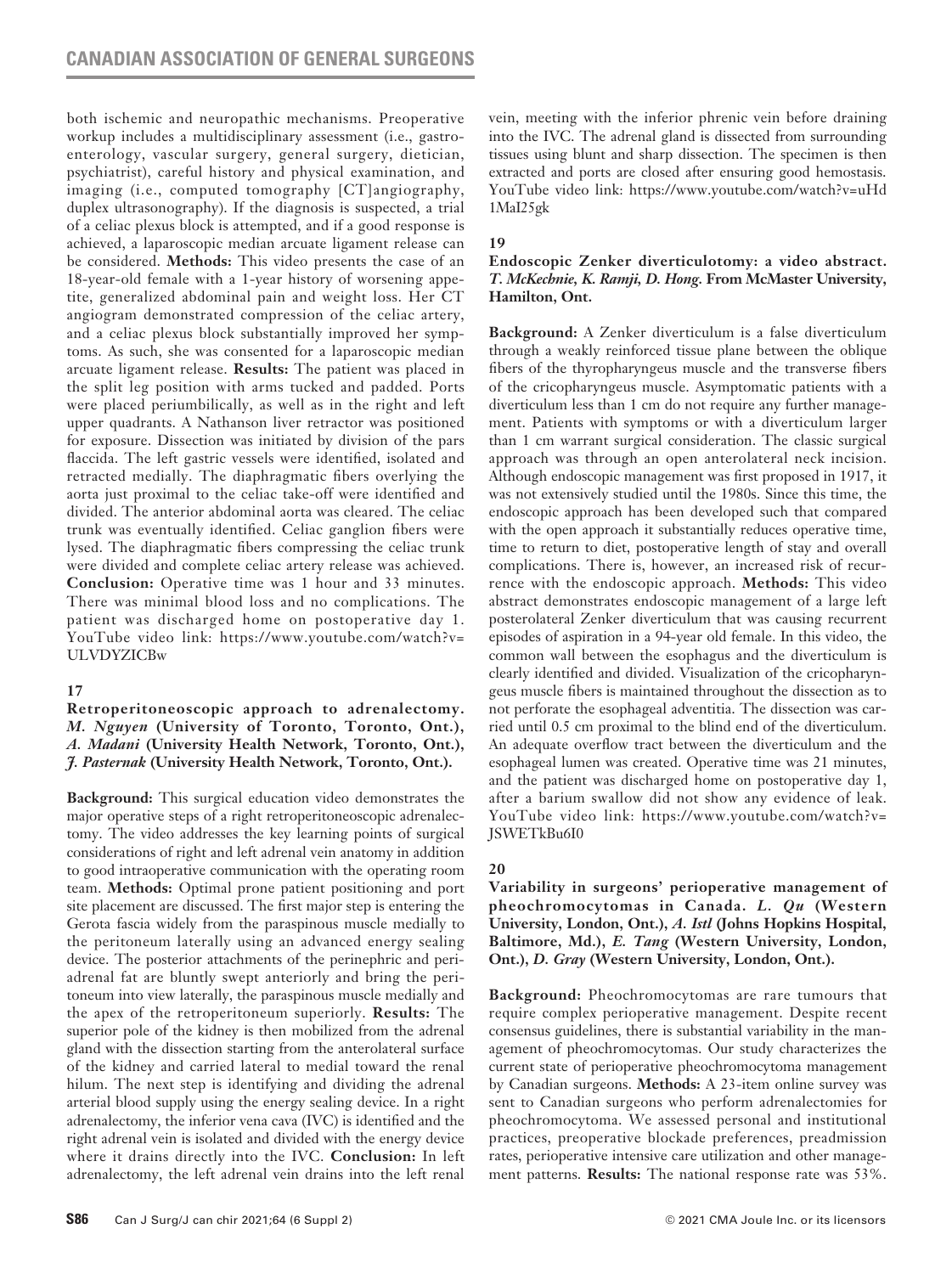Surgeons from 9 provinces responded; the majority were general surgeons (70%). The median number of adrenalectomies for pheochromocytoma performed per surgeon per year was 3 (range 1–12). Reviewing pheochromocytoma patients at a multidisciplinary tumour board was not routine practice (12% of respondents) and only 42% consistently referred patients for genetic testing. Preoperative α and β blockades at half of the respondent institutions were performed by endocrinology alone (54%), with the other half employing a multidisciplinary approach. Preferred blockade regimens varied widely. Half of respondents admitted their pheochromocytoma patients to hospital before the day of surgery. Postoperatively, 12% of respondents routinely admitted their patients to the intensive care unit (ICU) for monitoring on the basis of personal preference or institutional convention. Surgeon case volume, years in practice, physician responsible for preoperative blockade and preadmission were not associated with postoperative ICU admission. **Conclusion:** Perioperative surgeon management of patients undergoing adrenalectomy for pheochromocytoma is highly variable across Canada. Notably, less than half of respondents routinely refer patients for genetic testing, which should be offered to all pheochromocytoma patients according to the most recent practice guidelines. Currently, surgeon preference and institutional convention are large driving forces behind preoperative admission and routine postoperative ICU admission, despite a lack of evidence to support this practice. Future direct comparative studies are necessary to evaluate the relative safety and cost of these approaches.

# **21**

**The contribution of surgeon and hospital variation in transfusion practice to outcomes for patients undergoing elective gastrointestinal cancer surgery: a population-based analysis.** *J. Zuckerman* **(University of Toronto, Toronto, Ont.),** *N. Coburn* **(University of Toronto, Toronto, Ont.),**  *J. Callum* **(Queen's University, Kingston, Ont.),** *R. McLeod*  **(University of Toronto, Toronto, Ont.),** *E. Pearsall* **(University of Toronto, Toronto, Ont.),** *Y. Lin* **(University of Toronto, Toronto, Ont.),** *A. Turgeon* **(Université Laval, Québec, Que.),** *G. Martel* **(University of Ottawa, Ottawa, Ont.),** *J. Hallet* **(University of Toronto, Toronto, Ont.),**  *A. Mahar* **(University of Manitoba, Winnipeg, Man).**

**Background:** Red blood cell (RBC) transfusions are associated with morbidity, mortality and cancer recurrence following gastrointestinal cancer surgery. These patients, however, are often transfused, and despite recent evidence and practice guidelines informing transfusion practice substantial transfusion variation persists among individual physicians and institutions. We examined the association of surgeon and hospital variation in RBC transfusion practice with postoperative major morbidity and mortality in patients undergoing gastrointestinal cancer surgery. **Methods:** We performed a population-based cohort study of patients who underwent elective gastrointestinal cancer resection between 2007 and 2019. Indirect standardization using hierarchical logistic regression was used to estimate case-mix-adjusted perioperative RBC transfusion rates and 90-day major morbidity or mortality rates for each surgeon and hospital. Linear regression estimated the association between transfusion and postoperative morbidity or mortality rates. **Results:** A total of 59964

patients (median age 69 yr, 43.2% female, 75.8% colorectal resections), 616 surgeons and 81 hospitals were included. A total of 18.0% of patients received transfusions. Adjusted RBC transfusion rates ranged from 7.4% to 36.4% for surgeons and 8.4% to 30.0% for hospitals. Across surgeons, we observed a 3.8% increase in major morbidity for every 10% increase in transfusion rates (β = 3.8, 95% confidence interval [CI] 1.4–6.2), whereas hospital-level transfusion rates had no significant association with morbidity. With regard to mortality, we observed a 0.3% increase for every 10% increase in transfusion rates for both surgeons (β = 0.34, 95% CI 0.22–0.46) and hospitals (β = 0.27, 95% CI 0.02–0.52). **Conclusion:** We observed a wide variation in surgeon and hospital transfusion practices that were associated with patient outcomes. After adjusting for patient case-mix, postoperative major morbidity and mortality were less frequent among those surgeons and hospitals who transfused fewer patients. Individual transfusion practices are a potentially modifiable process of care that should be targeted by quality improvement programs, including monitoring and reporting, with a goal of standardizing perioperative transfusion practices and improving patient outcomes.

# **22**

**Perioperative transfusions for gastroesophageal cancers: risk factors and short- and long-term outcomes.**  *A. Kammili, P. Kriviraltcheva-Kaneva, L. Lee, J. Cools-Lartigue, L. Ferri, C. Mueller.* **From the McGill University Health Centre, Montreal, Que.**

**Background:** Perioperative blood transfusions have been associated with increased morbidity and poorer oncologic outcomes for numerous surgical procedures. However, this issue is understudied among patients with gastroesophageal malignancies. The objective was to clarify the risk factors and impact of perioperative transfusions on quality of life and surgical and oncologic outcomes among patients undergoing gastric and esophageal cancer surgery. **Methods:** Patients undergoing curative-intent resections for gastroesophageal cancers between 2010 and 2018 were included. Perioperative blood transfusion was defined as any transfusion within 24 hours preoperatively, during surgery or the primary postoperative hospital admission period. Patient and tumour characteristics, surgical and oncological outcomes and quality of life were compared. **Results:** A total of 435 patients were included. Perioperative transfusions occurred in 184 (42%). Anemia, blood loss, female sex, open surgical approach and operative time emerged as independent risk factors for transfusions. Factors found to be independently associated with overall survival were neoadjuvant therapy, tumour size and stage, major complications and mortality. Transfusions did not independently affect overall survival, disease-free survival or quality of life. **Conclusion:** Perioperative transfusions did not affect oncologic outcomes or quality of life among patients undergoing curative-intent surgery for gastroesophageal cancers.

# **23**

**The association between frailty and time alive and at home after cancer surgery among older adults: a populationbased analysis.** *J. Zuckerman* **(University of Toronto, Toronto, Ont.),** *B. Haas* **(University of Toronto, Toronto,**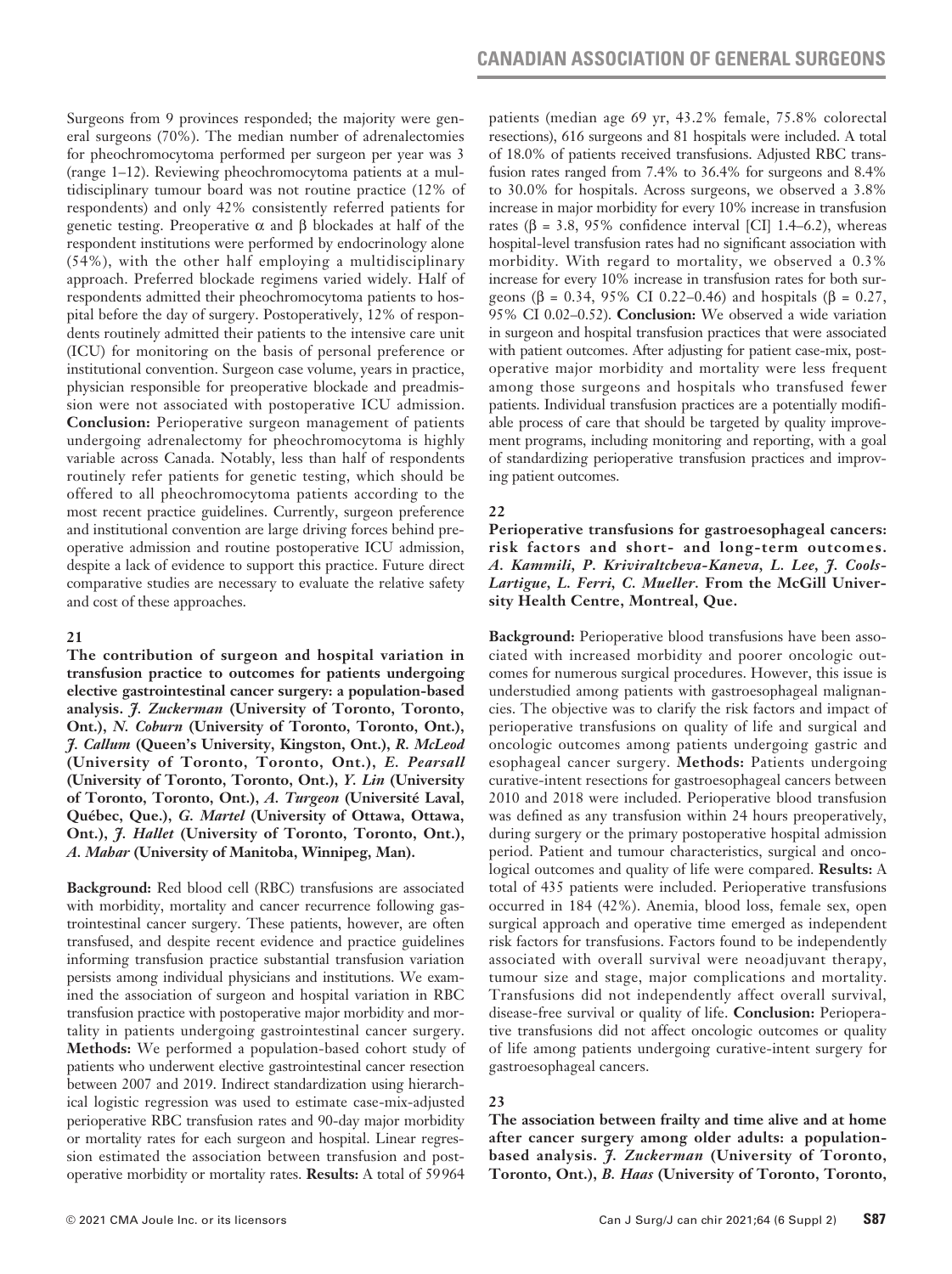**Ont.),** *B. Tillman* **(University of Toronto, Toronto, Ont.),**  *M. Guttman* **(University of Toronto, Toronto, Ont.),**  *T. Chesney* **(University of Toronto, Toronto, Ont.),**  *V. Zuk* **(Sunnybrook Research Institute, Toronto, Ont.),**  *A. Mahar* **(University of Manitoba, Winnipeg, Man.),**  *A. Hsu* **(University of Ottawa, Ottawa, Ont.),** *W. Chan* **(ICES, Toronto, Ont.),** *R. Vasdev* **(Sunnybrook Research Institute, Toronto, Ont.),** *N. Coburn* **(University of Toronto, Toronto, Ont.),** *J. Hallet* **(University of Toronto, Toronto, Ont.).**

**Background:** Long-term functional outcomes are central to older adults' decision-making regarding cancer treatments. While frailty is known to affect short-term postoperative outcomes, its impact on long-term functional decline after cancer surgery is unknown. We examined the association between frailty and remaining alive and at home after cancer surgery among older adults. **Methods:** In this population-based study, we included adults 70 years of age and older who had a cancer diagnosis and underwent resection (2007–2017). The probability of remaining alive and at home (i.e., not admitted to a nursing home) in the five years after cancer resection was evaluated with Kaplan–Meier methods. Extended Cox regression with timevarying effects examined the association between frailty and remaining alive and at home. **Results:** Of 82037 patients, 6443 (7.8%) had preoperative frailty. With median follow-up of 47 months (interquartile range 23–81), patients with frailty had a significantly lower probability of remaining alive and at home 5 years after cancer surgery (39.1%, 95% confidence interval [CI] 37.8%–40.4%) compared with those without frailty (62.5%, 95% CI 62.1%–63.9%). After adjustment, frailty remained associated with increased hazards of not remaining alive and at home. This increase was highest 31 to 90 days after surgery (hazard ratio [HR] 2.00, 95% CI 1.78–2.24) and remained significantly elevated beyond 1 year after surgery (HR 1.56, 95% CI 1.48–1.64). This pattern was observed across cancer sites, including breast and melanoma. **Conclusion:** Preoperative frailty was independently associated with a decreased probability of remaining alive and at home after cancer surgery among older adults. This relationship persisted over time for all cancer types, beyond short-term mortality and the initial postoperative period. Frailty should be assessed in all candidates for cancer surgery, and these data should be used when counselling, selecting and preparing patients for surgery.

# **24**

**Psychological and workplace-related effects of providing surgical care during the COVID-19 pandemic in British Columbia, Canada.** *K. D'Souza, C. Huynh, L. Cadili J. Ling, R. Warburton, H. Hwang, M. Hameed.* **From the University of British Columbia, Vancouver, B.C.**

**Background:** The COVID-19 pandemic has been an uncertain, challenging time that has placed numerous strains on the Canadian health care system. A crucial yet sometimes overlooked aspect of this has been the mental health impact on health care workers. Surgeons, in particular, have faced unique stressors because of the cancellation of elective procedures, uncertainty regarding future management of urgent patient conditions such as oncologic operative procedures, and fear of infectious transmission to family and friends because of exposure from aerosolgenerating procedures. The purpose of this study was to evaluate the impact of the initial phase of the COVID-19 pandemic on general surgeons' mental health across British Columbia, Canada. **Methods:** An online survey was distributed to BC general surgeons to gather demographic and mental health data related to the pandemic period, including 2 validated burnout and psychological distress tools, the abbreviated Maslach Burnout Inventory (aMBI) and the Kessler Psychological Distress Scale (K10). **Results:** Sixty-three of 198 surgeons (32%) across BC responded to the survey; 44% and 59% felt that the pandemic negatively affected their job performance and personal relationships outside the hospital, respectively. In addition, 64% felt more stress or anxiety because of decreased access to operating rooms. From the aMBI results, 33% of surgeons felt emotionally exhausted from work, and the average K10 score was consistent with moderate psychological distress. **Conclusion:** The COVID-19 pandemic has negatively affected general surgeons' mental health across BC, both professionally and personally. This should be acknowledged by hospital leaders with specific efforts to mitigate the short- and long-term impacts on surgeons' well-being.

# **25**

**Safety of venous thromboembolism prophylaxis in endoscopic retrograde cholangiopancreatography: a systematic review.** *L. Glass* **(Western University, London, Ont.),**  *H. Williamson* **(Western University, London, Ont.),**  *P. Murphy* **(Medical College of Wisconsin, Milwaukee, Wis.),** *E. Tang* **(Western University, London, Ont.),**  *K. Leslie* **(Western University),** *J. Hawel* **(Western University, London, Ont.).**

**Background:** Endoscopic retrograde cholangiopancreatography (ERCP) is commonly performed to treat biliary and pancreatic diseases. Current guidelines suggest anticoagulation should be held before high-risk endoscopic procedures, including ERCP. The American Society of Gastroenterology has extended this to include venous thromboembolism (VTE) prophylaxis. We aimed to identify available literature regarding post-ERCP bleeding risk from VTE prophylaxis. **Methods:** We searched Medline and the Cochrane Central Register of Controlled Trials indexed from inception through Feb. 13, 2020, for studies of adult patients where bleeding risk after ERCP was assessed. We scored studies on quality of reporting, internal and external validity, and study power; combined scores determined the overall quality. **Results:**  Our search identified 441 titles, and 38 articles were reviewed in full. A total of 5 relevant titles were identified: 1 conference abstract and 4 primary articles. Only 1 result, a conference abstract, specifically addressed the risk of bleeding associated with VTE prophylaxis in inpatient ERCP. This study included 135 patients, 20 of whom continued VTE prophylaxis. There was no statistically significant increased risk of bleeding for patients who remained on VTE prophylaxis. The 4 articles evaluated the use of unfractionated heparin and low molecular weight heparin in the prevention of post-ERCP pancreatitis; bleeding complications were variably reported as secondary outcomes in these papers, with variable results. **Conclusion:** This systematic review demonstrates the lack of high-quality evidence regarding the periprocedural use of VTE prophylaxis. The only study designed to evaluate bleeding risk was an abstract with small numbers.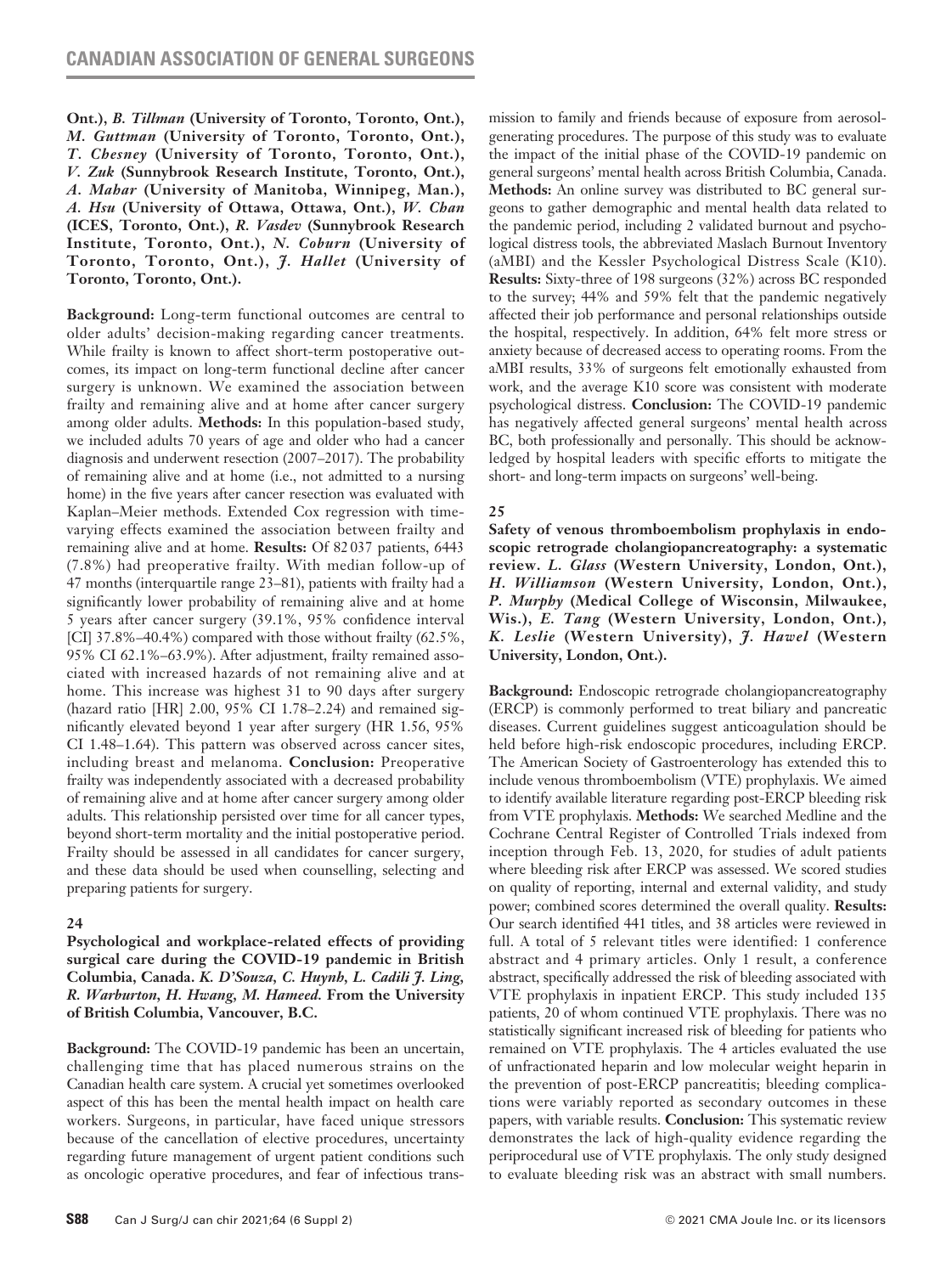Despite this, the current recommendation is to suspend its use in the periprocedural period, potentially leaving acutely ill patients susceptible to VTE complications. Further high-quality studies are required to address this clinical question and to direct further recommendations.

# **26**

**Complications and reintervention following laparoscopic subtotal cholecystectomy: a systematic review and metaanalysis.** *L. Kerr, S. Zablotny, H. Roldan.* **From the Northern Ontario School of Medicine, Thunder Bay, Ont.**

**Background:** Laparoscopic subtotal cholecystectomy (LSC) is accepted as being a successful method for aborting an episode of severe cholecystitis when the inflammation is such that safe dissection and removal is not possible. What remains less clear in the literature is the frequency of complications following LSC and reintervention rates, particularly as they relate to the surgical strategy used. **Methods:** This study sought to identify the reported complication rates for LSC and how they differ for 2 main surgical strategies: nonremoval of the back wall and closure of the gallbladder remnant. Studies from 1993 to December 2019 were included in the analysis. Thirty-two studies were included in the analysis. Outcomes of interest were complication rates, including specific biliary complications and general surgical complications in relation to surgical strategy. Additional outcomes that were analyzed included reintervention rates after surgery, including endoscopic retrograde cholangiopancreatography, percutaneous drainage and reoperation. **Results:** The most common postoperative complications included bile leak and retained stones. Rates of severe complications, including common bile duct injuries, were very low. A meta-analysis was performed on the data to assess the likelihood of postoperative complications with fenestrating compared with reconstituting procedures. It was found that most complications were more likely with fenestrating rather than reconstituting procedures, including bile leak (odds ratio [OR] 2.13, 95% confidence interval [CI] 1.67-2.73), and retained stones (OR 2.10, CI 1.29-3.41). Rates of postoperative ERCP were much higher with fenestrating procedures (OR 4.55, 95% CI 3.30-6.29). **Conclusion:** LSC is a safe procedure with low complication rates for both reconstituting and fenestrating strategies. Fenestrating LSC has more frequent bile leaks and retained stones than reconstituting on statistical analysis, and accordingly increased rates of needing postoperative intervention, including ERCP and repeat surgery.

# **27**

**Synchronization of pupil dilations correlates with team performance in a simulated laparoscopic team coordination task.** *W. He* **(University of Manitoba, Winnipeg, Man.),** *X. Jiang* **(Memorial University of Newfoundland, St. John's, Nfld.),** *B. Zheng* **(University of Alberta, Edmonton, Alta.).** 

**Background:** Modern surgery crucially relies on teamwork between surgeons and assistants. The science of teamwork has been and is being studied extensively, although the use of specific objective methodologies such as shared pupil dilations has not been studied as sufficiently as subjective methods. In this study, we investigated team members' shared pupil dilations as a

surrogate for surgeon's team performance during a simulated laparoscopic procedure. **Methods:** Fourteen subjects formed dyad teams to perform a simulated laparoscopic object transportation task. Both team members' pupil dilation and eye gaze were tracked simultaneously during the procedure. Video analysis was used to identify key event movement landmarks for subtask segmentation to facilitate data analysis. Three levels of each teams' performance were determined according to task completion time and accuracy (object dropping times). The determined coefficient of determination  $(R^2)$  was used to calculate the similarity in pupil dilations between 2 individual members' pupil diameters in each team. A mixed-design analysis of variance was conducted to explore how team performance level and task type were correlated to joint pupil dilation. **Results:** The results showed that pupil dilations of higher performance teams were more synchronized, with significantly higher similarities (*R*<sup>2</sup> ) in pupil dilation patterns between team members than those of lower performance teams (0.36 ± 0.22 v. 0.21 ± 0.14, *p* < 0.001). **Conclusion:** Levels of pupil dilation synchronization presented among teams reflect differences in performance levels while executing simulated laparoscopic tasks; this demonstrated the potential of using joint pupil dilation as an objective indicator of surgical teamwork performance.

# **28**

**Receptivity to and desired design features of a surgical peer coaching program: an international survey.** *L. Lee, J. Fiore Jr., L. Feldman, G. Fried, C. Mueller, S. Valanci.*  **From McGill University, Montreal, Que.** 

**Background:** Peer coaching has been associated with higher rates of practice changes than traditional learning modalities but is underutilized globally. The purpose of this study was to explore international surgeons' perspectives and attitudes about peer coaching. **Methods:** Survey questions, developed by the research team on the basis of previous studies, focused on needs for, perceived benefits of and barriers to peer coaching participation among surgeons in practice. Practising surgeons in general surgery and related subspecialties globally were eligible to participate. Recruitment was done electronically using select surgical society mailing lists and snowballing (i.e., respondents were invited to further disseminate the survey). Responses were collected between June 1 and Aug. 31, 2020. **Results:** A total of 521 responses were collected. The majority of participants practised in North America (260, 50%) with the remaining respondents hailing from Asia (82, 16%), Europe (32, 6%), South America (22, 4%), Africa (16, 3%) and Oceania (6, 1%). Duration of practice was evenly distributed across 4 intervals (0–5 yr, 6–15 yr, 16–25 yr, > 25 yr). Respondents most frequently identified as general surgeons (283, 66%), and 390 (75%) were male. Awareness of peer coaching was reported by 275 (53%), yet 197 (45%) never sought formal feedback from peers. The majority of respondents (372, 84%) would be willing to participate in a peer coaching program, with monthly interactions the most desirable frequency reported (174, 46%). In-person coaching in the operating room was preferred over remote or virtual interactions (360, 86%). Few respondents (44, 10%) indicated that they would accept coaching from someone unknown to them. Desirable program characteristics included personalized goal setting (285,68%), confidential feedback (267, 63%) and the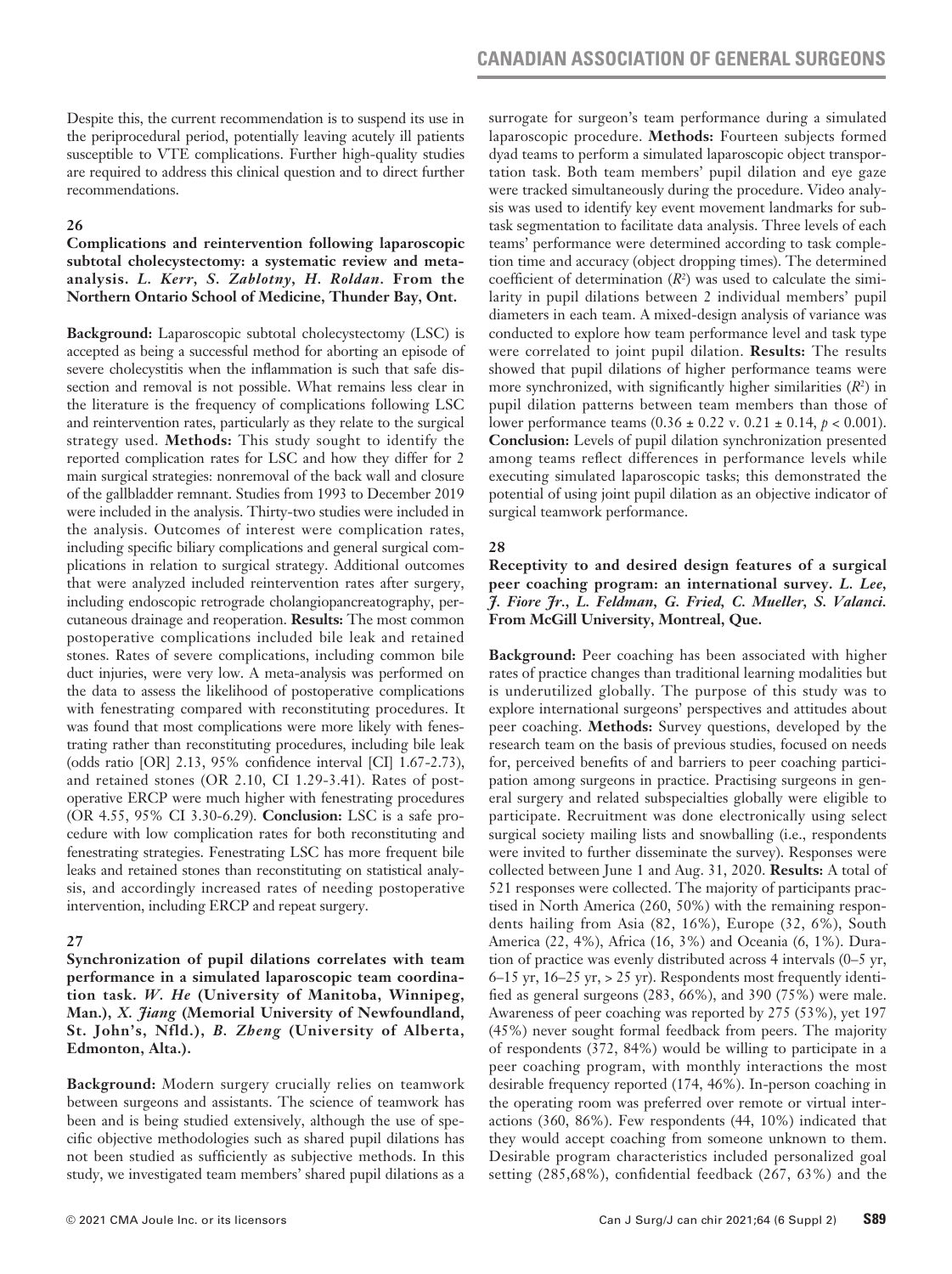option to choose one's own coach (205, 49%). The most commonly cited potential barrier to participation was logistical constraints (339, 65%). **Conclusion:** Internationally, surgeons infrequently seek formal peer feedback but would be willing to participate in peer coaching. This survey identified preferences and potential barriers that could be used to guide future coaching program design.

# **9**

# **Impact of the COVID-19 pandemic on rates of emergency department utilization due to general surgery conditions.**  *S. Balvardi, J. Cipolla, P. Kaneva, S. Demyttenaere, M. Boutros, L. Lee, L. Feldman, J. Fiore.* **From McGill University, Montreal, Que.**

**Background:** Literature reports a decrease in health care– seeking behaviours during the COVID-19 pandemic. Given that emergency general surgery (GS) conditions are associated with high risk of morbidity and mortality if untreated, the objective of this study is to quantify the impact of the COVID-19 pandemic on rates of emergency department (ED) utilization due to GS conditions. **Methods:** This study involved the analysis of an institutional database. We identified adult patients presenting to the ED in a network of 3 teaching hospitals during the early stages of the pandemic (Mar. 13 – May 13, 2020) and a prepandemic period (Mar. 13 – May 13, 2019). Patients with GS conditions (American Association for the Surgery of Trauma definition) were included. Comparison between the 2 time periods was conducted using the Poisson exact test. **Results:** During the prepandemic period, 352 patients presented to the ED with a GS diagnosis versus 259 patients during the pandemic  $(26\% \text{ reduction}, p < 0.001)$ . There was a significant reduction in the number of patients presenting with appendicitis, pancreatitis, bowel obstruction and colorectal diseases during the pandemic  $(p < 0.05)$  but not biliary disease or perforated viscus (*p* > 0.05). Overall, 111 patients were managed surgically (32% of presentations) in the prepandemic period compared with 80 patients during the pandemic (31% of presentations). This represents a 28% reduction in the number of operations ( $p = 0.001$ ) but not in the proportion of patients managed surgically ( $p = 0.93$ ). There was no significant difference in the number of appendectomies (38 v. 26,  $p = 0.63$ ) and cholecystectomies (22 v. 18, *p* = 0.64). Of 140 patients (55%) tested for COVID-19, 2 tested positive. **Conclusion:** Our findings suggest a decrease in the health care–seeking behaviour of adults with GS conditions in the early stages of the COVID-19 pandemic. Given the preserved rates of operative management, the decrease in the absolute number of operations is probably associated with the decrease in presentation to the ED compared with prioritization of conservative management.

### **30**

# **The impact of the current COVID-19 pandemic on the exposure of general surgery trainees to operative procedures.** *S. Balvardi, M. Alhashemi, J. Cipolla, L. Lee, J. Fiore Jr., L. Feldman.* **From McGill University, Montreal, Que.**

**Background:** The need to expand the health care capacity for patients with COVID-19 required a shutdown of elective surgery in our region. To mitigate the negative effects of subsequent waves of the pandemic on surgical education, a thorough understanding of the magnitude of its impact is necessary. The objective of this study is to estimate the impact of the first wave of the COVID-19 pandemic on the participation of general surgery trainees in operative procedures. **Methods:** This study is a retrospective review of all emergency and elective general surgery procedures performed at the 3 sites of an academic health network. Cases performed during the pandemic period (2020) were compared with those performed in the prepandemic period (2019). Procedures performed by a general surgeon involving adult patients were included. Operating exposure was defined as (1) the total number of trainees present in the operating room (OR) and (2) the total time (h) spent in the OR by all trainees. The impact was estimated as a percentage of baseline (2019) and significance was tested using the exact Poisson test. **Results:** During the first wave of the pandemic, residents' attendance in the OR decreased from 1328 cases to 914 cases (68.9% of baseline, *p* < 0.001) and total time in the OR decreased from 4000.4 to 2957.3 hours (73.9% of baseline,  $p < 0.001$ ), with junior and senior residents similarly affected. Exposure to minimally invasive surgery and bariatric cases was most negatively affected (52.9% and 52.0% of baseline). However, exposure to emergency surgery cases and surgical oncology cases was relatively preserved (91.0% and 90.0% of baseline). **Conclusion:** The first wave of the COVID-19 pandemic reduced operative exposure by 30% for general surgery trainees. The pattern of this impact reflects institutional policies of prioritizing oncology and emergency surgeries. This knowledge can be used to design rotations or remediation activities to mitigate the impact of the pandemic on surgical training.

### **31**

**Association between academic degrees and research productivity: an assessment of academic general surgeons in Canada.** *A. Miles, K. Purich, K. Verhoeff, J. Shapiro, D. Bigam, J. Kung.* **From the University of Alberta, Edmonton, Alta.**

**Background:** It is unknown whether attainment of a master's or PhD degree is associated with greater research productivity for general surgeons. This project aims to identify if the possession of a graduate degree correlates with greater research productivity among Canadian academic surgeons. **Methods:** A list of general surgeons located at the largest hospital associated with each English-language residency program accredited by the Royal College of Physicians and Surgeons of Canada was obtained. Staff surgeons active between 2013 and 2018 were included. Surgeons were classified separately by degree (none, master's, PhD) and professorship (assistant, associate, full) status, and surgeons' publications from January 2013 to December 2018 were identified through Scopus. Variables of interest were annual number of publications, median number of citations per article, median CiteScore of journal of publication, and author's h-index and R-index. Kruskal–Wallis testing and the Dunn multiple comparisons test were used to assess significance. **Results:** A total of 3591 publications from 187 surgeons were identified. Seventyeight surgeons (41.7%) had no graduate degree, 84 (44.9%) had master's degrees and 25 (13.4%) had PhDs. Surgeons with graduate degrees had more publications per year, higher CiteScore values, more citations per paper and greater h-index and R-index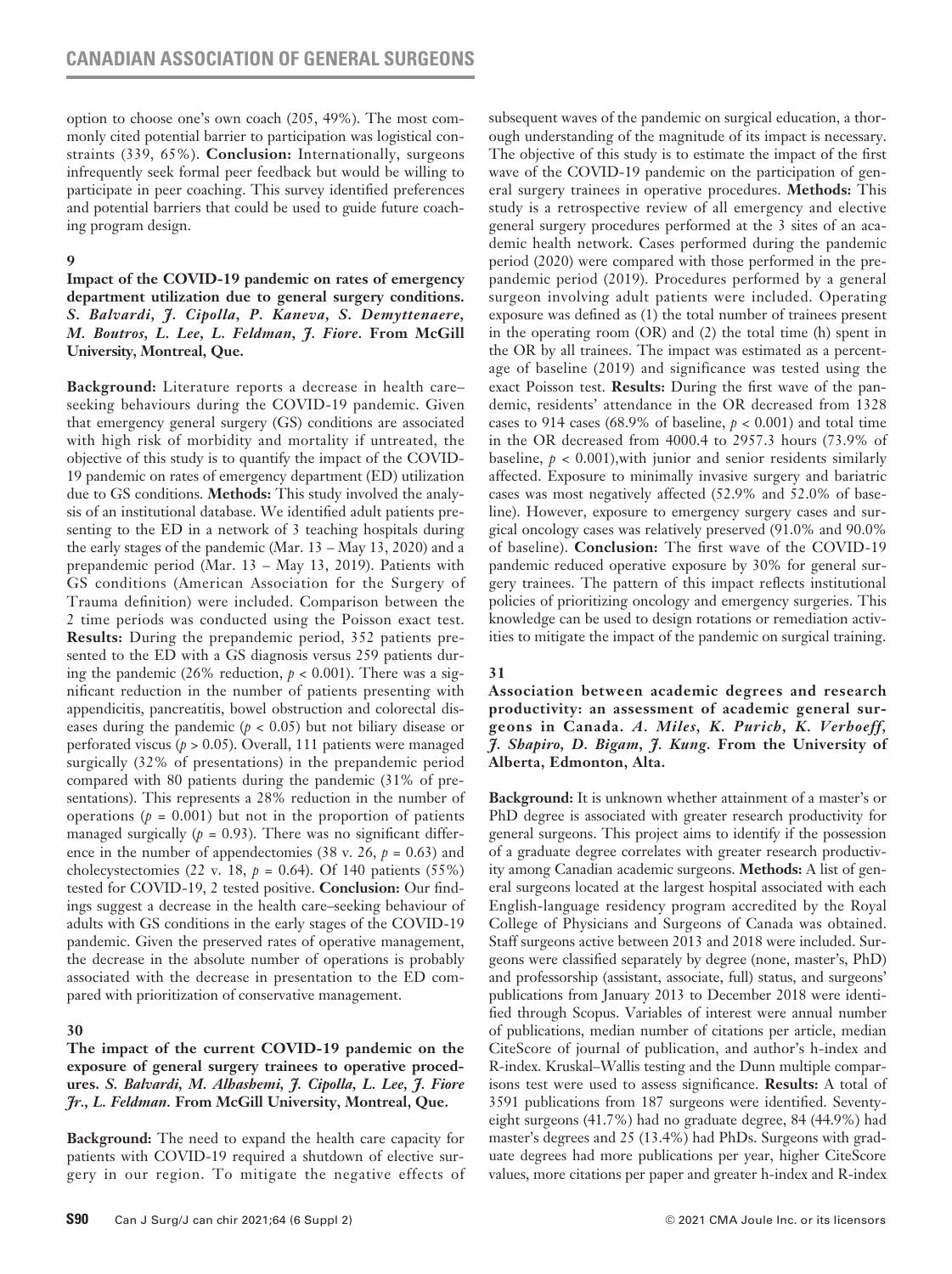values than those without graduate degrees. When we compared master's to PhD degree status, nonsignificant trends suggested higher values in all domains. With respect to professorship status, 77 surgeons (41.8%) were assistant professors, 63 (34.2%) were associate professors and 44 (23.9%) were full professors. Three surgeons were excluded from this analysis as they had no professorship status. Statistically, full professors were found to have a greater number of publications per year and greater h-index and R-index values than both the assistant and associate professor groups. **Conclusion:** Canadian surgeons with graduate degrees or higher professorship status have greater research productivity than those without. Surgeons with PhDs trended toward greater research productivity when compared with those holding master's degrees.

### **32**

# **Laparoscopic endoscopic cooperative surgery (LECS) for subepithelial gastric lesion: a video presentation.** *A. Fecso, T. Chesney, J. Mosko.* **From the University of Toronto, Toronto, Ont.**

**Background:** Laparoscopic endoscopic cooperative surgery (LECS) is a procedure for the management of luminal gastrointestinal lesions. It was developed in Japan from necessity, on the basis of the established complication rate of endoscopic submucosal dissection (ESD) and the inability to resect lesions arising from or attached to the muscularis propria. LECS in North America is in its early phase of development and establishment. Here we present a video of an open LECS. **Methods:** Our patient was a 67-year-old woman who presented to an outside institution with vague abdominal pain. A gastroscopy revealed a subepithelial gastric lesion high on the lesser curve. Computed tomography of the abdomen identified a 2.5-cm mass, probably a gastrointestinal stromal tumour (GIST). The patient was referred for endoscopic evaluation and management. **Results:** The patient underwent a repeat gastroscopy and endoscopic ultrasonography with fine-needle biopsy at our institution. Pathology confirmed the diagnosis of a low-grade GIST. The patient was discussed at multidisciplinary case conference and an open LECS was offered. The video presentation shows the main steps of the procedure. **Conclusion:** Japanese data and our early experience suggest that LECS is a safe, feasible and effective procedure for gastrointestinal luminal lesions. It is a great addition to the armamentarium of both surgery and endoscopy programs as it offers a collaborative and minimally invasive approach to lesions that are not amenable to ESD and would require more extensive surgical resections. It appears promising for luminal lesions in challenging anatomical locations to minimize resection and preserve organ function. Future studies are needed to determine its long-term functional and oncologic outcomes and its place in the management of gastrointestinal lesions in the North American patient population. YouTube video link: https://www.youtube.com/watch?v= 2g0eQQ9UMk0

### **33**

**Effect of the COVID-19 pandemic on acute care general surgery at an academic Canadian centre.** *D. Skubleny, P. Hamilton, S. Ghosh, S. Widder, D. Schiller.* **From the University of Alberta, Edmonton, Alta.**

**Background:** In response to the COVID-19 pandemic a state of public health emergency was declared in March 2020. Health care resource allocation and delivery were modified. We aim to evaluate the early effect of the COVID-19 pandemic on acute care surgical outcomes in Canada. **Methods:** Acute care general surgery cases from 2 academic hospitals in a Canadian province were included in this retrospective observational cohort study. Cases occurring 30 days prior (Feb. 10, 2020, to Mar. 9, 2020) to the pandemic and 30 days after initiation of the pandemic (Mar. 23, 2020, to Apr. 20, 2020) were included. Primary outcomes of interest were postoperative length of stay and 30-day mortality. Negative binomial and logistic regression models informed by a directed acyclic graph were developed to investigate outcome effects. **Results:** Our study included 257 patients. Increased ischemic bowel related to small bowel obstruction and greater white blood cell counts were found during the COVID-19 pandemic. Decreased emergency department wait times and interhospital transfers were also identified. Adjusted models found no difference in length of stay or 30-day mortality between cohorts. Subgroup analysis of cases completed under COVID-19 precautions showed unadjusted increases in intensive care unit admission (odds ratio [OR] 6.34,  $p = 0.006$ ), surgical morbidity (OR 4.46,  $p =$ 0.017) and quick Sequential Organ Failure Assessment (qSOFA) score (OR 13.1,  $p < 0.001$ ). **Conclusion:** Effective surgical care is possible during global pandemics. We did not observe a meaningful effect related to increased morbidity, mortality or length of stay during the first wave of the COVID-19 pandemic. "Lockdown" effects associated with increased mortality, morbidity or a decrease in surgical volume have been observed worldwide. Our study reflects the effect of COVID-19 public health measures in a public health system operating within capacity limits. Understanding how pandemics indirectly influence health outcomes is important to optimize pandemic protocols and communications.

# **34**

**Opioid-free analgesia after outpatient general surgery: a pilot randomized controlled trial.** *U. Do* **(McGill University, Montreal, Que.),** *C. El Kefraoui* **(McGill University, Montreal, Que.),** *M. Pook* **(McGill University, Montreal, Que.),** *N. Barone* **(McGill University, Montreal, Que.),** *S. Balvardi* **(McGill University, Montreal, Que.),**  *H. Montgomery* **(McGill University Health Centre, Montreal, Que.),** *P. Nguyen-Powanda* **(McGill University, Montreal, Que.),** *F. Rajabiyazdi* **(McGill University, Montreal, Que.),** *H. Elhaj* **(McGill University Health Centre, Montreal, Que.),** *M. Lapointe-Gagner* **(McGill University, Montreal, Que.),** *G. Olleik* **(McGill University, Montreal, Que.),** *P. Kaneva* **(McGill University Health Centre, Montreal, Que.),** *A. Antoun* **(McGill University, Montreal, Que.),** *N. Safa* **(McGill University, Montreal, Que.),** *E. Di Lena* **(McGill University, Montreal, Que.),**  *S. Meterissian* **(McGill University Health Centre, Montreal, Que.),** *A. Meguerditchian* **(McGill University Health Centre, Montreal, Que.),** *G. Fried* **(McGill University Health Centre, Montreal, Que.),** *M. Alhashemi* **(McGill University Health Centre, Montreal, Que.),** *F. Lee* **(McGill University Health Centre, Montreal, Que.),** *G. Baldini* **(McGill University Health Centre, Montreal, Que.),** *L. Feldman* **(McGill University Health Centre, Montreal, Que.),** *J. Fiore Jr.* **(McGill University Health Centre, Montreal, Que.).**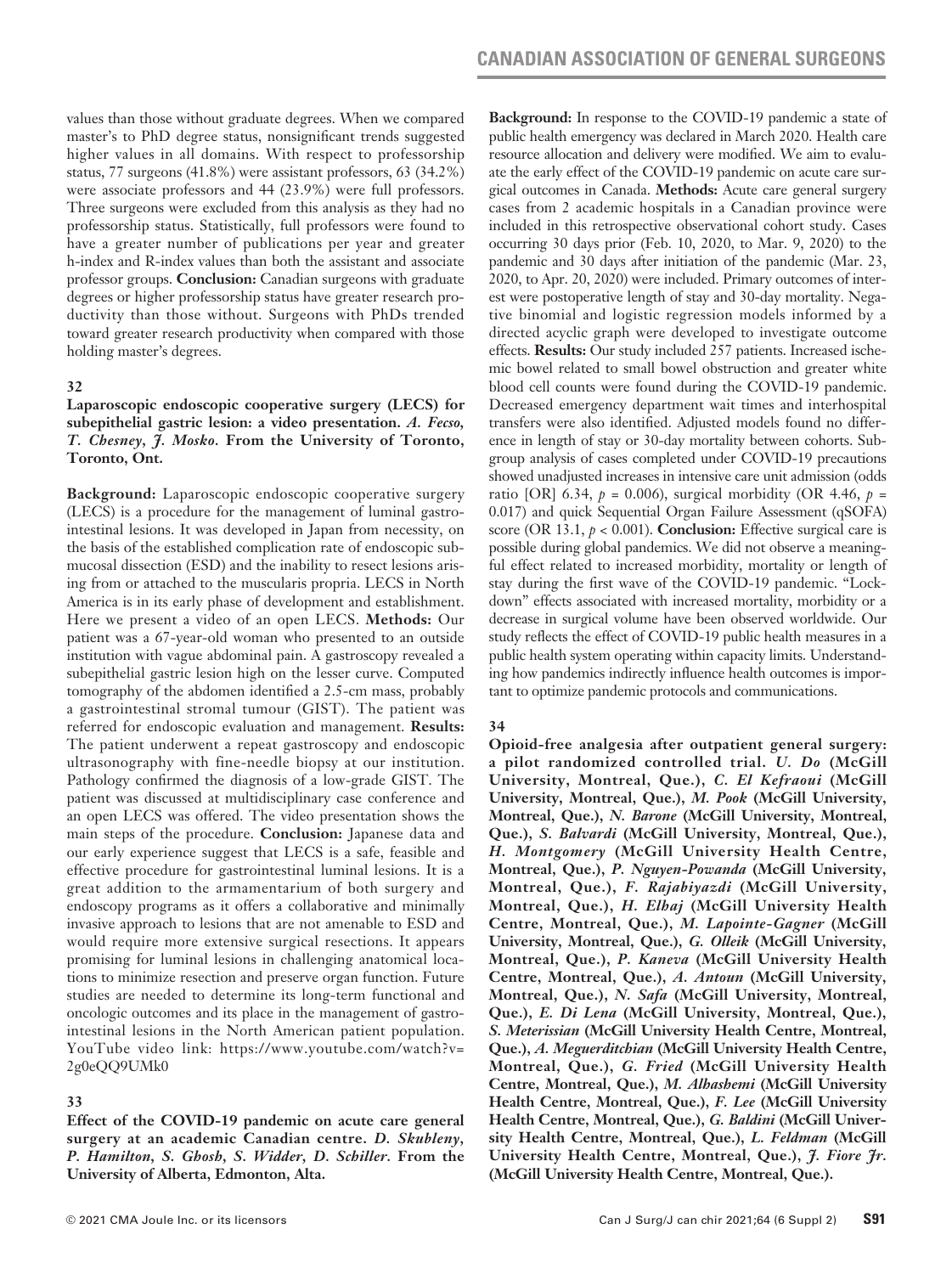**Background:** The overprescription of opioids to surgical patients is recognized as an important driving force behind the opioid crisis. However, the value of prescribing opioids following postoperative discharge is still uncertain. This study investigated the feasibility of conducting a full-scale randomized controlled trial (RCT) to assess the comparative effectiveness of opioid analgesia (OA) versus opioid-free analgesia (OFA) after outpatient general surgery. **Methods:** This pragmatic, assessorblind, pilot RCT included adult patients undergoing outpatient breast and abdominal procedures at 2 tertiary hospitals (targeted  $n = 80$ ). Patients were randomly assigned 1:1 to receive OA (around-the-clock nonopioids and opioid tablets for breakthrough pain) or OFA (around-the-clock nonopioids and increasing doses or adding nonopioid drugs for breakthrough pain or both). Primary outcomes were a priori RCT feasibility criteria: more than 70% of screened patients meet eligibility criteria, more than 50% of eligible patients are randomly assigned to a study group and more than 80% of patients randomly assigned to a study group complete follow-up. Other outcomes included 7-day pain severity and interference (Brief Pain Inventory), analgesics intake and adverse events. Data were analyzed using descriptive statistics and exploratory effect estimates. **Results:** Of 224 patients assessed for eligibility (January– September 2020), 164 met the inclusion criteria (73%) and 93 consented to be randomly assigned to a study group (57%). Twelve patients were excluded before randomization and 5 were excluded after randomization. Seventy-six patients (39 OA and 37 OFA) were included in the intention-to-treat analysis (mean age 55.5 yr, 66% female, 53% abdominal surgery [48% laparoscopic], 47% breast surgery [50% sentinel node biopsy, 19% axillary dissection]). All patients completed the 7-day follow-up (100%). Pain intensity and interference were comparable between the groups. Twenty-three OA patients did not take opioids (59%). One OFA patient received an opioid prescription (3%). Common adverse events were nausea (OA 21% v. OFA 16%), vomiting (8% v.. 3%) and constipation (41% v. 32%). **Conclusion:** This pilot study supports the feasibility of a robust, adequately powered RCT, which has the potential to contribute practice-changing evidence to mitigate postoperative opioid overprescribing after outpatient general surgery.

### **35**

**Impact of neoadjuvant immunotherapy or targeted therapies on surgical resection in patients with solid tumours: a systematic review and meta-analysis.** *P.E. Serrano Aybar*  **(McMaster University, Hamilton, Ont.),** *S. Parpia* **(McMaster University, Hamilton, Ont.),** *L. Ruo* **(McMaster University, Hamilton, Ont.),** *K. Tywonek* **(McMaster University, Hamilton, Ont.),** *S. Lee* **(McMaster University, Hamilton, Ont.),** *C. O'Neill* **(Western University, London, Ont.),** *N. Faisal* **(Royal College of Surgeons in Ireland, Dublin, Ireland),** *A. Alfayyadh* **(Royal College of Surgeons in Ireland, Dublin, Ireland),** *M. Gundayao* **(McMaster University),** *B.M. Meyers* **(McMaster University, Hamilton, Ont.),** *R. Habashi* **(McMaster University, Hamilton, Ont.).**

**Background:** Tyrosine kinase inhibitor (TKI) therapy, antiprogrammed cell death protein-1 (PD-1) or anti-programmed cell death ligand-1 (PD-L1), cytotoxic T-lymphocyte-associated protein 4 (CTLA-4) or a combination PD-1(L1)/CTLA-4 therapy in the neoadjuvant setting are currently being used to treat several solid tumours. There are concerns about the safety profile of neoadjuvant immunotherapy and subsequently, possible delays to surgery. This review summarizes the pooled proportion of patients who underwent surgery following neoadjuvant therapy and the proportion of adverse events. **Methods:** Medline, Central and Embase databases were searched for single-arm or randomized controlled trials studying neoadjuvant TKI, PD-1/L1 or CTLA-4 immunotherapy up until January 2021. The pooled proportion of patients who completed planned resection and the pooled proportion of adverse events were estimated using random-effects model. The inverse variance method was used to estimate weighting of each trial. Statistical heterogeneity was calculated using the  $I^2$  and  $\chi^2$  test. **Results:** Seventeen relevant studies with a total of 535 patients were included for analysis. This included those receiving neoadjuvant neoadjuvant TKI therapy (*n* = 148), PD-1/L1 immunotherapy (*n* = 234) or combination PD-1/CLTA-4 (*n* = 153). The types of tumours in the included studies were renal cell carcinoma (8 studies), bladder carcinoma (3 studies), non–small cell lung cancer (3 studies), hepatocellular carcinoma (2 studies) and colon cancer (1 study). The pooled proportion of patients who completed planned surgery was 94% (95% confidence interval [CI] 0.91– 0.97). The pooled rate of clinically relevant grade 3 or 4 adverse events reported after neoadjuvant therapy was 23% (95% CI 0.14–0.32). The incidence of partial radiologic response after neoadjuvant therapy was 22% (95% CI 0.04– 0.40). **Conclusion:** The use of either neoadjuvant TKI, PD-1/ L1 or PD-1(L1)/CTLA-4 combination therapy before surgery for solid tumours rarely delays surgical resection, presents an adequate safety profile and can lead to partial radiologic response for some patients.

# **37**

**Surgical data recording in the operating room: a systematic review of modalities and metrics.** *C. Kruse* **(McMaster University, Hamilton, Ont.),** *T. McKechnie* **(McMaster University, Hamilton, Ont.),** *M. Levin* **(University of Toronto, Toronto, Ont.),** *K. Aldrich* **(Center for Medical Interoperability, Nashville, Tenn.),** *T. Grantcharov* **(Li Ka Shing Knowledge Institute, St. Michael's Hospital, Toronto, Ont.),** *A. Langerman* **(Vanderbilt University Medical Center, Nashville, Tenn).**

**Background:** Operating room recording, via video, audio and sensor-based recordings, is increasingly common. Yet, surgical data science is a new field without clear guidelines. The purpose of this study is to examine existing published studies of surgical recording modalities to determine which are available for use in the operating room, as a first step toward developing unified standards for this field. Medline, Embase, Central and PubMed databases were systematically searched for articles describing modalities of data collection in the operating room. Search terms included "video-audio media," "bio-sensing techniques," "sound," "movement," "operating rooms" and others. Title, abstract and full-text screening were completed to identify relevant articles. **Methods:** Descriptive statistical analysis was performed for included studies. Of 3756 citations, 91 studies met the inclusion criteria. These studies described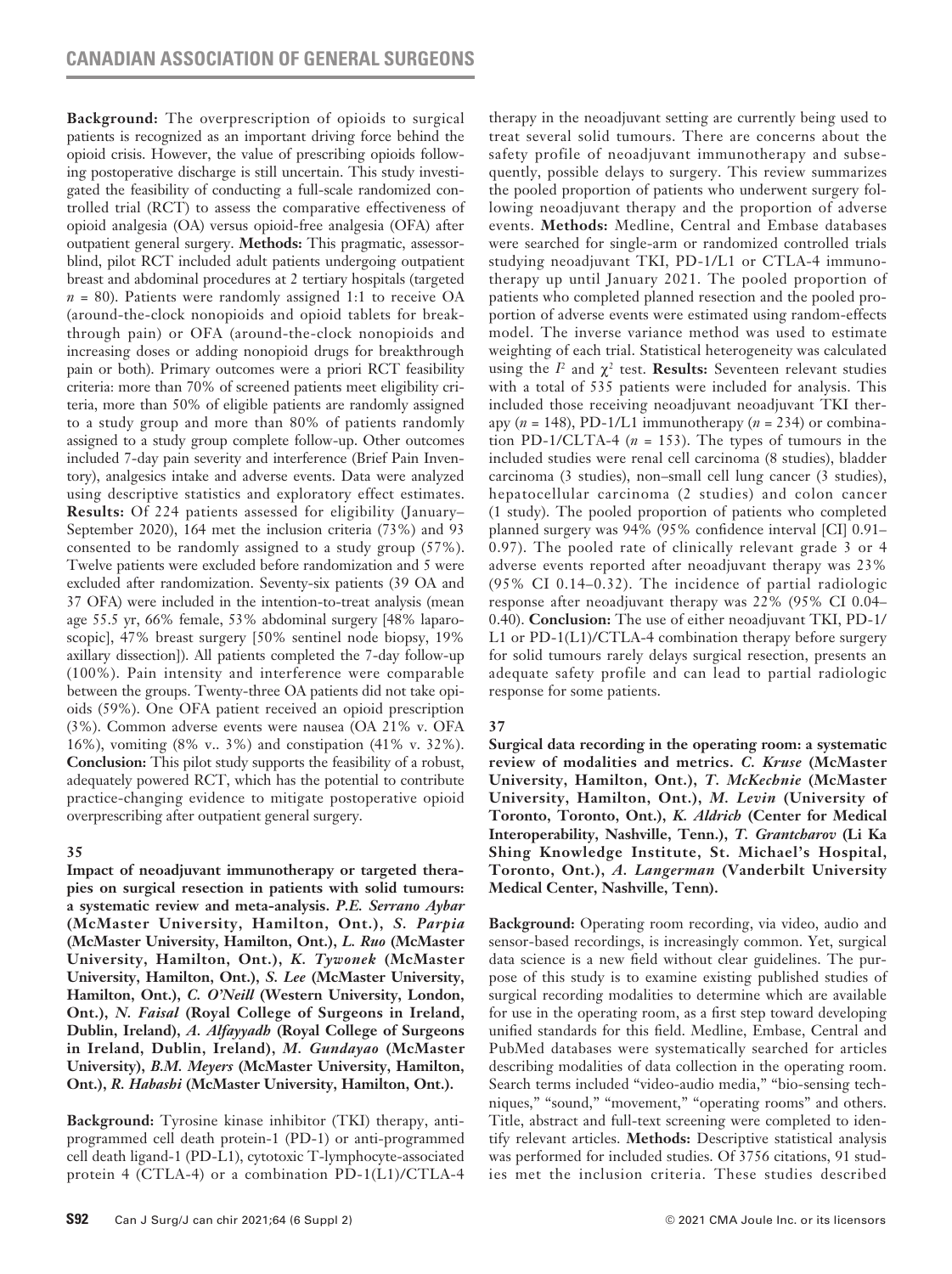10 unique data collection modalities for 17 different purposes in the operating room. Data modalities included video, audio, kinematic and eye-tracking, among others. Data collection purposes described included surgical trainee assessment, surgical error, surgical team communication and operating room efficiency. **Results:** Effective data collection and utilization in the operating room are imperative for the provision of superior surgical care. The future operating room landscape undoubtedly includes multiple modalities of data collection for a plethora of purposes. **Conclusion:** This review acts as a foundation for employing operating room data in a way that leads to meaningful benefit for patient care.

### **38**

**Association between nonaccidental trauma and neighbourhood socioeconomic status during the COVID-19 pandemic: a retrospective analysis.** *H. Forbes, R. Anantha, V. Fawcett, A. Hetherington.* **From the University of Alberta, Edmonton, Alta.**

**Background:** Low neighbourhood socioeconomic status (N-SES) is associated with increased injury incidence. We examined the relationship between N-SES and nonaccidental trauma (NAT), defined as blunt and penetrating assaults, during the COVID-19 pandemic in a major Canadian city. **Methods:** Our institutional trauma registry data were retrospectively analyzed for all severely injured (Injury Severity Score [ISS] > 12) adult (> 18 yr) patients admitted between January 2016 and September 2020 with nonaccidental trauma (NAT). The period from Jan. 1, 2016, to Feb. 28, 2020, was defined as pre-COVID-19, and the period from Mar. 1 to Sept. 30, 2020, was defined as COVID-19. Addresses of patients sustaining NAT were geocoded and matched to 15 local geographic areas (LGAs), which were divided into quintiles on the basis of median household income. Changes in proportions of NAT during COVID-19 were mapped to LGA using geospatial analysis software. Correlation between quintile and NAT was performed using the Spearman rho. **Results:** In this study, 439 patients sustained NAT: 386 (88%) were injured during the pre-COVID-19 period, and 53 (12%) were injured during the COVID-19 period. Six of 15 LGAs experienced increases in NAT during the COVID-19 period, 2 of which were statistically significant. There was a strong and significant inverse correlation between income quintile and NAT (Spearman rho correlation coefficient  $-0.55$ ,  $p = 0.035$ ) in the pre-COVID-19 time frame. This correlation became more pronounced during the COVID-19 period (Spearman rho correlation coefficient –0.60, *p* = 0.018). **Conclusion:** Low N-SES was associated with increased incidence of NAT during the COVID-19 pandemic, highlighting the impact of income disparity on an alreadyvulnerable population. Further work is needed to determine whether other trauma-related health outcomes due to disparities in N-SES have been amplified during the pandemic.

# **39**

**Laparoscopic repair of a transdiaphragmatic gastropleural fistula.** *V. Pravong* **(University of Montreal, Montreal, Que.),** *M. Gervais* **(Maisonneuve-Rosemont Hospital, Montreal, Que.),** *G. Rakovich* **(Maisonneuve-Rosemont Hospital, Montreal, Que.).**

**Background:** Gastropleural fistula is rare and most commonly occurs as a surgical complication. It has also been reported in malignancy, trauma, perforated gastric ulcer and complex pulmonary infections, and it often presents with empyema. Initial management addresses intrathoracic sepsis and includes antibiotics and chest drainage. Although conservative treatment has occasionally been successful, definitive treatment usually requires surgical management. Surgical access can be achieved via the thorax or the abdomen, either by minimally invasive or open techniques. Decisions regarding surgical timing and approach can be complex. **Methods:** We present the case of a 77-year-old woman with lymphoma of the gastric fundus having eroded through the diaphragm during the course of chemotherapy, resulting in a transdiaphragmatic gastropleural fistula and empyema. Once the thoracic sepsis was adequately controlled and after a thorough preoperative work-up confirming the absence of residual tumour, the fistula was approached laparoscopically. Operative steps included taking down the fistula, a wedge resection of the involved portion of the fundus, debridement and primary repair of the diaphragm with bio-mesh reinforcement, and partial fundoplication covering all staple lines. **Results:** The surgery was well tolerated, and the patient resumed an oral diet and chemotherapy on postoperative days 6 and 14, respectively. She remained disease free at 16 months. **Conclusion:** Transdiaphragmatic gastropleural fistulas are rare. Assuming adequate control of intrathoracic sepsis, the fistula may be successfully addressed laparoscopically. In our patient, minimally invasive repair of the fistula allowed for prompt recovery and swift resumption of life-saving chemotherapy.

### **40**

# **Video-based interviewing in medicine: a scoping review.**  *R. Selvam, R. Hu, R. Musselman, I. Raiche, H. Moloo.* **From the University of Ottawa, Ottawa, Ont.**

**Background:** The COVID-19 pandemic necessitated a rapid uptake of video-based interviewing for selection processes in health care. A scoping review was conducted to consolidate the available literature on the benefits and limitations of videobased interviews and to understand the perceived barriers associated with transitioning away from face-to-face interviews. **Methods:** A search strategy, developed in concert with an academic health sciences librarian, was run on Ovid Medline, Embase, PsycINFO and Cochrane Central. The search was performed on Mar. 31, 2020, and updated on Feb. 21, 2021. Studies that implemented and evaluated the impact of videobased interviewing in health care were included in our study. Review articles, editorials and studies that did not implement a video-based interview were excluded. **Results:** Forty-three studies were included in our scoping review, of which 17 were conference abstracts and 26 were peer-reviewed manuscripts. The risk of bias was moderate or high in most studies. Both financial costs and opportunity costs were reported to be improved with video-based interviewing, while environmental costs were not well explored. Technical limitations, which were not prevalent, were easily managed during the interview process. There were limited studies that evaluated how nonverbal cues are interpreted in a video-based format. Overall, videobased interviews were well received by both applicants and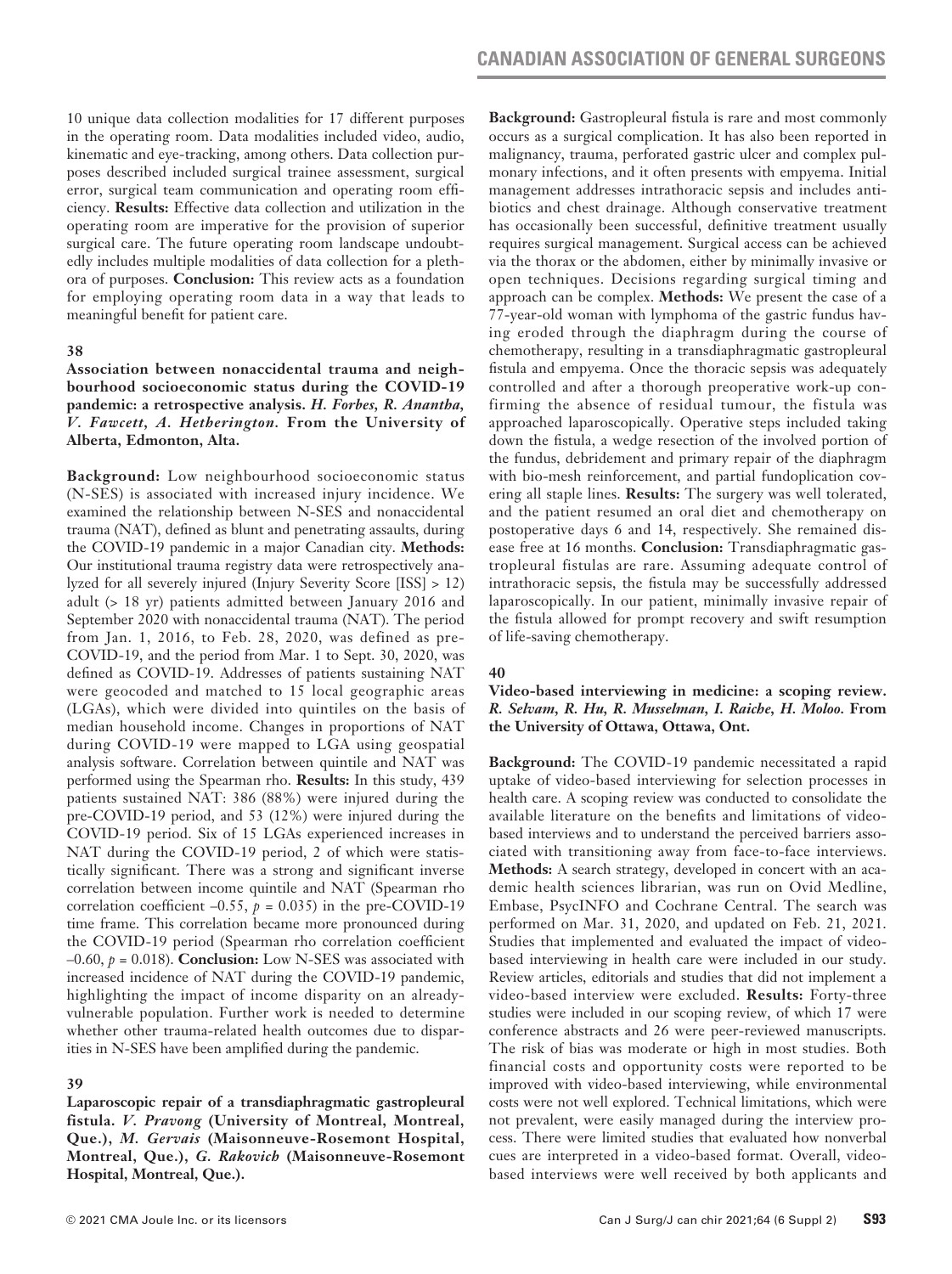interviewers, although most participants still reported a preference for face-to-face interviews. **Conclusion:** While videobased interviewing has become necessary during the COVID-19 era, there are benefits from a financial, opportunistic and environmental point of view that argue for its continued use even after the pandemic. Despite its successful implementation with minimal technical issues, a preference still remains for face-to-face interviews. Reasons for this preference are not clear from the available literature. Future studies on the role of nonverbal communication during the video-based interview process are important to better understand how video-based interviews can be optimized.

### **41**

**Indocyanine green fluorescence angiography for prevention of anastomotic leakage in colorectal surgery: a cost analysis from the hospital payer's perspective.**  *R. Liu* **(Western University, London, Ont.),** *A. Elnahas* **(Western University, Canadian Surgical Technologies & Advanced Robotics, London Health Sciences Centre, London, Ont.),** *N. Alkhamesi* **(Western University, Canadian Surgical Technologies & Advanced Robotics, London Health Sciences Centre, London, Ont),**  *J. Hawel* **(Western University, Canadian Surgical Technologies & Advanced Robotics, London Health Sciences Centre, London, Ont.),** *E. Tang* **(Western University, Canadian Surgical Technologies & Advanced Robotics, London Health Sciences Centre, London, Ont.),** *A. Alnumay* **(Western University, Canadian Surgical Technologies & Advanced Robotics, London Health Sciences Centre, London, Ont.),**  *C. Schlachta* **(Western University, Canadian Surgical Technologies & Advanced Robotics, London Health Sciences Centre, London, Ont.).**

**Background:** The use of indocyanine green fluorescence angiography (ICG-FA) in colorectal surgery to assess tissue perfusion intraoperatively has been gaining popularity, with the goal of reducing anastomotic leak rate. The economic impact of this intervention is not yet understood. We performed a cost analysis of the routine use of ICG-FA in colorectal surgery from the hospital payer perspective. **Methods:** A decision analysis model was developed for patients undergoing colorectal resections with and without the use of ICG-FA for assessment of anastomotic perfusion. Incorporated in the model were the costs of ICG-FA technology and anastomotic leaks, and anastomotic leak rates in each scenario. Conservative estimates of direct costs of surgical intervention and anastomotic leakage were obtained from a population-based analysis. Effectiveness of ICG-FA was calculated from the odds ratio published in a recent meta-analysis. **Results:** Routine use of ICG-FA for colorectal surgery is found to have a cost-saving of \$241.20 (2.5%) per case when analysis is performed using the following data: leak rate of 8.6% (range 1.2%–21.2%) without ICG-FA, odds ratio of 0.46 (95% confidence interval [CI] 0.34–0.62) for reduction of leakage with ICG-FA, cost of ICG-FA of \$250 per surgery and cost of anastomotic leak not requiring reoperation of \$10 024.43 (95% CI \$94 24.87– \$10 618.49). **Conclusion:** In 1-way sensitivity analyses,

routine use of ICG-FA was cost-saving as long as the cost of an anastomotic leak is more than \$5616.29, the cost of ICG-FA is less than \$642.44 per use, the anastomotic leak rate is higher than 4.8% or the odds ratio for reduction of leak with ICG-FA is less than 0.69. **Conclusion:** Routine use of ICG-FA in colorectal surgery was found to be a cost-saving measure from a payer's perspective using conservative base case values derived from recent publications. However, the overall quality of the available evidence is low. There is a need for prospective, randomized controlled trials.

# **43**

**Perception or reality: surgical resident and faculty assessments of resident workload compared with objective data.**  *E. Walser, C. Zhang, S. Cristancho, M. Ott.* **From Western University, London, Ont.**

**Introduction:** The transition to competency-based surgical training mandates changes to residency workload. Both actual composition and the perception of resident workload should be considerations in program design. **Methods:** A web-based survey was distributed to faculty and residents in a Canadian general surgery residency program. Questions pertaining to perception of current resident workload (as a percentage of daytime workload), optimal resident workload and educational value (linear scale 0–10) of various components of resident workload were included. Workload categories included 5 task categories. Responses were compared with a 660-hour resident workload observation data set. **Results:** Seventeen residents and 16 faculty completed the survey (74% and 67% participation). Residents perceived that substantially less time was allocated to educational activities than faculty (median 10% [interquartile range (IQR) 5%–10%] v. 15% [IQR 10%–20%], *p* < 0.001, observed 7.7%). There were no significant differences in perception of time allocated to direct patient care (DPC), indirect patient care (IPC), downtime or transit tasks. Both groups underestimated the amount of time spent on IPC (resident perception 20% [IQR 12%–30%], faculty 18% [IQR 10%–29%], observed 32%). When asked to describe an ideal workload, residents felt that more time should spent on DPC tasks (60% [IQR 50%–70%] v. 50% [IQR 40%–60%],  $p = 0.037$ , observed 44%) and less on IPC tasks (10% [IQR 10%–14%] v. 10% [10%–25%],  $p = 0.037$ , observed 31%) than faculty. Residents and faculty agreed on the high value of DPC and educational activities and the low value of downtime and transit tasks. Residents felt that IPC tasks were less valuable than faculty (4 [IQR 2–6] v. 7 [IQR 6–8.2], *p* < 0.001). **Conclusion:** Surgical residents and faculty agree on the importance of dedicated educational activities, but faculty overestimate education as a proportion of workload. Both groups underestimate IPC, which faculty perceive as of greater value than residents. This information can guide resident training program design and be used to bridge gaps between resident and faculty perceptions of resident workload.

# **45**

**When illness and loss hit close to home: Do health care providers learn how to cope?** *A. Lee, B. Niu, F. Balaa, N. Gawad.* **From the University of Ottawa, Ottawa, Ont.**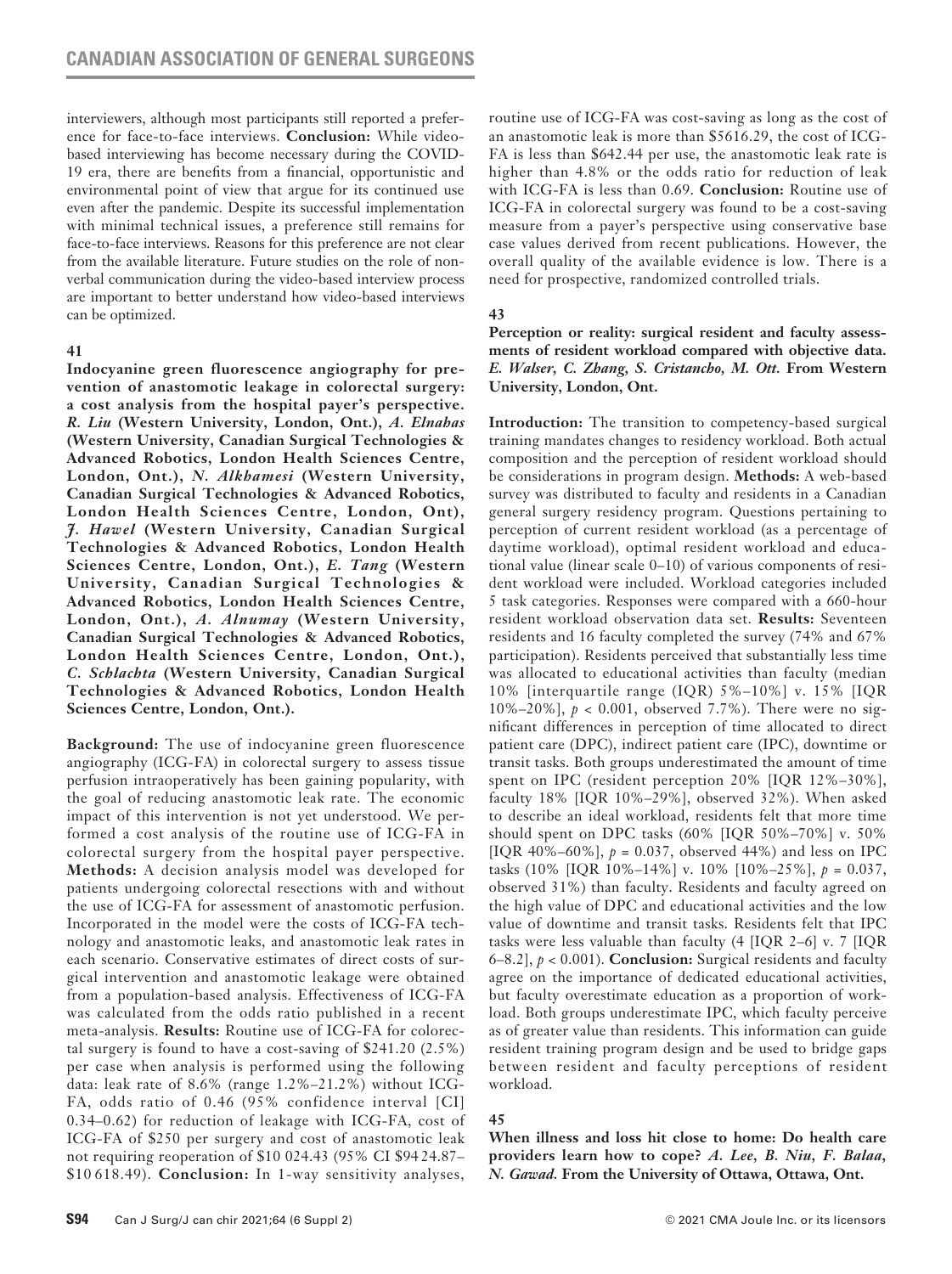**Background:** Up to 85% of health care providers experience loss or illness in themselves or a loved one by the time they complete training. These experiences can intensify both grief and empathy when they later encounter illness in the professional setting as providers of care. The range of formal training that addresses these experiences is unknown, and thus this study aimed to explore interventions that teach health care providers and trainees about personal illness experiences. **Methods:** A scoping review was conducted using the Preferred Reporting Items for Systematic Reviews and Meta-Analyses for Scoping Reviews (PRISMA-ScR) guidelines. Three bibliographic databases (Medline, PsycINFO, ERIC) were searched using the keywords "illness," "personal" and "education" and their related terms. Title, abstract and full-text screening were conducted by 2 authors in duplicate to identify studies that described an intervention with a component of teaching or learning in personal experiences with illness or loss (e.g., in self, family, friends). Data were extracted and described narratively and graphically. **Results:** The search yielded 4023 articles, of which 13 studies were included. Only 2 studies were published after 2010 and 9 were from the United States. Personal illness was most frequently taught for reflection in the context of palliative care curricula (54%). Only 2 studies' primary purpose was to teach about coping with grief related to personal experiences. No studies described training on how to support colleagues or trainees facing personal illness or loss. Interventions most often targeted medical students (54%) and were most commonly delivered via group discussion (100%). Reported findings included improved coping skills, decreased stress and better ability to support bereaving patients. **Conclusion:** Specific education on personal experiences of loss or illness in health care providers is limited despite the prevalence of these experiences and their unique impact on providers' ability to cope. Future curricula could equip health care providers and trainees with coping strategies that address the challenges of personal illness experiences while enabling improved resilience and patient care.

### **46**

**Remote video-based suturing education with smartphones (REVISE): a randomized controlled trial.** *K. Ren, Y. Qiu, K. Hamann, N. How, C. Leveille, A. Davidson, A. Eqbal, Y. Sardiwalla, M. Korostensky, T. McKechnie, E. Lee, I. Yang, K. Ren.* **From McMaster University, Hamilton, Ont.**

**Background:** Suturing is a skill that surgical trainees must master. Owing to the COVID-19 pandemic, medical schools needed to transition from in-person to virtual avenues of teaching, including procedural skills. Our primary objective was to determine whether virtual video-based feedback is no worse than in-person feedback in improving novice medical students' suturing skills. **Methods:** Fifty-four medical students were randomly assigned either to an experimental arm in which they received remote-recorded feedback (RRF) or remote-live feedback (RLF) or to a control arm in which they received in-person feedback (control). There were 18 participants in each group. Participants first learned to suture via an online module then recorded themselves performing a standardized suturing task at home. Customized feedback was then provided by a surgical resident who received standardized training for this project. **Results:** RRF participants received a feedback video, RLF participants received live feedback over Zoom and control participants received feedback in person. Participants then recorded another video of the same suturing task. Prefeedback and postfeedback suturing performances were scored by blinded assessors using the University of Bergen Suturing Skills Assessment Tool (UBAT). Our primary outcome measure is the score difference between pre- and post-feedback videos. The RLF and RRF groups were compared for statistical significant differences using a 2-tailed paired *t* test. **Results:** Twenty-seven participants (median age 22) were included in the interim analyses. Postfeedback UBAT scores were not significantly different between groups (70.34 [interquartile range (IQR) –25.41 to 127.34] v. 11.34 [IQR  $-99.66$  to 78.34],  $p > 0.05$ ), with a higher score indicating better performance. Although there was a trend toward RLF demonstrating greater improvement (32 [IQR –10 to 59.25] v. 25 [IQR  $-63$  to 77],  $p > 0.05$ ), this was not statistically significant. **Conclusion:** Thus far, there has been no significant difference between groups in prefeedback scores, postfeedback scores or score difference. Future steps include analyzing videos for all participants and comparison with the control arm.

### **47**

**The evolving use of robotic surgery: a population-based analysis.** *H. Muaddi* **(University of Toronto, Toronto, Ont.),** *T. Stukel* **(ICES, University of Toronto, Toronto, Ont.),** *C. de Mestral* **(St. Michael**'**s Hospital, University of Toronto, Toronto, Ont.),** *A. Nathens* **(Sunnybrook Health Sciences Centre, University of Toronto, Toronto, Ont.),**  *P. Karanicolas* **(Sunnybrook Health Sciences Centre, University of Toronto, Toronto, Ont.).**

**Introduction:** Robotic surgery has rapidly been integrated into the Canadian health care system despite limited evidence demonstrating its clinical benefit. Our objectives were to describe secular trends and patient- and system-level determinants of the receipt of robotic rather than open or laparoscopic surgery. **Methods:** This population-based retrospective cohort study included adult patients who, between 2009 and 2018 in Ontario, Canada, underwent 1 of the 4 commonly performed robotic procedures: radical prostatectomy, total hysterectomy, thoracic lobectomy or partial nephrectomy. For each procedure, patients were categorized on the basis of surgical approach: robotic versus open or laparoscopic. Multivariable regression models characterized the trend of robotic surgery use and the association of patient and systems characteristics with the surgical approach received. **Results:** A total 24741 patients had radical prostatectomy, 75473 total hysterectomy, 18252 thoracic lobectomy and 4608 partial nephrectomy. After adjusting for age, sex, comorbidities, disease stage (if applicable), socioeconomic status, rurality, teaching hospital status, physician volume and years in practice the overall rate of robotic surgery increased by 24% annually in Ontario: 13% increase in robotic radical prostatectomy, 9% in robotic total hysterectomy, 26% for thoracic lobectomy and 26% for partial nephrectomy. There were some variations in the association between patient- or system-level characteristics and the receipt of robotic surgery between the different procedures. Generally, across all procedures, patients with a lower comorbidity burden and earlier disease stage (when applicable) were more likely to receive robotic surgery than open or laparoscopic surgery. In addition, high-volume, early- to midcareer surgeons at teaching hospitals were more likely to provide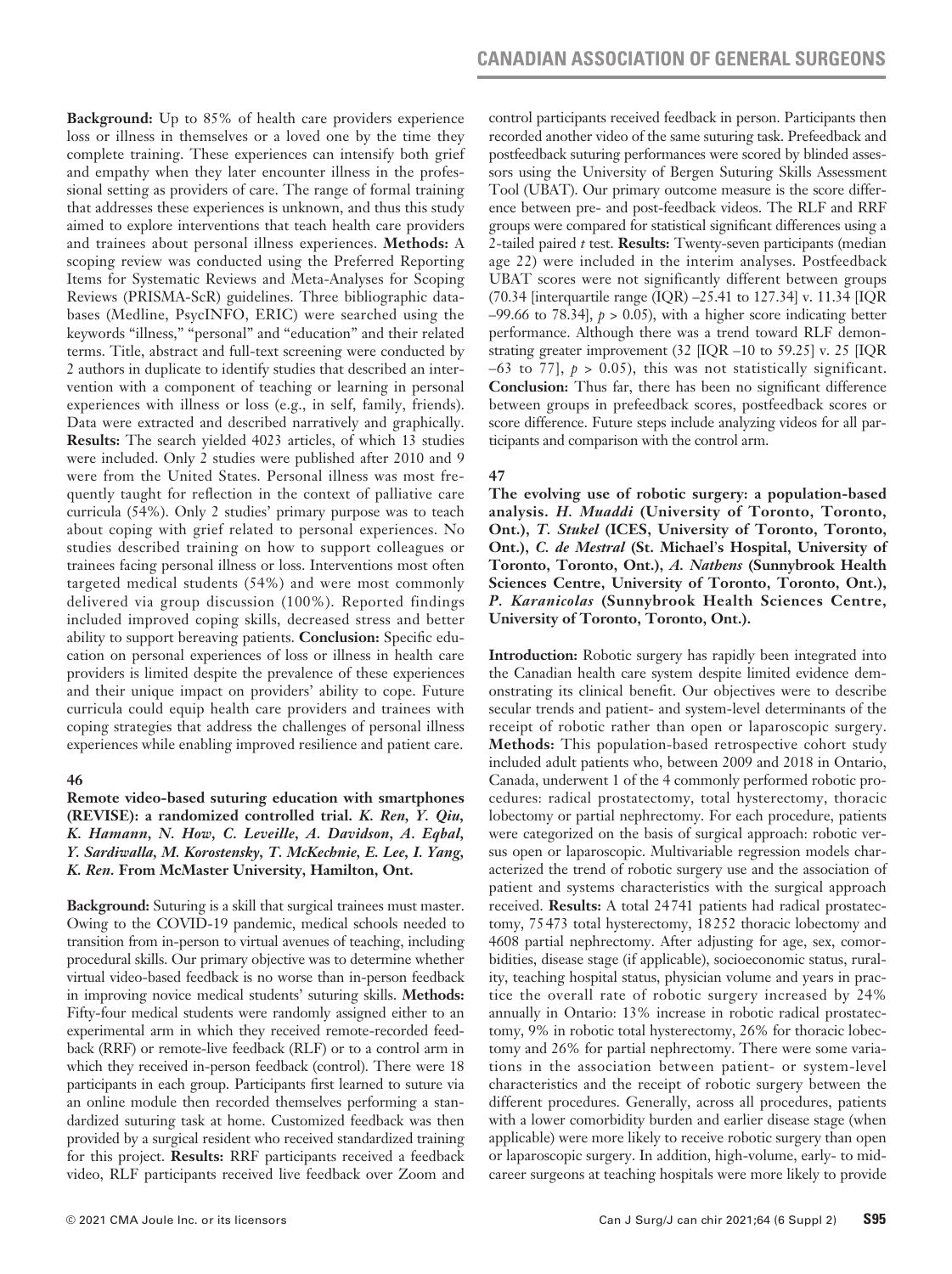robotic surgery. **Conclusion:** Use of robotic surgery has substantially increased in Ontario and is offered selectively. Further study of the real-world clinical outcomes and health care costs of this shift in practice is needed.

# **48**

**Prophylactic retromuscular mesh placement for parastomal hernia prevention: a retrospective cohort study of permanent colostomies and ileostomies.** *J. Frigault***,** *S. Lemieux***,**  *D. Breton***,** *P. Bouchard***,** *A. Bouchard***,** *R. Grégoire***,** *F. Letarte***,**  *G. Bouchard***,** *S. Drolet.* **From the Centre hospitalier universitaire de Québec** − **Université Laval, Québec, Que.**

**Background:** Parastomal hernia (PSH) is the most common complication of stoma formation. The safety and efficiency of prophylactically placing mesh to prevent PSH remain controversial. To address this question, we examined the incidence of clinical and radiologic PSH when using prophylactic preperitoneal mesh. **Methods:** We performed a retrospective, single-centre cohort study that included all patients with permanent stoma creation between 2015 and 2018. Patients were divided into 2 groups according to whether parastomal prophylactic mesh (PPM) was used or not. **Results:** During the study period, 185 patients had permanent stoma creation, 144 with colostomies and 41 with ileostomies. PPM was placed in 79 patients. There was no difference in the need for early surgical reintervention ( $p = 0.652$ ) or readmission to hospital ( $p = 0.31$ ) for stoma-related complications in patients with mesh versus patients without mesh. Similarly, there was no difference in operative time ( $p = 0.78$ ) or in length of hospital stay ( $p = 0.81$ ). No patients experienced infection of the mesh or required prosthesis removal. There was a lower incidence rate of PSH in the PPM group in patients with permanent colostomy (adjusted hazard ratio [HR] 0.50, 95% confidence interval [CI] 0.28–0.89, *p* = 0.018). In contrast, a higher incidence rate of PSH was observed in patients with ileostomy and PPM (adjusted HR 5.92, 95% CI 1.07–32.65,  $p = 0.041$ ). **Conclusion:** Parastomal prophylactic mesh placement to prevent PSH is a safe and efficient approach to reduce the incidence of PSH in patients requiring a permanent colostomy. However, mesh may increase the rate of PSH after permanent ileostomy.

# **49**

**Intracorporeal versus extracorporeal anastomosis in laparoscopic right hemicolectomy: a retrospective cohort study on anastomotic complications.** *J. Frigault, S. Avoine, S. Drolet, F. Letarte, A. Bouchard, J. Gagné, C. Thibault, R. Grégoire, N. Jutras Bouthillette, M. Gosselin, P. Bouchard.*  **From the Centre hospitalier universitaire de Québec** − **Université Laval, Québec, Que.**

**Background:** Right laparoscopic hemicolectomy can be performed with intracorporeal or extracorporeal anastomosis. It is not clear which technique is the best. This study aims to evaluate the impact of both surgical techniques on perioperative safety and postoperative evolution. **Methods:** We conducted a retrospective cohort study from 2015 to 2019 in a tertiary colorectal surgery centre. All patients who had an elective right laparoscopic hemicolectomy were divided into 2 groups according to the anastomosis technique used, being either intracorporeal (IA) or extracorporeal (EA). **Results:** A total of 285 patients were included, with intracorporeal anastomosis performed in 64 patients (22%). At 30 days after surgery, there was no difference in anastomotic leak (IA group 0% v. EA group 2%; *p* = 0.59), bleeding (3% v. 3%; *p* = 1.00) or intraabdominal abscess (0% v. 0%;  $p = 1.00$ ). Mean operative time was longer in the IA group (160  $\pm$  31 min v. 138  $\pm$  42 min; *p* < 0.001). Median time to first flatus was longer in the IA group  $(p = 0.049)$  with a trend toward prolonged ileus  $(p = 0.07)$ . We noted a trend toward more hernia in the EA group with a hazard ratio (HR) of 7.128 (95% confidence interval 0.956–53.165;  $p = 0.06$ ). No difference was observed in intraoperative complications, operative blood loss, nasogastric tube insertion, time to first bowel movement, length of stay, and surgical reoperation or readmission to hospital. Anastomosis technique had no influence on recurrence in multivariate analysis. **Conclusion:** For right laparoscopic hemicolectomy, both anastomoses surgical techniques are safe, with a low incidence of anastomotic complications when performed by experienced surgeons. Intracorporeal anastomosis may be associated with a lower incidence of incisional hernia.

# **50**

**A lay of the land — a description of Canadian academic acute care surgery models.** *A***.** *Rosenzveig, T. Stuleanu, A. Jarrar, N. Kolozsvari.* **From the University of Ottawa, Ottawa, Ont.**

**Background:** Emergency department (ED) visits have been increasing, and emergency general surgery (EGS) patients represent nearly 10% of these visits. EGS patients are at a substantially higher risk for perioperative morbidity and mortality compared with elective general surgery patients. The acute care surgery (ACS) model has been shown to improve EGS patient outcomes and cost-effectiveness. A recent systematic review demonstrated extensive heterogeneity in the structure of ACS models worldwide. The objective of this study was to describe the current landscape of ACS models in academic centres across Canada. **Methods:** An online questionnaire was sent to the 17 Canadian academic centres. The lead ACS physicians from each institution completed the questionnaire describing the structure of their ACS models. **Results:** Fifteen institutions responded, all of which reported having ACS models. A total of 29 sites with ACS models were described. All were in teaching hospitals with resident coverage and most 18 (62%) had dedicated allied health care staff. A minority of 3 (10%) sites required the most responsible physician to be ACS or trauma fellowship trained. The staff surgeon was free from any elective duties while covering ACS at 18 (62%) sites. Only 6 (21%) sites had protected ACS operating room (OR) time all 5 weekdays, while 14 (48%) sites had some protected OR time during the week, with the rest of the time being shared with other surgical specialties. Nine (31%) sites had no protected ACS OR time. Only 2 (7%) sites reported a mandate to conduct ACS research, while 13 (45%) found ACS research difficult because of lack of resources. **Conclusion:** Large variations were seen in the structure of ACS models in Canadian academic centres. The components of ACS models that are most important to patient outcomes remain poorly defined. Defining the necessary cornerstones of ACS models may benefit the Canadian health care system.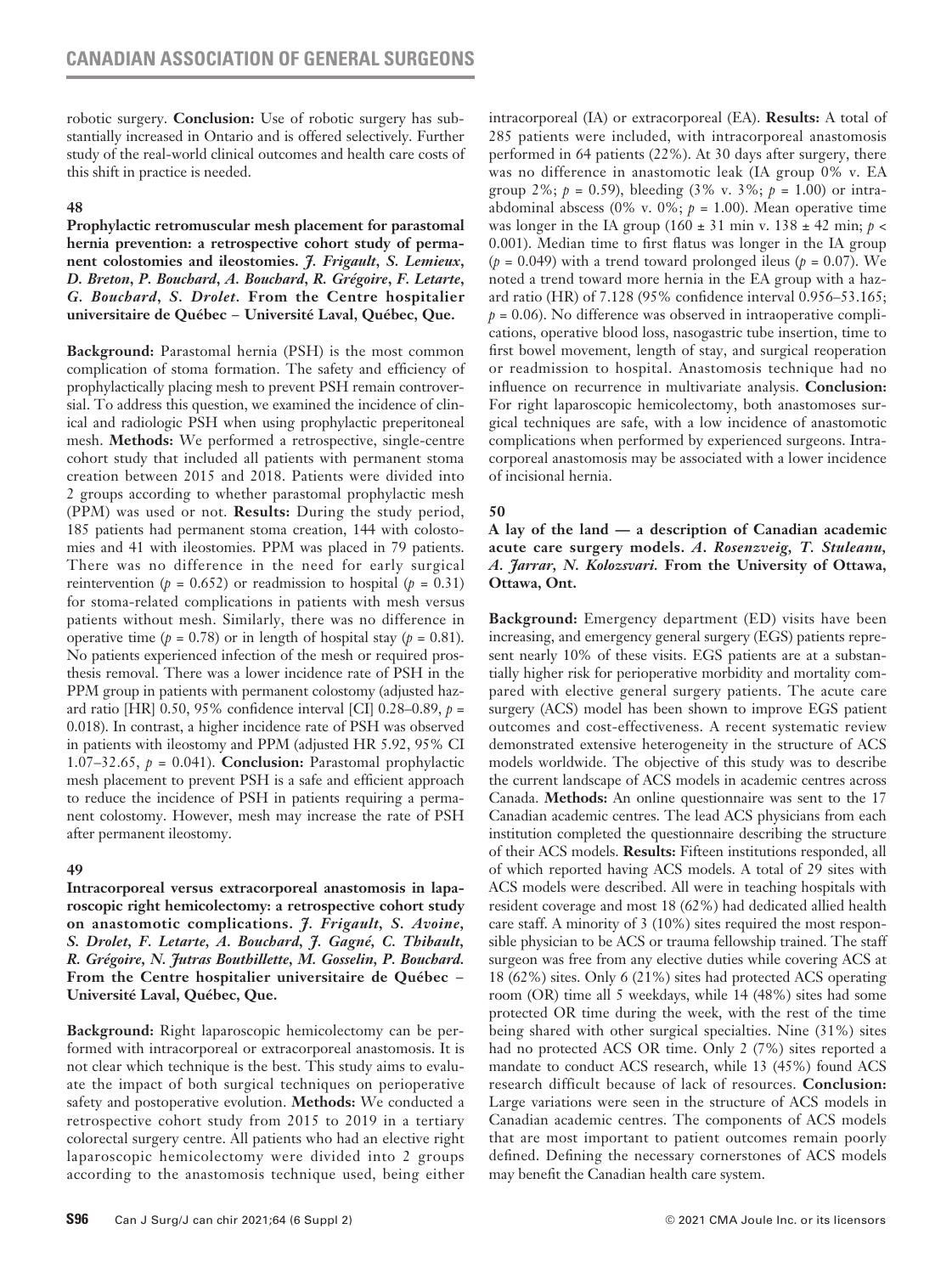**51**

**Emergency general surgery in Ontario: interhospital variability in structures, processes and models of care.**  *G. Skelhorne-Gross* **(University of Toronto, Toronto, Ont.),**  *R. Nenshi* **(McMaster University, Hamilton, Ont.),**  *A. Jerath* **(University of Toronto, Toronto, Ont.),** 

*D. Gomez* **(University of Toronto, Toronto, Ont.).** 

**Background:** Emergency general surgery (EGS) patients represent a high-risk subset of general surgery patients, responsible for only 11% of operations, but 47% of deaths. There is substantial interhospital variability in the way care is delivered to EGS patients and no consensus regarding the optimal model. We aimed to characterize the structures and processes responsible for delivery of EGS care. All Ontario hospitals were contacted and those offering adult acute care were surveyed. Responses were collected between August 2019 and July 2020. **Methods:** Our survey response rate was 96% (109/114). A third (*n* = 37, 34%) of hospitals have EGS models of care. The vast majority have been established since 2007, with 12 of 37 (32%) programs initiated within the last 5 years. The majority (34/37) of the hospitals with EGS models are large institutions (> 100 beds) that would be predicted to have increased resources. However, even when we compared similarly sized hospitals, those with EGS models had increased staffing (clinical associates [16% v. 3%,  $p = 0.03$ ], nurse practitioners and physician assistants [32% v. 4%, *p* < 0.01]), diagnostic and interventional equipment (24/7 access to computed tomography [89% v. 64%, *p* = 0.05], interventional radiology [84% v. 39%, *p* < 0.01], endoscopy [95% v. 64%, *p* = 0.02] and endoscopic retrograde cholangiopancreatography [74% v. 39%,  $p = 0.02$ ]) and dedicated operating room (OR) time (59% v. 0%,  $p < 0.01$ ). The median amount of dedicated OR time was 16 hours per week (interquartile range 12–22.8 h). **Conclusion:** The structures and processes relevant to the care of EGS patients are highly variable among Ontario's hospitals. As expected, large academic hospitals tend to have more resources; however, even when hospitals of similar size and academic status are compared, hospitals with EGS models of care have more staff, are more likely to have dedicated OR time and have increased access to computed tomographic scanners, interventional radiology, endoscopy and endoscopic retrograde cholangiopancreatography than similarsized hospitals without formal EGS models.

### **52**

**Trauma 101: a virtual case-based trauma conference as an adjunct to medical education.** *K. Singh* **(University of Toronto, Toronto, Ont.),** *T. Amir* **(McMaster University, Hamilton, Ont.),** *E. Liu* **(McMaster University, Hamilton, Ont.),** *S. Farquharson* **(McMaster University, Hamilton, Ont.),** *R. Mao* **(McMaster University, Hamilton, Ont.),**  *L. Lan* **(McMaster University, Hamilton, Ont.),** *J. Yan* **(University of British Columbia, Vancouver, B.C.),**  *A. Allard-Coutu* **(McMaster University, Hamilton, Ont.).**

**Background:** Virtual learning has been integrated into medical education as an alternative to live sessions during the COVID-19 pandemic. However, its effectiveness for teaching trauma resuscitation has not been validated. Although smallgroup sessions are an effective pedagogic model in person, less is known about how they translate to online learning in clerkship. **Methods:** Medical students attended a 2-day virtual trauma conference organized by student interest groups at McMaster University and promoted on social media. The event included 9 interactive presentations by physicians in 5 specialties, followed by virtual small-group case discussions. A best-match algorithm assigned students to preferred smallgroup sessions. Participants completed anonymous pre- and post-conference knowledge tests and feedback questionnaires. Results were analyzed using paired *t* tests and descriptive content analysis. **Results:** A total of 360 students from 17 medical schools in 5 countries registered for the conference. A peak of 167 simultaneous connections during presentations was recorded and 68 participants attended small-group discussions. A total of 131 students (36%) completed the pretest, with a mean score of 3.4 out of 10 (standard deviation [SD] 2.04). Eighty-six students (24%) completed the posttest, with a mean score of 6.3 out of 10 (SD 2.3, *p* < 0.001). Paired *t*-test analysis revealed significant improvement in the mean score by 2.7 out of 10 (SD 2.3, 95% confidence interval 2.17–3.23, *p* < 0.001). No significant correlation between years of education and school attended with performance was found. In total, 95% of participants agreed the platform was effective and 78% indicated it was helpful preparation for clerkship. The response rate for feedback forms for small-group sessions was 59% (40/68), where 93% of participants rated small-group discussions as effective. **Conclusion:** With high participant satisfaction and improved posttest results, this virtual model for trauma education at the medical student level is an effective adjunct to the clerkship curriculum. This study has important implications for the future design and implementation of international virtual conferences.

### **53**

**Assessment of the National Surgical Quality Improvement Program Surgical Risk Calculator for predicting patientcentred outcomes of emergency general surgery patients in a Canadian health care system.** *A. Mierzwa, R. Tin, R. Brisebois, N. Bradley.* **From the University of Alberta, Edmonton, Alta.** 

**Background:** The National Surgical Quality Improvement Program (NSQIP) tracks postoperative outcomes and benchmarks to drive local quality improvement programs. The NSQIP Surgical Risk Calculator (SRC) was developed to provide patient-level risk estimates to guide informed consent; discharge to nursing or rehabilitation facility (DNRF) was added as a patient-centred outcome measure. Emergency general surgery (EGS) is a known risk factor for increased postoperative complications. Our objective was to apply the SRC to our EGS NSQIP cohort to evaluate the accuracy of patient-centred outcomes as metrics to support patient and surgeon decisionmaking. **Methods:** A retrospective audit of our NSQIP data was performed. EGS cases from the July 2019 to June 2020 validated NSQIP submission were included. Standard NSQIP demographic data, clinical data and outcomes were extracted. The SRC was applied to each patient using collected database variables. Predicted risks for postoperative complications, return to operating room (RTOR), mortality, DNRF, length of stay (LOS) and readmission within 30 days were compared with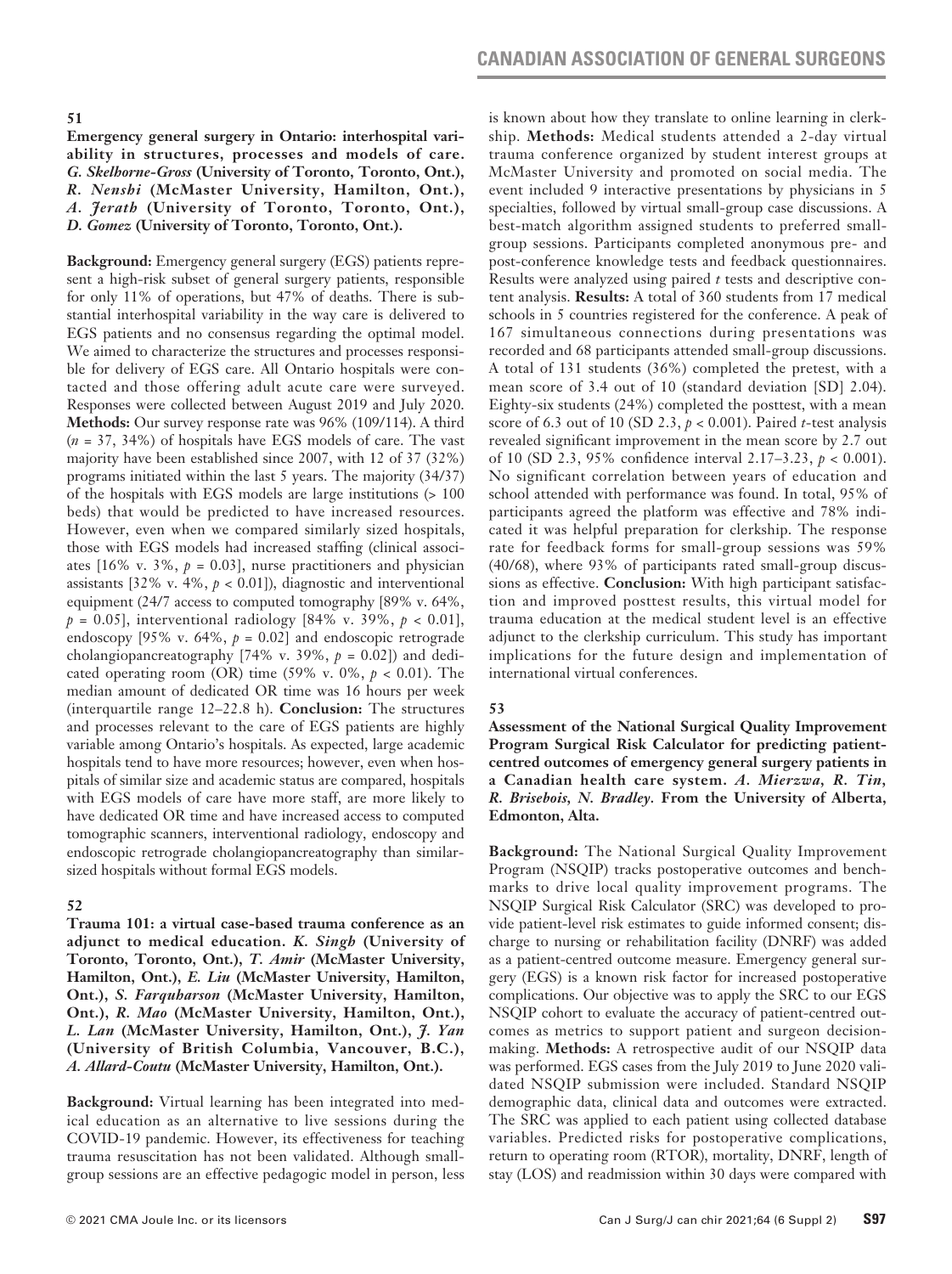observed data. Basic frequencies were calculated. Patientcentred outcomes (LOS, DNRF) were compared using standard *t* tests. **Results:** Overall, 170 patients were included. Average age was 55.4 (standard deviation [SD] 20.5) years and 52.4% of the patients were female. Most patients were American Society of Anesthesiologists (ASA) class 2 (72, 42.4%) or 3 (68, 40.0%). Average body mass index was 28.6 (SD 6). The SRC adequately predicted risk of any complication (16.2% predicted v. 16.5% observed), surgical site infection (5.8% v. 6.5%), RTOR (4.2% v. 5.3%), mortality (3.0% v. 2.4%) and readmission (8.1% v. 5.9%). The SRC underperformed for patient-centred outcomes. Predicted LOS was significantly lower than observed LOS (5.6 v. 10.7 d,  $p < 0.001$ ). The predicted DNRF rate was much higher than observed (11.1% v. 1.8%, *p* < 0.001). **Conclusion:** The NSQIP SRC adequately predicted postoperative complications and mortality in our EGS cohort. However, it performed poorly in predicting patient-centred outcomes (LOS, DNRF). In the Canadian health care context, caution should be used when including risk of DNRF in informed consent discussions with EGS patients.

# **54**

**Sustainability of a narcotic reduction initiative: 1 year following the Standardization of Outpatient Procedure (STOP) Narcotics Study.** *R. Wigen, E. Walser, L. Hartford, J. Van Koughnett, K. Vogt, R. Hilsden, N. Parry, L. Allen, K. Leslie.* **From Western University, London, Ont.**

**Background:** Opioid abuse continues to be an endemic social and medical issue with substantial morbidity and mortality. Our group has previously demonstrated substantial reduction in opioid prescription following outpatient surgery without affecting patient-reported pain scores in the context of intensive patient and physician intervention. **Methods:** Data on patient-reported pain control as well as opioid prescription and use following elective outpatient open hernia repair or laparoscopic cholecystectomy were collected prospectively 1 year after the completion of a division-wide intervention (Post-I). The control group data were collected during the active intervention (Int) phase of the previous study, which included emphasis on co-analgesia with acetaminophen and nonsteroidal anti-inflammatory drugs, opioid reduced prescriptions, and patient education. **Results:** A total of 192 patients were assessed in the intervention phase, with 128 patients assessed 1 year after the completion of the STOP study. There were no significant differences in the proportion of patients rating their pain control as good or very good (84.7% Int v. 78.9% Post-I,  $p = 0.23$ ), but mean postoperative pain scores were significantly greater 1 year after the intervention (2.1 [standard deviation (SD) 1.7] Int v. 4.1 [SD 1.0] Post-I, *p* < 0.0-1). Mean total oral morphine equivalents prescribed decreased after intervention (78 [SD 70] Int v. 50 [SD 3] Post-I, *p* < 0.001). There was an increase in the proportion of prescriptions filled 1 year after intervention (44.8% Int v. 67.2% Post-I,  $p = 0.03$ ). **Conclusion:** Following opioid prescription reduction interventions, there is a sustained reduction of narcotics prescription and compliance with recommendations. There may have been a decrease in patient education and expectation management resulting in worsened postoperative pain scores. The majority of patients still described good overall pain control.

**55**

# **Barriers to transanal endoscopic microsurgery referral.**  *R. Raskin, J. Jones, K. Neumann.* **From Dalhousie University, Halifax, N.S.**

**Background:** Transanal endoscopic microsurgery (TEM) is a minimally invasive procedure that allows for full-thickness local excision of adenomas and select early rectal adenocarcinomas. Despite its clear advantages over other modalities, TEM is not uniformly utilized across Canada. We designed an anonymous survey to assess potential barriers to TEM referral. **Methods:**  The survey was in an online, predominantly multiple-choice format, distributed to endoscopists across Canada electronically. **Results:** This was a survey using population-based sampling. In total, 199 endoscopists completed our survey, including 62 (31.3%) gastroenterologists and 136 (68.7%) surgeons. Referring endoscopists comprised 147 of the 199 respondents (73.9%), while 52 of the 199 respondents (26.1%) perform TEM or transanal minimally invasive surgery (TAMIS) or both. For patients with either clear or unclear indications for TEM, 30 of 146 (27.4%) and 64 of 146 (43.8%) referring endoscopists had a low referral rate, respectively. On univariate analysis, factors associated with low referral rate included lack of confidence with indications for TEM (odds ratio 9.94, 95% confidence interval [CI]  $3.15-31.40$ ,  $p < 0.001$ ), poor understanding regarding the advantages of TEM (OR 11.26, 95% CI 3.83–33.07, *p* < 0.001), low comfort with referring (OR 183.7, 95% CI 21.9–1537.5, *p* < 0.001) and lack of access to TEM (OR 14.91, 95% CI 5.39– 41.26,  $p < 0.001$ ). Gastroenterologists are more likely to have a low referral rate than surgeons (OR 2.76, 95% CI 1.30–5.83, *p* < 0.01). On multivariable analysis, low comfort with referring remained independently associated with low referral rate (OR 109.5, 95% CI 7.3–1626.8, *p* < 0.001). Provinces with a population of less than 1 million or nonacademic practice settings were all independently associated with lower TEM accessibility (OR 0.269, 95% CI 0.110–0.658, *p* < 0.01; OR 0.326, 95% CI 0.141–0.755,  $p < 0.01$ ]. Among the surgeons trained to perform TEM and TAMIS, the greatest perceived barrier to referral was a lack of educational resources for referring physicians (23/58, 37.9%). **Conclusion:** Many patients who are potentially eligible for TEM are not being referred for consideration. An educational gap regarding indications, lack of comfort among referring physicians and geographic inaccessibility are among the greatest perceived barriers to referral.

# **56**

**Geospatial analysis of severely injured rural patients in a geographically complex landscape.** *C. Dwyer* **(University of Alberta, Edmonton, Alta.),** *M. Strickland* **(University of Alberta, Edmonton, Alta.),** *N. Bradley* **(University of Alberta, Edmonton, Alta.),** *D. O'Dochartaigh* **(Shock Trauma Air Rescue Society, Edmonton, Alta.),** *K. Lobay* **(University of Alberta, Edmonton, Alta.),** *A. Kabaroff* **(University of Alberta),** *E. Chang* **(University of Alberta, Edmonton, Alta.),** *S. Widder* **(University of Alberta, Edmonton, Alta.),** *R. Anantha* **(University of Alberta, Edmonton, Alta.).**

**Background:** Northern Alberta represents a geographically complex region encompassing over 460 000 km2 . This poses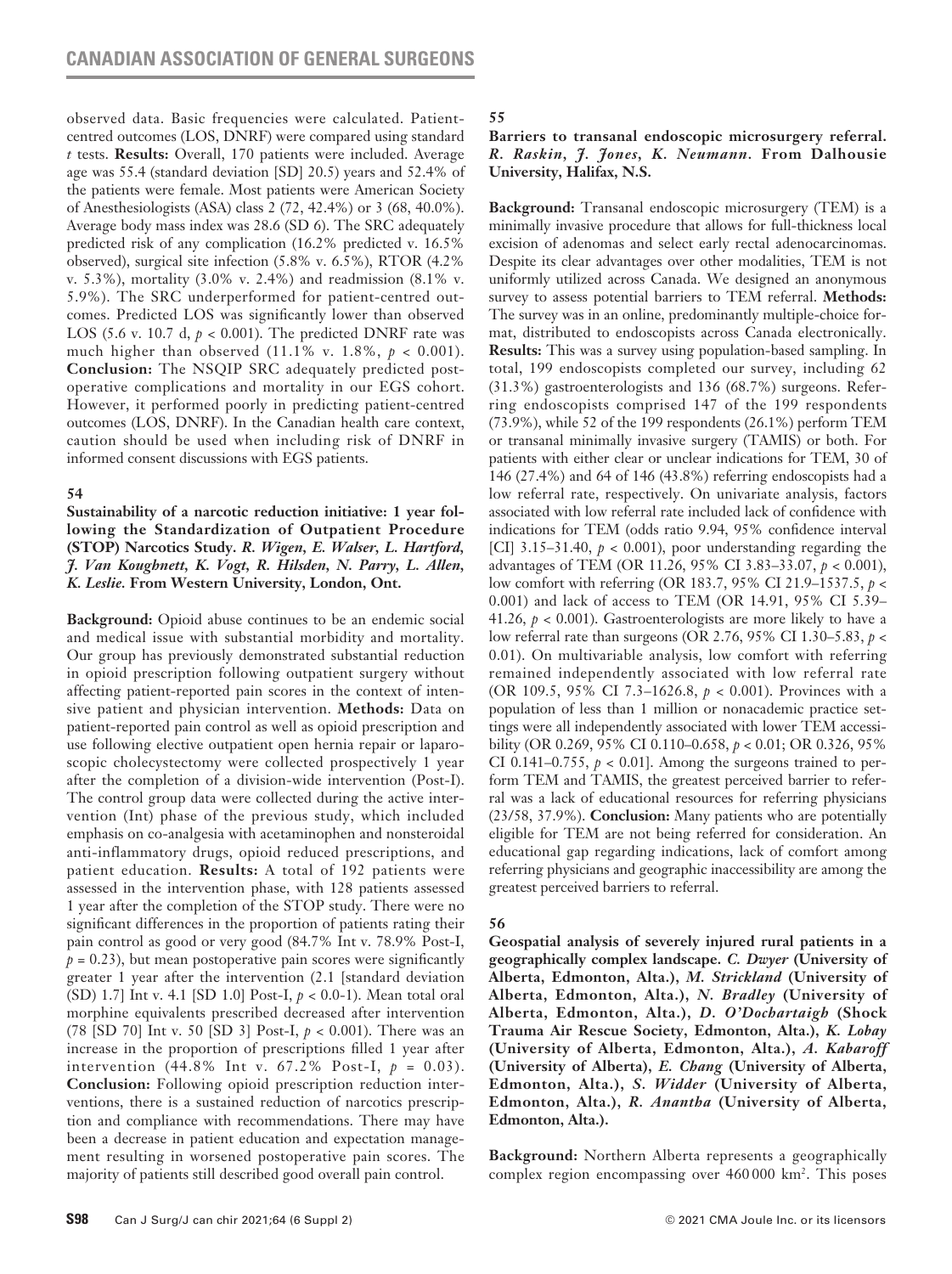substantial challenges for prehospital care of rural trauma patients. We performed a geospatial analysis to understand the geographic locations of rural trauma patients and compare those who were directly transported to a level 1 or level 2 trauma centre (Direct) with those who were initially managed in a smaller hospital and then transferred to a trauma centre (Staged). **Methods:** We performed a retrospective review of our trauma registry for all severely injured (Injury Severity Score [ISS] > 12) adult ( $\geq$  18 yr) patients injured outside of Edmonton and admitted to a trauma centre between Jan. 1, 2016, and June 30, 2020. Clinical demographic characteristics, location, injury type and mode of transportation were compared between the Direct and Staged groups. Our primary outcome was in-hospital mortality. **Results:** We included 2462 patients in the study: 910 in the Direct group and 1552 in the Staged group. Patients in the Direct group were more frequently injured in motor vehicle or motorcycle collisions than patients in the Staged group  $(p < 0.001)$  and had higher ISS (20 v. 18, *p* < 0.05) despite having similar prehospital vital signs. Patients injured within a 60-minute drive from a trauma centre were more likely to be Direct transfer. In total, 546 (60%) (Direct) versus 729 (47%) (Staged) patients were injured within 60 minutes' driving time of a trauma centre; 14% of patients were injured more than 3 hours' driving time from a trauma centre. Significantly more patients in the Direct group required operative intervention after arrival at the trauma centre  $(4.3\% \text{ v. } 2.1\%, p < 0.001)$ . In-hospital mortality was also higher in the Direct group than in the Staged group (12% v. 8%, *p* < 0.001). **Conclusion:** Northern Alberta represents a complex landscape with a substantial number of rural patients who are injured far from a trauma centre. Higher mortality was observed in those transported directly to a trauma centre and may be accounted for by known weaknesses in this methodology. Future work will examine the impact of field triage and prehospital transportation within this geographically diverse population.

# **57**

**Implementation of an incentive spirometry protocol in a trauma ward: a single-centre pilot study.** *W. Sun* **(University of Alberta, Edmonton, Alta.),** *J. Beck* **(Royal Alexandra Hospital, Edmonton, Alta.),** *R. Anantha* **(University of Alberta, Edmonton, Alta.).**

**Background:** Blunt chest trauma (BCT) may compromise respiratory effort because of pain and lead to substantial morbidity and mortality. Utilization of bedside incentive spirometry (IS) encourages patients to recoup atelectatic lungs and may identify patients at an increased risk of pulmonary complications due to BCT. We explored the feasibility of implementing an IS protocol in a trauma ward. **Methods:** A protocol to measure inspiratory reserve volumes (IRV) using a bedside flow-oriented incentive spirometer (DHD CliniFLO, Smiths Medical Inc.) was developed in October 2018. Training was provided to nursing staff in a trauma ward at a tertiary care trauma centre to measure IRV. Between Nov. 1, 2018, and Mar. 12, 2019, we conducted a prospective observational study on all adult  $(≥ 18 \text{ yr})$  patients admitted to the trauma service and measured IRV. We examined the rate of implementation and utilization of IS in the ward and conducted biweekly sessions with nursing staff to obtain feedback. **Results:** Within 3 weeks of implementing the protocol, 90% of patients had bedside spirometers. Measurement of IRV at least once per shift increased from 25% to 90% at 17 weeks after implementation of the IS protocol. Feedback at 12 months after implementation demonstrated that use of IS was feasible, measurement of IRV did not add to nursing care workload, and IS was perceived to reduce complications and improve patient outcomes. During the study period, we measured IRV in 55 trauma patients: median IRV values on postadmission days 1, 2 and 3 were 800 mL, 1000 mL and 1200 mL, respectively. **Conclusion:** Implementation of an IS protocol is feasible without overburdening nursing workload and is perceived to have substantial value in the care of trauma patients. Future work will correlate IRV with pulmonary complications in BCT and aim to modulate IRV in BCT with different analgesia regimens.

# **58**

**Impostor phenomenon is a significant risk factor for burnout and anxiety in Canadian resident physicians: a crosssectional survey.** *R. Liu, J. Davidson, S. Jones, T. Van Hooren, J. Van Koughnett, M. Ott.* **From Western University, London, Ont.**

**Background:** Impostor phenomenon (IP) characterizes the feeling of extreme self-doubt despite consistently positive feedback. This study explored the relationships between IP, burnout and anxiety in Canadian resident physicians. We hypothesize that impostorism is substantially associated with burnout and anxiety. **Methods:** Anonymous surveys were emailed to 1434 residents in family medicine (FM), pediatric medicine (PM), anesthesiology (AN) and general surgery (GS) programs across Canada. The Clance Impostor Phenomenon Scale (CIPS), Maslach Burnout Inventory–Human Services Survey (MBI-HSS) and General Anxiety Disorder-7 (GAD-7) scales were used to assess the prevalence of IP, burnout and anxiety, respectively. **Results:** A total of 269 residents responded to the survey (FM 24.9%, PM 33.1%, AN 20.4%, GS 21.6%). IP was identified in 62.7% of all participants and the average IP score was 66.4 (standard deviation 14.4), which corresponded with "frequent feelings of impostorism." Women were more likely to score positive (relative risk [RR] 1.27,  $p = 0.02$ ) for IP. FM, PM and AN residents were all more likely to be burned out than GS residents (26.7%–31.7% v. 10.0%,  $p = 0.02$ ). Those who did not feel "well-supported" were more likely to score positive for IP (RR 1.05–1.50, *p* < 0.01), burnout (RR 1.87–3.26, *p* < 0.01) and anxiety (RR 1.34– 2.19,  $p = 0.03$ ). Scoring positive for IP was an independent risk factor for both burnout (RR 1.82,  $p = 0.02$ ) and anxiety (RR 3.64,  $p < 0.01$ ). Scoring positive for burnout, in turn, was an independent risk factor for anxiety (RR 2.65,  $p < 0.01$ ). Increasing scores on the CIS were associated with increasing scores on both the MBI-HSS and GAD-7  $(p < 0.01)$ . **Conclusion:** IP appears to be a universally prevalent phenomenon experienced by residents of all specialties surveyed and probably contributes to the development of both burnout and anxiety symptoms. These results underline the focus educators must place on providing support to residents throughout their education, particularly to those in vulnerable groups, to alleviate threats to resident well-being.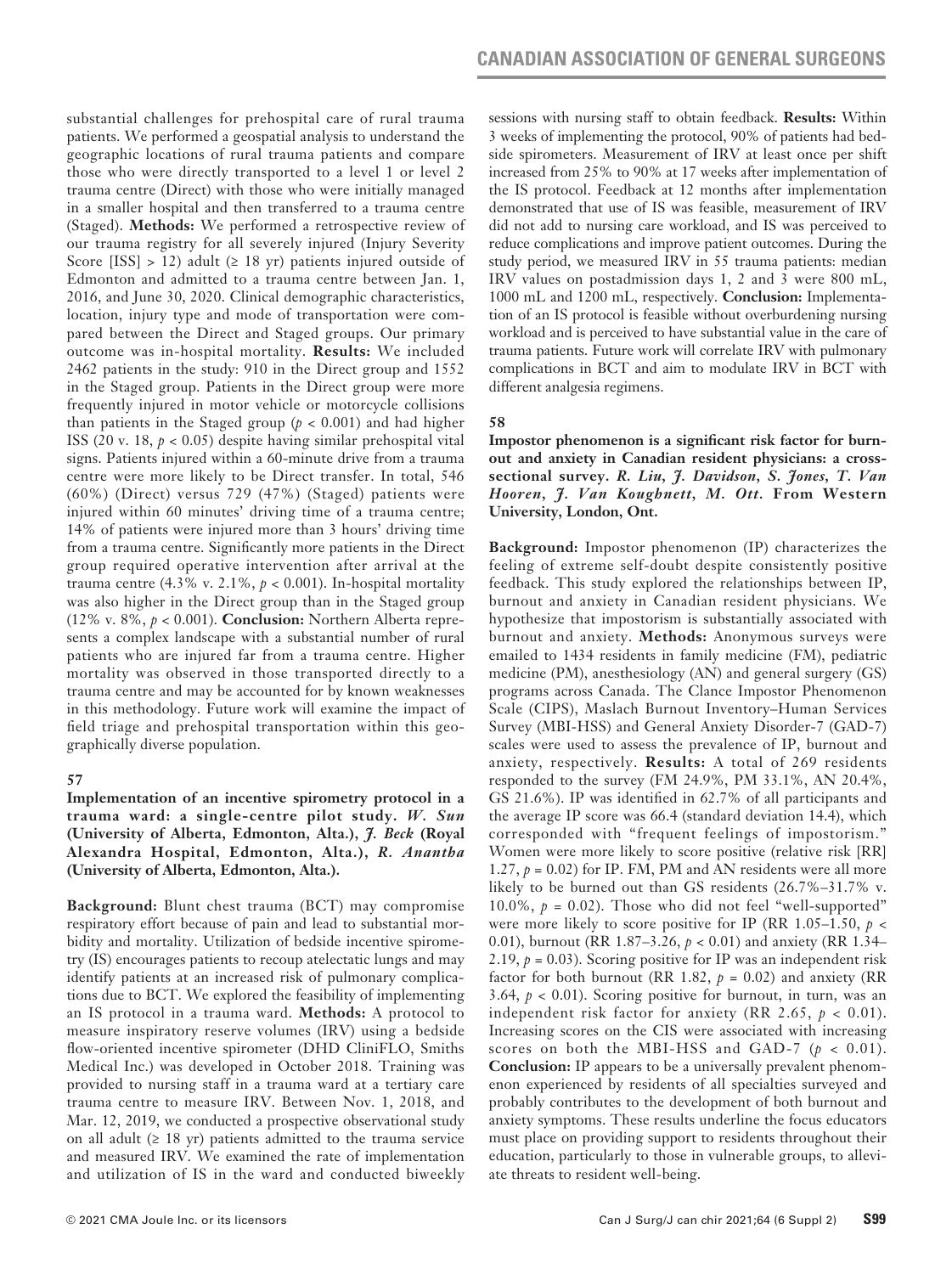#### **59**

#### **Understanding the influence of perioperative education on performance among surgical trainees: a single-centre experience.** *E. Schmitz, I. Raiche.* **From the University of Ottawa, Ottawa, Ont.**

**Background:** Canadian surgical residency programs are designed to prepare trainees to develop into competent and safe surgeons. Multiple innovative teaching models and strategies have been reported to support prospective surgeons in their training. However, common constraints to teaching time include pressures for efficiency, complexity of cases, complexity of technologies, and shorter work weeks, among others. Accordingly, a substantial number of trainees have reported concerns with regard to confidence surrounding preparedness for independent practice. Consequently, there is a need for a more structured and deliberate approach to surgical knowledge and skill acquisition. The purpose of this study is to characterize the current status of perioperative and intraoperative education and experience at a large single centre. **Methods:** A literature review was performed, and experts were consulted to design a comprehensive survey to capture respondents' demographic information and their perceptions of perioperative briefing practices, notably setting of objectives, review of indications and imaging, technical manoeuvres, procedural pitfalls, intraoperative decision-making, as well as perceptions of autonomy, independence and influence on performance. The survey included a mixture of Likert-scale responses, multiplechoice questions and free-text response questions. A request for participation was sent to all surgical residents and surgical staff of the Department of Surgery. Summary statistics and thematic analysis were used to analyze these data, respectively. The results of this study will provide valuable perspectives and support the design of an efficient tool to facilitate perioperative review of evidence and surgical steps to improve perioperative knowledge and skill among surgical trainees.

### **60**

**The effect of COVID-19 pandemic on current and future endoscopic personal protective equipment practices: a national survey of 77 endoscopists.** *W. Sun* **(University of Alberta, Edmonton, Alta.),** *M. El Hafid* **(University of Toronto, Toronto, Ont.),** *J. Dang* **(University of Alberta, Edmonton, Alta.),** *V. Mocanu* **(University of Alberta, Edmonton, Alta.),** *G. Lutzak* **(University of Alberta, Edmonton, Alta.),** *R. Sultanian* **(University of Alberta, Edmonton, Alta.),** *C. Wong* **(University of Alberta, Edmonton, Alta.),** *S. Karmali* **(University of Alberta, Edmonton, Alta.).**

**Background:** Personal protective equipment (PPE) guidelines serve to protect health care providers and patients from harmful biohazards. With the rise of COVID-19, many institutions have mandated strictly enforced endoscopic PPE guidelines. We currently do not know how practitioners perceive these mandates or how they will influence their practice in the long term. We aimed to study the PPE practices among endoscopists across Canada and compare their perceived differences in practice between the pre- and postpandemic eras. **Methods:** A 74-item questionnaire was emailed from June 2020 to September 2020 to all members of the Canadian Association of Gastroenterology and the Canadian Association of General Surgeons through monthly newsletters. The survey was created by expert consensus and distributed using REDCap. Survey questions collected basic demographic characteristics of Canadian endoscopists and differences between PPE practices before and after the COVID-19 pandemic. **Results:** A total of 77 respondents completed the survey, with the majority of respondents aged 40–49 years (34 [44.2%]) and identifying as gastroenterologists (54 [70.1%]). There was an even split in terms of sex: (38 women [49.4%], 39 men [50.6%]). In the prepandemic era, the majority of endoscopists wore gowns (91.0–93.9%) and all endoscopists wore gloves (100%). However, the majority of endoscopists did not wear surgical masks (20.9%–31.3%), N95 respirators (1.5%–3.2%), face shields (13.4%–33.9%), eye protection (13.4%–21.3%) or hair protection (11.1%-12.5%). In the postpandemic era, endoscopists reported a plan to dramatically change their prepandemic practices and adopt current PPE mandates. Overall, the top 3 PPE changes endoscopists reported implementing were increasing routine use of surgical masks (50.6%–61.0%), face shields (32.5%–46.8%) and hair protection (32.5%–36.4%). Endoscopists also reported a plan to change gowns more frequently (13.0%–19.5%). **Conclusion:** The COVID-19 pandemic has changed the attitudes of many endoscopists regarding future PPE use in routine endoscopy. Ongoing studies comparing the rates of transmission of hospital-acquired infections in the setting of endoscopy are needed to develop a new postpandemic PPE consensus.

### **61**

### **Case report: delayed presentation of perforated sigmoid diverticulitis as necrotizing infection of the lower limb***. E. Schmitz, M. Petrera, M. Pickell, R. Auer.* **From the University of Ottawa, Ottawa, Ont.**

**Background:** Colonic diverticular disease is a common entity among the general population, commonly discovered incidentally on imaging or colonoscopy. Spontaneous colocutaneous fistula (CCF) from diverticular disease without history of surgery or percutaneous drainage is exceedingly rare. **Methods:** We report an unusual presentation of spontaneous CCF from perforated diverticular disease presenting as necrotizing fasciitis of the thigh, in a healthy 59-year-old female with an 8-month history of chronic sciatic pain following an episode of acute abdominal pain. This case is the first to our knowledge where the intra-abdominal process was immediately recognized, and operative management of the thigh and intraabdominal disease occurred concurrently. **Results:** Subcutaneous emphysema of the thigh with sepsis should prompt consideration of a gastrointestinal cause. Rapid recognition is important, and initial concurrent surgical débridement and intra-abdominal disease control offer the best chance of a successful outcome.

### **62**

**Investigating disparities in surgical outcomes in Canadian Indigenous populations.** *N. Patro, B. Li, Y. Lee.* **From McMaster University, Hamilton, Ont.**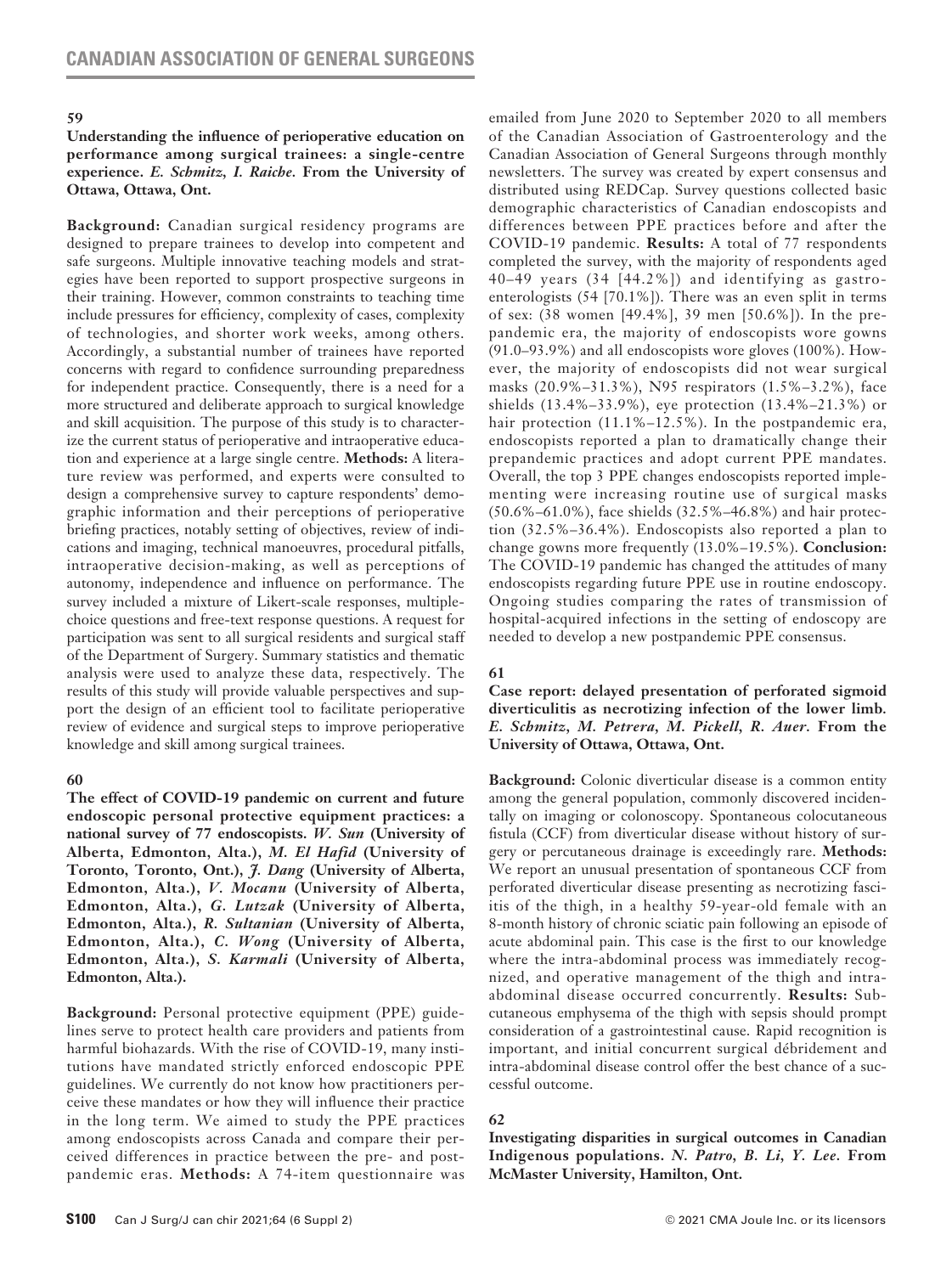**Background:** Indigenous health has increasingly become a focus in improving Canadian health care. The Indigenous population is known to experience disparities including higher rates of chronic disease and lower life expectancy. However, disparities in surgical outcomes are less well described. The purpose of this systematic review is to identify available studies comparing surgical outcomes among Indigenous and non-Indigenous populations in Canada to better characterize research in this area and the presence of any disparities. **Methods:** A systematic review was conducted in accordance with Preferred Reporting Items for Systematic Reviews and Meta-Analyses (PRISMA) guidelines using Medline and Embase. All studies reporting comparative surgical outcomes for both Indigenous and non-Indigenous populations in Canada were identified from database inception to February 2021. Indigenous populations included those described as Indigenous, Aboriginal, Native or North American Indian, Eskimo, Inuit, First Nations and Métis. Noncomparative studies, review articles, case reports and studies reporting only nonsurgical outcomes were excluded. **Results:** Eighteen studies were included. Five studies related to general surgery, 5 related to urology, 4 related to vascular surgery, 2 related to orthopedic surgery and 1 related to each of cardiac and thoracic surgery. Thirteen studies reported a disparity in Indigenous patients with worse rates of 11 separate postoperative complication types in this population. Eight of these were major complication types as determined using the Clavien–Dindo classification of surgical complications (grades III–IV). Areas of disparity included rates of graft rejection following solid organ transplantation, postoperative infection risk including septicemia and postoperative all-cause mortality. One study reported a better outcome in Indigenous patients for phantom limb pain following lower extremity amputation. **Conclusion:** Further comparative studies across other surgical disciplines and analyses of barriers to accessing care can help provide a broader picture of existing disparities and inform approaches to address these gaps.

### **63**

**Fundoplication is superior to medical therapy for Barrett esophagus disease regression and progression: a systematic review and meta-analysis.** *H. Wilson, V. Mocanu, W. Sun, J. Dang, U. Jogiat, J. Kung, N. Switzer, S. Karmali, C. Wong.* **From the University of Alberta, Edmonton, Alta.**

**Background:** Fundoplication and medical management are current mainstays for the management of Barrett esophagus (BE). However, our understanding of the differences in outcomes between these 2 treatments is limited. The aim of this study was to perform a systematic review and meta-analysis to evaluate the efficacy of these interventions on BE disease regression and progression. **Methods:** A comprehensive search in Medline, Embase, Scopus, Web of Science and Cochrane Library databases was performed on Feb. 22, 2021. Inclusion criteria were studies with both medical and surgical management comparators, BE diagnosis before treatment, patients aged 18 years and older and studies with more than 5 patients. Primary outcomes of interest included evaluating changes in histopathologic BE regression and disease progression between interventions. Meta-analysis was performed using a Mantel–Haenszel random-effects model (RevMan 5.4.1). **Results:** A total of 7231 studies were retrieved after the initial search, with 9 studies (1 randomized trial, 7 prospective cohorts, 1 retrospective cohort) meeting the final inclusion criteria. Of the included studies, 890 (65%) patients received medical management while 470 (35%) received surgical management. Medical management included proton pump inhibitors (*n* = 807, 91%, 6 studies), H2-receptor blockers (*n* = 40, 4% patients, 3 studies) and combination therapy  $(n = 43$  patients, 5%, 1 study). Nissen fundoplication was the most commonly performed type of fundoplication (*n* = 265, 93%). Median length of follow-up ranged from 18 to 72 months. Meta-analysis revealed that fundoplication was associated with improved histopathologic regression of metaplasia and low-grade dysplasia (odds ratio [OR] 4.38, 95% confidence interval [CI] 2.28–8.42, *p* < 0.001) and disease progression to dysplasia or adenocarcinoma (OR 0.34, 95% CI 0.12–0.96,  $p = 0.04$ ) compared with medical therapy. **Conclusion:** Fundoplication is superior to medical therapy with regard to improved odds of histopathologic BE disease regression and disease progression. Additional randomized trials that directly compare medical management and surgical intervention are required to delineate the optimal delivery and timing of these interventions.

### **64**

**Development of a novel online general surgery learning platform and a qualitative preimplementation analysis.**  *C. Li* **(University of Alberta, Edmonton, Alta.),**  *A. Al Hinai* **(Sultan Qaboos University, Muscat, Oman),**  *A. Cieply* **(University of Alberta, Edmonton, Alta.),**  *H. Hawes* **(University of British Columbia, Vancouver, B.C.),** *E. Joos* **(University of British Columbia, Vancouver, B.C.),** *A. Saleh* **(University of Alberta, Edmonton, Alta.).**

**Background:** Quality surgical education during residency training is central to graduating competent general surgeons. Surgical education goals can be divided into knowledge, skills and judgment acquisition. Traditionally, knowledge acquisition has been delivered through scheduled didactic sessions, access to different textbooks and journal articles, and access to online resources. However, the COVID-19 pandemic has shifted the knowledge delivery methods to exclusively online content and virtual teaching. There has also been a shift in service expectations for both residents and educators, making it challenging to balance the demands of delivering and consuming high-quality educational content. Another neglected aspect of surgical education is equitable access to quality and resource-specific content for colleagues in resource-limited settings. **Methods:** The project aims to capture the current experience of residents, program directors and administrators in structured residency programs using a qualitative approach and to create and implement a comprehensive online curriculum designed for general surgery trainees in both high- and low-resource settings. **Results:** A structured interview was developed by educational experts to capture the lived experience of the interviewees. This is being administered to general surgery residency programs in Canada and through the College of Surgeons of East, Central and Southern Africa (COSECSA). The interviews are recorded, transcribed and coded to blind the participants' information and institution. A grounded theory approach to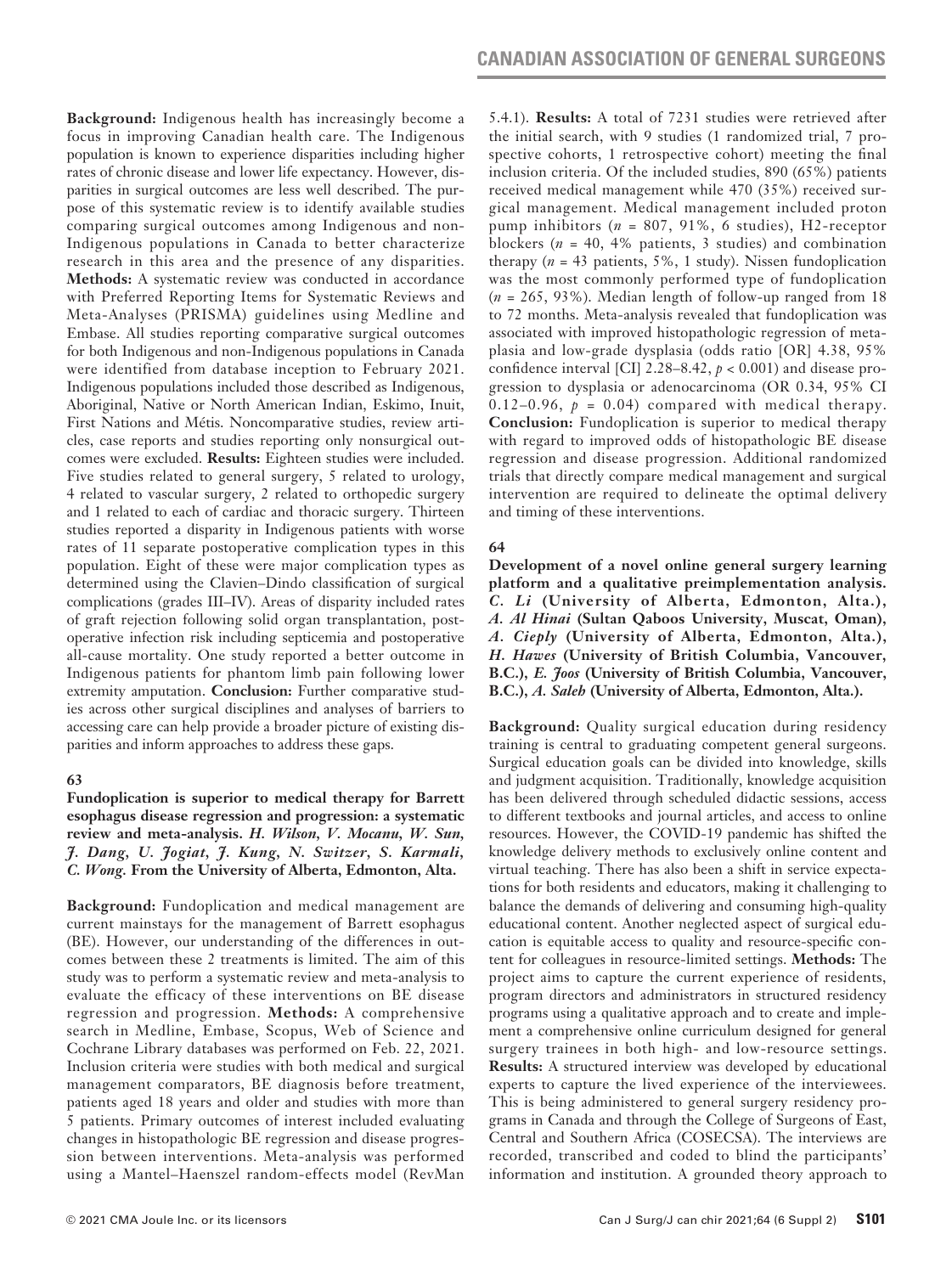content analysis will be used to summarize interviewees' experiences and present the results as quantitative and qualitative data. The interviews and qualitative analysis will be performed by separate research team members. **Conclusion:** In parallel with the qualitative study, a novel online general surgery platform based on the Royal College of Physicians and Surgeons of Canada objectives is being developed and implemented. Data from the qualitative analysis will be used to inform the design and content of the platform. A description of the novel platform and preliminary usage data will be presented along with the qualitative analysis.

### **65**

**Hagfish slime exudate as a potential novel hemostatic agent: developing a standardized assessment protocol.**  *C. Li* **(University of Alberta, Edmonton, Alta.),** *A. Saleh* **(University of Alberta, Edmonton, Alta.),** *P. Engels* **(McMaster University, Hamilton, Ont.).**

**Background:** Hemorrhage is a leading cause of death in trauma. Hemorrhage control includes surgical and endovascular techniques, with use of topical hemostatics playing an increasing role. The defensive slime produced by hagfish (a deep-sea animal) forms within milliseconds and entraps up to 26 000 times its weight in water within a fine mesh-like network. Our project aims to determine if hagfish slime can be applied as a novel innovative hemostatic "clot." **Methods:** Research ethics approval were obtained and a standardized protocol for extraction was developed. Hagfish were anesthetized and electrical stimulation was used to extract slime exudate. The exudate was placed in a buffer solution and tested with normal saline, seawater, blood and varying concentrations of calcium chloride. Initial "clot" samples were evaluated with direct observation to determine viability. Additional viscosity testing using thromboelastography and rheometry was attempted. **Results:** Thromboelastography and rheometry testing was unsuccessful because of the speed of reaction and the volume limitations of the testing devices. One hundred milligrams of slime exudate in combination with either normal saline or seawater created a total volume of 100 mL of "clot." An experimental set-up was used to mix the slime exudate, solution and calcium and to suspend the formed "clot" above a beaker on a scale. The weight of the solution returning to the beaker over time was used as a proxy for "clot" formation and deterioration. Increasing the amount of calcium added did not increase the amount of slime formed. Tests conducted with blood demonstrated successful creation of a "clot" that was observed to be cohesive and stable for approximately 30 minutes. The "clot" appeared more viscous than the slime created with normal saline or seawater. **Conclusion:** Initial results show that slime can be formed with solutions isotonic to human plasma. The durability of the slime "clot" created with blood may be due to the clotting cascade interacting with the slime exudate, but further exploration is needed.

# **66**

**The effect of the first wave of the COVID-19 pandemic on surgical oncology case volumes and wait times.** *J. Drung, L. Allen, K. Leslie.* **From the University of Western Ontario, London, Ont.**

**Background:** There are well-established provincial guidelines surrounding target wait times for patients diagnosed with cancer. Wait 1 is the time from initial referral to a patient's first surgical oncology appointment. Wait 2 is the time from the decision to operate to the actual operation. During the first wave of the COVID-19 pandemic in March 2020, elective operations decreased and the majority of in-person appointments were cancelled or changed to telephone appointments. Oncologic operations were allowed to continue; however, routine screening temporarily stopped. The objective of this study is to determine the effect of the COVID-19 pandemic on overall case counts, Wait 1 and Wait 2. **Methods:** All patients diagnosed with cancer and referred for surgical management at our centre from Mar. 15 to June 30, 2019, were compared with those in the same time period in 2020. **Results:** In 2020, there was a significant decrease in new cases, from 666 to 588  $(p < 0.001)$ . Surgical specialties varied greatly in how much the case volume was affected. When we compared Wait 1 from 2019 to 2020, significantly more patients ( $p = 0.019$ ) met the target time for Wait 1 in 2020 (89.4%) compared with 2019 (85.0%). However, significantly fewer ( $p < 0.001$ ) patients met the target time for Wait 2 in 2020 (71.6%) than in 2019 (88.4%). Again, there was variability in the ability to meet target wait times for both Wait 1 and Wait 2 by surgical specialty. The decrease in overall case counts from 2019 to 2020 (11.7%) was less than the provincial decrease in cases (23.2%) over the same time period. **Conclusion:** While overall case volumes dropped, the decrease was not universal across surgical specialties. Further, the majority of subspecialties improved in Wait 1, while the majority had a lengthening of Wait 2. It remains to be seen whether individual patient outcomes will suffer because of the first wave of the COVID-19 pandemic.

# **67**

**Safety of same-day discharge in high-risk patients undergoing ambulatory general surgery.** *G. Pang, M. Kwong, C. Schlachta, N. Alkhamesi, J. Hawel, A. Elnahas.* **From Western University, London, Ont.**

**Background:** Same-day surgery is an increasingly utilized and cost-effective strategy to manage common surgical conditions. However, many institutions limit ambulatory surgical services to only healthy individuals. There is also a paucity of data on the safety of same-day discharge among high-risk patients. This study aims to determine whether same-day discharge is associated with higher major morbidity and readmission rates compared with overnight stay among high-risk general surgery patients. **Methods:** This is a retrospective cohort study using the data from the National Surgical Quality Improvement Program from 2005 to 2017. Patients with an American Society of Anesthesiologists (ASA) class of 3 or greater undergoing general surgical procedures amenable to same-day discharge were identified. Primary and secondary outcomes were major morbidity and readmission at 30 days. A multivariable logistic regression model using mixed effects was used to adjust for the effect of same-day discharge. **Results:** Of 191 050 cases, 137 175 patients (72%) were discharged on the same day. At 30 days, major morbidity was 1.0%, readmission 2.2% and mortality less than 0.1%. The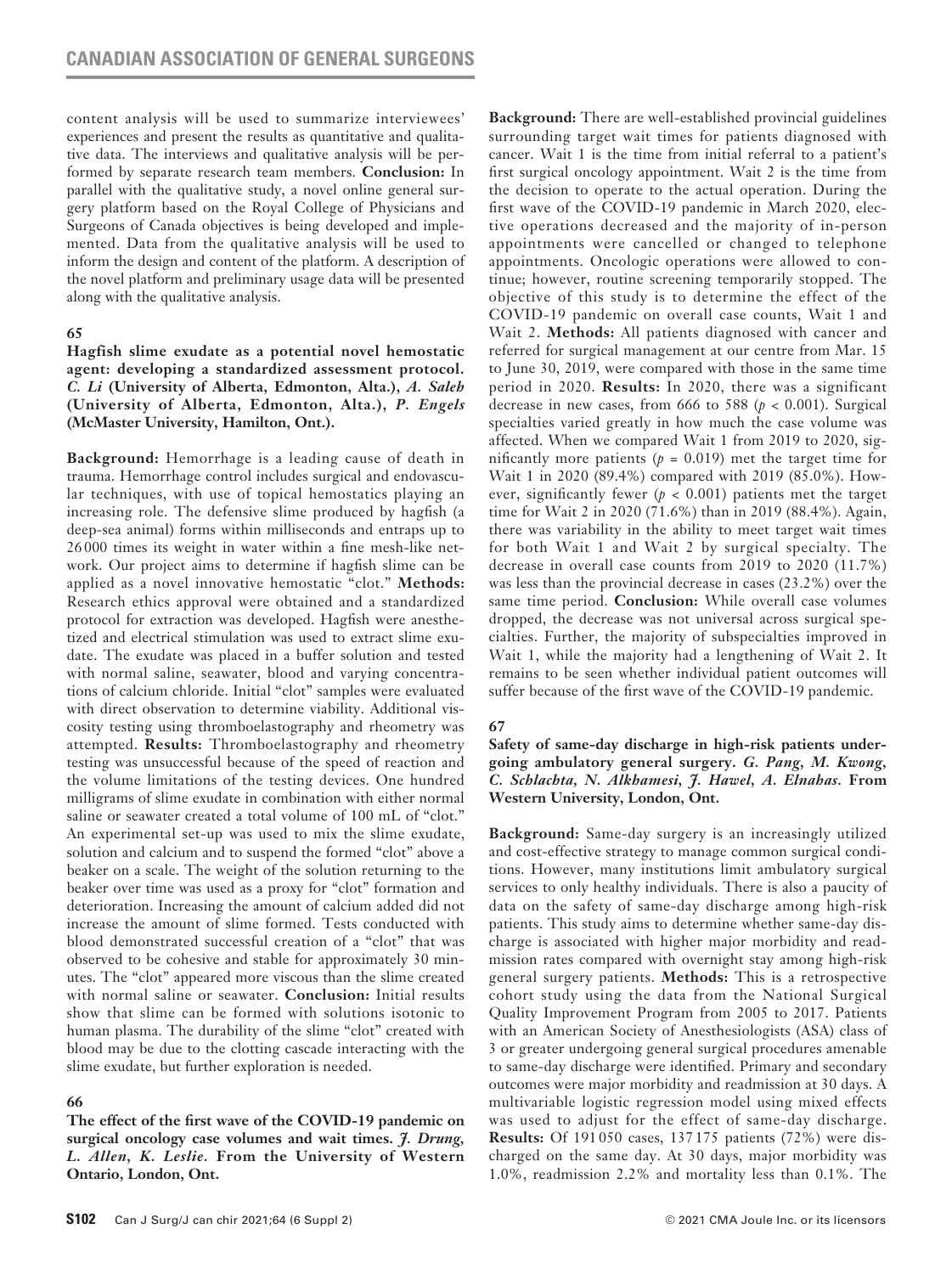adjusted odds ratio of same-day discharge was 0.59 (95% confidence interval [CI]  $0.54-0.64$ ,  $p < 0.001$  for major morbidity and 0.75 (95% CI 0.71–0.80, *p* < 0.001) for readmission. Significant risk factors for morbidity and readmission included nonindependent functional status, ascites, renal failure and disseminated cancer. **Conclusion:** Major morbidity and readmission rates are low among this large sample of high-risk general surgery patients undergoing common ambulatory procedures. Same-day discharge was not associated with increased adverse events and could be considered in most high-risk patients after uncomplicated surgery.

#### **68**

**External validation of the Codman score in colorectal surgery: a pragmatic tool to drive quality improvement.** *K. Guidolin* **(University of Toronto, Toronto, Ont.),**  *J. Ellsmere* **(Dalhousie University, Halifax, N.S.),** *S. Chadi*  **(University of Toronto, Toronto, Ont.),** *F. Quereshy* **(University of Toronto, Toronto, Ont.),** *D. Chang* **(Harvard University, Cambridge, Mass.),** *M. Hutter* **(Harvard University, Cambridge, Mass.),** *R. Spence* **(Dalhousie University, Halifax, N.S.).**

**Background:** The 6-variable Codman score is a validated tool designed to generate risk-adjusted benchmarking of general surgery outcomes. We sought to externally validate the Codman Score in colorectal surgery. **Methods:** The American College of Surgeons National Surgical Quality Improvement Program (ACS NSQIP) and colectomy targeted data set of 2018 were merged. A Codman score was assigned to every patient. The primary outcome was in-hospital mortality and the secondary outcome was morbidity at 30 days. Logistic regression analyses were performed using the Codman score and the ACS NSQIP mortality and morbidity algorithms as independent variables. The predictive performance (area under the curve, AUC) of the Codman score and these algorithms was compared. **Results:** A total of 40 589 patients were included and a Codman score was generated for 40 557 (99.0%) patients. The median Codman score was 3 (interquartile range 1–4). A total of 883 (2.2%) patients died and 8081 (19.9%) experienced any morbidity at 30 days. Each component of the score had a significant association with mortality  $(p < 0.001)$ . For every 1-point increase in Codman score there was a stepwise increase in mortality and morbidity rates and an exponential increase in the odds of mortality (*p* < 0.001). To predict mortality, the Codman score had an AUC of 0.92 (95% confidence interval [CI] 0.91–0.93) compared with the NSQIP mortality score 0.93 (95% CI 0.92–0.94). The Codman prediction rules were highly correlated with the ACS NSQIP mortality (0.88) and morbidity (0.75) prediction rules. When a Codman cut-off score of 7 was applied, 382 of 883 (43.3%) unexpected failures and 2224 of 39 706 (5.6%) unexpected successes were identified for the morbidity and mortality conference. **Conclusion:** We propose that the 6-variable Codman score is an efficient and actionable method to drive quality improvement in colorectal surgery. Unlike the ACS NSQIP algorithms, which use over 150 variables in their calculation and are available only to ACS NSQIP participant sites, the Codman score can be implemented broadly.

# **69**

**Improved morbidity and gastrointestinal restoration rates without compromising survival rates for diverting loop ileostomy with colonic lavage versus total abdominal colectomy for fulminant** *Clostridioides difficile* **colitis: a multicentre retrospective cohort study.** *M. Abou Khalil*  **(McGill University, Montreal, Que.),** *M. Boutros* **(Jewish General Hospital, Montreal, Que.),** *C. Vasilevsky* **(Jewish General Hospital, Montreal, Que.),** *N. Morin* **(Jewish General Hospital, Montreal, Que.),** *Y. Longtin* **(Jewish General Hospital, Montreal, Que.),** *S. Liberman* **(McGill University Health Centre, Montreal, Que.),** *S. Demyttenaere* **(St. Mary's Hospital, Montreal, Que.),** *P. Montpetit* **(Hôpital de la Cité-de-la-Santé, Laval, Que.),** *M. Poirier* **(Hôpital Maisonneuve-Rosemont, Université de Montréal, Montreal, Que.),** *K. Mukherjee* **(Loma Linda University, Loma Linda, Calif.),** *H. Sebajang* **(Centre hospitalier de l'Université de Montréal, Montreal, Que.),** *R. Younan* **(Centre hospitalier de l'Université de Montréal, Montreal, Que.),** *F. Schwenter* **(Centre hospitalier de l'Université de Montréal, Montreal, Que.),** *E. De Broux* **(Centre hospitalier de l'Université de Montreal, Montreal, Que.).**

**Background:** Limited data exist on the role of diverting loop ileostomy and colonic lavage (DLI) for fulminant *Clostridioides difficile* colitis (FCDC) compared with total abdominal colectomy with end ileostomy (TAC). Prospective surgical trials are difficult to conduct given the rarity of this condition and the changing epidemiology of the disease. Our objective was to compare outcomes of TAC and DLI for patients with FCDC. **Methods:** After institutional review board approval, a multicentre retrospective chart review was conducted at 11 institutions in North America for patients who underwent a TAC or a DLI for FCDC (2010–2018). Demographic, preoperative, intraoperative and postoperative data were collected. Main outcome measures were overall 30 and 90-day postoperative mortality, postoperative major morbidity, gastrointestinal restoration rates and recurrence rates. **Results:** Of 178 patients, 144 (80.9%) had a TAC and 34 (19.1%) had a DLI. Patients in both groups were similar with regard to patient demographic and preoperative markers of disease severity. Overall 30- and 90-day postoperative mortality were 23.5% versus 37.1% (*p* = 0.10) and 29.4% versus  $46.2\%$  ( $p = 0.104$ ) for DLI compared with TAC, respectively. Multivariate logistic regression identified age (odds ratio [OR] 1.07, 95% confidence interval [CI] 1.03– 1.12), preoperative vasopressor use (OR 5.39, 95% CI 1.96– 14.83) and creatinine levels (OR 1.34, 95% CI 1.07–1.69) as independent predictors of mortality. The incidence of postoperative major morbidity was high in both groups; however, DLI was associated with a significantly decreased odds of major morbidity (OR 0.33, 95% CI 0.11–0.97). Gastrointestinal continuity was established more often and earlier in patients who underwent a DLI, and recurrence of *C. difficile* infection after DLI and after gastrointestinal restoration was low. **Conclusion:** DLI is a comparable alternative to TAC with regard to overall 30- and 90-day postoperative mortality. However, DLI is advantageous with decreased morbidity and greater gastrointestinal restoration rates. DLI can be considered an alternative to TAC in select patients.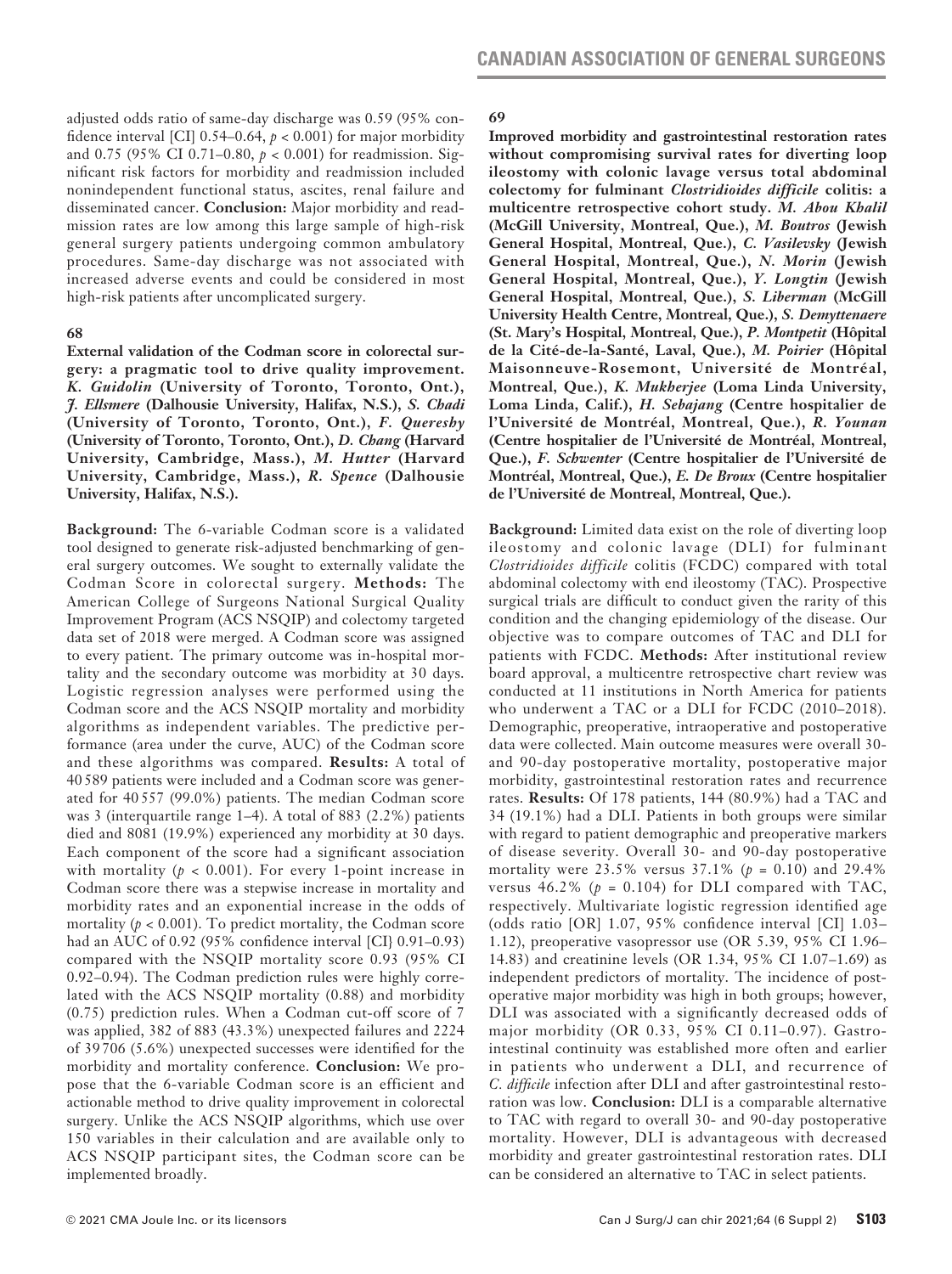#### **70**

**Potential access to emergency general surgical care in Ontario.** *K. Larsen* **(University of Toronto, Toronto, Ont.),**  *G. Skelhorne-Gross* **(University of Toronto, Toronto, Ont.),**  *A. Beckett* **(University of Toronto, Toronto, Ont.),**  *J. Nantais* **(University of Manitoba, Winnipeg, Man.),**  *D. Gomez* **(University of Toronto, Toronto, Ont.).**

**Background:** Emergency general surgery (EGS) conditions cause a disproportionately high degree of morbidity and mortality among surgical patients. The objective of our study was to generate estimates of the potential access to EGS care within various driving distances for Ontario residents in each geographic region. **Methods:** Institutional details were collected using a survey of all hospitals offering urgent and emergent general surgical care in Ontario (*n* = 114). The locations of these hospitals were mapped using geographic information systems (GIS), and land catchment areas were modelled for 30-, 45-, 60- and 90-minute travel times using the 2019 Ontario road network. Population data were reported on the basis of the 2016 census blocks, which are the smallest geographic units by which to report population. Travel distances were determined between the geographic centroid of the census block and the closest hospital. Results were stratified for certain characteristics offered by the institution, such as EGS care available (*n* = 114), dedicated EGS service model (*n* = 36), 24/7 emergency department (ED) (*n* = 97) and 24/7 operating room (OR) capabilities (*n* = 76). **Results:** Nearly all (96%, *n* = 12 933 892) of the Ontario population lives within 30 minutes' driving time to a hospital that provides care to EGS patients, and 93% (*n* = 12 471 908) can access a hospital with 24/7 OR capabilities in this same time frame. Around-the-clock ED availability within 30 minutes is potentially accessible for 93% (*n* = 12 471 908) of the population. However, only 76% (*n* = 10 220 018) live within 30 minutes of a facility with an EGS model of care. Substantial regional disparities are present and appear to particularly affect remote communities. **Conclusion:**  Most Ontario residents live within a 30-minute driving distance of a hospital able to provide emergent or urgent general surgical care, with slightly fewer able to access 24/7 operative facilities. Despite this, striking differences persist in access for remote and rural areas of the province.

### **71**

**Immersive virtual reality (iVR) improves procedural duration, task completion and accuracy in surgical trainees: a systematic review.** *L. Lan* **(McMaster University, Hamilton, Ont.),** *R. Mao* **(McMaster University, Hamilton, Ont.),** *J. Kay* **(McMaster University, Hamilton, Ont.),**  *R. Lohre* **(University of British Columbia, Vancouver, B.C.),** *O. Ayeni* **(McMaster University, Hamilton, Ont.),**  *D. Goel* **(University of British Columbia, Vancouver, B.C.),**  *D. de SA* **(McMaster University, Hamilton, Ont.).**

**Background:** Immersive virtual reality (iVR) simulators provide accessible, low-cost, realistic adjuncts in time and financially constrained training programs. With increasing utilization of this technology, its effect on global skill acquisition should be clarified. This systematic review examines the current literature on the effectiveness of iVR for surgical skills training. **Methods:** A literature search was performed on Medline, Embase, Central, Web of Science and PsycINFO for primary studies published between Jan. 1, 2000, and May 13, 2020, on the use of iVR to develop technical surgical skills. Two reviewers independently screened titles, abstracts and full texts, extracted data and assessed the quality and strength of the evidence using the Medical Education Research Quality Instrument (MERSQI) and the Grading of Recommendations Assessment, Development and Evaluation (GRADE) framework. Results were qualitatively synthesized, and descriptive statistics were calculated. Where possible, standardized mean differences (SMDs) were calculated using a random effects model. **Results:** The literature search yielded 8939 citations, with 13 articles included for qualitative synthesis. Immersive VR-trained groups performed 18% to 43% faster on procedural time to completion compared with controls (pooled SMD –1.11, 95% confidence interval [CI]  $-1.66$  to  $-0.57$ ,  *1%,*  $*p* < 0.001$ *). Two of 4 controlled trials* that used task-specific checklists found that iVR groups completed significantly more steps than controls after the intervention. Four studies reported on implant placement accuracy. In 2 studies by Xin and colleagues, iVR groups placed significantly more successful grade I/A pedicle screws than controls (89.6% v. 60.4%, and 69.6% v. 55.4%). The mean MERSQI score was 11.88 ± 1.60. **Conclusion:** Immersive VR incorporation into surgical training programs is supported by high-quality, albeit heterogeneous, studies demonstrating improved procedural times, task completion and accuracy, positive user ratings and cost-effectiveness.

### **Canadian Association of Thoracic Surgeons**

#### **01**

**Clinical validation of the Canada Lymph Node Score for endobronchial ultrasound.** *R. He* **(University of Alberta, Edmonton, Alta.),** *D. Hylton* **(McMaster University, Hamilton, Ont.),** *E. Bedard* **(University of Alberta, Edmonton, Alta.),** *S. Johnson* **(University of Alberta, Edmonton, Alta.),** *B. Laing* **(University of Alberta, Edmonton, Alta.),** *A. Valji* **(University of Alberta, Edmonton, Alta.),** *W. Hanna* **(McMaster University),**  *S. Turner* **(University of Alberta, Edmonton, Alta.).**

**Background:** The Canada Lymph Node Score (CLNS) uses 4 sonographic criteria to predict the risk of malignancy in lymph nodes during endobronchial ultrasonography (EBUS) and may play a role in identifying targets for biopsy or rebiopsy during invasive mediastinal staging for lung cancer. However, the CLNS has not yet been independently, prospectively validated in routine clinical practice. **Methods:** The CLNS scores for each lymph node biopsied during EBUS were prospectively captured for 1 year (2019). The CLNS and the presence of malignancy in each lymph node were compared. Univariate binary logistic regression was completed for each ultrasonographic feature, as well as a multivariate logistic regression model and receiver operator characteristic. **Results:** CLNS score and diagnostic pathology results were available for 367 lymph nodes. The indication for EBUS was suspected lung malignancy in 355 (91.7%). Incidence of malignancy increased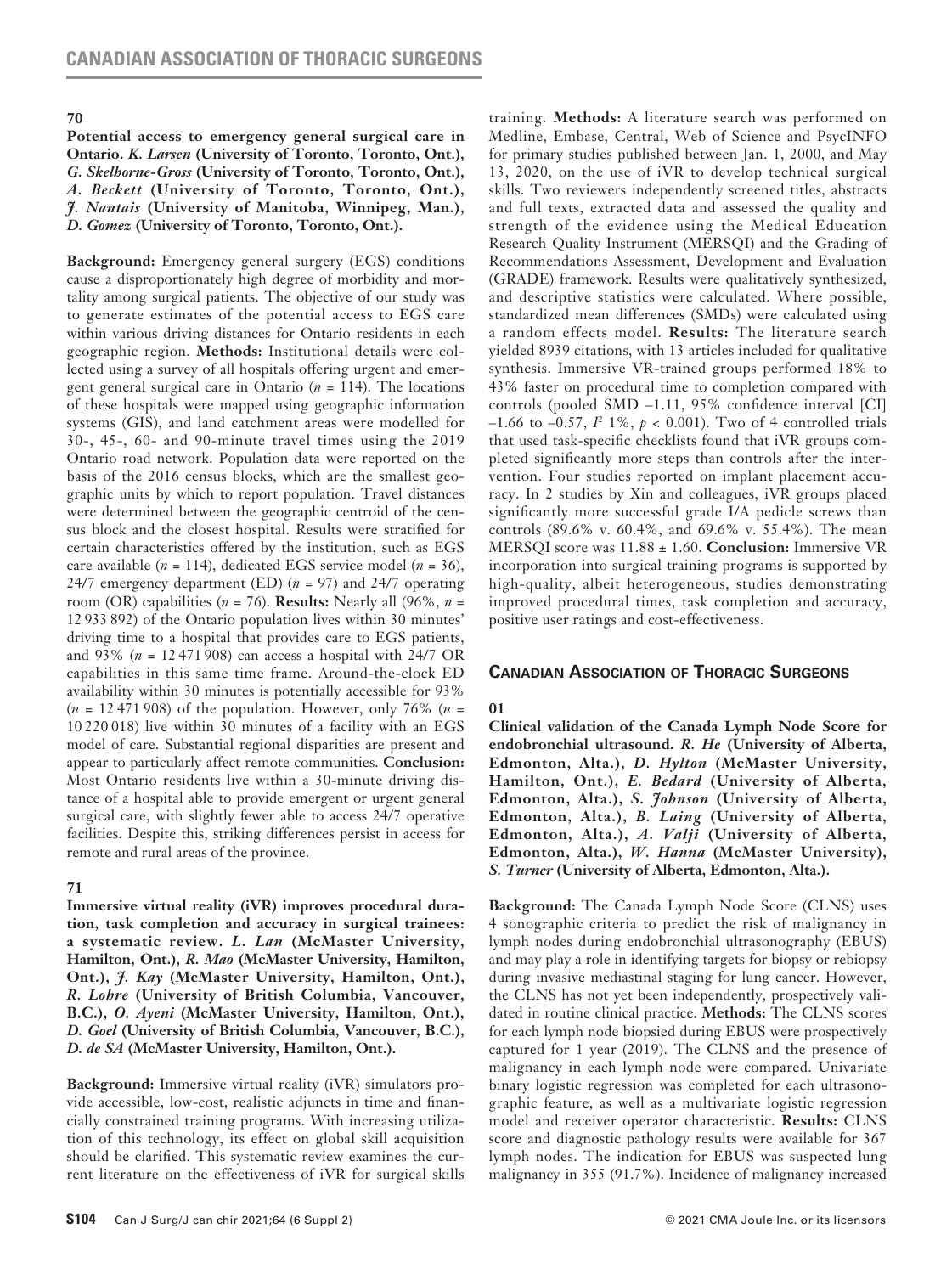with increasing CLNS score. Scores of 3 or higher were significantly associated with malignancy (*p* < 0.001, specificity 84.4%, positive likelihood ratio 4.0). Receiver operating characteristic area under the curve was 0.76, indicating a good ability of the model to predict presence or absence of malignancy. Nodes scoring less than 2 that were also negative on computed tomography and positron emission tomography were malignant in 10.1% (specificity 75.2%, negative predictive value 91.3%). **Conclusion:** This study provides independent realworld validation data for the Canada Lymph Node Score, employed in routine clinical practice by a group of general thoracic surgeons in 189 unselected, consecutive patients. The CLNS correlates with the presence or absence of malignancy in thoracic lymph nodes and could serve as an important adjunct to currently available methods of invasive and noninvasive mediastinal staging. The CLNS may be most helpful to select which nondiagnostic nodes require rebiopsy. Use of a combination of low CLNS score and negative conventional radiology to obviate the need for any initial biopsy remains to be studied in prospective trials.

### **02**

**Venous thromboembolism in surgically treated esophageal cancer patients: a provincial population-based study.**  *G. Akhtar-Danesh, N. Akhtar-Danesh, Y. Shargall.* **From McMaster University, Hamilton, Ont.** 

**Background:** Venous thromboembolism (VTE) is a major cause of morbidity and mortality in surgical patients. Surgery for esophageal cancer carries a particularly high risk of VTE. This study identifies the risk factors and associated mortality of thrombotic complications among patients undergoing surgery for esophageal cancer. **Methods:** All patients in the Canadian province of Ontario undergoing esophageal cancer surgery from 2007 to 2017 with follow-up until 2018 were identified. Logistic regression identified VTE risk factors at 90 days and 1 year postoperatively. A flexible parametric survival analysis was used to compare mortality and survival up to 5 years after surgery for patients with and without a postoperative VTE. **Results:** Overall, 9876 patients with esophageal cancer were identified, of whom 25.7% underwent surgery. VTE incidence at 90 days and 1 year postoperatively was 4.1% and 6.3%, respectively. Patient factors including age, sex, performance status and comorbidities were not associated with VTE risk. Surgical approach (open v. minimally invasive) was also not associated with VTE risk. The highest risk of VTE development was during the first 6 months after surgery. Adenocarcinoma was strongly associated with VTE risk compared with squamous cell carcinoma (odds ratio [OR]  $2.82$ ,  $p = 0.006$ ). VTE risk increased with advanced disease (for stage III or IV, OR 4.01, *p* < 0.001). The highest risk of VTE development was during the first 6 months after surgery, and it plateaued thereafter. Postoperative VTE development was associated with decreased survival at 1 and 5 years, regardless of disease stage (hazard ratio 1.65, *p* < 0.001). **Conclusion:** Patients with esophageal cancer with postoperative VTE have worse long-term survival than those without thrombotic complications. Adenocarcinoma and advanced disease stage carry an increased VTE risk. Extended VTE prophylaxis should be considered in high-risk patients to reduce the decreased survival associated with thrombotic events.

# **03**

# **Venous thromboembolism in surgically treated lung cancer patients: a population-based study.** *G. Akhtar-Danesh, N. Akhtar-Danesh, Y. Shargall.* **From McMaster University, Hamilton, Ont.**

**Background:** Venous thromboembolism (VTE) is a substantial cause of morbidity and mortality in patients with cancer who undergo surgery. Among these patients, the subset requiring thoracic surgery have an increased VTE risk because of inherent technical and disease-specific factors. Although other surgical specialties have adopted postdischarge extended VTE prophylaxis, evidence for this practice is scarce in thoracic surgery. This study aims to identify VTE risk factors and associated mortality among patients with lung cancer who undergo surgery. **Methods:** Using administrative databases, all patients in the province of Ontario who underwent lung cancer surgery from 2007 to 2017, with follow-up until 2018, were identified. Logistic regression was used to identify VTE risk factors at 90 days and 1 year postoperatively. A flexible parametric survival analysis compared mortality and survival up to 5 years after surgery between patients with and without a VTE. **Results:** Of 65 513 patients diagnosed with lung cancer in Ontario, 12 626 (19.3%) underwent surgical resection. VTE incidence at 90 days and 1 year postoperatively was 1.3% and 2.7%, respectively. Open and more extensive resections carried an increased VTE risk, with pneumonectomy conferring the highest risk (odds ratio 3.01 at 90 d and 2.36 at 1 yr, *p* < 0.001). Disease stage was associated with VTE risk; stage III and IV disease carried a 3.19 and 4.97 times higher risk, respectively, compared with stage I ( $p < 0.001$ ). Frailty conferred a 1.43 times higher risk  $(p = 0.002)$ . For patients with a postoperative VTE, the hazard ratio for mortality was 2.01 compared with patients without a thrombotic event (*p* < 0.001). Patients suffering a VTE had substantially reduced  $5$ -year survival ( $p < 0.001$ ). **Conclusion:** Patients undergoing pneumonectomy or open resections and those with advanced stage disease have an increased risk of VTE. Patients suffering a thrombotic complication have an increased risk of mortality and decreased 5-year survival. Accordingly, extended prophylaxis should be considered in patients undergoing high-risk operations to reduce the mortality associated with VTE events.

### **04**

# **Is frailty associated with failure to rescue after esophagectomy? A multi-institutional comparative analysis of outcomes.** *D. Hirpara* **(University of Toronto, Toronto, Ont.),**  *V. Gupta* **(University of Toronto, Toronto, Ont.),** *B. Kidane*  **(University of Manitoba, Winnipeg, Man.),** *J. Limbachia*  **(McMaster University, Hamilton, Ont.).**

**Background:** Failure to rescue (FTR), or the inability to prevent death after a complication, is an important quality measure in thoracic surgery. The association between patient frailty and FTR is not well established in patients undergoing esophagectomy. Our objective was to evaluate the association of the validated 5-factor modified frailty index (5-mFI) with FTR after esophagectomy. **Methods:** A retrospective cohort analysis was conducted using the American College of Surgeons National Surgical Quality Improvement Program (ACS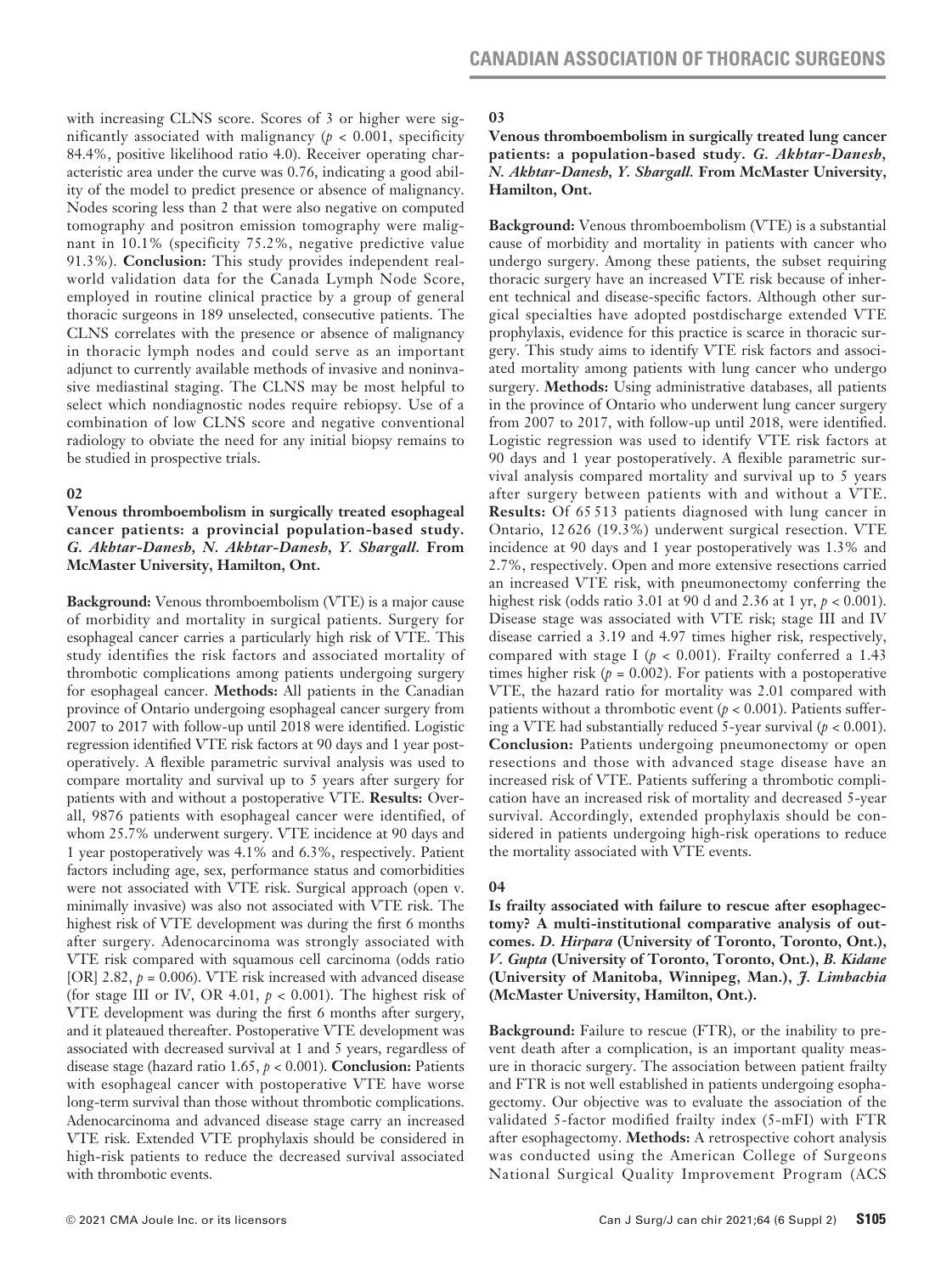NSQIP) esophagectomy targeted data set. Adult patients undergoing esophagectomy with gastric conduit between 2016 and 2018 were identified. Among those, patients with at least 1 major postoperative complication were further divided into the FTR group. The 5-mFI was the primary exposure. Outcome measures included 30-day morbidity and mortality; the latter was used to define FTR after complications. A subgroup analysis was conducted in patients with an anastomotic leak. Univariate and multivariable logistic regression models were used to assess the independent association of frailty with FTR. **Results:** A total of 997 patients were included in the main analysis, 71 of whom were included in the FTR group (7.1%). The 5-mFI was not significantly associated with FTR in either the univariate (odds ratio [OR] 1.34, 95% confidence interval [CI]  $0.99-1.80$ ,  $p = 0.05$  or the multivariable model (OR 1.12, 95% CI 0.60–2.09, *p* = 0.72). A total of 310 patients experienced an anastomotic leak, of whom 18 died within 30 days (FTR 5.8%). The 5-mFI was significantly associated with FTR in the multivariable model (OR 7.23, 95% CI 1.06–49.19, *p* = 0.04), which controlled for other known risk factors such as age, surgeon specialty, body mass index, smoking status, steroid use, American Society of Anesthesiologists (ASA) class, operative approach and receipt of chemoradiotherapy. **Conclusion:** Although 5-mFI was not associated with FTR in patients with 1 major generic complication after esophagectomy, 5-mFI is independently associated with FTR in patients who had an anastomotic leak after esophagectomy. This may be helpful in identifying patients who may benefit from targeted prehabilitation interventions before esophagectomy.

### **05**

**Routine systematic sampling versus targeted sampling of lymph nodes during endobronchial ultrasound: a feasibility randomized controlled trial.** *K. Sullivan* **(McMaster University, Hamilton, Ont.),** *F. Farrokhyar* **(McMaster University, Hamilton, Ont.),** *G. Leontiadis* **(McMaster University, Hamilton, Ont.),** *Y. Patel* **(McMaster University, Hamilton, Ont.),** *I. Churchill* **(McMaster University, Hamilton, Ont.),** *D. Hylton* **(McMaster University, Hamilton, Ont.),** *F. Xie* **(McMaster University, Hamilton, Ont.),** *A. Seely* **(University of Ottawa, Ottawa, Ont.),**  *J. Spicer* **(McGill University, Montreal, Que.),** *B. Kidane* **(University of Manitoba, Winnipeg, Man.),** *S. Turner* **(University of Alberta, Edmonton, Alta.),** *K. Yasufuku* **(University of Toronto, Toronto, Ont.),** *W. Hanna* **(McMaster University, Hamilton, Ont.).**

**Background:** Triple normal lymph nodes (LNs), appearing benign on computed tomography, positron emission tomography and endobronchial ultrasonography (EBUS), have a less than 6% probability of malignancy. We hypothesized that targeted sampling (TS), which omits biopsy of triple normal LNs during EBUS, is not an inferior staging strategy to systematic sampling (SS) of all LNs. **Methods:** A prospective feasibility randomized controlled trial was conducted from May 2019 to March 2020 at a tertiary care centre to decide on the progression to a pan-Canadian trial comparing these 2 sampling methods. Patients with cN0–N1 non–small cell lung cancer (NSCLC) undergoing EBUS were randomly assigned in a 1:1 ratio to TS or SS. LNs in the TS arm were then crossed over to receive SS. Progression criteria included recruitment rate (70% minimum), procedure length (no significant increase for TS) and incidence of missed nodal metastasis (MNM, < 6%). The Mann–Whitney *U* test and McNemar test on paired proportions were used for statistical comparisons with *p* less than 0.05. Pathology specimens were the gold standard. **Results:** The progression criterion of 70% recruitment rate was achieved early, triggering a planned early stoppage of the trial. Nineteen patients were allocated to each arm. The median procedure length for TS was significantly shorter than for SS (3.07 min, 95% confidence interval [CI] 2.33–5.52 v. 19.07 min, 95%CI 15.34–20.05; *p* < 0.001). After crossover analysis, 5.45% of LNs in the TS arm were upstaged from N0 to N2, but this MNM incidence was below the 6% threshold. During surgical resection, the MNM incidence from N0 to N2 was 0% for both TS and SS arms. **Conclusion:** The progression criteria for a pan-Canadian, noninferiority crossover trial comparing TS with SS were met, thus warranting the advancement of such a trial. If noninferior in its diagnosis, TS may improve mediastinal staging of NSCLC by shortening the time to appropriate treatment and reducing patient discomfort.

### **06**

**Gastric ischemic conditioning reduces anastomotic complications in patients undergoing esophagectomy: a systematic review and meta-analysis.** *U. Jogiat, W. Sun,*   $j.$  Dang, V. Mocanu, J. Kung, S. Karmali, *S. Turner, N. Switzer.* **From the University of Alberta, Edmonton, Alta.**

**Background:** The purpose of gastric ischemic conditioning (GIC) is to reduce anastomotic complications after esophagectomy; however, there remains no clear consensus on the efficacy, modality and timing of this procedure. On Feb. 5, 2020, a systematic review and meta-analysis on the effect of GIC on postoperative outcomes was conducted to address this gap in the literature with incidence of anastomotic leaks targeted as the primary outcome. Secondary outcomes included mortality, gastric conduit ischemia and anastomotic strictures. **Methods:** Databases included Medline, Embase, Scopus, Web of Science and Cochrane Library, and inclusion criteria included human participants undergoing esophagectomy with gastric conduit reconstruction, age 18 years and older, sample size of 5 or greater and GIC performed before esophagectomy. A metaanalysis using RevMan 5.4.1 was performed using a Mantel– Haenszel fixed-effects model. **Results:** After standardized review of abstracts and full-text articles, 23 studies were included in the final analysis. A total of 2203 patients, the majority of whom were male (*n* = 1515, 69.8%) with a mean age of 63 (standard deviation [SD] 7.1) years, were included. GIC was performed in 1178 (53.5%) patients with a mean time from GIC to surgery of 28 (SD 37.3) days. Surgical complications included 47 deaths (2.2% GIC v. 2.1% control), 215 anastomotic leaks (7.1% GIC v. 13.1% control), 30 ischemic conduits (0.9% GIC v. 1.9% control) and 212 anastomotic strictures (3.0% GIC v. 17.7% control). Meta-analysis revealed significant improvements in anastomotic leaks (odds ratio [OR] 0.67, 95% confidence interval [CI]  $0.46-0.97$ ,  $p = 0.03$ ) and anastomotic strictures (OR 0.48, 95%CI 0.29–0.80, *p* = 0.005) in patients undergoing preoperative GIC. **Conclusion:** GIC is a promising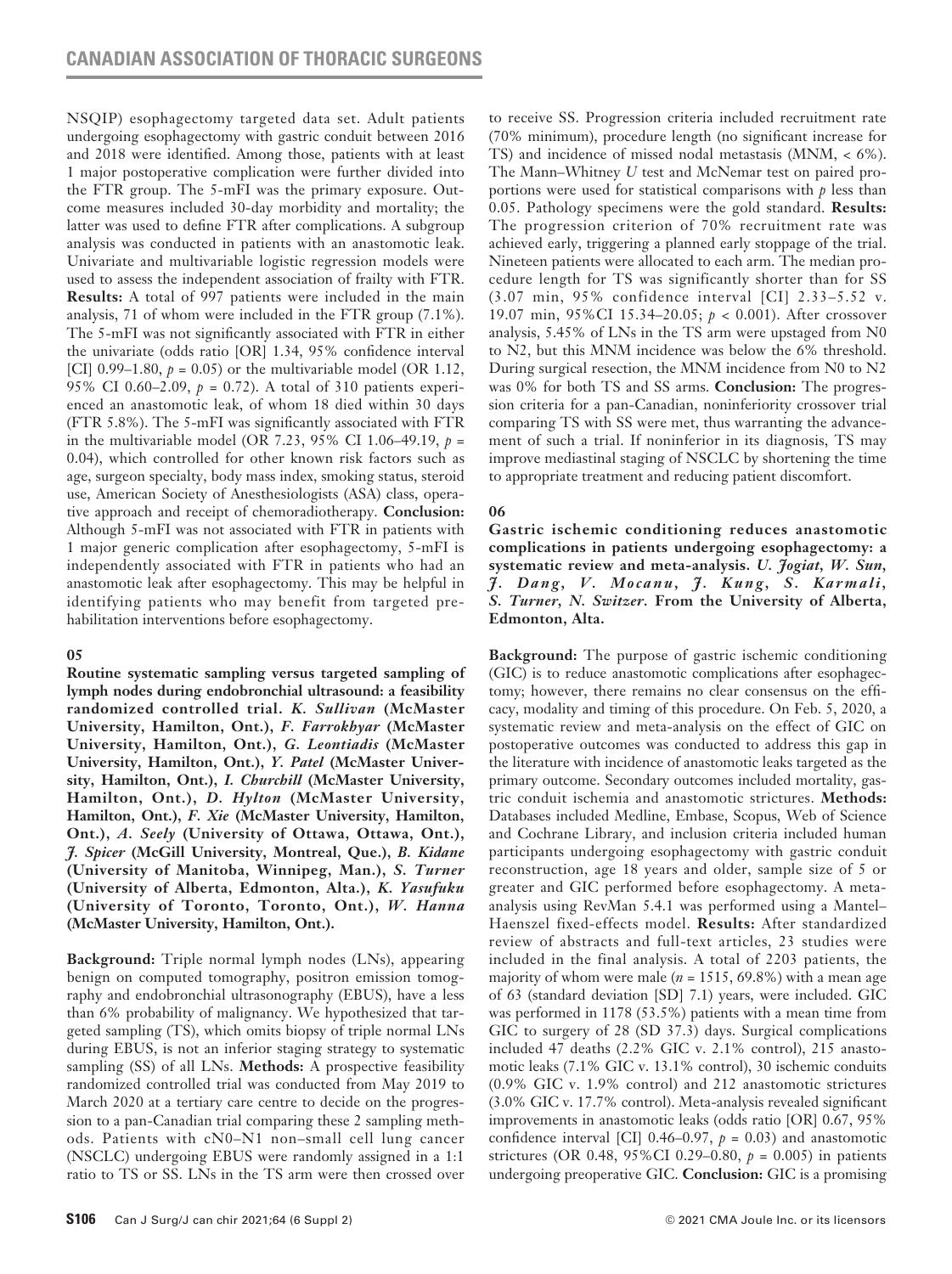technique that may reduce postoperative anastomotic leaks and stricture formation after esophagectomy. Prospective data exploring the differing treatment modalities and timing of esophagectomy, as well as the target population that would benefit most from this technique, are needed before definitive conclusions can be drawn.

#### **07**

**Move For Surgery, a novel preconditioning program to optimize health before thoracic surgery: a randomized controlled trial.** *Y. Patel, I. Churchill, K. Sullivan, M. Beauchamp, J. Wald, L. Mbuagbaw, J. Agzarian, Y. Shargall, C. Finley, C. Fahim, W. Hanna.* **From McMaster University and St. Joseph's Healthcare Hamilton, Hamilton, Ont.**

**Background:** Preconditioning before surgery can lower complication rates after surgery and hence length of stay (LOS) in hospital. Therefore, we designed and compared Move For Surgery (MFS), a home-based, preoperative, preconditioning program intervention for thoracic surgery patients that involves aerobic exercise using wearable technology and deep breathing exercises, with the usual preoperative standard of care (control) through a prospective randomized controlled trial. **Methods:** Patients undergoing resection for early-stage non–small cell lung cancer were preoperatively enrolled and randomly assigned to either the MFS or control group in a 1:1 allocation ratio. Those in the MFS group were provided with a wearable activity tracker and a booklet describing various aerobic and deep breathing exercises and nutritional and smoking cessation tips, and they underwent the intervention, whereas those in the control group underwent usual preoperative care. Daily step count, sleep cycle and calories burned were synced and tracked remotely. Daily step goals were set by increasing the participants' baseline step count by 10% each week until the day of surgery. Participants were encouraged and motivated to reach their daily step goal by automatic reminders through the tracker. Participants completed the EQ-5D-5L health-related quality of life instrument at baseline and on the day of surgery. Continuous variables were compared using the Student *t* test, and categorical variables were compared using the  $\chi^2$  test, with a level of significance of  $p$  less than 0.05. **Results:** Of the 117 patients screened, 87.2% (102/117) were eligible and 93.1% (95/102) completed the trial. The median age was 68 (range 45–87) years and 57.9% (55/95) were women. The mean predicted forced expiratory volume in 1 second and diffusing capacity for carbon monoxide were 88.9% (standard deviation [SD] 17.0%) and 77.1% (SD 17.6%), respectively. LOS in hospital after surgery for the MFS and control groups was 2.67 (SD 1.61) and 4.44 (SD 3.48) days (*p* = 0.002), respectively. Significant improvement was seen in the overall health component of the EQ-5D-5L from before MFS (69.38 [SD 17.11]) to after (79.60 [SD 11.63]; *p* < 0.001). **Conclusion:** MFS significantly shortened LOS in hospital after surgery when compared with usual preoperative care and resulted in improved patientreported quality of life.

### **08**

**In case of emergency, go to your nearest emergency department — Or maybe not?** *M. Abbas, O. Olaiya, H. Begum, L. Mbuagbaw, C. Finley, W. Hanna, J. Agzarian, Y. Shargall.* **From McMaster University, Hamilton, Ont.**

**Background:** Hospital readmission after lung cancer surgery is associated with worsened overall survival. This retrospective cohort study examined whether readmission to the index hospital was associated with improved outcomes in comparison to non-index hospital readmission. **Methods:** Patients undergoing lung cancer resection between 2012 and 2019 were identified from a prospectively maintained institutional database at a tertiary thoracic centre in Ontario. Patient demographic variables, operative parameters and postoperative complications were recorded. The primary outcomes were readmission rate and number of repeated readmissions across index and non-index hospitals. Overall survival was examined as a secondary outcome and survival differences were examined using a log-rank test. Cox regression identified the association between non-index readmission and all-cause mortality. Logistic regression analyzed factors associated with readmissions at 90 days postoperatively. **Results:** Over the study period, 3615 patients were identified, of whom 311 (9%) required readmission, with 173 of those (56%) being readmitted to the index hospital. Older patients were more likely to be admitted to non-index hospitals  $(p = 0.018)$ , and patients presenting to non-index hospitals were more likely to require multiple readmissions than patients presenting to the index hospital (odds ratio 2.0, 95% confidence interval [CI] 1.1–3.6,  $p = 0.024$ ). Importantly, patients readmitted to non-index hospitals had a worse overall survival (adjusted hazard ratio 1.9, 95% CI 1.2–2.9, *p* = 0.006). **Conclusion:** This study found that non-index hospital readmission after lung cancer resection is associated with an increased risk of multiple readmission and a decreased overall survival. These results highlight the importance of close clinical follow-up in patients after thoracic surgery and emphasize the expertise and specialization required in their postoperative care.

# **09**

**Does preoperative SABR increase the risk of complications from lung cancer resection? A secondary analysis of the MISSILE trial.** *A. Ednie* **(Western University, London, Ont.),** *D. Palma* **(Western University, London, Ont.),**  *A. Warner* **(Western University, London, Ont.),**  *R. Malthaner* **(Western University, London, Ont.),**  *D. Fortin* **(Western University, London, Ont.),** *M. Qiabi* **(Western University, London, Ont.),** *R. Nayak* **(Western University, London, Ont.),** *T. Nguyen* **(Western University, London, Ont.),** *A. Louie* **(Sunnybrook Health Sciences Centre),** *G. Rodrigues* **(Western University, London, Ont.),**  *B. Yaremko* **(Western Universit, London, Ont.),** *J. Laba* **(Western University, London, Ont.),** *R. Inculet* **(Western University, London, Ont.).**

**Background:** The standard of care for stage I non–small cell lung cancer (NSCLC) is surgical resection. Stereotactic ablative radiotherapy (SABR) plays an important role in the management of early NSCLC in patients who are poor operative candidates, or more recently during the COVID-19 pandemic, as a bridge to surgery, when operating room access is limited. The impact of preoperative SABR on surgical resection has not been extensively explored in terms of length of hospital stay (LOS) and difficulty of surgical resection (DSR). Our unique published prospective MISSILE study afforded the opportunity to examine this.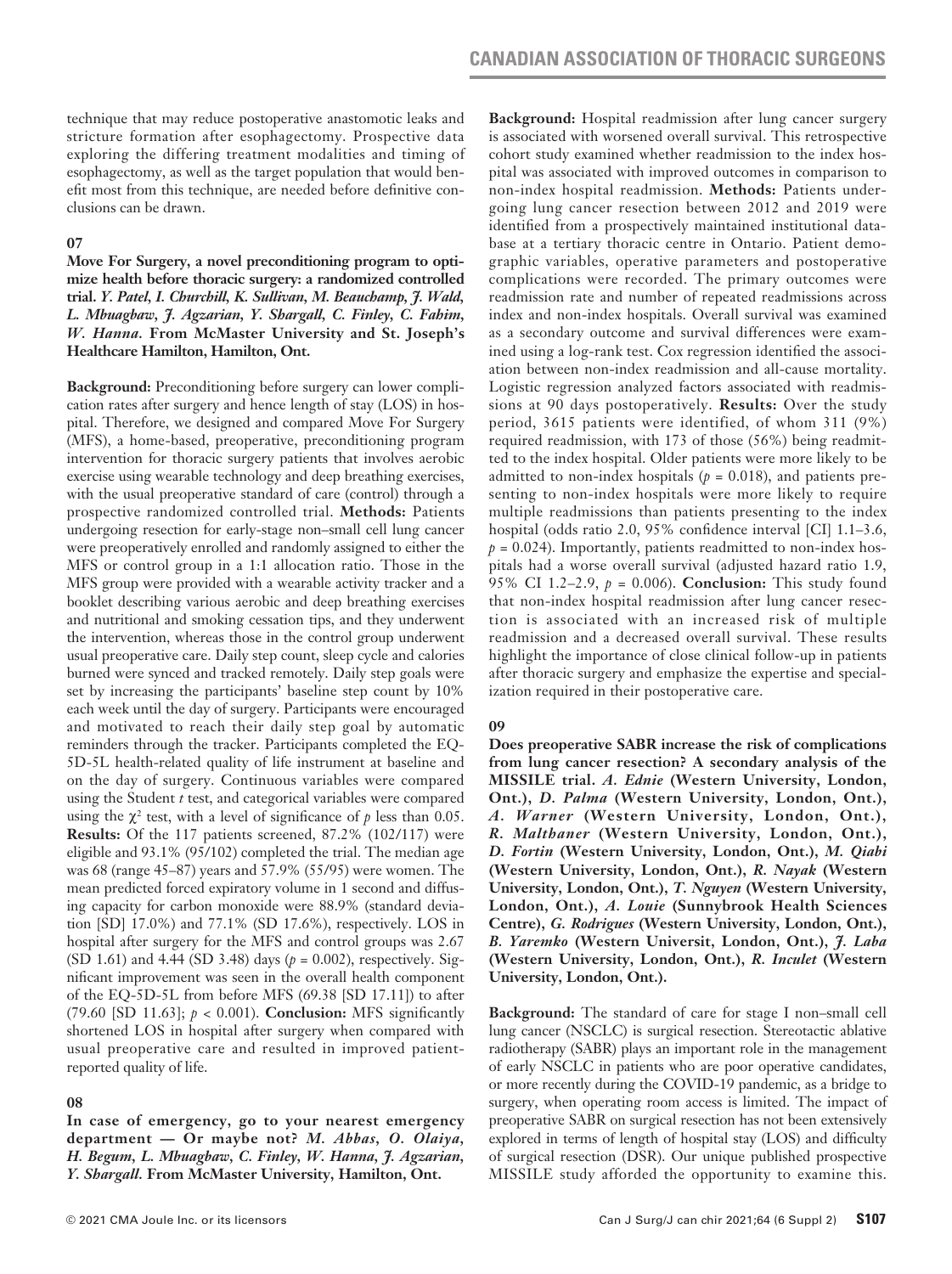**Methods:** LOS and perioperative outcomes were assessed for patients with stage I NSCLC who received preoperative SABR and subsequent surgical resection (RS) within 10 weeks and compared with a similar cohort who underwent surgery alone (S) from 2014 to 2017 using a propensity-score matched analysis. DSR was assessed on the basis of operative time, blood transfusions, conversion rates (CR) and increased sublobar to lobar resection (SL). **Results:** Forty patients in the RS cohort were compared with 168 patients in the S cohort. Univariable and multivariable logistic regression models were generated as a comparison for all patients (*n* = 208). LOS was similar between the cohorts (mean 5.2 [standard deviation (SD) 4.7] d v. 4.3 [SD 2.2]  $d, p = 0.90$ ). There were no differences between cohorts for blood transfusions (0% v. 0%), mean operative time (2.4 [SD 1.0] h v. 2.5 [SD 1.2] h, *p* = 0.60), conversion rates (21.9% v. 18.8%, *p* = 0.76) or increased SL (9.4% v. 0%,  $p = 0.24$ ). Three patients who received radiotherapy did not proceed to surgery, 1 because of concerns of radiation pneumonitis. **Conclusion:** Preoperative SABR in patients with stage I NSCLC does not have a significant impact on the DSR and LOS.

### **10**

**Segmental resection for lung cancer: the added value of near-infrared fluorescence mapping diminishes with surgeon experience.** *J. Alaichi, Y. Patel, W. Hanna.* **From McMaster University, Hamilton, Ont.**

**Background:** Robotic-assisted segmentectomy is emerging as a standard operation for early-stage non–small cell lung cancer. Near-infrared fluorescence (NIF) mapping with indocyanine green (ICG) dye facilitates the identification of the true intersegmental plane of resection in the lung, which is often different from the plane predicted by the operating surgeon. We hypothesized that as surgeons gain more experience in segmentectomy, the measured distance between the true plane and the predicted plane will approach 0. **Methods:** This study is a phase 2, singlearm, prospective trial in patients undergoing robotic-assisted segmentectomy for lung tumours less than 3 cm. At the time of surgery, the predicted intersegmental plane was identified by consensus between 2 thoracic surgeons before ICG injection. Then, the true plane was mapped by intravenous ICG injection. The average distance between the true plane and the predicted plane was recorded and compared across temporal tertiles. The first tertile comprised 30 participants, which is the required number of cases to attain proficiency with the robotic platform, and the remaining participants were divided equally for the second and third tertiles. A Kruskal–Wallis test was used to compare differences between tertiles. **Results:** A total of 170 consecutive patients were enrolled from October 2016 to January 2021. Median age was 68 (range 35–85) years, and 43.5% (74/170) were men. The planned intervention with ICG was completed in 59.4% (101/170) of the participants, and intersegmental plane visualization was achieved in 90.1% (91/101). The mean measured distance between the true plane and the predicted plane was 19.4 (standard deviation [SD] 4.2 mm) in the first tertile, 2.18 (SD 2.6) mm in the second and 2.48 (SD 1.5 mm) in the third (*p* < 0.001). Locally estimated scatterplot smoothing revealed that this distance approaches 0 as the surgeon performs more cases. **Conclusion:** In robotic-assisted segmental resection for lung cancer, the added value of NIF mapping diminishes with surgeon experience.

# **11**

**Toward competency-based continuing professional development for practising surgeons.** *S. Turner, B. Mador, H. Lai, J. White, M. Kim.* **From the University of Alberta, Edmonton, Alta.**

**Background:** Current strategies to ensure maintenance of competency for practising surgeons typically consist of self-reported credits or knowledge-based recertification examinations or both. There has been a recent call for formal competency-based medical education (CBME) assessments as part of continuing professional development (CPD). **Methods:** A questionnaire was developed to examine attitudes toward CBME in CPD for practising surgeons. Items addressed experience with CBME, support for CBME in CPD, considerations for implementation and anticipated impacts of implementation. Email questionnaires were distributed to all members of the Canadian Association of Thoracic Surgeons (CATS) (*n* = 138). Questionnaire responses informed development of semistructured individual interviews of practising thoracic surgeons. Grounded theory analysis by 3 independent raters was used to analyze the qualitative interview data. **Results:** Responses were received from 58 surgeons (response rate 42%). Only 9 (15.5%) had undergone assessment of competence while in practice. There was moderate support for assessment of surgeons' technical skills (50.9%) or decision-making (56.6%). Support was highest for a mechanism to flag surgeons in need of a focused competence assessment (83.0%). There was a diversity of opinion regarding the optimal timing of assessment and the ideal body to be responsible, with the highest support for assessments primarily for older surgeons (52.8%) and for CATS to play a role (56.6%). Eight surgeons participated in interviews. Interviews identified a range of benefits of CBME in CPD but also several challenges to implementation, including the need for fair, datadriven assessments, taking into account patient outcomes. **Conclusion:** A lack of enthusiastic support for CBME in CPD among practising surgeons could present a barrier to implementation. However, surgeons do foresee potential benefits for patients, surgeons and the health care system. By listening to surgeons' concerns and recommendations, an effective CBME strategy may be devised that would be embraced by surgeons and allow for improved patient safety and surgeon performance.

# **12**

**Stereotactic body radiotherapy versus surgery in older adults with NSCLC — a population-based, matched analysis of long-term dependency outcomes.** *D. Hirpara* **(University of Toronto, Toronto, Ont.),** *B. Kidane* **(University of Manitoba, Winnipeg, Man.),** *A. Louie* **(Sunnybrook Health Sciences Centre, Toronto, Ont.),** *V. Zuk* **(Sunnybrook Health Sciences Centre, Toronto, Ont.),** *G. Darling* **(Toronto General Hospital, Toronto, Ont.),** *M. Rousseau* **(McGill University, Montreal, Que.),** *T. Chesney* **(St. Michael's Hospital, Toronto, Ont.),** *N. Coburn* **(Sunnybrook Health Sciences Centre, Toronto, Ont.),** *J. Hallet*  **(Sunnybrook Health Sciences Centre, Toronto, Ont.).**

**Background:** This study aimed to examine functional and longterm health care dependency outcomes of stereotactic body radiotherapy (SBRT) to surgery for older adults with stage I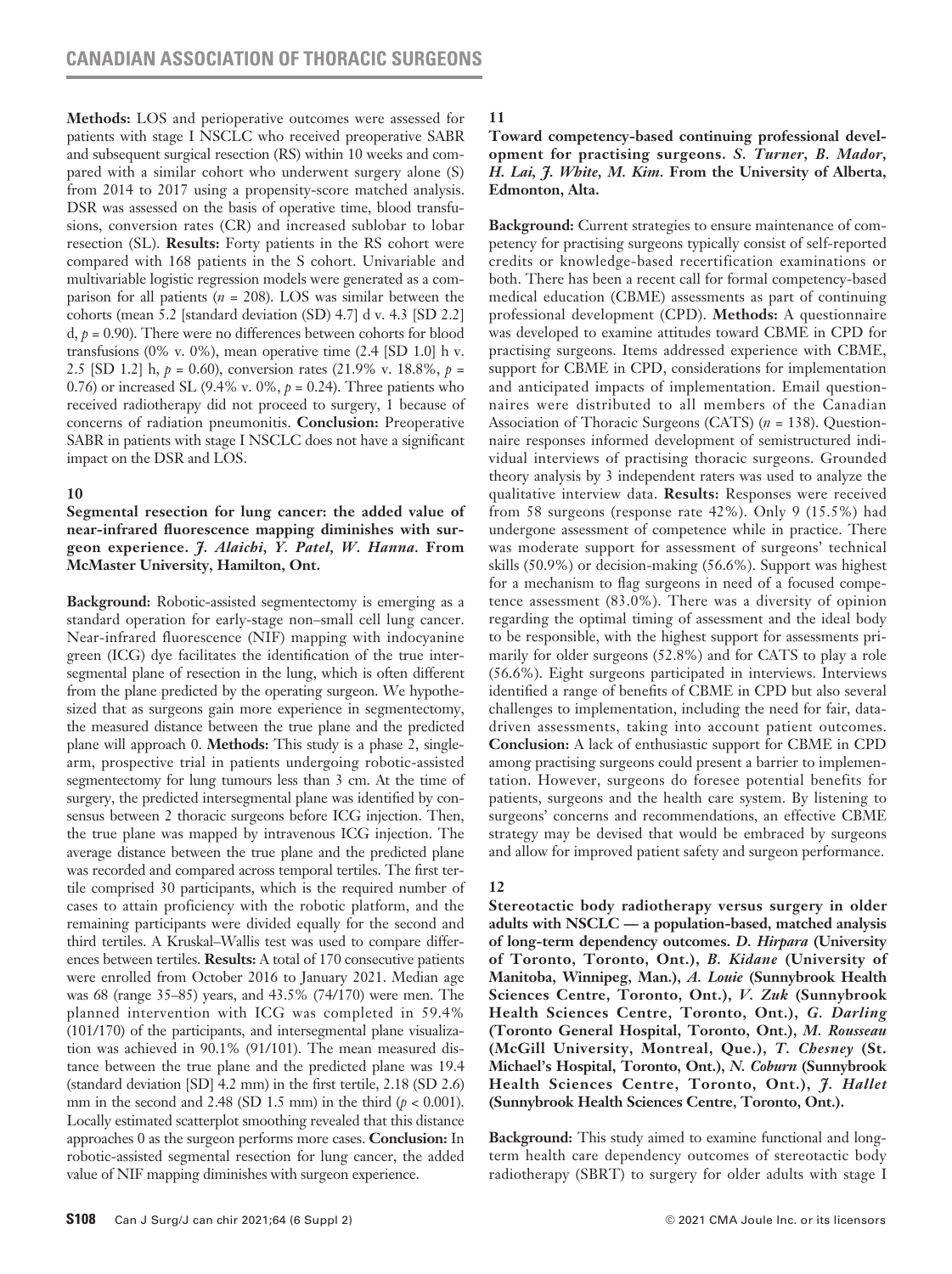non–small cell lung cancer (NSCLC). **Methods:** We conducted a propensity-score matched analysis of adults older than 70 years of age with stage I NSCLC treated with surgery or SBRT from January 2010 to December 2017. Home care utilization, probability of being alive and at home, and 1-year days at home were compared using Andersen–Gill, piecewise Cox and negative binomial regression models, respectively. E-value methods assessed presence of residual confounding. **Results:** Of 3699 included patients, 1129 had SBRT and 2570 had surgery (72% videoassisted thoracoscopic surgery, 71% lobectomy). A total of 1016 per group were matched. Median follow-up was 38 months (interquartile range [IQR] 20–61 mo). SBRT was associated with a higher risk of home care utilization (hazard ratio [HR] 1.75, 95% confidence interval [CI] 1.37–2.23) than surgery, with a consistently greater proportion of SBRT patients requiring home care in the 6 months to 5 years following treatment. Surgery was associated with a higher probability of being alive and at home within 6–12 months (HR 1.87, 95% CI 1.33–2.64), 2–3 years (HR 2.31, 95% CI 1.64–3.24) and 4–5 years (HR 1.79, 95% CI 1.11–2.91) after treatment, on piecewise regression. SBRT patients had statistically fewer days at home (median 352 d, IQR 346–355 d) than those with surgery (median 358 d, IQR 351–360 d) over 1 year following treatment (rate ratio 1.01, 95% CI 1.01–1.02). The findings persisted in stratified analyses for frail and nonfrail patients, although the association was smaller in frail patients. E-values indicated it was unlikely that the observed estimates could be explained by unmeasured confounders. **Conclusion:** SBRT was associated with higher home care utilization and a lower probability of being alive and at home than surgery for older adults with stage I NSCLC. These are important patient-centred outcomes for counselling and shared decision-making for older adults with early lung cancer.

### **13**

**Role of adjuvant therapy in esophageal cancer patients after neoadjuvant therapy and curative esophagectomy: a systematic review and meta-analysis.** *Y. Lee* **(McMaster University, Hamilton, Ont.),** *Y. Samarasinghe* **(McMaster University, Hamilton, Ont.),** *M. Lee* **(University of Toronto, Toronto, Ont.),** *L. Thiru* **(McMaster University, Hamilton, Ont.),** *Y. Shargall* **(McMaster University, Hamilton, Ont.),** *C. Finley* **(McMaster University, Hamilton, Ont.),** *W. Hanna* **(McMaster University, Hamilton, Ont.),** *O. Levine* **(McMaster University, Hamilton, Ont.),**  *R. Juergens* **(McMaster University, Hamilton, Ont.),**  *J. Agzarian* **(McMaster University, Hamilton, Ont.).**

**Background:** While neoadjuvant therapy followed by esophagectomy is the standard of care for locally advanced esophageal cancer, the role of adjuvant therapy is uncertain. This review aims to analyze patients with esophageal cancer who previously underwent neoadjuvant therapy followed by curative resection to determine whether additional adjuvant therapy is associated with improved survival outcomes. **Methods:** Medline, Embase and Central databases were searched up to August 2020 for studies comparing patients with esophageal cancer who underwent neoadjuvant therapy and curative resection with and without adjuvant therapy. The primary outcome was overall survival (OS), and secondary outcomes were disease-free survival (DFS), locoregional recurrence and distant recurrence at 1 and 5 years. Random effects meta-analysis was conducted where appropriate. Grading of Recommendations, Assessment, Development and Evaluation (GRADE) was used to assess certainty of evidence. **Results:** Ten studies involving 6462 patients were included. A total of 6162 (95.4%) patients received adjuvant chemotherapy, whereas 296 (4.6%) patients underwent either adjuvant radiotherapy or chemoradiotherapy. When compared with patients who received neoadjuvant therapy and esophagectomy alone, adjuvant therapy groups experienced a significant decrease in 1-year mortality by 48% (RR 0.52, 95% confidence interval [CI] 0.41–0.65,  $p < 0.001$ , moderate certainty). This reduction in mortality was consistent at 5-year follow-up (RR 0.91, 95% CI 0.87– 0.96,  $p < 0.001$ , moderate certainty), and for the pathologically node-positive subgroup. While adjuvant therapy presented no benefit for the T0–2 subgroups, patients with T3–4 disease experienced a significant reduction in mortality with the addition of adjuvant therapy at both 1 year (RR 0.51, 95% CI 0.41–0.63,  $p < 0.001$ , moderate certainty) and 5 years (RR 0.91, 95% CI 0.85–0.97,  $p = 0.005$ , moderate certainty). Owing to incomplete reporting, the added benefit of adjuvant therapy was uncertain regarding DFS, locoregional recurrence and distant recurrence. **Conclusion:** Adjuvant therapy after neoadjuvant treatment and curative esophagectomy provides improved OS at 1 and 5 years, but the benefit for DFS and locoregional and distant recurrence was uncertain owing to limited reporting of these outcomes.

# **14**

**Evaluation of population characteristics on the incidence of thoracic empyema: an ecological study.** *R. Nayak* **(Western University, London, Ont.),** *S. Brogly* **(Queen's University, Kingston, Ont.),** *W. Li* **(ICES Queen's, Kingston, Ont.),**  *D. Lougheed* **(Queen's University, Kingston, Ont.),**  *D. Petsikas* **(Queen's University, Kingston, Ont.).**

**Background:** The incidence of thoracic empyema has been steadily rising in many parts of the world, including Canada. This study aimed to determine which population characteristics are contributing to the increasing incidence in empyema. **Methods:** Linked population data registries were used to identify patients aged 18 years or older with a hospital admission diagnosis of thoracic empyema from Jan. 1, 1996, through Dec. 31, 2018. Baseline patient characteristics were collected. Incidence rates were calculated with stratification for patient age  $($  < 50, 50–70,  $>$  70 yr) and sex. Linear regression analysis was performed on the prevalence of asthma, chronic obstructive pulmonary disease (COPD), diabetes, alcohol use disorder and other substance use disorders against incidence of empyema. Rate correction was performed to standardize the units of the intercepts calculated. **Results:** The sharpest increase in incidence rates was seen in male patients and those over the age of 70 years. The incidence rate in male patients increased from approximately 8.0 to 12.5 per 100 000 (3.0–5.0 per 100 000 in female patients) over the study period. Patients over the age of 70 years experienced an increase in incidence rate from approximately 16.0 to 25.0 per 100000. No change was observed in the cohorts of patients aged less than 50 years and 50–70 years: 2.5 and 5.0 per 100000, respectively. All diseases that were analyzed demonstrated a positive correlation with incidence of empyema (*p* < 0.001). Alcohol use disorders and COPD contributed the most to rising incidence rates with intercepts of 1.56 and 1.55,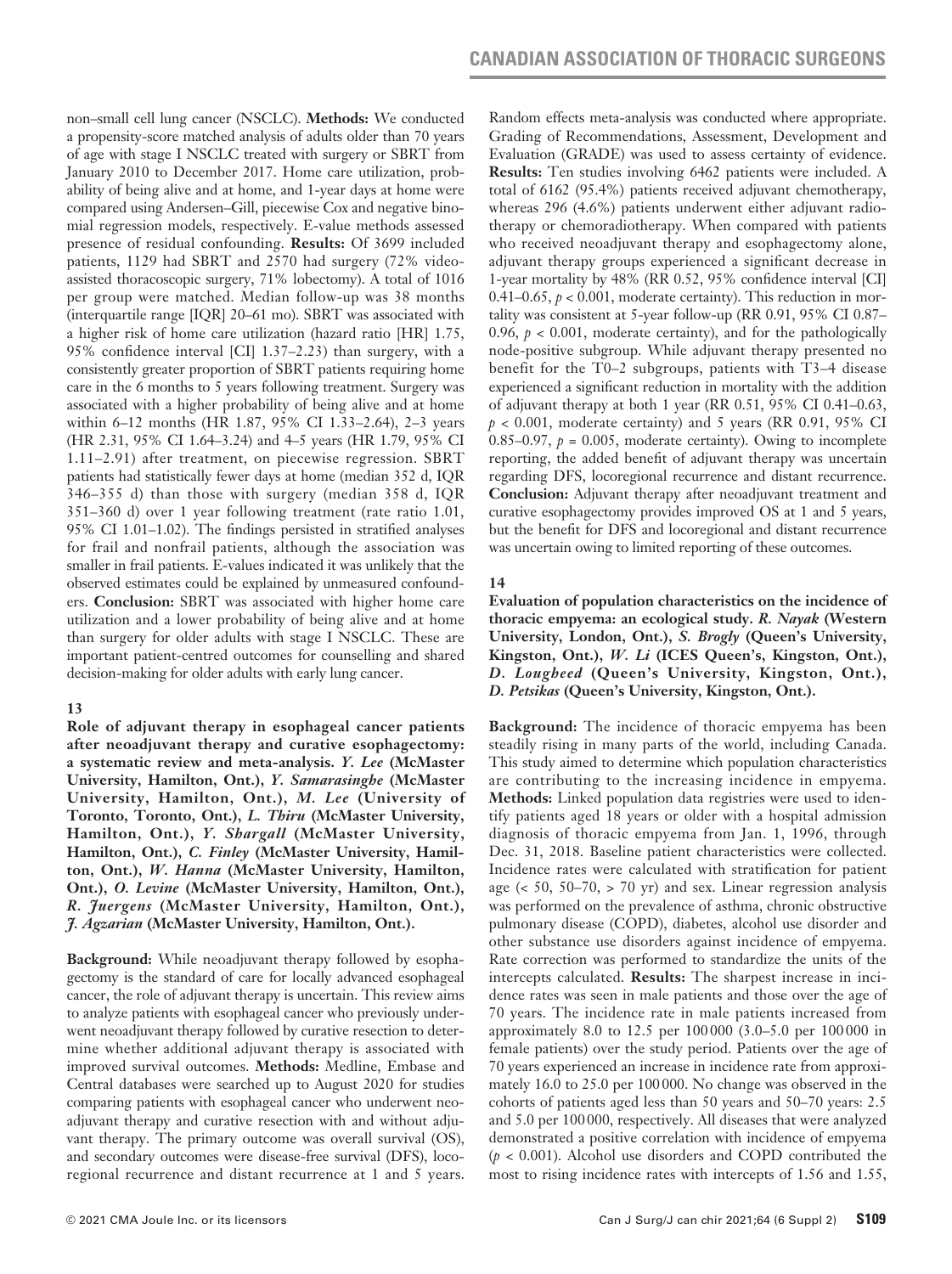respectively. This was followed by other substance use disorders at 0.87. Asthma and diabetes were the least contributory at 0.61 and 0.60, respectively. **Conclusion:** To our knowledge, this is the first study to examine the impact of population prevalence of different factors on empyema incidence. Stronger preventive health policy targeting modifiable factors such alcohol, tobacco and other substance use disorders may help curb the rising incidence of thoracic empyema.

# **15**

### **Determining the optimal stiffness colour threshold and stiffness area ratio cut-off for mediastinal lymph node staging using EBUS elastography and AI: a pilot study.**  *N. Mistry, A. Gatti, I. Churchill, Y. Patel, W. Hanna.* **From McMaster University, Hamilton, Ont.**

**Background:** Staging of lung cancer requires biopsy of mediastinal lymph nodes (LNs) by endobronchial ultrasound transbronchial needle aspiration (EBUS-TBNA). As many as 40% of the results are inconclusive, causing repeated biopsies and treatment delays. Elastography is a novel technology that produces a colour map to visualize tissue elasticity, with stiffer tissue depicted in blue and softer tissue in red. Elastography may be a useful adjunct for targeting EBUS-TBNA biopsies to reduce inconclusive results. However, this new technology requires evaluation and standardization. **Methods:** The primary aim is to determine the optimal stiffness colour threshold that most accurately distinguishes malignant from benign LNs using elastographic images, analyzed by a deep neural artificial intelligence (AI) network. The secondary aim is to determine the stiffness area ratio (SAR) cut-off, on the basis of this optimal stiffness colour threshold. **Results:** Thirty-one LNs were imaged using EBUS-elastography and analyzed by a trained deep neural AI algorithm, which segmented the LNs and identified the percentage of LN above each of 9 different stiffness colour thresholds. The optimal stiffness colour threshold was based on comparing the area under the curve (AUC) and the SAR cut-off was based on the receiver operating characteristic (ROC) curve. Results were compared with the gold standard of pathology results. **Conclusion:** The optimal colour stiffness threshold was defined as level 60 on the 0–255 colour scale with an AUC of 0.891. A SAR cut-off of 0.4959 was determined, with a sensitivity of 92.3%, specificity of 76.5% and overall accuracy of 83.3% in predicting LN malignancy. Benign LNs had a mean SAR of 0.37, whereas the malignant LNs had a mean SAR of  $0.67$  ( $p = 0.0002$ ). An optimal stiffness colour threshold was determined in this pilot study, which was then used to determine the SAR cut-off in our sample. Future larger scale studies are necessary to validate these results.

# **16**

**Quality assurance on the use of sequential compression stockings in thoracic surgery (QUESTs).** *S. Abdul* **(University of Ottawa, Ottawa, Ont.),** *C. Anestee* **(Ottawa Hospital Research Institute, Ottawa, Ont.),** *S. Gilbert*  **(University of Ottawa, Ottawa, Ont.),** *S. Sundaresan* **(University of Ottawa, Ottawa, Ont.),** *A. Seely* **(University of Ottawa, Ottawa, Ont.),** *P. Villeneuve* **(University of Ottawa, Ottawa, Ont.),** *D. Maziak* **(University of Ottawa, Ottawa, Ont.).**

**Background:** The prominence of enhanced recovery after surgery (ERAS) pathways of care being adopted in thoracic surgery has required a turnover of dynamic guidelines. This study aims to assess the role of sequential compression devices (SCD) in the prevention of symptomatic or asymptomatic venous thromboembolisms (VTEs) such as deep vein thrombosis (DVT) and pulmonary embolism (PE) in patients undergoing thoracic surgery who follow an enhanced recovery after thoracic surgery (ERATS) pathway of care. **Methods:** Data were collected prospectively on 200 patients who underwent elective oncologic thoracic surgery between 2018 and 2020 with non-SCD (NSCD) and SCD as the cohorts. Data collection included 30-day follow-up and Caprini and Charlson Comorbidity Index (CCI) scores. All patients followed a standardized ERATS protocol. Quality of care provided by SCDs was evaluated by the incidence and severity of postoperative symptomatic and asymptomatic VTEs. The Fisher exact test and *t* test were implemented with significance set at *p* less than 0.05. **Results:** The mean age of patients was 67.16 (standard deviation [SD] 9.56) years with 35.5% and 64.5% being male and female, respectively. Comorbidities were comparable between cohorts. The Caprini scores (6.96 [SD 1.32] and 6.92 [SD 1.51], *p* = 0.84) and the CCI scores (3.92 [SD 2.23] and 4.14 [SD 2.61],  $p = 0.52$ ) for SCD and NSCD, respectively, did not differ. Furthermore, length of stay (LOS, d) remained consistent across cohorts. However, 3 patients within the SCD cohort developed postoperative PEs, with prolonged LOS, despite conservative Caprini and CCI scores, raising concern over the prophylactic nature of SCDs. These patients received fragmin or apixaban resulting in a resolved PE in accordance with the ERATS protocol. **Conclusion:** SCDs are common embolic prophylaxis. Patients following pathways like ERATS stress early mobilization, smoking cessation and an exercise program with anticoagulants, rendering administration of SCDs ineffective. Omitting SCD use is a great step toward improving surgical care, improving outcomes and decreasing costs.

# **17**

**The relationship between fissureless technique and prolonged air leak for patients undergoing video-assisted thoracoscopic lobectomy.** *R. Razzak* **(University of Manitoba, Winnipeg, Man.),** *A. Ashrafi* **(University of British Columbia, Vancouver, B.C.),** *N. Tregobov* **(Queen's University, Kingston, Ont.),** *N. Hassanzadeh* **(Simon Fraser University, Burnaby, B.C.),** *S. Stone* **(University of British Columbia, Vancouver, B.C.),** *A. Panjwani* **(University of Alberta, Edmonton, Alta.),** *T. Bong* **(Fraser Health Authority, B.C.,**  *R. Bond* **(University of British Columbia, Vancouver, B.C.), A. Hafizi (Surrey Thoracic Surgery Group, Surrey, B.C.).** 

**Background:** Prolonged air leak after major lung resection is a substantial factor affecting hospital length of stay (LOS). Traditional dissection within the fissure may result in prolonged air leak, particularly with incomplete fissures. Fissureless videoassisted thoracoscopic surgery (VATS) lobectomy has the potential advantage of minimizing this risk through the stapler transection of lung parenchyma. The objective of this study was to assess the impact of the fissureless (FL) fissure-last technique in VATS lobectomy, particularly relating to air leak and LOS. **Methods:** A review of a prospectively collected database on patients who underwent VATS lobectomy at a single centre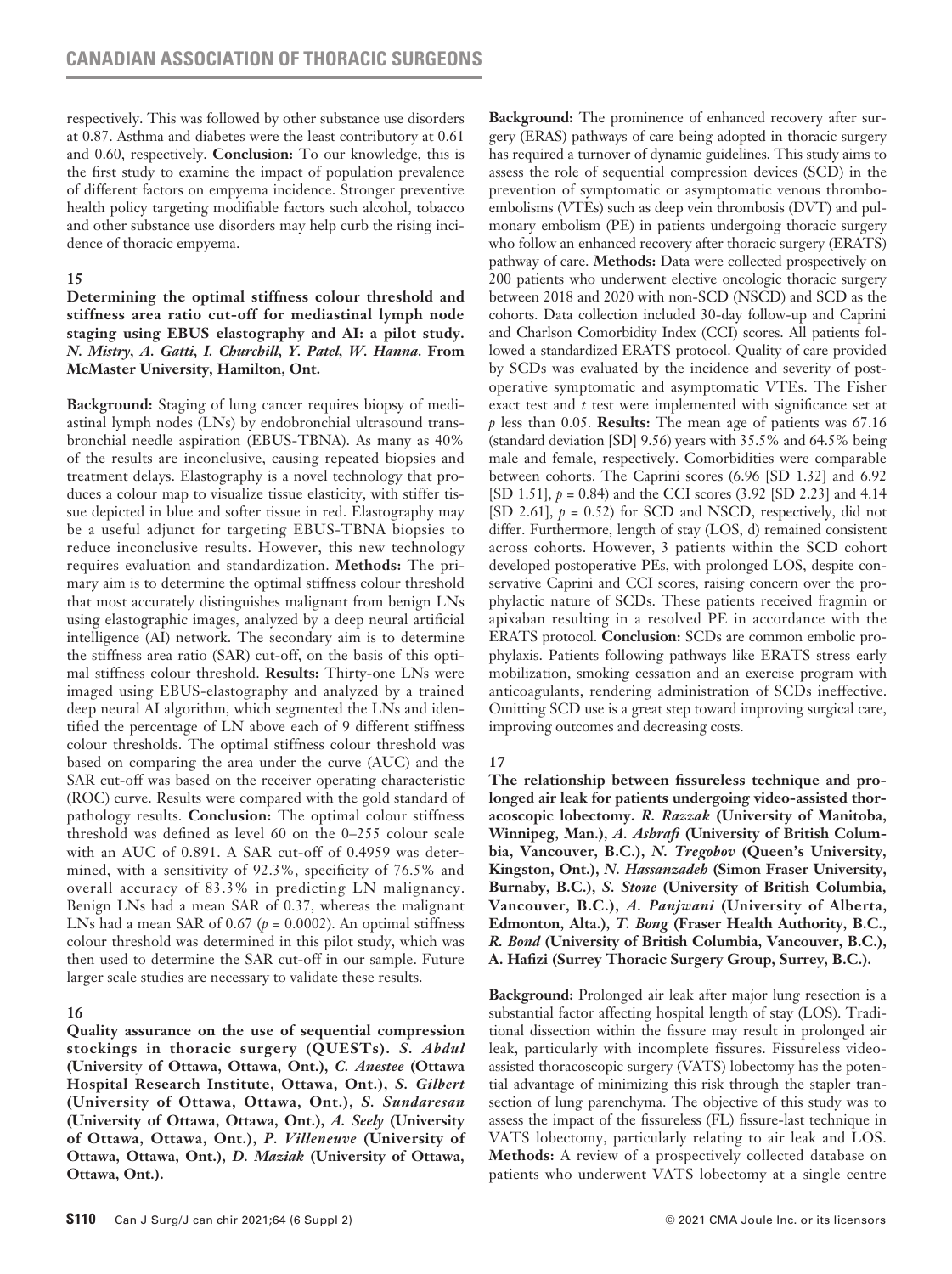between December 2008 and January 2021 was conducted. **Results:** A total of 375 and 238 patients underwent the fissureless and traditional approach, respectively. The groups did not differ with regard to sex, age, body mass index, lobar distribution and pathologic TNM stage (8th edition of the cancer staging manual of the American Joint Committee on Cancer). Median length of stay did not differ significantly between the 2 groups (5 v. 5 d,  $p < 0.05$ ). A greater incidence of prolonged air leak ( $> 5$  d) was seen in the traditional group, reaching significance (13.9% traditional v. 8.8% FL,  $p < 0.05$ ). Shorter mean operative time was observed in the traditional group (127.0 v. 165.9 min, *p* < 0.05) with overall complication rates, in-hospital and 90-day mortality being similar between the groups. Overall 5-year survival was comparable between the groups (71.5% FL v. 73.5% traditional,  $p > 0.05$ ). **Conclusion:** We present the largest Canadian series to date comparing the VATS lobectomy outcomes between fissureless and traditional fissure techniques. Our results highlight that routine adoption of a fissureless approach can result in decreased rate of prolonged air leaks; however, this may not translate into improved LOS.

# **18**

**CXCR2 inhibition as a candidate for immunomodulation in the treatment of K-RAS-driven lung adenocarcinoma.**  *M. De Meo* **(Research Institute of the McGill University Health Centre, Montreal, Que.),** *R. Rayes* **(Research Institute of the McGill University Health Centre, Montreal, Que.),** *S. Milette* **(Research Institute of the McGill University Health Centre, Montreal, Que.),**  *M. Vagai* **(Research Institute of the McGill University Health Centre, Montreal, Que.),** *M. Usatii* **(Research Institute of the McGill University Health Centre, Montreal, Que.),** *A. Chandrasekaran* **(McGill University, Montreal, Que.),** *B. Giannias* **(Research Institute of the McGill University Health Centre, Montreal, Que.),**  *F. Bourdeau* **(Research Institute of the McGill University Health Centre, Montreal, Que.),** *V. Sangwan* **(Research Institute of the McGill University Health Centre, Montreal, Que.),** *N. Bertos* **(Research Institute of the McGill University Health Centre, Montreal, Que.),**  *C. Moraes* **(McGill University, Montreal, Que.),** *S. Huang* **(McGill University, Montreal, Que.),** *D. Quail* **(McGill University, Montreal, Que.),** *L. Walsh* **(McGill University, Montreal, Que.),** *S. Camilleri-Broet* **(Research Institute of the McGill University Health Centre, Montreal, Que.),**  *P. Fiset* **(Research Institute of the McGill University Health Centre, Montreal, Que.),** *J. Cools-Lartigue* **(Research Institute of the McGill University Health Centre, Montreal, Que.),** *L. Ferri* **(Research Institute of the McGill University Health Centre, Montreal, Que.),** *J. Spicer* **(Research Institute of the McGill University Health Centre, Montreal, Que.).**

**Background:** Lung adenocarcinoma (LUAD) is the predominant histologic subtype of primary lung cancer. Although driver mutations in the Kirsten rat sarcoma 2 viral oncogene homolog (K-RAS) oncogene occur in a quarter of LUAD cases, this alteration portends a poor prognosis and lacks dedicated therapeutics. The C-X-C motif chemokine receptor 2 (CXCR2) mediates neutrophil egress from bone marrow. Neutrophils are thought to exert immunosuppressive effects in the tumour immune microenvironment (TIME) of lung cancer. We found that CXCR2 ligand expression is preferentially upregulated in K-RAS-driven LUAD. K-RAS is a commonly tested oncogene during the diagnostic work-up of LUAD and may serve as a surrogate marker for the utility of CXCR2 inhibition either alone or in combination with other active systemic therapies. **Methods and results:** We utilized the PRECOG data set of cancer gene expression and survival outcome data to show that CXCR2 expression is at least 18-fold greater in neutrophils than other immune cells in LUAD. Overexpression of 8 out of the 9 known CXCR2 ligands in LUAD correlates with poorer survival outcomes  $(p < 0.05)$ (PRECOG). In addition, high neutrophil infiltration is associated with the poorest survival compared with other immune infiltrates (*p* < 0.001) (PRECOG). Infiltrating neutrophils in a 100-patient LUAD tissue microarray are associated with worse overall survival (*p* < 0.05). Neutrophil migration to K-RAS, EGFR, ALK and ROS1-driven LUAD cell lines in microfluidic devices modelling the CXCR2 axis ex vivo was highest in K-RAS-driven LUAD. CXCR2 inhibition reduced neutrophil migration only in K-RAS-driven LUAD (*p* < 0.05). K-RAS comutational status with TP53 affects neutrophil recruitment capabilities of LUAD cell lines, which is also reversible via CXCR2 inhibition (*p* < 0.05). **Conclusion:** K-RAS-driven LUAD is a promising candidate for effective inhibition of neutrophil migration and may potentiate existing systemic therapies.

# **19**

**Assessment tools for evaluating competency in videoassisted thoracoscopic lobectomy: a systematic review.**  *A. Kammili* **(McGill University Health Centre, Montreal, Que.),** *E. Bilgic* **(McGill University Health Centre, Montreal, Que.),** *A. Quaiattini* **(McGill University, Montreal, Que.),** *M. Maurice-Ventouris* **(McGill University Health Centre, Montreal, Que.),** *S. Najmeh* **(McGill University Health Centre, Montreal, Que.),** *C. Mueller*  **(McGill University Health Centre, Montreal, Que.).**

**Background:** The advent and widespread adoption of competency-based education increased the need for objective and valid assessment tools (ATs) of operative skill. However, commonly used ATs are generic, limiting their ability to assess and provide feedback for proficiency in specialized procedures. Videoassisted thoracoscopic lobectomy (VATSL) is a complex procedure requiring knowledge and skills not captured by generic ATs. Therefore, the objective was to identify and evaluate VATSL ATs assessing surgical proficiency. **Methods:** A systematic literature search was performed using Embase, Google Scholar, Ovid Medline, PubMed and Web of Science (1990–2020). Conference abstracts, letters, commentaries, ATs assessing bronchoscopy, open surgery, pneumonectomy, wedge resections and ATs not evaluating technical skills were excluded. **Results:** Of 523 unique publications, 4 were included. One article described the development of an 8-item assessment tool (VATSAT) by iterative Delphi consensus with 31 experts but did not describe any validation. VATSAT was then modified by the same group to permit assessments of performance on a virtual reality simulator (mVATSAT). mVATSAT had high intraclass correlation coefficients for single (0.78, *p* < 0.001) and average (0.91, *p* < 0.001) measures and high reliability scores (G coefficient 0.79, Pearson coefficient 0.70,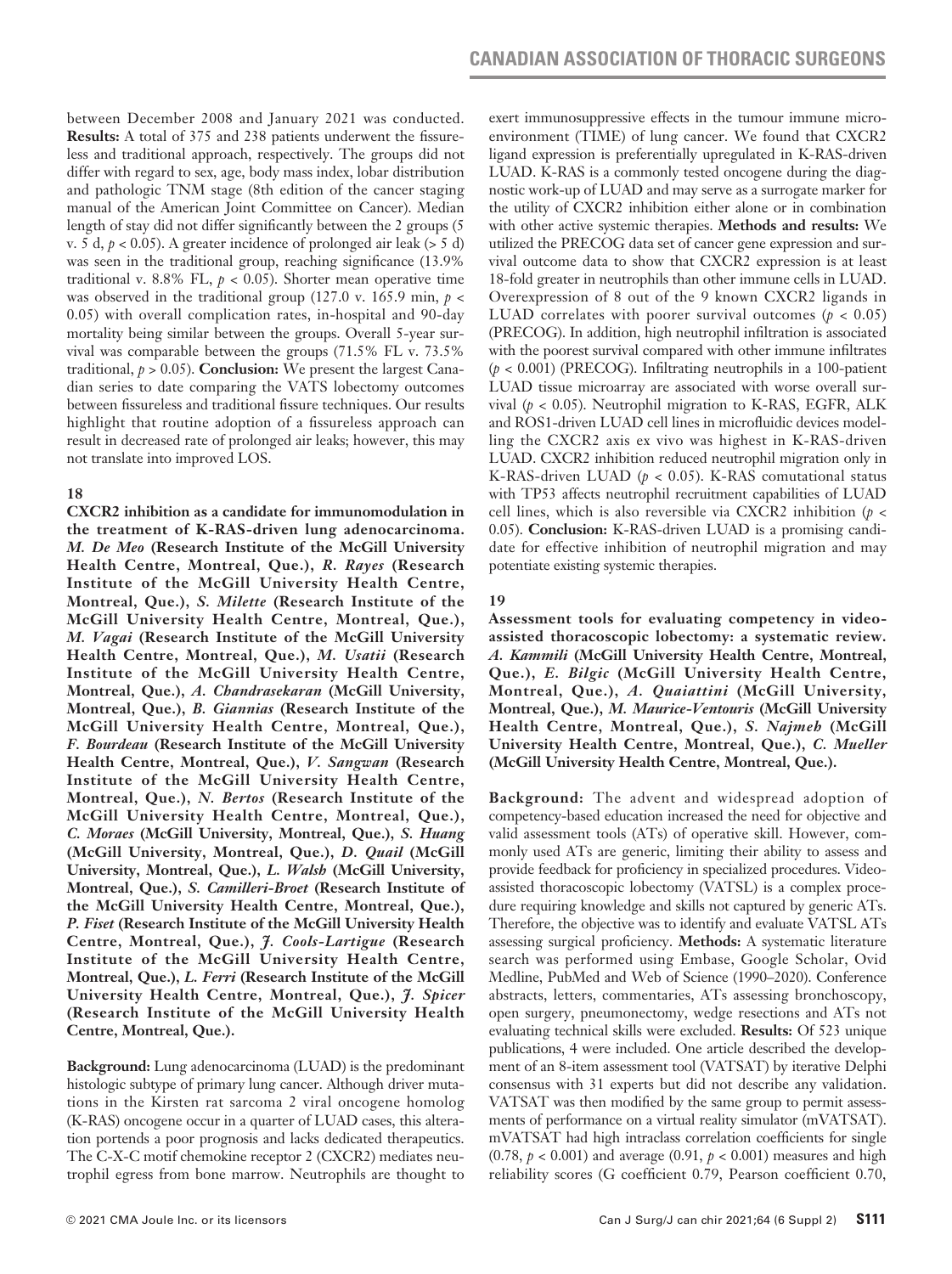$p < 0.001$ ), but the proposed cut score had high false passing (29%) and failing (43%) rates compared with predicted performance by clinical experience. The third tool (TCAT-ARC) comprised 35 items scored on a 5-point Likert scale. TCAT-ARC was developed by iterative expert consensus and tested in simulated and clinical environments. TCAT-ARC had high discriminatory ability to differentiate novices from experts (Cronbach  $\alpha$  0.93, interobserver reliability 0.73, correlation with objective structured assessment of technical skills 0.68). However, a threshold score indicative of competence was not determined. The fourth used an error score to assess a porcine simulator but did not provide details regarding development or validation. **Conclusion:** This review identified 4 VATSL ATs evaluating technical skills: 1 has validity evidence from the clinical environment and none have a reliable competence threshold score. Further study is needed to refine VATSL ATs.

# **20**

**Understanding the current practice on chest tube management following lung resection among thoracic surgeons across Canada.** *L. Esther, H. Begum, J. Agzarian, W. Hanna, C. Finley, Y. Shargall.* **From McMaster University, Hamilton, Ont.**

**Background:** Chest tube management after lung resection is variable. The Enhanced Recovery after Surgery (ERAS) Society and the European Society of Thoracic Surgeons recently set out recommendations regarding postoperative chest tube management. The degree to which these guidelines are adopted is unknown; a national survey was conducted to better understand current practice. **Methods:** An online survey consisting of 15 questions queried the surgeon's operative volume, postoperative chest tube management and the surgeon's awareness and attitude toward ERAS recommendations. The survey was emailed to members of the Canadian Association of Thoracic Surgeons with 3 monthly email reminders. Survey responses were anonymous. Continuous and categorical variables were analyzed using the Student *t* test and Pearson  $\chi^2$  test, respectively. We considered *p* less than 0.05 to be significant. **Results:** Sixty surgeons responded (44% response rate, 60/145). Most surgeons placed a single chest tube in both open (75%, 45/60) and minimally invasive (MIS) (93%, 56/60) lobectomies. Digital drainage systems were used by 50% (30/60) of respondents. A quarter of respondents (15/59) reported removing chest tubes regardless of drainage output. Compared with those who based removal on drainage output, there were no significant differences in surgeons' years in practice (13 [standard deviation (SD)] 10 v. 18 [SD 11], *p* = 0.13), number of lobectomies performed annually (59 [SD 28] v. 61 [SD 39],  $p = 0.89$  and proportion of lobectomies performed by MIS (85% [SD 25%] v. 78% [SD 25%], *p* = 0.30). The practice was independent of whether the surgeon was aware of ERAS guidelines  $(\gamma[1] = 0.96, p = 0.33)$ . Drainage output thresholds for removal varied widely; 86% (37/43) used a volume lower than the 450 mL per 24 hour threshold as set out by ERAS. **Conclusion:**  This study demonstrated ongoing varied practice among Canadian thoracic surgeons with regard to postoperative chest tube management, particularly around chest tube removal. Recognizing this variability is important for understanding barriers to guideline adoption and has identified areas needing further research to develop best practice.

**21**

**Effect of routine jejunostomy tube insertion in esophagectomy: a systematic review and meta-analysis.** *Y. Lee*  **(McMaster University, Hamilton, Ont.),** *J. Lu* **(University of Toronto, Toronto, Ont.),** *R. Malhan* **(McMaster University, Hamilton, Ont.),** *Y. Shargall* **(McMaster University, Hamilton, Ont.),** *C. Finley* **(McMaster University, Hamilton, Ont.),** *W. Hanna* **(McMaster University, Hamilton, Ont.),**  *J. Agzarian* **(McMaster University, Hamilton, Ont.).**

**Background:** Insertion of a feeding jejunostomy tube after esophagectomy has been challenged by shifting support for early recovery after surgery protocols. However, the difference in mortality and postoperative outcomes between esophagectomy with and without feeding jejunostomy is unclear. We performed a systematic review and meta-analysis to evaluate the impact of jejunostomy tubes on esophagectomy outcomes in patients with esophageal cancer. **Methods:** Medline, Embase and Central databases were searched through December 2020 for studies that compared esophagectomy with and without jejunostomy tubes in patients with esophageal cancer. Primary outcomes were 30-day all-cause mortality, readmission and incidence of anastomotic leak. Secondary outcomes were postesophagectomy complications (sepsis, pneumonia and chyle leakage) and length of stay. Random-effects pairwise metaanalysis was used to compare the 2 groups, and the quality of studies were assessed with the Newcastle–Ottawa Scale and the Cochrane risk-of-bias tool. **Results:** Twelve articles (2 randomized controlled trials, 10 retrospective studies) were included for analysis. The meta-analyses of these 12 studies enrolling 36284 participants demonstrated significantly lower 30-day all-cause mortality in the jejunostomy tube group (risk ratio [RR] 1.53, 95% confidence interval [CI] 1.37 to 1.70, *p* < 0.001, *I*<sup>2</sup> 0%, *p* = 0.80). However, patients with and without jejunostomy tube showed no difference in regard to their rate of readmission (RR 0.97, 95% CI 0.92 to 1.02,  $p = 0.2$ ), incidence of anastomotic leakage (RR 0.88, 95% CI 0.61 to 1.28, *p* = 0.5), sepsis (RR 1.2, 95% CI 0.96 to 1.50, *p* = 0.11), pneumonia (RR 0.88, 95% CI 0.75 to 1.03, *p* = 0.11), chyle leakage (RR 1.05, 95% CI 0.34 to 3.27,  $p = 0.14$ ) and length of stay (mean difference  $-0.22$ , 95% CI –1.34 to 0.89,  $p = 0.69$ ). **Conclusion:** Insertion of a feeding jejunostomy tube after esophagectomy may lead to lower 30-day all-cause mortality while showing no difference in common postesophagectomy complications. Routine insertion of a jejunostomy tube could be considered at the time of preoperative planning for patients with esophageal cancer.

### **22**

**Recurrence of primary spontaneous pneumothorax following bullectomy with pleurodesis or pleurectomy: a retrospective analysis.** *S. Brophy, K. Brennan, D. French.* **From Dalhousie University, Halifax, N.S.**

**Background:** Primary spontaneous pneumothorax is managed initially with observation and chest tube placement, followed by surgical intervention in select cases. With little currently published evidence, the role of surgical pleurodesis or pleurectomy to reduce primary spontaneous pneumothorax recurrence remains unclear. This study compares the recurrence rates of primary spontaneous pneumothorax following bullectomy alone versus bullectomy with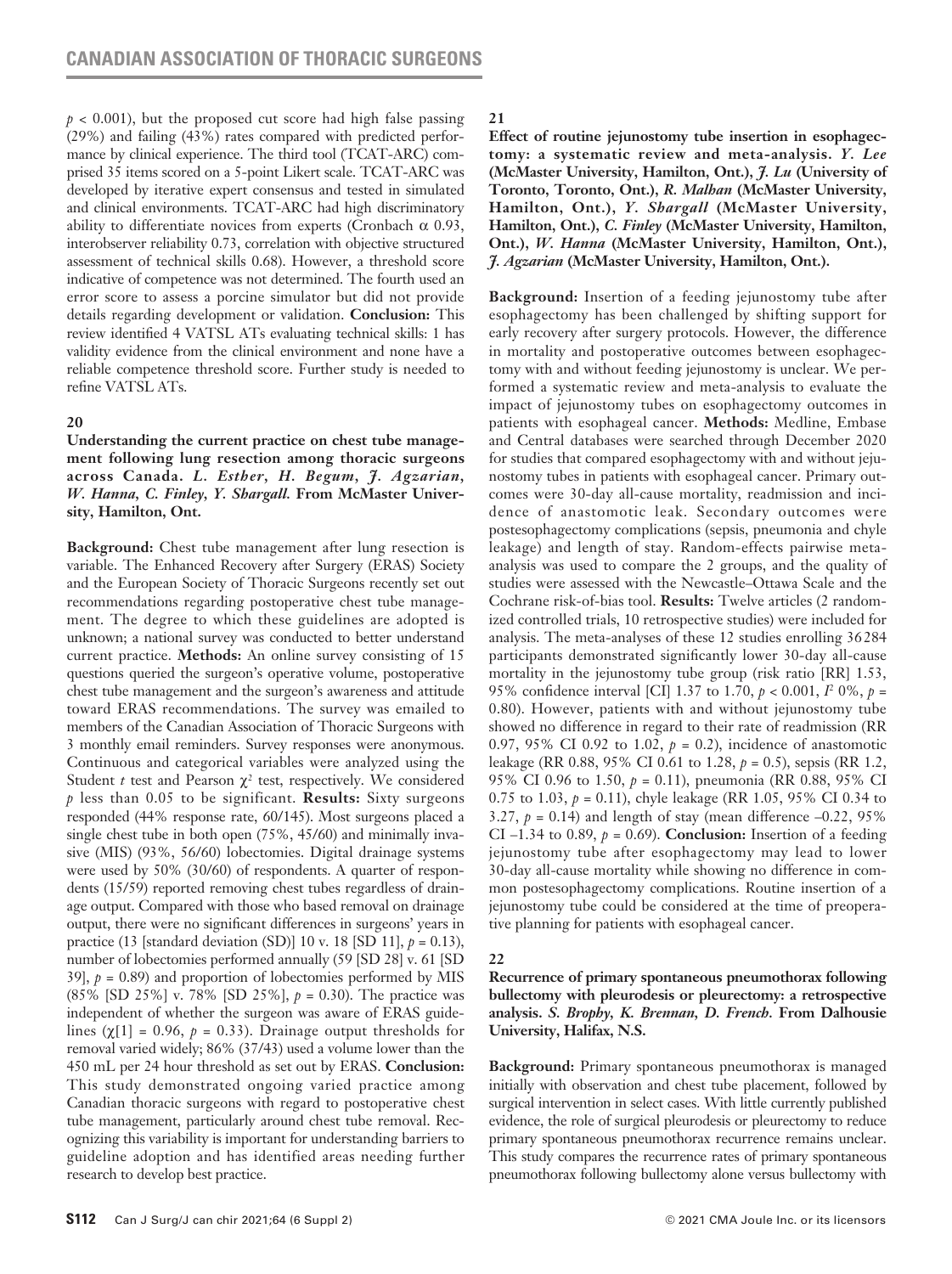pleurodesis or pleurectomy. **Methods:** A retrospective review was performed at a quaternary hospital for all patients undergoing surgery for primary spontaneous pneumothorax between June 2006 and December 2018. Patient demographic characteristics, disease severity, operative technique and time between initial surgery and recurrence were recorded. Standard statistical techniques were used for univariable and multivariable analyses. **Results:** Of 222 total included patients, 28 required a second surgery: 4 (1.8%) for prolonged air leak and 24 (10.8%) for recurrent pneumothorax. The median time from first to second surgery was 363 days and 35.7% of recurrences did not present until after 2 years. Age, sex, smoking, year of initial surgery, disease severity and surgical technique did not significantly affect recurrence rate on univariable analysis. On multivariable analysis, the odds ratios of recurrence for bullectomy with mechanical pleurodesis or pleurectomy were 0.82 and 0.15, respectively  $(p = 0.22)$ , compared with bullectomy alone. Combined bullectomy, pleurectomy and pleurodesis had the lowest recurrence rate (0/18, 0%). **Conclusion:** Bullectomy with pleurectomy and pleurodesis demonstrated a 0% recurrence rate for the treatment of primary spontaneous pneumothorax in this study. Statistical significance was not achieved in univariable or multivariable analyses comparing recurrence rates for the surgical approaches. A multicentre randomized controlled trial with longer follow-up than previously performed is needed to confirm these preliminary findings and optimize surgical management of primary spontaneous pneumothorax.

# **23**

**Surgical outcomes following chest wall resection and reconstruction.** *V. Resende* **(Ottawa Hospital Research Institute, Ottawa, Ont.),** *M. Momtazi* **(The Ottawa Hospital, Ottawa, Ont.),** *O. Solaja* **(The Ottawa Hospital, Ottawa, Ont.),** *S. Gilbert* **(The Ottawa Hospital),** *D. Maziak* **(The Ottawa Hospital, Ottawa, Ont.),** *A. Seely* **(The Ottawa Hospital, Ottawa, Ont.),** *S. Sundaresan* **(The Ottawa Hospital, Ottawa, Ont.),** *P. Villeneuve* **(The Ottawa Hospital, Ottawa, Ont.).**

**Background:** Chest wall resection (CWR) is a complicated treatment modality with substantial morbidity. We sought to report our experience with CWR to determine the frequency and severity of postoperative complications and to identify factors that may be associated with surgical outcomes. **Methods:** The medical records of all patients undergoing CWR at The Ottawa Hospital from January of 2011 to December 2019 were retrospectively reviewed. For the group analysis,  $\chi^2$  tests were applied to categorical variables and *t* tests to continuous variables. Factors predicting binary dependent variables were analyzed using logistic regression. **Results:** A total of 96 CWR were retrospectively reviewed. The indications for surgery included malignant tumours in 43 patients (44%), benign tumours in 31 (32%) and infections or other indications in 24 (24%). Forty-nine resections (50%) were followed by reconstruction, with 36 soft tissue coverage and 25 skeletal reconstructions with the use of prostheses (20 flexible, 5 rigid). A multidisciplinary approach was applied in 36% of the procedures. The complication rate was 30%, with wound-related complications present in 67%. Risk analysis demonstrated an association between both resection of ribs and reconstruction of the chest wall and postoperative complications. The comparison of different reconstructive materials and the different methods of soft tissue transfer demonstrated that there was no association between either the type of material or the method of soft tissue transfer and poorer outcomes. **Conclusion:**This single-institution retrospective study showed that the reconstructive technique did not affect the patient's outcome, and most of the complications were wound related. Additional studies with larger sample sizes are necessary to further explore the most important factors associated with the high morbidity of CWR and how to improve patient outcomes.

# **24**

# **Outcomes following surgical management of primary mediastinal nonseminomatous germ cell tumours.**  *D. Sisson, L. Donahoe, P. Bedard, A. Hansen, M. De Perrot.*  **From the University of Toronto, Toronto, Ont.**

**Background:** Primary mediastinal nonseminomatous germ cell tumours (PMNSGCTs) are rare and associated with poor prognosis. There is a paucity of data in the literature, with the largest case series reporting roughly 100 patients after more than 25 years of follow-up. We present our 15-year experience of PMNSGCTs at a quaternary referral centre. **Methods:** A retrospective cohort reflecting all patients who underwent surgery at our centre from 2006 to 2020 was identified. Demographic characteristics, details surrounding neoadjuvant chemotherapy, surgical intervention, postoperative course, recurrence and serum tumour markers (STM) were collected. In addition to descriptive statistics, survival analysis was performed on several factors. **Results:** Thirty patients underwent resection for primary mediastinal germ cell tumours during the study period. Metastases were present in 57% of patients at diagnosis, and all patients received preoperative chemotherapy. Perioperative morbidity and mortality were 23% and 0%. Surgical access was variable (sternotomy 60%, clamshell 30%, thoracotomy 10%). Median follow-up was 10.4 months, with 57% alive at end of follow-up. Forty percent of patients developed evidence of recurrence during the follow-up period, with a median time to recurrence of 1.4 months. Survival analyses were conducted on presence of metastases, histologic subtype, postchemotherapy histology, history of venous thromboembolism, postchemotherapy tumour markers and type of chemotherapy. Postchemotherapy histology was associated with survival, with a significant difference seen on the basis of the degree of residual tumour  $(p = 0.003)$ , and therewas a trend toward improved survival for patients with normal postchemotherapy tumour markers (*p* = 0.06). **Conclusion:**  PMNSGCTs are rare and challenging to effectively treat. Our series demonstrates that complex surgical care can be provided with low morbidity and long-term outcomes consistent with those reported in the literature. Recurrent disease, when present, tended to occur early following surgery. Persistent disease and elevated tumour markers following chemotherapy carry a poor prognosis with significant reduction in survival.

# **25**

**Does robotic approach offer better nodal staging than thoracoscopic approach in anatomical resection for non– small cell lung cancer? A single-centre propensity matching analysis.** *A. Alghamedi* **(McMaster University, Hamilton, Ont.),** *A. Simone* **(University of Ottawa, Ottawa, Ont.),** *H. Begum* **(McMaster University, Hamilton, Ont.),** *W. Hanna* **(McMaster University, Hamilton, Ont.),**  *Y. Shargall* **(McMaster University, Hamilton, Ont.).**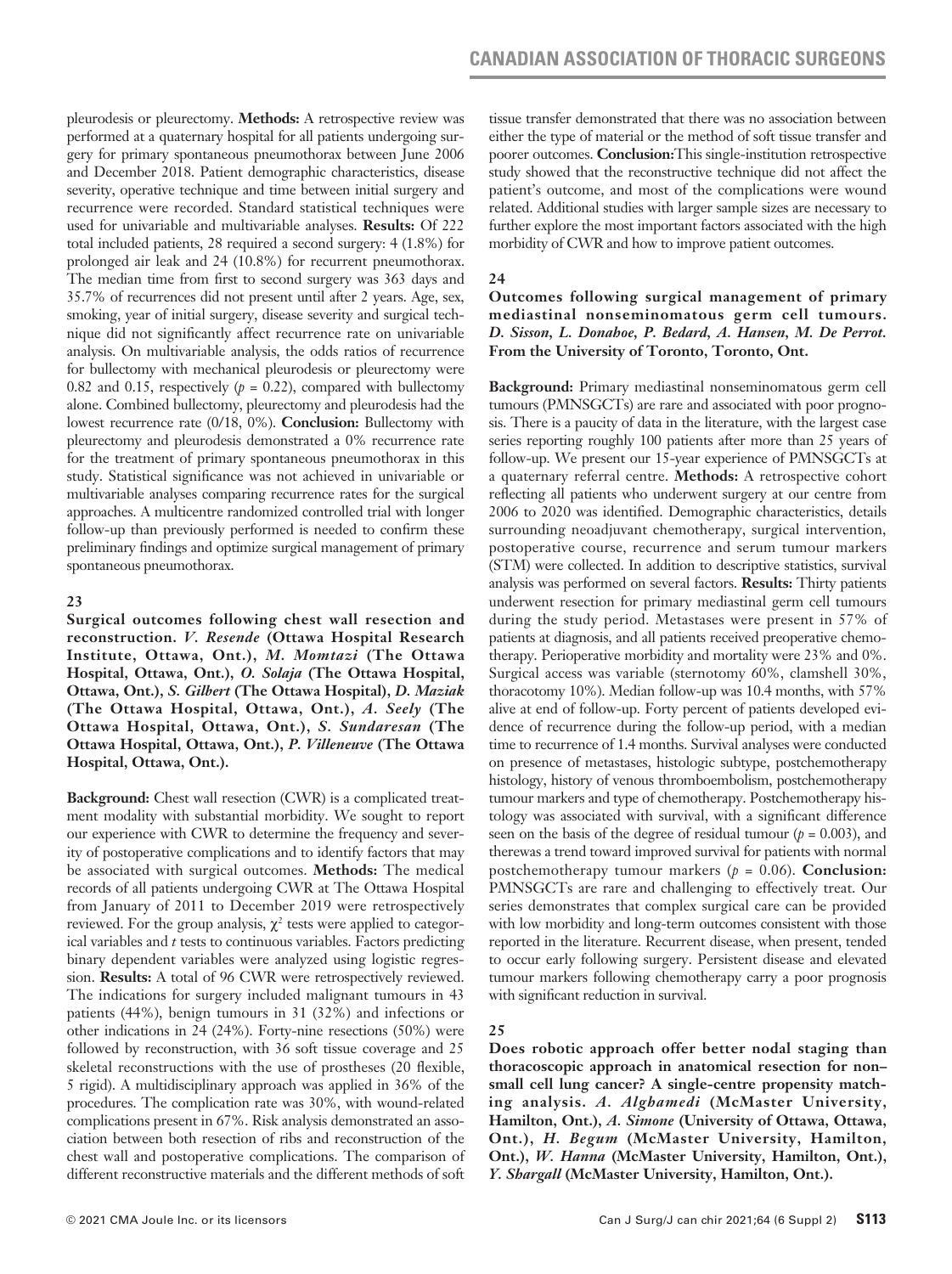**Background:** Minimally invasive anatomical lung resection can be performed via robotic-assisted thoracic surgery (RATS) or video-assisted thoracoscopic surgery (VATS). Appropriate nodal dissection improves pathologic staging, directs postoperative adjuvant treatment and might affect survival. Current evidence comparing these methods with regard to adequacy of nodal staging is inconclusive. **Methods:** We conducted a single-centre retrospective analysis of prospectively collected data. All patients (*n* = 867) undergoing VATS or RATS anatomical lung resections for non–small cell lung cancer (NSCLC) between April 2014 and April 2020 were included. Propensity score matching was performed. Primary outcomes were number and stations of lymph nodes examined and nodal upstaging. Secondary outcomes included margins (R0, R1, R2) and peri- and post-operative complications. **Results:** After matching, 754 patients (484 VATS and 270 RATS, mean age 68.3 yr [standard deviation 8.7 yr], 58.8% female) were included. More lymph nodes were dissected in the robotic group (median 7 [range 0–23]) than in the VATS group (4 [range 0–27], *p* < 0.001]. Multiple imputed linear regression adjusting for the propensity score revealed a mean difference of 2.65 (95% confidence interval 2.10–3.23, *p* < 0.001). However, there was no difference in nodal upstaging between RATS (10%) and VATS (10.5%,  $p =$  nonsignificant [NS]). There were no differences between the groups when comparing length of stay  $(p =$ 0.91), margins ( $p = 0.72$ ), intraoperative complications ( $p = 0.32$ ), in-hospital mortality  $(p = 1.00)$  and postoperative complications (*p* = NS for all parameters). **Conclusion:** While the robotic approach resulted in a higher number of dissected nodes, it did not translate into higher upstaging and there were no short-term differences between the RATS and VATS groups. A long-term analysis is needed to further characterize potential differences between those 2 minimally invasive approaches.

# **26**

**Competency assessment for mediastinal mass resection and thymectomy: design and Delphi process.** *S. Turner*  **(University of Alberta, Edmonton, Alta.),** *J. Huang* **(Memorial Sloan Kettering Cancer Center, New York, N.Y.),** *H. Lai* **(University of Alberta, Edmonton, Alta.),**  *E. Bedard* **(University of Alberta, Edmonton, Alta.).**

**Background:** Mediastinal mass resection and thymectomy are complex and related operations that are core aspects of competency for a general thoracic surgeon. This study aimed to design a combined competency-based medical education assessment instrument for mediastinal mass resection and thymectomy. **Methods:** A draft instrument was designed by a process of logical analysis by 3 expert thoracic surgeons with expertise in mediastinal surgery. The instrument was then assessed and refined using a modified Delphi process. The Delphi questionnaire was distributed to all members of the Canadian Association of Thoracic Surgeons (*n* = 132) in 2018–2019. Any items that did not reach inclusion or exclusion thresholds were further reviewed in successive Delphi rounds. The total number of rounds was predetermined at 2 or 3, with a minimum level of consistency of responses determined as a Cronbach α of at least 0.8. **Results:** A first version of the competency assessment instrument was developed iteratively over 5 drafts, and it ultimately included 42 steps in 6 categories. This version was reviewed in the first round of the Delphi process, completed by 58 respondents (response rate

43.9%). Respondents represented nearly all Canadian provinces, with a wide range of clinical experience and a high rate of involvement in resident education. A total of 3 rounds of Delphi review were performed. The Cronbach α for the final round was 0.83. Ultimately, 29 items were retained from the original instrument and 2 modified and 3 new items were added. The final instrument has 34 steps in 5 categories. **Conclusion:** A nationwide consensus was established on the key components of assessing competence to perform mediastinal mass resection and thymectomy. The Thoracic Competency Assessment Tool–Anterior Mediastinum (TCAT-AM) could be used to guide competencybased assessments of thoracic surgeons and trainees, although further evidence of validity should be collected.

# **27**

**The contemporary significance of venous thromboembolism (deep venous thrombosis [DVT] and pulmonary embolus [PE]) in patients undergoing esophagectomy: a prospective, multicentre cohort study to evaluate the incidence and clinical outcomes of VTE after major esophageal resections.** *Y. Shargall* **(McMaster University, Hamilton, Ont.),** *S. Murthy* **(Cleveland Clinic, Cleveland, Ohio),** *J. Lin* **(University of Michigan, Ann Arbor, Mich.),**  *G. Darling* **(University of Toronto, Toronto, Ont.),**  *R. Malthaner* **(University of Western Ontario, London, Ont.),** *B. Kidane* **(University of Manitoba, Winnipeg, Man.),**  *A. Seely* **(University of Ottawa, Ottawa, Ont.),** *H. Li* **(Beijing Chao-yang Hospital, Capital Medical University, Beijing, China),** *M. Crowther* **(McMaster University, Hamilton, Ont.),** *L. Linkins* **(McMaster University, Hamilton, Ont.),** *E. Lau* **(McMaster University, Hamilton, Ont.),** *L. Schneider* **(McMaster University, Hamilton, Ont.),**  *W. Hanna* **(McMaster University, Hamilton, Ont.),**  *C. Finley* **(McMaster University, Hamilton, Ont.),**  *J. Agzarian* **(McMaster University, Hamilton, Ont.),**  *J. Douketis* **(McMaster University, Hamilton, Ont.).**

**Background:** Venous thromboembolism (VTE) is a common, potentially preventable postesophagectomy complication, but the true incidence, associated risk factors and impact on patient outcomes are unknown in this high-risk population. **Methods:**  Patients undergoing oncologic esophagectomy in 8 international tertiary care centres between November 2017 and March 2020 were enrolled in a prospective cohort study. All patients received guideline-concordant thromboprophylaxis until hospital discharge and underwent perioperative bilateral lower extremity venous Doppler ultrasonography (DUS), computed chest tomography– pulmonary embolus protocol (CT-PE) and DUS at 30 and 90 days postoperatively, and DUS again at 60 days. D-dimer levels were measured at each interval and patients were followed for 6 months. Primary outcome was VTE incidence up to 180 days postoperatively. Secondary outcomes were VTE impact on survival, and patient- and surgery-related risks for VTE. **Results:**  The study enrolled 187 patients, with 140 (74.8%) completing the study. Median age was 64 years, 160 (85.6%) were males, 82% (*n* = 153) had adenocarcinoma histology and 135 (72.2%) received neoadjuvant chemoradiation. There were 34 VTE events (24.3%, 95% confidence interval [CI] 17.4%–32.3%): DVT in 64.7% cases (22/34) and PE in 35.3% (12/34). Median time to VTE was 7.5 (interquartile range 3–27.3) days. Six-month mortality was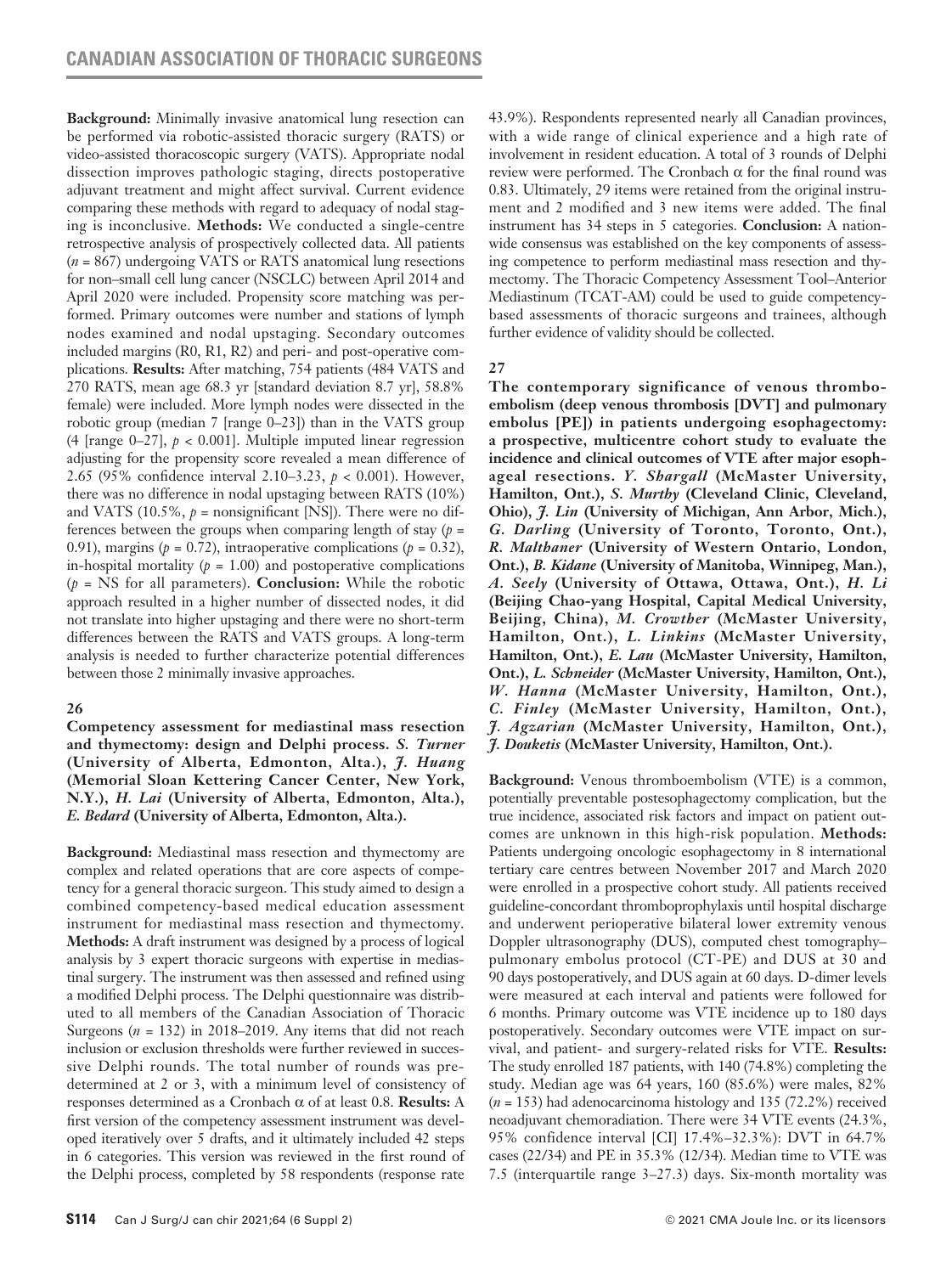17.6% (6/34) for patients with VTE and 2.1% (3/106) for those without (odds ratio 7.74, 95% CI 1.7–31.3). VTE occurred along all study intervals, with 14 of 34 events diagnosed at baseline hospital stay, and the remaining events continuing up to 6 months. No patient-related factors, disease-related factors or postoperative complication–related factors were associated with VTE development. D-dimer levels and Caprini score (98.1% had a score of  $\geq 5$ ) at baseline) did not correlate with VTE risk. Most patients had mild, nonspecific symptoms at the time of VTE diagnosis. **Conclusion:** VTE events are common after esophagectomy, frequently occurring perioperatively and up to 6 months postoperatively, and they may be associated with a significantly worse prognosis. Further studies are needed to determine the potential benefit of pre- and peri-operative VTE screening and extended, postdischarge thromboprophylaxis.

# **28**

**Esophageal cancer: symptom severity at the end of life.**  *B. Greenberg* **(University of Toronto, Toronto, Ont.),**  *V. Gupta* **(University of Toronto, Toronto, Ont.),** *C. Allen-Avodabo* **(Sunnybrook Health Sciences Centre, Toronto, Ont.),** *L. Davis* **(McGill University, Montreal, Que.),**  *H. Zhao* **(ICES, Toronto, Ont.),** *B. Kidane* **(University of Toronto, Toronto, Ont.),** *G. Darling* **(University Health Network, Toronto, Ont.),** *N. Coburn* **(Sunnybrook Health Sciences Centre, Toronto, Ont.).**

**Background:** Esophageal cancer (EC) is often diagnosed at an incurable stage where treatment focuses on palliation and quality of life. The objectives of this study were to analyze the symptom trajectory and severity in patients with late-stage EC 6 months before death such that we could finetune palliation treatments at end of life. **Methods:** We conducted a retrospective, descriptive cohort study to assess symptom scores in EC patients at end of life from January 2009 to September 2016. Symptom scores were derived from Edmonton Symptom Assessment System (ESAS) scores that are collected during outpatient clinic visits at regional cancer centres across Ontario. These scores are stored in Cancer Care Ontario's symptom management reporting database. Our primary outcome was reporting of a moderate-tosevere symptom score for any symptom in the 6 months before death. **Results:** A total of 4074 patients were included and of these, 2668 (65%) patients completed 1 or more ESAS assessments in the 6 months before death. The most frequently reported moderate-to-severe symptoms were tiredness (84%), poor well-being (81%) and lack of appetite (79%), and a higher proportion of patients began reporting these symptoms and their progression as they approached the end of life. Furthermore, symptom profiles did not vary on the basis of the palliative therapies administered. Finally, multivariate analysis determined specific covariates associated with a higher likelihood of reporting symptoms as moderate to severe, including age over 60 years, female sex, urban residence, immigrant status, being 3–4 months from death and having a high number of comorbidities. In patients with EC within the last 6 months of life, temporal proximity to death was the most important predictor of poor control of symptoms, with a very high proportion of patients reporting a high symptom burden. Multidisciplinary teams can utilize symptom screening scores to identify the appropriate services and therapies to better support patients with EC.

# **29**

**The impact of pulmonary artery reconstruction on postoperative and oncologic outcomes: a systematic review.**  *C. Huynh, J. Cools-Lartigue, L. Ferri, S. Najmeh, C. Sirois, D. Mulder, J. Spicer.* **From McGill University, Montreal, Que.**

**Background:** The management of centrally located and locally advanced lung tumours has evolved substantially. Bronchovascular sleeve resections are increasingly described as acceptable alternative treatment options to pneumonectomy, as the latter is associated with high rates of morbidity and mortality. However, controversies surrounding pulmonary artery (PA) reconstructions remain, given that these procedures can be technically challenging and accompanied by their own shortand long-term risk profile. This study aims to review postoperative and oncologic outcomes for patients with lung cancer undergoing PA reconstructions. **Methods:** Major literature databases (Medline, Embase, Cochrane) and clinical trial registries (ClinicalTrials.gov, International Clinical Trials Registry Platform) were systematically searched, from 2010 to present, for randomized controlled trials and retrospective studies reporting major complication, mortality and 5-year survival rates for PA reconstruction (angioplasty, patch or sleeve) with lobar resection (simple or bronchovascular sleeve). References were searched for additional studies. Risk of bias was assessed for quality appraisal. **Results:** After initial screening for duplicates and accuracy of topic, 48 full-text articles were assessed for eligibility and 14 studies were included in the final synthesis. On average, PA reconstructions led to postoperative morbidity in 42.2% of cases, most commonly arrhythmias and prolonged air leaks, with 10.5% major complication (bleeding, thromboses, prolonged mechanical ventilation) and 3% and lower 30-day mortality rates. No intraoperative mortality was reported, and studies suggested that a variety of PA reconstruction techniques were successfully and safely performed in lieu of a pneumonectomy. Most studies, however, had small sample sizes, limited length of follow-up and highly variable 5-year oncologic outcome reporting. **Conclusion:** This evidence, although retrospective, supports the safety of PA reconstructions in selected patients with centrally located lung tumours that would have historically required pneumonectomies. Longterm oncologic outcomes with PA reconstructions remain uncertain. Our findings justify prospective multi-institutional data collection for these rare procedures to improve our understanding of when they are appropriate and how they compare with pneumonectomy as alternative approaches.

### **30**

**Association with surgical technique and recurrence after laparoscopic repair of paraesophageal hernia: a singlecentre experience.** *A. Al Rawahi, S. Aftab Abdul, D. Nguyen, C. Anstee, E. Delic, S. Gilbert, D. Maziak, P. Villeneuve, A. Seely.* **From the University of Ottawa, Ottawa, Ont.**

**Background:** Surgical failure in patients who have undergone laparoscopic paraesophageal hernia (PEH) repair remains a challenge in thoracic surgery. This single-centre study sought to measure the recurrence rate of PEH after laparoscopic repair and to assess the relationship between the surgical technique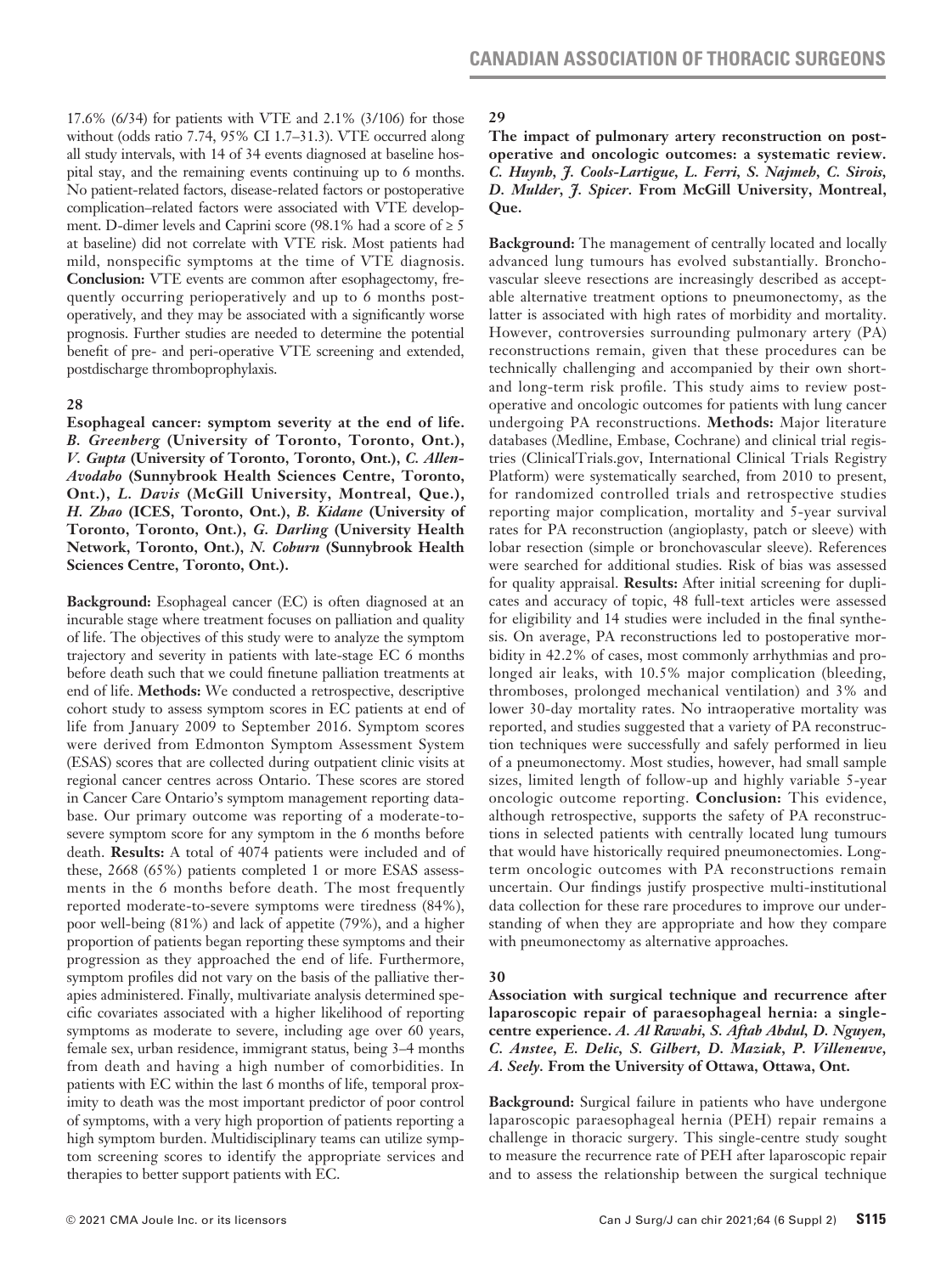used and the recurrence. **Methods:** Prospectively collected data of patients who underwent laparoscopic PEH hernia repair at The Ottawa Hospital were included (January 2008 to March 2020). Hernia recurrence was assessed postoperatively with either upper intestinal contrast study or computed tomography performed every 5 years or if symptoms developed. Large recurrence is defined as radiologic herniation greater than 2 cm and partial recurrence as less than 2 cm. **Results:** A total of 186 patients (mean age 66 yr, range 37–90 yr) were analyzed. Crural closure was performed with horizontal pledgeted mattress sutures in 83 (55%) patients, and reinforced with mesh in 82 (44%) patients. A total of 97% patients had antireflux surgery (36% Dor fundoplication, 61% Nissen fundoplication). Followup was a median of 3 years (range 1–8.5 yr). The overall recurrence rate was 17% of patients, including partial recurrence in 9% of patients and large recurrence in 8%; 2 patients required reoperation. The median time to recurrence was 13 months. There was a nonsignificant trend toward decreased large recurrence with pledgeted repair compared with no pledgets (3.6% v. 11.6%,  $p = 0.08$ ) with no change in all recurrence  $(20.5\%$  v. 14.6%,  $p = 0.29$ ). Addition of mesh was associated with a statistically significant reduction in overall recurrence rate (11.0% v. 22.1%,  $p = 0.04$ ) with no difference in large recurrence (6.1% v. 9.6%,  $p = 0.3$ ). A nonsignificant trend toward decreased large recurrence was associated with Dor fundoplication versus Nissen fundoplication (3.0% v. 11.4%,  $p = 0.08$ ) with no change in all recurrence  $(p = 0.30)$ . **Conclusion:** While the interpretation of these results is limited by the nonrandomized selection, laparoscopic PEH repair may be associated with a relatively low incidence of recurrence, and the type of crural reinforcement may play a role in preventing recurrence.

## **31**

**Enhanced recovery after surgery (ERAS) in esophagectomy.** *D. Sisson* **(University of Toronto, Toronto, Ont.),**  *H. Sasewich* **(University of Alberta, Edmonton, Alta.),**  *T. Islam* **(University of Alberta),** *D. Low* **(Virginia Mason Medical Center, Seattle, Wash.),** *G. Darling* **(University of Toronto, Toronto, Ont.),** *S. Turner* **(University of Alberta, Edmonton, Alta.).**

**Background:** The practice of esophageal surgery has a complex history, with a wide range of surgical approaches reported and a high incidence of perioperative morbidity. Enhanced recovery programs, particularly in colorectal surgery, have demonstrated improved perioperative outcomes, reduced length of stay and earlier return to regular activity. There is increasing evidence for the implementation of similar programs in esophageal surgery, and the Canadian Association of Thoracic Surgeons (CATS) has endorsed best practice recommendations for enhanced recovery after surgery (ERAS) after esophageal surgery. This study sought to understand the current self-reported implementation of ERAS strategies by Canadian surgeons with regard to esophagectomy. **Methods:** A cross-sectional survey of Canadian thoracic surgeons was created and distributed via an online survey platform. The survey was distributed via the CATS newsletter from April to July 2020. Questions focused on implementation of minimally invasive techniques, nutritional assessment and management, and perioperative care. **Results:** There were 74 respondents of

a total 136 members, for a response rate of 54.4%. A total of 40.3% of surgeons stated that their unit utilized a standard ERAS pathway, 68.3% reported using minimally invasive techniques, 39.1% reported selected avoidance of enteral feeding tubes, 63.9% reported early (on postoperative day 2) removal of nasogastric drains, 36.1% avoided routine contrast esophagraphy before initiating an oral diet and 50.8% reported early institution of an oral fluid diet. Multimodal analgesia was utilized (81.7% first-line use of epidural or paravertebral, 93.4% routine acetaminophen, 72.6% reported individualized use of nonsteroidal anti-inflammatory drugs). A total of 90.2% reported early mobilization of patients with standardized approach. **Conclusion:** Self-reported implementation of formal ERAS protocols for esophageal surgery in Canada is relatively low. However, most surgeons report implementation of some of the principles of enhanced recovery as part of their usual postoperative care. The sharing of structured care pathways among surgeons along with further reporting of their clinical benefit will be important in increasing their implementation.

# **32**

**Surgical treatment of esophageal cancer: trends in surgical approach and early mortality at a single institution over the past 18 years.** *M. Humer.* **From the University of British Columbia, Kelowna, B.C.**

**Background:** Surgical management of esophageal cancer continues to be a substantial clinical challenge and we considered the following question: What are the trends in early esophagectomy mortality related to the surgical approach utilized? **Methods:** We studied all esophagectomies performed at our hospital for esophageal (including esophagogastric junction) carcinoma over the past 18 years. We report the patient mortality rates at 30 days (30DM) and 90 days (90DM) in 3 periods: P1 (2003–2008), P2 (2009–2014) and P3 (2015–2020). We report mortality rates stratified by surgical approach: transhiatal (TH) versus transthoracic (TT), where TT includes Ivor–Lewis, McKeown (3-hole), thoracoabdominal and minimally invasive (with thoracoscopy) esophagectomy. **Results:** Between 2003 and 2020, we performed 403 esophagectomies: 179 TH (44.4%) and 224 TT (55.6%). Of the 120 esophagectomies in P1, 91 (75.8%) were TH and 29 (24.2%) were TT. Of the 135 esophagectomies in P2, 60 (44.4%) were TH and 75 (55.6%) were TT. Of the 148 esophagectomies in P3, 28 (18.8%) were TH and 120 (81.1%) were TT. For TH esophagectomies, in P1 30DM was 0 of 91 (0.0%) and 90DM was 5 of 91 (5.3%), in P2 30DM was 0 of 60 (0.0%) and 90DM was 0 of 60 (0.0%) and in P3 30DM was 1 of 28 (3.6%) and 90DM was 2 of 28 (7.1%). For TT esophagectomies, in P1 30DM was 4 of 29 (13.8%) and 90DM was 6 of 29 (20.7%), in P2 30DM was 3 of 75 (4.0%) and 90DM was 9 of 75 (12.0%) and in P3 30DM was 2 of 120 (1.7%) and 90DM was 7 of 120 (5.8%). **Conclusion:** It is gratifying that the improved TT mortality rate (in period P3, 1.7% 30DM and 5.8% 90DM) was seen at the same time that we evolved our practice from 24.2% TT in P1 to 81.1% TT in P3. The specific differences in the characteristics of patients who underwent TH versus TT and how these differences guide surgical approach need further study.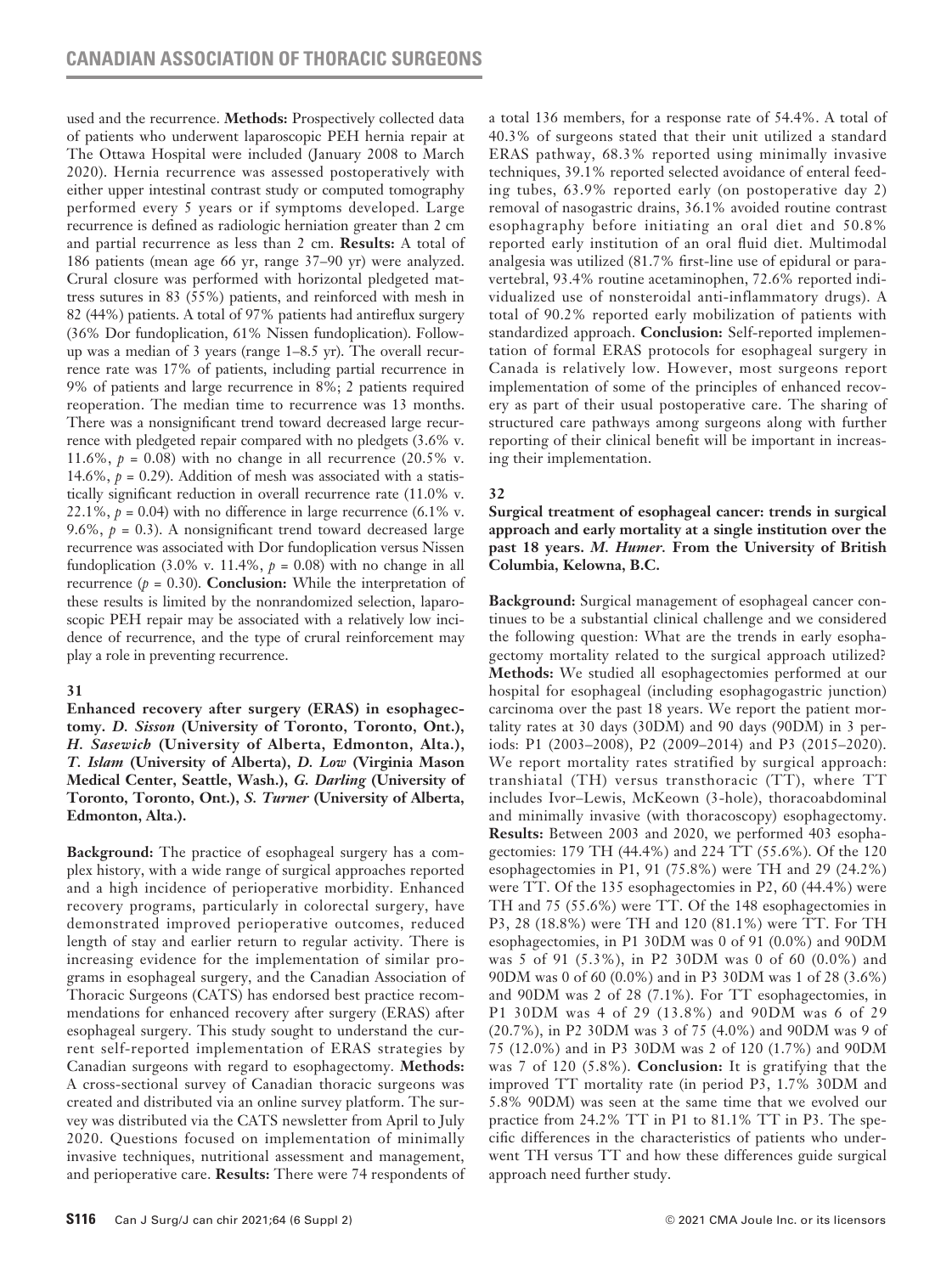**Adverse events and length of stay following minimally invasive surgery in paraesophageal hernia repair.** *S. Abdul* **(University of Ottawa, Ottawa, Ont.),** *D. Nguyen* **(University of Ottawa, Ottawa, Ont.),** *A. Al Rawahi* **(Department of Surgery, University of Ottawa, Ottawa, Ont.),** *C. Anstee* **(Ottawa Hospital Research Institute, Ottawa, Ont.),** *E. Delic* **(Ottawa Hospital Research Institute, Ottawa, Ont.),**  *S. Gilbert* **(University of Ottawa, Ottawa, Ont.),** *P. Villeneuve* **(University of Ottawa, Ottawa, Ont.),** *D. Maziak* **(University of Ottawa, Ottawa, Ont.),** *A. Seely* **(University of Ottawa, Ottawa, Ont.)**

**Background:** Objective reporting of postoperative adverse events (AEs) following laparoscopic surgery for paraesophageal hernia (PEH) is essential for continuous quality assessment of surgical care. There are limited data regarding postopeartive AEs and length of stay (LOS) following laparoscopic paraesophageal hernia (PEH) repair, as well as the impact (if any) of antireflux technique (Dor v. Nissen) and use of mesh cruroplasty. **Methods:** All patients undergoing laparoscopic PEH repair (January 2008 to April 2020) underwent prospective monitoring of AE incidence and severity. AEs were categorized by the Thoracic Morbidity & Mortality Classification System (based on Clavien–Dindo schema) recorded during 30 days of postoperative recovery. **Results:** Ninety-nine patients were included (mean age 66.3 [standard deviation 11.9] yr, 26% male, 74% female). Twentyeight patients (28%) experienced at least 1 AE, comprising grades I (17%), II (50%), IIIA (21%) and IIIB (11%) AEs; there were no grade IV or V AEs. Ninety-four subjects underwent Dor (71.3%) or Nissen (28.7%) laparoscopic fundoplication. Atrial arrhythmias (*n* = 6), myocardial ischemia (*n* = 3) and infections  $(n = 3)$  were the most frequent AEs. Nine percent of patients diagnosed with PEH had a prolonged length of stay, and 1% required readmission. No difference in AE rates was associated with the choice of fundoplication or use of mesh. Dor fundoplication was associated with a trend toward reduced median LOS (median 2 [interquartile range (IQR) 2–4] as compared with Nissen 3  $\Box$  $3-4$ ] d,  $p = 0.15$ ). Ninety-four patients underwent crural repair with mesh (31.9%) or no mesh (68.1%), with a median LOS of 3 (IQR 2–4) and 2 (IQR 2–4)  $(p = 0.5)$ . **Conclusion:** Relevant to future patients and surgeons, this study highlights that a third of patients undergoing laparoscopic PEH repair will experience a postoperative AE, 10% of patients will have a prolonged LOS and 1% require readmission, with no substantial impact based on type of fundoplication or mesh cruroplasty.

#### **35**

**Long-term symptom control comparison of Dor and Nissen fundoplication following laparoscopic paraesophageal hernia repair: a retrospective analysis.** *D. Le Nguyen* **(University of Ottawa, Ottawa, Ont.),** *S. Aftab Abdul* **(University of Ottawa, Ottawa, Ont.),** *A. Al Rawahi* **(University of Ottawa, Ottawa, Ont.),** *C. Anstee* **(Ottawa Hospital Research Institute, Ottawa, Ont.),** *E. Delic* **(Ottawa Hospital Research Institute, Ottawa, Ont.),**  *S. Gilbert* **(University of Ottawa, Ottawa, Ont.),**  *P. Villeneuve* **(University of Ottawa),** *D. Maziak* **(University of Ottawa, Ottawa, Ont.),** *A. Seely* **(University of Ottawa, Ottawa, Ont.).**

**Background:** Fundoplication is routinely performed during laparoscopic paraesophageal hernia (PEH) repair; however, the optimal degree of fundoplication remains controversial. While short-term outcomes of Dor and Nissen fundoplication are well documented, the durability of postoperative symptom control over time is less understood. The objective of this study is to compare postoperative dysphagia, heartburn, regurgitation, odynophagia and quality of life (QoL) over time after Dor or Nissen fundoplication in patients undergoing laparoscopic PEH repair. **Methods:** Symptom data of consenting patients who underwent laparoscopic PEH repair with Nissen or Dor fundoplication at a single centre were prospectively collected using validated questionnaires, recording use of antacid therapy and rating symptoms in 5 primary domains (dysphagia, heartburn, odynophagia, regurgitation and QoL). Symptom ratings were recorded preoperatively, then 4 weeks, 6 months and annually after the operation. **Results:** A total of 84 patients (58 Dor, 26 Nissen) had a mean follow-up of 37.1 months (standard deviation [SD] 13.6 mo). All symptoms and QoL markedly improved after surgery and remained stable throughout follow-up. There was a trend toward higher dysphagia 4 weeks postoperatively  $(p = 0.11)$  with Nissen, and with no differences afterward. There were slight increases in heartburn with Dor at 6–12 months (1.9 [SD 0.3] v. 0.9 [SD 0.3], *p* = 0.03) with no differences otherwise. No differences in regurgitation were observed between groups. Slightly increased postoperative odynophagia was found with Dor at 2–3 years (3.0 [SD 0.4] v. 1.4 [SD 0.4], *p* = 0.02) and 4–7 years follow-up (2.7 [SD 0.3] v. 1.2 [SD 0.4], *p* = 0.03) versus Nissen. QoL remained consistently stable in the postoperative period in both groups. **Conclusion:** While the interpretation of these data is limited by the nonrandomized surgeon selection, the requirement for patient consent and a single-centre experience, the results demonstrate the efficacy of both laparoscopic Dor and Nissen fundoplication for the treatment of PEH. Given the minor differences observed, multicentre randomized controlled trials are required to definitively determine the optimal anti-reflux procedures following laparoscopic PEH repair.

#### **36**

### **Willingness to pay: a survey of Canadian patients' willingness to contribute to the cost of robotic thoracic surgery.**  *Y. Patel, M. Kay, I. Churchill, K. Sullivan, Y. Shargall, B. Shayegan, A. Adili, W. Hanna.* **From McMaster University and St. Joseph's Healthcare Hamilton, Hamilton, Ont.**

**Background:** Robotic-assisted thoracic surgery (RTS) has been demonstrated to be safe and effective but is associated with high capital and operating costs that are not reimbursed by many third-party payers, including the Canadian government, limiting patient access to this platform. We hypothesized that Canadian patients who had received RTS on research or philanthropic funds would have been willing to pay out of pocket to gain access to this technology. **Methods:** This was a retrospective, crosssectional, observational study within the RTS population at the highest volume institution for RTS in Canada. Patients who had undergone RTS from January 2014 to July 2020 were invited to participate by telephone and asked to complete a survey about demographic characteristics, degree of satisfaction with RTS and willingness to contribute to the cost of their RTS in the absence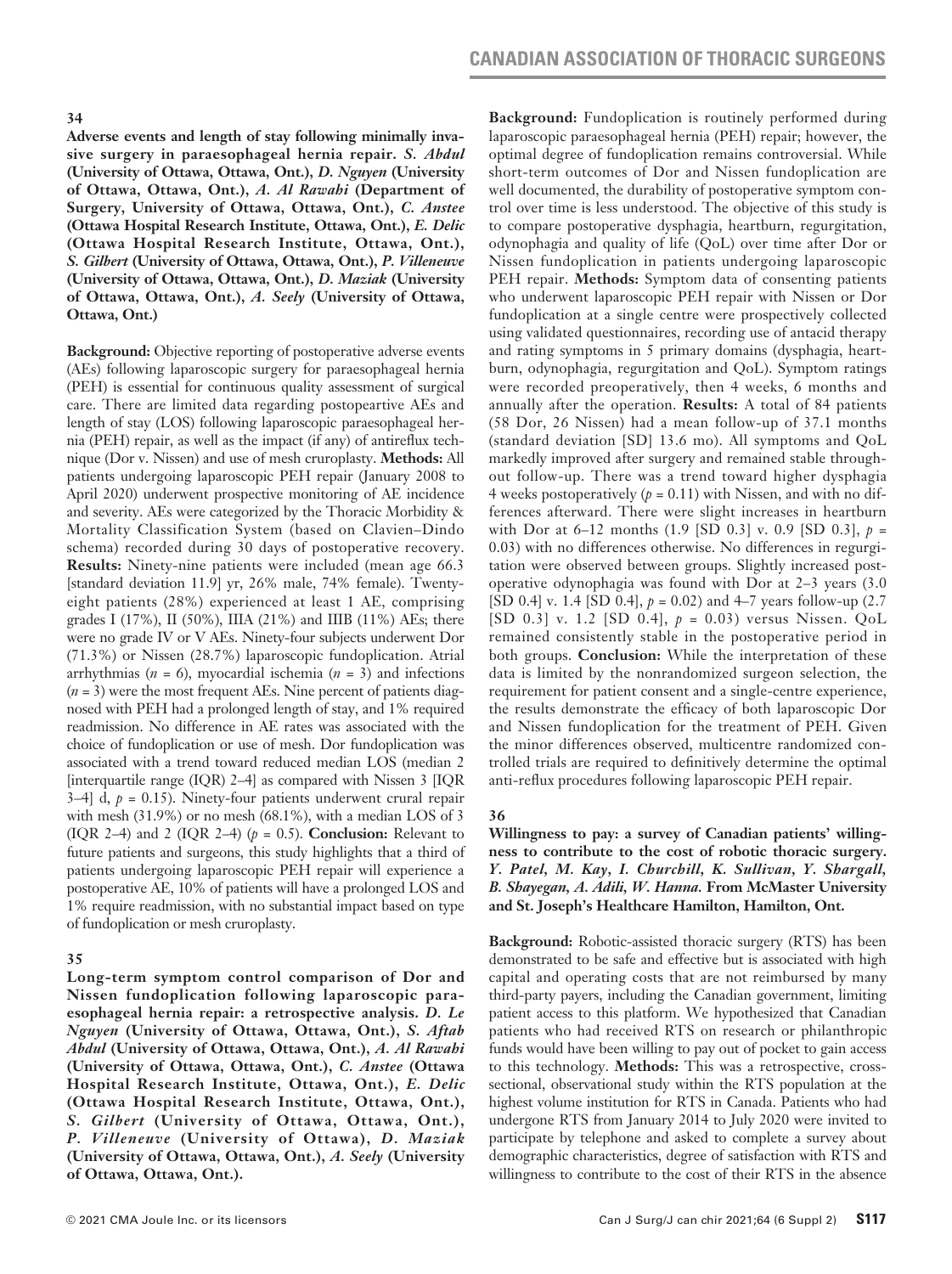of research or philanthropic funds. **Results:** Of the 547 eligible participants, 75.1% (411/547) completed the survey. Mean age at surgery was 65.44 (standard deviation 10.27) years, and 58.6% (241/411) were female. On a scale of 1 (poor) to 10 (excellent), 85.9% (353/411) stated that their overall experience with RTS was 8 or above. With regard to postoperative experience, 88.8% (365/411) and 86.1% (354/411) were satisfied or very satisfied during their hospital admission and with their recovery after discharge, respectively. Of the respondents, 70.6% (290/411) stated that they would have paid the \$2000 supplement to government health care coverage to have access to RTS. Factors found to be significantly associated with participants' willingness to pay were postsecondary education (*p* < 0.001), annual income of \$60000 or more ( $p = 0.034$ ), private insurance coverage ( $p = 0.011$ ), overall experience with RTS rated as 8 or above (*p* < 0.001) and postoperative experience after discharge rated as satisfying or very satisfying  $(p = 0.004)$ . **Conclusion:** Many Canadian patients who had experienced RTS would have been willing to pay out of pocket to have access to this technology. Patients are recognized as important stakeholders in health care policy, and this study provides important insights into the conversation about robotic surgery funding.

### **37**

**Radiomics in early-stage lung adenocarcinoma: a prediction tool for tumour immune microenvironments.**  *M. Kaafarani, C. Huynh, F. Chouiali, N. Muthukrishnan, F. Maleki, K. Ovens, M. Gold, M. Sorin, R. Falutz, R. Rayes, R. Forghani, J. Spicer.* **From McGill University, Montreal, Que.**

**Background:** A reliable noninvasive biomarker of response to immunotherapy in patients with lung cancer remains elusive and represents a major unmet need. Tumoural and peritumoural immune infiltration is known to associate with response to immune checkpoint inhibitors. Radiomic analysis of pretreatment medical imaging converts medical images into high-dimensional quantitative data amenable to deep learning artificial intelligence analytical algorithms. This study aims to create a radiomic-based signature that predicts immune infiltration patterns of early-stage lung cancer to assist with clinical decision-making and tailor cancer-directed therapy accordingly. Supervised machine learning (ML) and several deep learning (DL) architectures will be employed to create a predictive model of the lung and tumour immune microenvironments (TIME) of corresponding regions of interest. **Methods:** A cohort of 110 patients who underwent surgical resection for lung adenocarcinoma (LUAD) between 2014 and 2020 was identified. The cohort consisted of 60% female patients, diagnosed at a median age of 67 (range 61–74) years. At the time of diagnosis, 73% of patients had stage I, 19% stage II and 8% stage III disease. Preoperative computed tomographic scans were collected, deidentified and contoured for tumour core, tumour–lung interface and normal adjacent lung volumes from the same lobe. Immune infiltrates from corresponding regions of interest from these same patients were assessed by multiplex immunofluorescence microscopy on a tissue microarray constructed for purpose. Antibodies against CD8, CD4, FOxP3, CD68, H3Cit, NE and DAPI were employed, and multiplexing was accomplished with the OPAL system. **Results:** Radiomic

signatures have promise to provide a reliable noninvasive way to predict the tumour immune microenvironment in lung cancer. If successful, these strategies may improve treatment assignment and help improve clinical outcomes.

## **38**

**Effectiveness of intraoperative pyloric botox injection during esophagectomy: how often is endoscopic intervention required?** *N. Hunka, R. Kennedy, R. Bigsby, S. Bharadwaj, S. Gowing.* **From the University of Saskatchewan, Saskatoon, Sask.**

**Background:** Pyloric drainage procedures are frequently performed during esophagectomy to reduce delayed gastric conduit emptying secondary to vagus nerve division. Conduit distension from pyloric obstruction can potentially result in postoperative aspiration pneumonia and anastomotic leak. Pyloromyotomy or pyloroplasty are the most frequent surgical pyloric drainage procedures performed. Intraoperative pyloric botox injection has been utilized as an alternative to surgical pyloric drainage procedures; however, rates of repeat endoscopic intervention for pyloric stenosis following surgery have been reported to be as high as 40%. We sought to evaluate our centre's experience utilizing intraoperative pyloric botox injection during esophagectomy. **Methods:** Retrospective chart review of all patients who underwent esophagectomy at a single university centre from January 2018 to December 2020 was performed. **Results:** A total of 71 patients underwent intraoperative pyloric botox injection during esophagectomy. Esophagectomy was performed primarily for malignancy (*n* = 65), Boerhaave syndrome (*n* = 5) and refractory achalasia (*n* = 1). Surgeries performed were Ivor–Lewis esophagectomy (minimally invasive esophagectomy *n* = 11, hybrid laparoscopic abdomen *n* = 34, open *n* = 21) and McKeown (hybrid thoracoscopic chest *n* = 2, open *n* = 3). Sixteen patients required endoscopic pyloric dilation following surgery (16/71, 22%). Regarding major adverse events in patients requiring pyloric dilation, 1 patient required high-flow oxygen cannula for aspiration pneumonia (*n* = 1) and another required intensive care admission and reoperation for anastomotic leak (*n* = 1). The majority of patients required endoscopic dilation for failure to tolerate post-esophagectomy diet. **Conclusion:** We demonstrate a high rate of endoscopic intervention for pyloric stenosis when intraoperative pyloric botox injection is utilized during esophagectomy.

## **39**

**An artificial intelligence algorithm for predicting lymph node malignancy during endobronchial ultrasound.**  *I. Churchill, A. Gatti, D. Hylton, K. Sullivan, Y. Patel, F. Farrokhyar, G. Leontiadis, W. Hanna.* **From McMaster University, Hamilton, Ont.**

**Background:** Endobronchial ultrasound (EBUS) features like nodal size, margins, central hilar structure and necrosis have high accuracy for predicting lymph node (LN) malignancy. However, their clinical application remains limited because of high operator dependency. We hypothesized that an artificial intelligence convolutional neural network (CNN) is capable of accurately identifying and predicting nodal malignancy. **Methods:** This was a 2-phase study. In the derivation phase,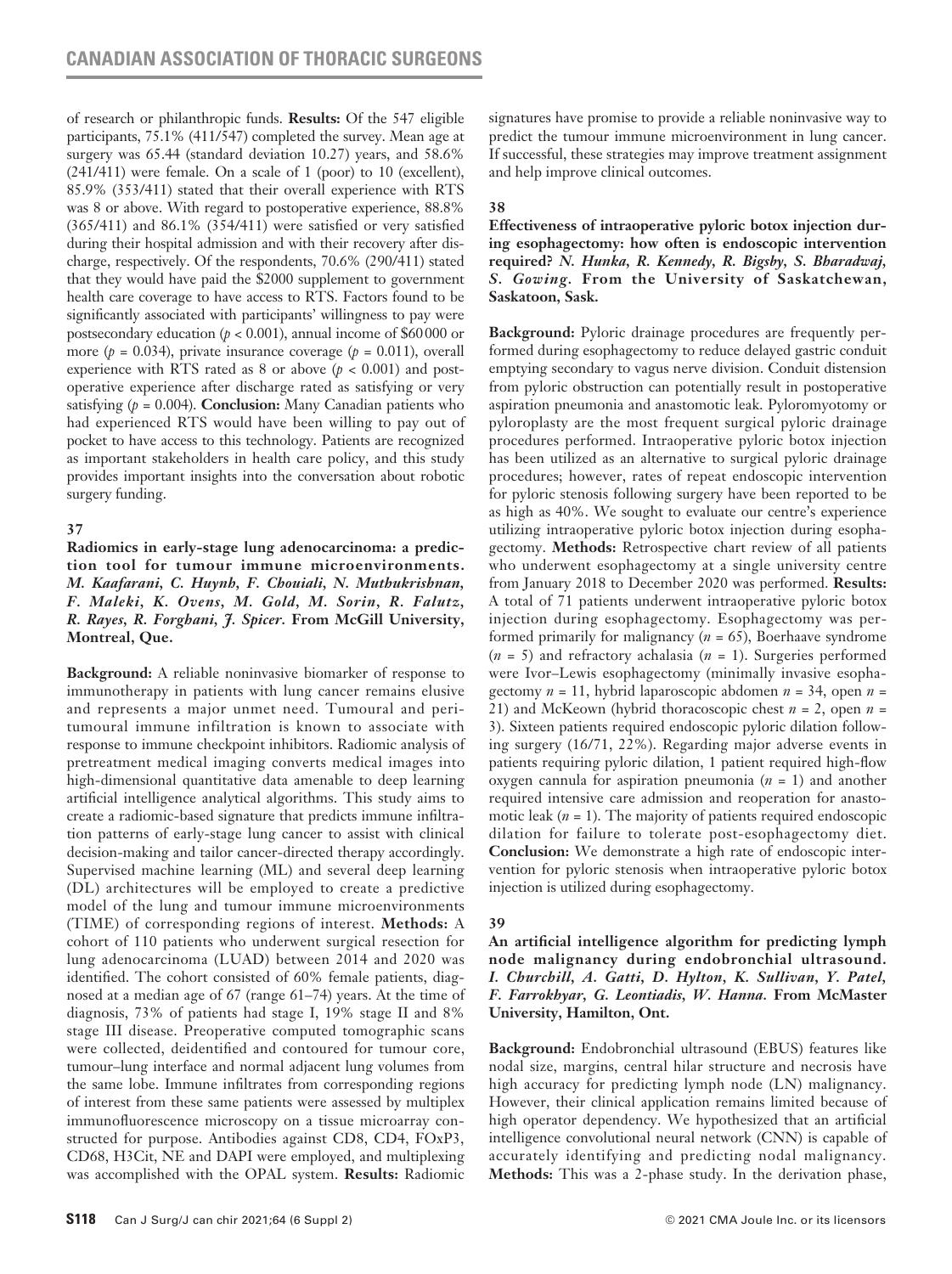retrospective EBUS images were segmented twice for LN features by a blinded experienced endosonographer and used as controls in 5-fold cross-validation training. The CNN's custom pipelines calculated Canada Lymph Node Score (CLNS) features, and LNs were assigned a malignancy score. In the validation phase, prospective EBUS images were collected to test the algorithm. Logistic regression, c-statistic and receiver operator characteristic curves were used to determine the CNN's performance and capability of discrimination for malignancy. Pathologic specimens were used as the gold standard. **Results:** In total, 298 LNs (16.4% malignant) from 140 patients were used for derivation and 108 LNs (29.8% malignant) from 47 patients for validation. In the derivation cohort, the CNN was able to predict malignant LNs with an accuracy of 73.8% (95% confidence interval [CI] 68.4%–78.7%), a specificity of 84.3% (95% CI 79.2%–88.6%) and a negative predictive value (NPV) of 84.4% (95% CI 82.5%–86.2%). In the validation cohort, the CNN possessed a diagnostic accuracy of 72.87% (95% CI 63.46%–80.98%), a specificity of 90.79% (95% CI 81.9%– 96.22%) and NPV of 75.92% (95% CI 71.51%–79.85%). The CNN showed a high diagnostic discrimination for a CLNS of 2 or greater in the validation sample (c-statistic 0.75, 95% CI 0.65–0.85). **Conclusion:** The CNN identified malignant LNs with high specificity and NPV. It shows promise in ruling out mediastinal metastasis when biopsy is not possible or inconclusive. Future work with a larger data set is required to refine the algorithm before clinical trials.

## **40**

**The effect of major and minor complications after lung surgery on length of stay and readmission.** *C. Finley, H. Begum, K. Pearce, J. Agzarian, W. Hanna, Y. Shargall, N. Akhtar-Danesh.* **From McMaster University, Hamilton, Ont.**

**Background:** The effect of postoperative adverse events (AEs) on patient outcomes such as comorbidity, length of stay (LOS) and readmissions to hospital is not completely understood. This study examined the severity of AEs from a high-volume thoracic surgery centre and its effect on the patient postoperative LOS and readmissions to hospital. **Methods:** This study includes patients who underwent an elective lung resection between September 2018 and January 2020. AEs were graded on the basis of the Ottawa Thoracic Morbidity & Mortality System Classifying Thoracic Surgical Complications Clavien–Dindo classification system. The AEs were grouped as no AEs, 1 or more minor AEs and 1 or more major AEs. Patients who met the criteria but died were not included in the study (*n* = 9, 1.8%). The effects of the AEs on patient LOS and readmissions were examined using a survival analysis and logistic regression, respectively, while adjusting for the other demographic or clinical variables. **Results:** Among 488 patients who underwent lung surgery (wedge resection  $n = 100$ , segmentectomy  $n = 51$ , lobectomy  $n = 310$ , bilobectomy  $n = 10$ , or pneumonectomy  $n = 17$ ) for either primary ( $n = 440$ ) or secondary ( $n = 48$ ) lung cancers, 179 (36.7%) patients had no AEs, 264 (54.1%) patients had 1 or more minor AEs and 45 (9.2%) patients had 1 or more major AEs. Overall, the median LOS was 3 days, which varied significantly between AE groups: 2, 4 and 8 days among the no, minor and major AE groups, respectively. In addition, type of surgery, renal disease and American Society of Anesthesiologists (ASA) score were significant predictors of LOS. Overall 58 (11.9%) patients were readmitted and it was found that readmissions also varied significantly  $(p =$ 0.016) between AE groups. No other variable could significantly predict patient readmission. **Conclusion:** Overall, postoperative AEs significantly affected the postoperative LOS and readmission rates. The major AEs increased the LOS and readmission rate more than the minor AEs.

## **41**

#### **Measuring cost of adverse events following thoracic surgery: a scoping review.** *D. Jones, C. Anstee, S. Kumar, M. Gingrich, A. Simone, Z. Ahmadzai, K. Thavorn, A. Seely.*  **From The Ottawa Hospital, Ottawa, Ont.**

**Background:** Adverse events (AEs) following thoracic surgery place considerable strain on patients, care providers and an overburdened health care system. AEs are common (e.g., they occur in 60% of patients who undergo esophagectomy and 30% of patients who undergo lobectomy), and no matter how minor, AEs negatively affect length of stay, patient experience and hospital costs. However, a rigorous evaluation of the economic impact of thoracic surgical AEs remains lacking, and it is required to understand the essential cost-saving nature of formal quality improvement programs. **Methods**: We performed a systematic search of studies using Medline, Embase and the Cochrane Library. Search criteria included adult patients who underwent a thoracic surgical procedure and studies reporting estimated costs of postoperative AEs. Studies published after 1999 were included without language restrictions. Two reviewers independently screened eligible studies using predefined criteria, extracted data using a standardized template and synthesized results using a descriptive approach. All costs were adjusted to 2021 US dollars to facilitate comparisons. **Results:** A total of 3349 abstracts were identified, of which 21 studies met the inclusion criteria. Most studies were conducted in the United States (10/21) evaluating impact on hospital expenditures (18/21). Forty-four procedurespecific AE mean costs were characterized. The most commonly described AE-related costs were anastomotic leak (mean US\$21369, range US\$6176–US\$37397) and pneumonia (mean US\$18 599, range US\$2608–US\$34591) following esophagectomy, and prolonged air leak (mean US\$2565, range US\$571– US\$3573), respiratory failure (mean US\$19 786, range US\$11 841–US\$37 812), pneumonia (mean US\$15 362, US\$2542–US\$28 183) and arrhythmia (mean US\$6835, range US\$5833–US\$8659) following lobectomy. **Conclusion:** Our systematic search demonstrates that the costs associated with postoperative AEs following thoracic surgery are substantial and variable. Quantifying the costs of AEs will focus attention upon the importance of remediable care processes, helping translate a reduction of AEs into cost savings for hospitals. Further analyses and generation of models capable of identifying patients at risk for specific AEs will be vital for mobilizing health care resources to improve clinical outcomes and reduce costs.

## **42**

**Laparoscopic paraesophageal hernia repair: characterization by hospital and surgeon volume and impact on outcomes.** *V. Gupta, A. Namavarian, A. Mohammed, S. Uddin, D. Jones, A. Behzadi, A. Brar.* **From the University of Toronto, Toronto, Ont.**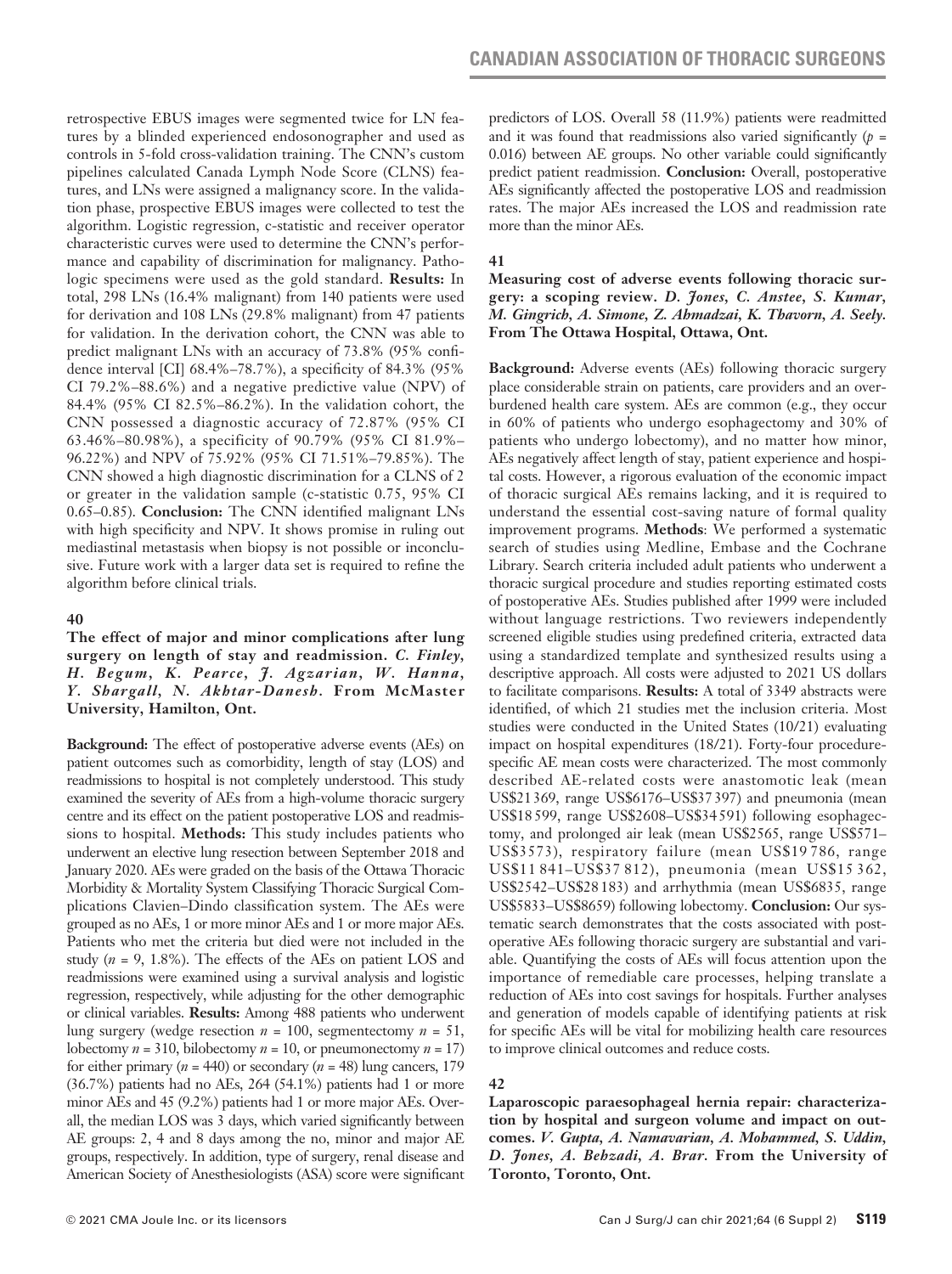**Background:** Increasing surgeon or hospital volume may improve outcomes following laparoscopic paraesophageal hernia repair (LPEHR). This study evaluated the association between surgeon and hospital volume and LPEHR outcomes in a Canadian health network. **Methods:** A retrospective study evaluating patients who underwent LPEHR at 2 hospitals between 2012 and 2017 was performed. Surgeons performing more than 5 cases per year and hospitals performing more than 20 cases per year were categorized as high volume (HV). Descriptive statistics were used to compare patient demographic characteristics, surgical characteristics, operative factors, postoperative complications and mortality between HV and low-volume (LV) surgeons and hospitals. **Results:** Of 211 patients included in the tudy, 152 LPEHR were performed by HV surgeons and 59 by LV surgeons. LV surgeons were more likely to perform emergency or recurrent hernia repairs. The rate of conversion to open was 3.9% for HV and 6.8% among LV surgeons  $(p = 0.38)$ . LV surgeons had an increased rate of postoperative complications (15.2% v. 5.9% *p* = 0.029). Among the 152 LPEHR performed by HV surgeons, 104 patients underwent LPEHR at a HV hospital and 48 at a LV hospital. We found no difference in postoperative complications, hospital length of stay or postoperative mortality between centres. **Conclusion:** LV surgeons performed more emergency and recurrent cases and had higher complication and conversion rates. However, we found similar outcomes between HV and LV hospitals among patients undergoing LPEHR by HV surgeons. Our results suggest that surgeon volume is more important than hospital volume in achieving better outcomes after LPEHR. Larger multicentre studies are needed to suggest clinical practice changes.

## **43**

### **NSQIP 5-Factor Modified Frailty Index predicts morbidity but not mortality after esophagectomy.** *L. Qu, M. Qiabi, R. Nayak, R. Malthaner.* **From Western University, London, Ont.**

**Background:** Esophagectomy remains an integral part of cure for patients with esophageal cancer. However, the operation can be a source of substantial morbidity and mortality. As such, careful patient selection is required to achieve optimal outcomes. Previously, an 11-factor modified frailty index (mFI) from the American College of Surgeons National Surgical Quality Improvement Program (ACS-NSQIP) demonstrated correlation between frailty and adverse esophagectomy outcomes; however, the factors have since been reduced to 5. Investigation is needed into whether the 5-factor mFI (mFI-5) retains the same predictive value. **Methods:** Patients undergoing esophagectomy from 2016 to 2018 were identified using the targeted NSQIP Participant User File. A mFI-5 was used to determine correlation between frailty and postesophagectomy morbidity and mortality. **Results:** A total of 3274 patients were included in the analysis. No patients had an mFI-5 score higher than 3 out of 5. Mortality rates for mFI-5 scores of 0, 1, 2 and 3 were 1.5%, 3%, 3.6% and 5.2%, respectively. Clavien–Dindo 4 complication rates for mFI-5 scores of 0, 1, 2 and 3 were 11.3%, 16.5%, 20.6% and 25.9%, respectively. Multivariate logistic regression analyses controlling for age, sex, body mass index, American Society of Anesthesiologists (ASA) class, operative time, pathology and neoadjuvant therapy showed increasing frailty score was a significant predictor of Clavien–Dindo 4 complications ( $p = 0.01$ ) but not mortality ( $p = 0.13$ ). Associations were also noted between frailty score and hospital stay longer than 30 days, reoperation and sepsis. Increasing frailty score was particularly associated with pulmonary complications, including reintubation, prolonged ventilation for more than 48 hours and pneumonia. Twelve propensity score matching scenarios were generated using 8 covariables comparing mFI-5 scores of 0 to mFI-5 scores of 3, selecting the scenario with the best balance. The mortality rate was higher in frail patients, but the difference did not reach significance  $(2.3\% \text{ v. } 5.2\%, p =$ 0.37). **Conclusion:** The 5-factor mFI score significantly predicts morbidity but not mortality after esophagectomy. Additional research is needed before it can be recommended for the selection of patients being considered for esophagectomy.

## **44**

### **Trajectory of perioperative HRQOL and association with postoperative complications in thoracic surgery patients.**  *E. Peters, G. Buduhan, L. Tan, R. Liu, S. Srinathan, B. Kidane.*  **From the University of Manitoba, Winnipeg, Man.**

**Background:** Patients undergoing thoracic surgery experience high rates of complications. A knowledge gap exists as to whether targeted pretreatment interventions can reduce complications. Health-related quality of life (HRQOL) could be used as a prognosticator for this purpose. The objectives of this study were to determine the perioperative trajectory of HRQOL and the association between pretreatment HRQOL and postoperative complications. **Methods:** A retrospective cohort study was performed using prospectively collected data. Consecutive patients seen at a tertiary thoracic clinic between January 2018 and January 2019 underwent longitudinal assessment of HRQOL using self-reported EuroQol 5-Dimension (EQ-5D) questionnaire scores. Postoperative complications were assessed using the Ottawa Thoracic Morbidity & Mortality System, prospectively with double adjudication. Multivariable logistic regression (generalized estimating equations with robust estimator) was used to determine the association between pretreatment EQ-5D scores and incidence of postoperative complications. **Results:** Among 515 patients analyzed, mean EQ-5D visual analogue scale (VAS) scores did not change significantly between clinic visits  $(p > 0.1)$ . Time trend of VAS scores depicted no discernable trends. Changes in HRQOL dimension scores were seen in patients' usual activities only. During the first 2 clinic visits, the majority of patients had no problems with usual activities. In the third and fourth clinic visits, the majority of patients had at least some deficits in usual activities. Pretreatment EQ-5D VAS was independently associated with incidence of postoperative complications in the multivariable analysis ( $p = 0.01$ ). **Conclusion:** There are no obvious trends in the trajectory of perioperative HRQOL for patients undergoing thoracic surgery. Extended analysis should be conducted to identify subsets of patients who may experience worse HRQOL over time. This may be based on common phenotypes. Pretreatment HRQOL is associated with postoperative complications in patients undergoing thoracic surgery. Assessments of pretreatment HRQOL could be used to identify patients at higher risk for postoperative complications for whom targeted supportive interventions could be implemented.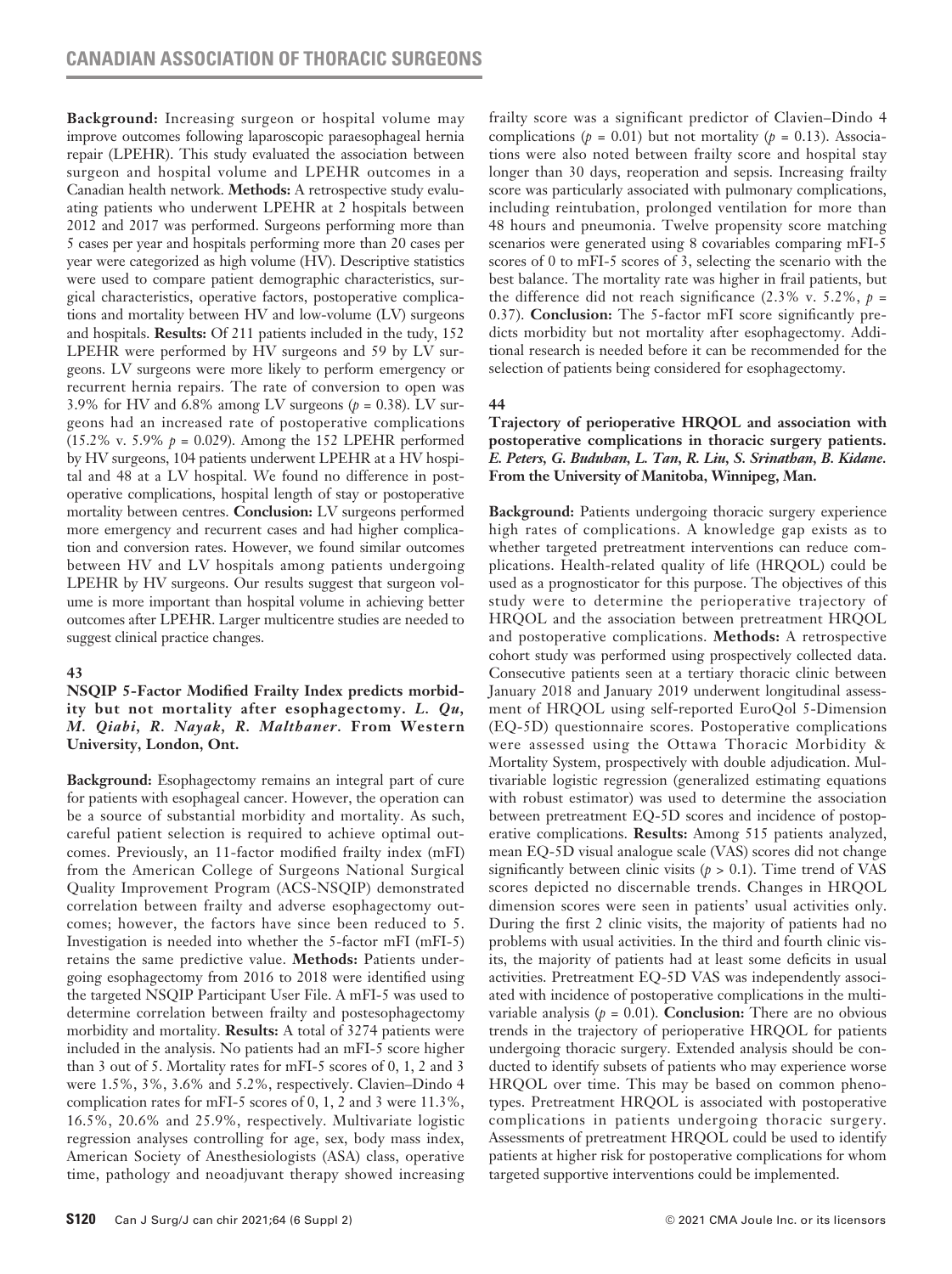**Variation in treatment patterns and outcomes for resected esophageal cancer at designated thoracic surgery centres.**  *V. Gupta* **(University of Toronto, Toronto, Ont.),** *J. Levy*  **(University of Toronto, Toronto, Ont.),** *B. Kidane* **(University of Manitoba, Winnipeg, Man.),** *A. Mahar* **(University of Manitoba, Winnipeg, Man.),** *J. Ringash* **(University of Toronto, Toronto, Ont.),** *R. Sutradhar* **(University of Toronto, Toronto, Ont.),** *G. Darling* **(University of Toronto, Toronto, Ont.),** *N. Coburn* **(University of Toronto, Toronto, Ont.).**

**Background:** A Canadian province regionalized thoracic surgery to designated centres to provide high-volume care for patients undergoing esophageal cancer resection. The objective of this study was to assess variation in treatment patterns and outcomes across thoracic centres and to compare their performance with that of nonthoracic centres. **Methods:** A retrospective, population-based cohort study (2002–2014) was conducted in a Canadian province (population 13.6 million). Adults with resected esophageal cancer were identified through the Presto database. Case mix, use of neoadjuvant therapy, surgical outcomes (lymph node yield and margin rates) and survival were described across thoracic centres. Multivariable regression was used to estimate the effect of having surgery at a regionalized thoracic surgery centre on perioperative (in-hospital and 90 days after discharge) mortality and long-term survival, adjusting for case mix. **Results:** Of 3880 patients meeting the study criteria, 2213 had pathology data available and were included in the analysis. Average age was 64 years, 85.7% had adenocarcinoma, 50.2% were at stage pT3 and 38.4% were at stage pN0. Most (82.6%) had surgery at 1 of 15 thoracic centres. Across thoracic centres, rates of neoadjuvant therapy varied from 16.4% to 81.6%, positive margin rates varied from 8.2% to 29.6%, median lymph node harvest varied from 7 to 20 nodes, perioperative mortality varied from 2.6% to 20.5% and 2-year survival varied from 48% to 80%. There was a trend toward reduced perioperative mortality, but no difference in long-term survival, with having surgery at a thoracic centre. **Conclusion:** Even at designated thoracic centres, there is substantial variability in treatment patterns, surgical outcomes and survival. Looking beyond centre volume and translating best practices from high-performing hospitals to other hospitals may improve patient outcomes.

#### **46**

**Patient-reported pretreatment health-related quality of life (HRQOL) predicts short-term survival in esophageal cancer patients.** *M. Robinson, L. Bednarek, G. Buduhan, R. Liu, L. Tan, S. Srinathan, B. Kidane.* **From the University of Manitoba, Winnipeg, Man.**

**Background:** We aimed to determine whether pretreatment health-related quality of life (HRQOL) predicts short-term survival in patients with stage I–IV esophageal cancer. **Methods:** A prospective cohort study was performed of consecutive patients with esophageal cancer at a tertiary thoracic centre. Patients with 6-month survival data who completed Functional Assessment of Cancer Therapy–Esophageal (FACT-E) questionnaires before treatment were included. FACT-E is a validated HRQOL measure incorporating the Esophageal Cancer Subscale (ECS). Univariate analysis was performed using the Fisher exact test and analysis of variance. Multivariable logistic regression analysis was performed to assess 6-month survival. Discriminant analysis and receiver operating characteristic (ROC) analysis were performed to assess discrimination of survival at 6 months. **Results:** In total, 132 patients had 6-month survival data. The majority were male (76.5%) with adenocarcinoma (88.6%) presenting with clinical stage III or IV (78.8%). Patients with stage III disease were treated with neoadjuvant therapy, predominantly chemoradiation. Twenty-nine patients died at 6-month follow-up. On univariate analysis, lower clinical stage (*p* < 0.001), lower Eastern Cooperative Oncology Group (ECOG) performance status  $(p = 0.02)$  and higher body mass index were associated with survival at 6 months. Although the overall FACT-E score was not associated with survival, higher ECS was significantly associated with being alive at 6 months  $(p = 0.02)$ . No other pretreatment variables were associated with 6-month survival. Multivariable analysis showed that lower clinical stage, lower ECOG and higher ECS were independently associated with being alive at 6 months. Without inclusion of clinical stage, ROC analysis showed that the model had excellent discrimination, with an area under curve (AUC) of 0.80. Addition of clinical stage increased discrimination to an AUC of 0.88. **Conclusion:** Pretreatment HRQOL demonstrates excellent discrimination of 6-month survival in patients with stage I–IV esophageal cancer; discrimination is augmented but not dependent on incorporation of clinical stage. ECS increased predictive power more than FACT-E, suggesting it may prove a more parsimonious prognostic tool that requires further investigation. These data may be used as an adjunct to short-term risk assessment and shared decision-making before treatment.

#### **47**

**Analgesic efficacy of surgeon-placed paravertebral catheters compared with thoracic epidural analgesia after Ivor Lewis esophagectomy: a retrospective noninferiority study.**  *H. Wang, D. French, D. MacDonald.* **From Dalhousie University, Halifax, N.S.**

**Background:** The Ivor Lewis esophagectomy (ILE) is an operation that involves a laparotomy and a right thoracotomy, both of which are associated with severe postoperative pain. Currently, the accepted "gold standard" for postoperative analgesia for thoracotomies and upper abdominal incisions is the thoracic epidural. A systematic review showed paravertebral catheters (PVC) were equivalent to epidural analgesia for postthoracotomy pain control and have been associated with less nausea and vomiting and hypotension. To our knowledge, the use of the paravertebral catheter in open Ivor Lewis esophagectomy has not been formally studied. **Methods:** We performed a retrospective chart review of patients who underwent open ILE from 2012 to 2018 at our local institution with local ethics board approval. A total of 96 patients underwent open ILE: 44 patients with a PVC and 52 patients given an epidural. Our primary outcome was the area under the curve pain scores in the first 48 hours after surgery using the trapezoid method. **Results:** The PVC group was noninferior and statistically equivalent to the epidural group using a noninferiority margin of 2 on the pain scale. For secondary outcomes, the highest pain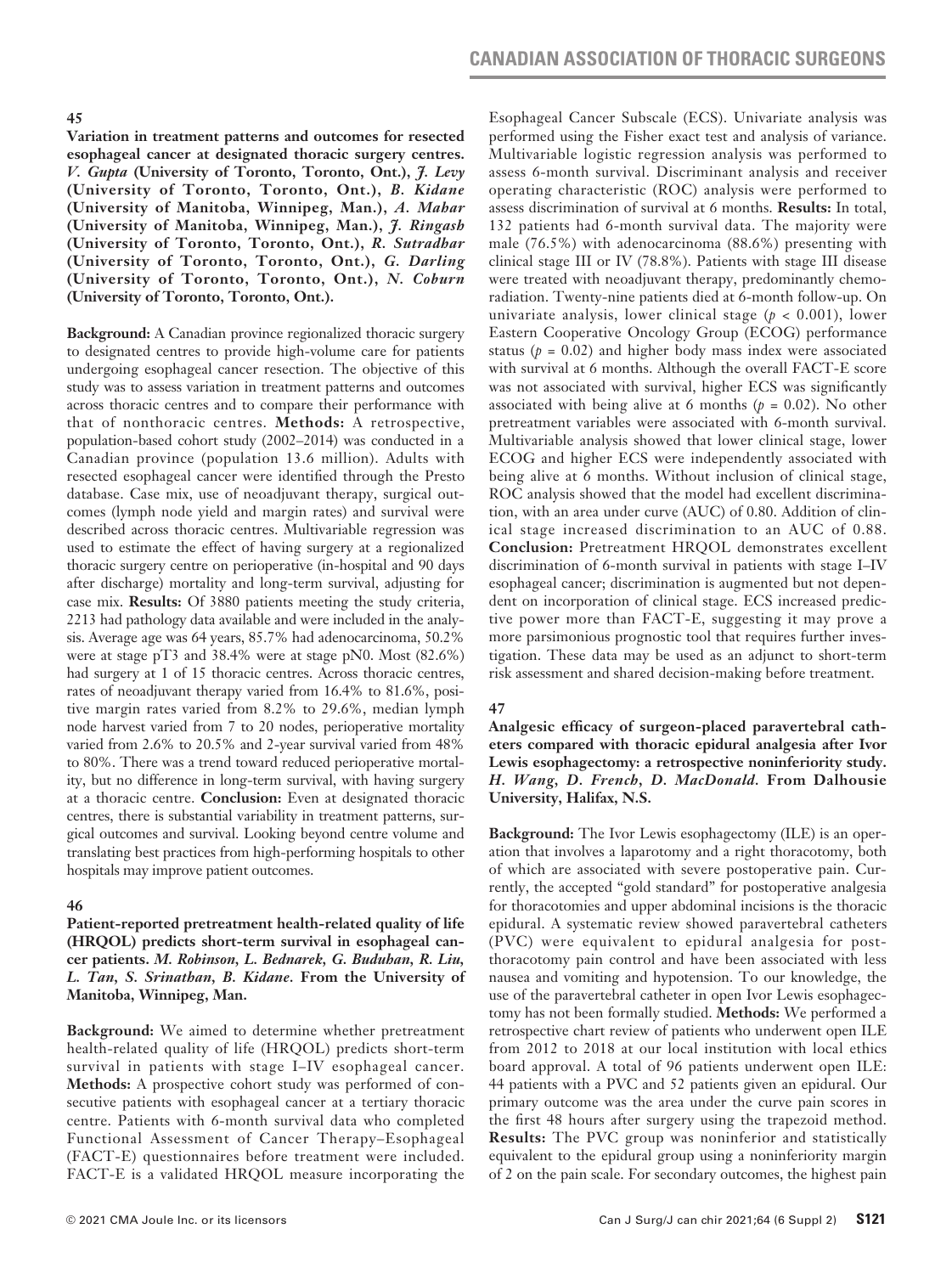score was noninferior and equivalent between PVC and epidurals  $(t[90] = 1.53, p = 0.13)$ . The total opioid consumption in the PVC group was significantly less compared with the epidural group. The PVC group had a quicker time to ambulation and similar length of stay. Our study showed a higher incidence of pruritus in the epidural group. The incidence of nausea, somnolence and hypotension were similar. **Conclusion:** Our retrospective study continues to challenge the role of epidurals as the gold standard of pain control after thoracotomy and upper midline abdominal incision. A surgeon-placed paravertebral under direct vision may be safer than a thoracic epidural with fewer side effects. Further prospective studies with a larger population are needed to better compare the two modalities.

#### **48**

#### **Rapid return to normal oxygenation after lung surgery.**  *K. Graham, S. Enns, G. Buduhan, S. Srinathan, R. Liu, A. Tan, B. Kidane.* **From the University of Manitoba, Winnipeg, Man.**

**Background:** Enhanced recovery after surgery (ERAS) protocols allow safe early discharge home. One barrier to early discharge home after undergoing lung resection is return to normal or adequate oxygenation. We assessed time to normal oxygenation after lung surgery and determined factors associated with early return to normal oxygenation. **Methods:** A prospective cohort study was performed at a tertiary Canadian hospital between 2019 and 2021, including patients undergoing 1-lung ventilation and planned pulmonary resection. Pulse oximetry was assessed after 5 minutes of being of room air (RA), every 4 hours after surgery. Return to normal oxygenation was defined as being able to maintain oxygen saturation greater than 90% after 5 minutes on RA. Univariable (Fisher exact tests, *t* tests) and multivariable logistic regression analyses were performed to assess factors associated with ability to reach normal oxygenation within 4 hours postoperatively. **Results:** A total of 139 patients were included, of whom 52.5% (*n* = 73) were males; 51.8% (*n* = 72) of the patients returned to normal oxygenation by 4 hours postoperatively. By 24 hours, 93.5% (*n* = 130) of patients had returned to normal oxygenation levels. On univariable analysis, higher preoperative percent predicted forced expiratory volume in 1 second (FEV1) was associated with achieving normal oxygenation by 4 hours postoperatively. Multivariable modelling was able to significantly predict those able to reach normal oxygenation within 4 hours postoperatively (omnibus test *p* < 0.001), with good fit (Hosmer–Lemeshow test, *p* = 0.92). On multivariable analysis, the following were significantly associated with return to normal oxygenation by 4 hours postoperatively: higher preoperative FEV1 (adjusted odds ratio [aOR] 1.03, 95% confidence interval [CI} 1.01–1.06, *p* = 0.006), lower body mass index (aOR 0.91, 95% CI 0.85–0.98, *p* = 0.02) and younger age (aOR 0.95, 95% CI 0.91–0.99, *p*= 0.01). **Conclusion:** With routine and early measurement of room oxygenation after lung surgery, approximately 51.8% and 93.5% of patients will have returned to normal oxygenation by 4 hours and 24 hours, respectively. We identified factors associated with return to normal oxygenation by 4 hours. This may help to inform and facilitate ERAS protocols and hospital resource allocation.

### **49**

**Examination of local and systemic inflammatory changes during lung surgery.** *A. Bruinooge* **(University of Manitoba, Winnipeg, Man.),** *E. Poole* **(University of Manitoba, Winnipeg, Man.),** *C. Pascoe* **(Children's Hospital Research Institute of Manitoba, Winnipeg, Man.),** *T. Karakach* **(Children's Hospital Research Institute of Manitoba, Winnipeg, Man.),** *G. Buduhan* **(University of Manitoba, Winnipeg, Man.),** *L. Tan* **(University of Manitoba, Winnipeg, Man.),** *S. Srinathan* **(University of Manitoba, Winnipeg, Man.),** *A. Halayko* **(Children's Hospital Research Institute of Manitoba, Winnipeg, Man.),**  *B. Kidane* **(University of Manitoba, Winnipeg, Man.).**

**Background:** One-lung ventilation (OLV) in thoracic surgery can increase the risk of ventilator-induced lung injury (VILI). We aimed to characterize the immunologic impact of OLV as well as that from surgical trauma; in addition to the local inflammatory response to lung surgery and OLV we aimed to assess the systemic response. **Methods:** In a prospective study of 12 high-risk patients undergoing thoracic surgery requiring OLV arterial plasma and bronchoalveolar lavage fluid (BALF) from both lungs were collected before and after OLV. Multiplex enzyme-linked immunosorbent assay (ELISA) was used to measure the concentration change of 61 biomarkers. The Mann–Whitney *U* test was used to calculate significance with an unadjusted threshold of *p* less than 0.05. **Results:** Eighty-three percent (*n* = 10) of patients underwent video-assisted wedge resections for interstitial lung disease, with 75% (*n* = 8) being female, and with an average age of 57 (standard deviation 19) years. In the ventilated lung 2 growth factors, 3 antiinflammatory cytokines and 13 inflammatory markers significantly increased during ventilation. Of these, anti-inflammatory IL-10 increased the most (959-fold), followed by IL-4 (945 fold) and IL-2 (938-fold). Twelve biomarkers significantly increased in the ventilated lung in comparison with the operated lung. All except IL-10 were inflammatory markers. IL-7 and IL-15 slightly decreased in the operated lung while increasing 19- and 176-fold in the ventilated lung, respectively. **Conclusion:** Lung surgery induces different inflammatory consequences in the operated and ventilated lung. The ventilated lung produces a comparatively homogeneous inflammatory profile between patients compared with an operated lung, which can potentially be a conserved target for pharmacologic interventions to reduce ventilator-induced lung injury and pulmonary complications.

# **Canadian Society of Colon and Rectal Surgeons**

## **01**

**Implications of near-infrared imaging and indocyanine green on anastomotic leaks following colorectal surgery: a systematic review and meta-analysis.** *K. Verhoeff, V. Mocanu, B. Fang, J. Dang, J. Kung, N. Switzer, D. Birch, S. Karmali.* **From the University of Alberta, Edmonton, Alta.**

**Background:** Anastomotic leaks are a feared complication following colorectal surgery. Indocyanine green (ICG) angiography enables intraoperative assessment of anastomotic perfusion. This study aims to perform a comprehensive review and meta-analysis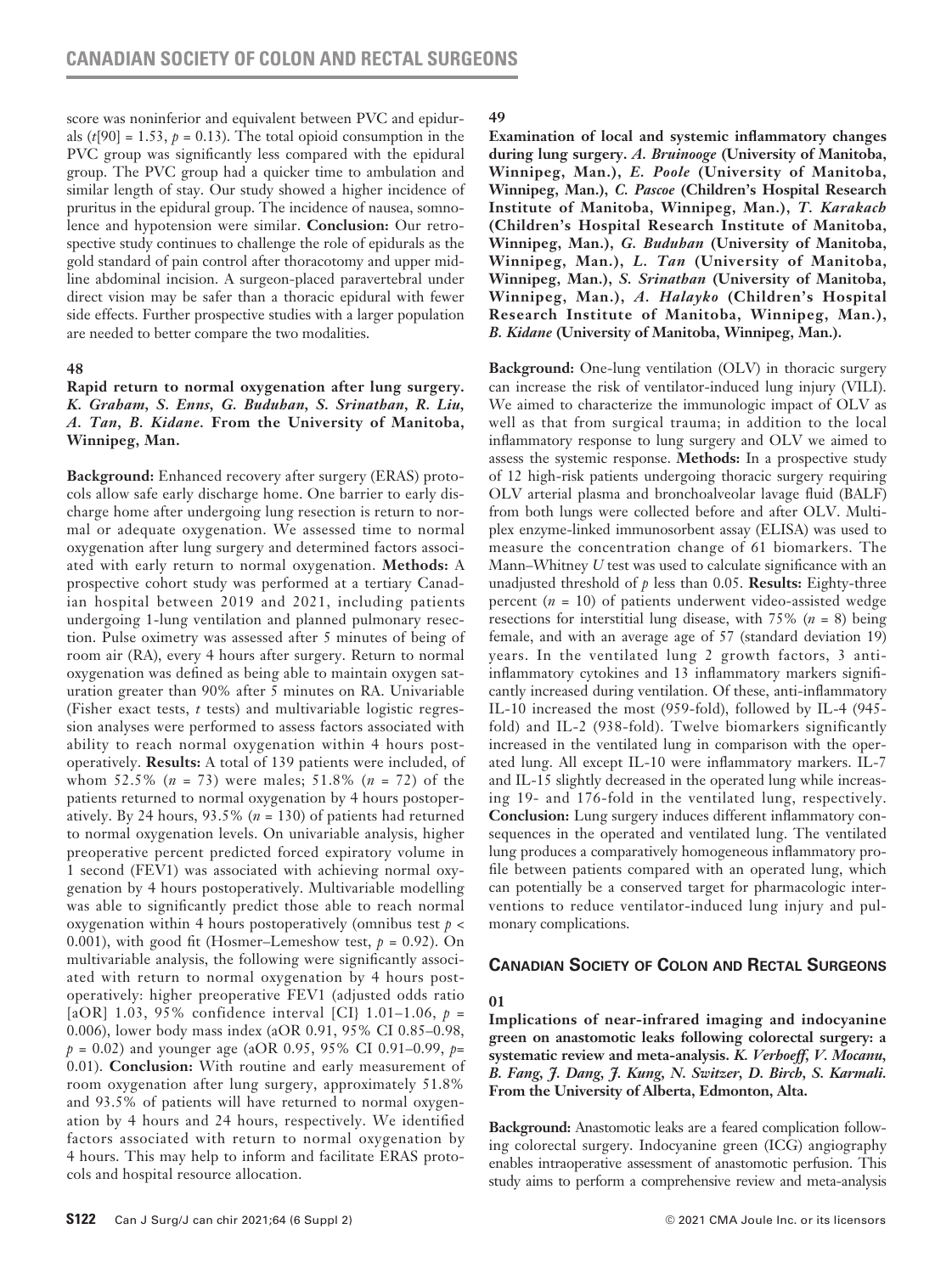evaluating ICG's role in improving postoperative colorectal outcomes. **Methods:** A systematic search of Medline, Embase, Scopus and Web of Science databases was conducted in July 2020. Studies were reviewed and data extracted independently by 2 reviewers following Preferred Reporting Items for Systematic Reviews and Meta-Analyses (PRISMA) guidelines. Inclusion criteria were ICG use in colorectal surgery, studies with comparison groups and studies with more than 5 patients. Abstracts, non-English and pediatric studies were excluded. Our primary outcome was evaluating anastomotic leaks; secondary outcomes included rates of anastomotic revision, ureteric injuries, reoperations, length of stay and operative time. **Results:** Overall, 1586 studies were retrieved, with 25 meeting the criteria. Included studies comprised 5949 patients with 47.7% receiving ICG. ICG and non-ICG cohorts were similar with respect to age (62.9 v. 63.1 yr), sex (43.0% v. 41.4% female), smoking status (22.2% v. 24.5% smokers) or diabetes (13.8% v. 13.8%). Factors including anastomotic distance from the anal verge (6.5 cm v. 6.8 cm) and anastomotic technique (78.7% v. 74.8% stapled) were also comparable. ICG was associated with reduced odds of anastomotic leak (odds ratio [OR] 0.41, 95% confidence interval [CI]  $0.32-0.53$ ,  $p < 0.001$ ), reduced reoperation for anastomotic leak (OR 0.64, 95% CI 0.43–0.95, *p* = 0.03), and pronounced effects were recognized in the rectal anastomosis subgroup (OR 0.31, 95% CI 0.21–0.44, *p* < 0.001). Length of stay, diversion and operative time were not different, while ureteric injury and long-term outcomes could not be evaluated because of lack of reporting. **Conclusion:** ICG presents a promising strategy to address anastomotic leaks following colorectal surgery and appears most beneficial for rectal anastomoses. Randomized controlled trials evaluating ICG dosing and techniques are needed, as are studies characterizing long-term outcomes.

#### **02**

**Repeat preoperative endoscopy after regional implementation of electronic synoptic endoscopy reporting: a retrospective comparative study.** *G. Johnson, H. Singh, A. Vergis, J. Park, O. Hershorn, D. Hochman, R. Helewa.* **From the University of Manitoba, Winnipeg, Man.**

**Background:** Repeat preoperative endoscopy is common for patients with colorectal neoplasms. This can result in treatment delays and risks of colonoscopy-related complications. Repeat preoperative endoscopy has been attributed to poor communication between endoscopists and surgeons. In January 2019, mandatory electronic synoptic reporting for endoscopy was implemented to include elements consistent with quality indicators proposed in national guidelines. The aim of the present study is to assess whether the repeat preoperative endoscopy rate for colorectal lesions changed following synoptic report implementation. **Methods:** A retrospective review was performed of all patients who underwent elective surgical resection for colorectal neoplasms from January 2007 to June 2020 at a tertiary hospital in Canada. Patients who had an index endoscopy documented via synoptic report were compared with those reported via narrative report. Primary outcomes were rates of repeat preoperative endoscopy and inclusion of colonoscopy quality indicators (e.g., photodocumentation, tattoo placement and bowel preparation score). A total of 1429 patients who underwent elective colorectal resection for colorectal cancers or polyps between January 2007 and June 2020 were included. Of these, 115 had index endoscopies recorded via synoptic report and 1314 by narrative report. The repeat preoperative endoscopy rate after endoscopies documented by narrative report was 29.1% (95% confidence interval [CI] 26.6%– 31.6%) and 25.2% (95% CI 17.6%–34.2%) for synoptic report. Patients whose index endoscopies where performed by a practitioner other than their operating surgeon had a re-endoscopy rate of 36.0% (95% CI 32.8%–39.3%) after narrative report and 38.8% (95% CI 27.1%–51.5%) for synoptic report. Rates of tattoo placement, photo-documentation and reporting of bowel preparation quality were all significantly increased with synoptic reports (*p* ≤ 0.003). **Conclusion:** Endoscopy synoptic reports based on current guidelines were not associated with a decrease in rates of repeat preoperative endoscopy at a high-volume colorectal cancer centre. Future study should examine synoptic report contents for this purpose and make necessary modifications.

### **03**

### **Consensus-derived quality indicators for operative reporting in transanal endoscopic surgery (TES).** *G. Johnson, R. Robertson, A. Vergis.* **From the University of Manitoba, Winnipeg, Man.**

**Background:** Traditional narrative operative reports have historically been of poor quality. Synoptic operative reporting has been utilized as an effective and efficient communication tool. For patients with rectal cancer, synoptic reports are required for pathology, radiology and major oncologic resections but have never previously been developed for transanal endoscopic surgery (TES). The objective of this study was to develop consensusderived quality indicators (QIs) for TES reports. **Methods:** An online Delphi protocol was used. Colorectal surgeons and other key physician stakeholders across Canada were recruited to participate via a secure web-based platform. Delphi participants were asked to submit potential QIs according to 6 reporting themes proposed by the study authors, based on thorough literature review. The initial QIs were recirculated to participants and rated on 9-point Likert scales. Scores of 70% or greater were used for inclusion consensus, and scores of 30% or less denoted exclusion. Elements scoring 30% to 70% were recirculated by runoff in a subsequent round to generate the final list. **Results:** Fifteen physicians consented to participate, including 7 academic and 2 community colorectal surgeons, a surgical oncologist, a general surgeon with expertise in synoptic operative reporting, 2 gastrointestinal pathologists, an abdominal radiologist and a radiation oncologist. Round 1 achieved 100% (15/15) response and identified 79 potential QIs for consideration. Round 2 had an 87% (13/15) response, with 61 of the 79 proposed items reaching consensus for inclusion. Round 3 achieved a 93% (14/15) response. Sixty-seven items reached final inclusion. **Conclusion:**  This study is the first to establish multidisciplinary, consensusderived QIs for TES reports. This will allow generation of a synoptic reporting template to improve perioperative communication for these patients.

## **04**

**Colorectal lesion localization practices at endoscopy to facilitate surgical and endoscopic planning: recommendations from a national consensus Delphi process.** *G. Johnson, A. Vergis, H. Singh, J. Park, R. Helewa.* **From the University of Manitoba, Winnipeg, Man.**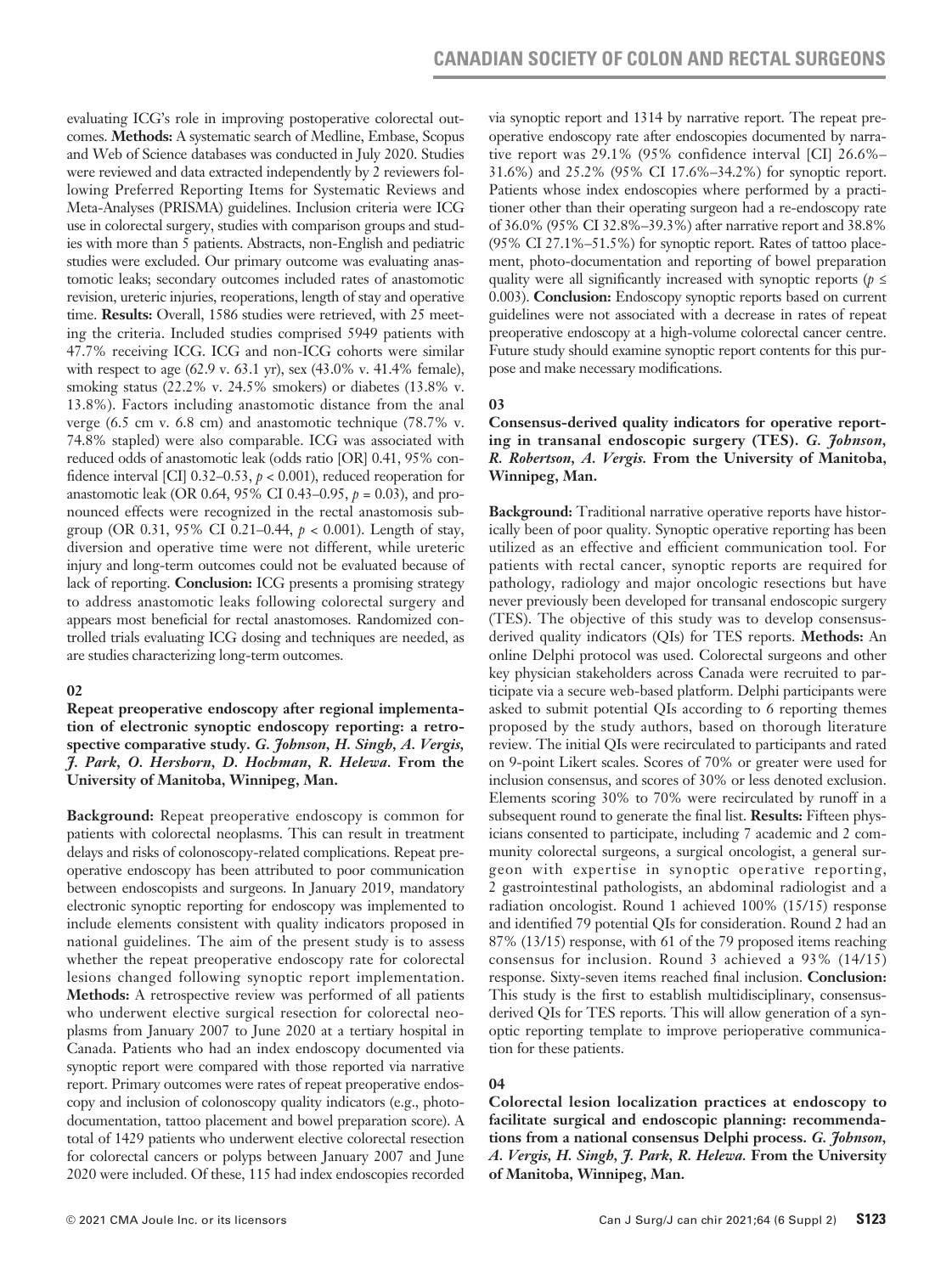**Background:** Colonoscopy is the standard of care for diagnosis and evaluation of colorectal cancers before surgery. However, varied practices and heterogenous documentation affects communication between endoscopists and surgeons and can hamper surgical planning. The objective of this study was to develop recommendations for the use of standardized localization and reporting practices for colorectal lesions identified at lower endoscopy. **Methods:** A systematic review of existing endoscopy guidelines as well as thorough narrative review of the overall endoscopy literature were performed to identify existing practices recommended globally. Colorectal surgeons and gastroenterologists from across Canada who had demonstrated leadership in endoscopy, managed large endoscopy programs, produced highimpact publications in the field of endoscopy or participated in the development of endoscopy guidelines were selected to participate. Using an online Delphi process, experts were prompted to propose standard practices to facilitate documentation and localization of colorectal lesions at endoscopy and to minimize the need for repeat procedures. These initial statements were recirculated to participants and rated on a 9-point Likert scale. Median scores of 1–3 were excluded, 7–9 were included and 4–6 were recirculated. In the final round, inclusion of recirculated items were decided by majority vote (> 50%). **Results:** In total, 129 of 197 statements achieved consensus after 3 rounds of voting by 23 experts. There was greater than 90% participation in each round. Specific recommendations varied according to lesion location in the cecum, colon or rectum and whether referral for surgical or advanced endoscopic resection was planned. Recommendations were provided for appropriate documentation, indications, location and method of tattoo placement, as well as photographs and real-time 3D scope configuration device use. **Conclusion:** Best practices to optimize endoscopic lesion localization and communication are not addressed in previous guidelines. This national consensus between colorectal surgeons and gastroenterologists in Canada will provide a framework for efficient and effective colorectal lesion localization.

## **05**

### **Black race is associated with increased mortality in colon cancer — a population-based and propensity-score matched analysis.** *A. Azin.* **From the University of Toronto, Toronto, Ont.**

**Background:** Black patients are disproportionally affected by colorectal cancer, both with respect to incidence and mortality. Studies accounting for patient- and community-level factors that contribute to such disparities are lacking. Our objective is to determine if black compared with white race is associated with worse survival in colon cancer, while accounting for socioeconomic and clinical factors. **Methods:** A retrospective analysis was performed of black or white patients with nonmetastatic colon cancer in the Surveillance, Epidemiology, and End Results (SEER) cancer registry between 2008 and 2016. Multivariable Cox regression analysis and propensity-score matching (PSM) was performed. **Results:** A total of 100083 patients were identified, 15 155 black patients and 84 928 white patients. Median follow-up was 38 months (interquartile range 15–67 mo). Black patients were more likely to lack health insurance and reside in counties with low-household income, high unemployment and lower high school completion rates. Black race was associated with poorer unadjusted 5-year cancer-specific survival (79.4% v. 82.4%,  $p < 0.001$ ). After multivariate adjustment, black race was associated with greater 5-year cancer-specific mortality (hazard ratio [HR] 1.19, 95% confidence interval [CI] 1.13–1.25, *p* < 0.001) and overall mortality (HR 1.12, 95% CI 1.08–1.16, *p* < 0.001). Mortality was higher for black patients across stages: stage I (HR 1.08, 95% CI 1.08–1.09), stage II (HR 1.06, 95% CI 1.06–1.07) and stage III (1.03, 95% CI 1.03–1.04). PSM identified 27640 patients; black race was associated with worse 5-year overall survival  $(67.5\% \text{ v. } 70.2\%, p = 0.003)$  and cancer-specific survival (79.4% v. 82.3%, *p* < 0.001). **Conclusion:** This populationbased, propensity-score matched analysis demonstrates poorer overall survival and cancer-specific survival in black patients undergoing surgery for nonmetastatic colon cancer.

## **06**

**Improved survival in a cohort of patients 75 years and over with FIT-detected colorectal neoplasms.** *C. Cahill*  **(University of Calgary, Calgary, Alta.),** *M. Lipson* **(University of Calgary, Calgary, Alta.),** *A. Afzal* **(University of Calgary, Calgary, Alta.),** *A. Maclean* **(University of Calgary, Calgary, Alta.),** *C. Wong* **(University of Alberta, Edmonton, Alta.),** *S. Roen* **(University of Calgary, Calgary, Alta.),** *W. Buie* **(University of Calgary, Calgary, Alta.).**

**Background:** Fecal immunochemical testing (FIT) is an accepted form of colorectal cancer (CRC) screening and is recommended for adults up to the age of 75 years in Canada. Many individuals over 75 years of age continue to receive FIT despite being outside accepted guidelines. The aim of this study was to determine whether patients aged 75 years and older with screendetected neoplasms demonstrated improved outcomes and survival compared with patients with nonscreen-detected neoplasms. **Methods:** A retrospective population-based cohort study was performed. We identified an aggregated patient cohort aged 75 years and older with a diagnosis of advanced colorectal neoplasia (ACN) from November 2013 to November 2019, as well as patients aged 75 years and older who underwent FIT within these dates. The proportion of screen-detected ACNs was calculated. Surgical intervention, hospital length of stay, postoperative mortality and overall survival (OS) were analyzed. **Results:** Between November 2013 and 2019, 3980 patients aged 75 years and older were diagnosed with ACNs; 798 (20%) were screen detected. Patients with screen-detected ACN were more likely to be diagnosed at earlier stage and twice as likely to undergo surgery (odds ratio 2.12,  $p < 0.001$ ). Patients with screen-detected ACN had a 36% overall survival benefit (hazard ratio 0.64,  $p < 0.001$ ) compared with patients with nonscreen-detected ACN, adjusted for other variables such as age, Charlson Comorbidity Index (CCI), stage and surgical intervention. The survival benefit of screen detection persisted across most age and CCI groups. **Conclusion:** Screen detection of ACN in patients over 75 years of age is associated with improved overall survival when controlling for other potential confounders. Compared with their counterparts with nonscreen-detected ACN, these patients have earlier stage of disease and are more likely to undergo surgical intervention with improved outcomes, irrespective of age and CCI. These data may support screening for appropriately selected patients who would otherwise fall outside of current guidelines.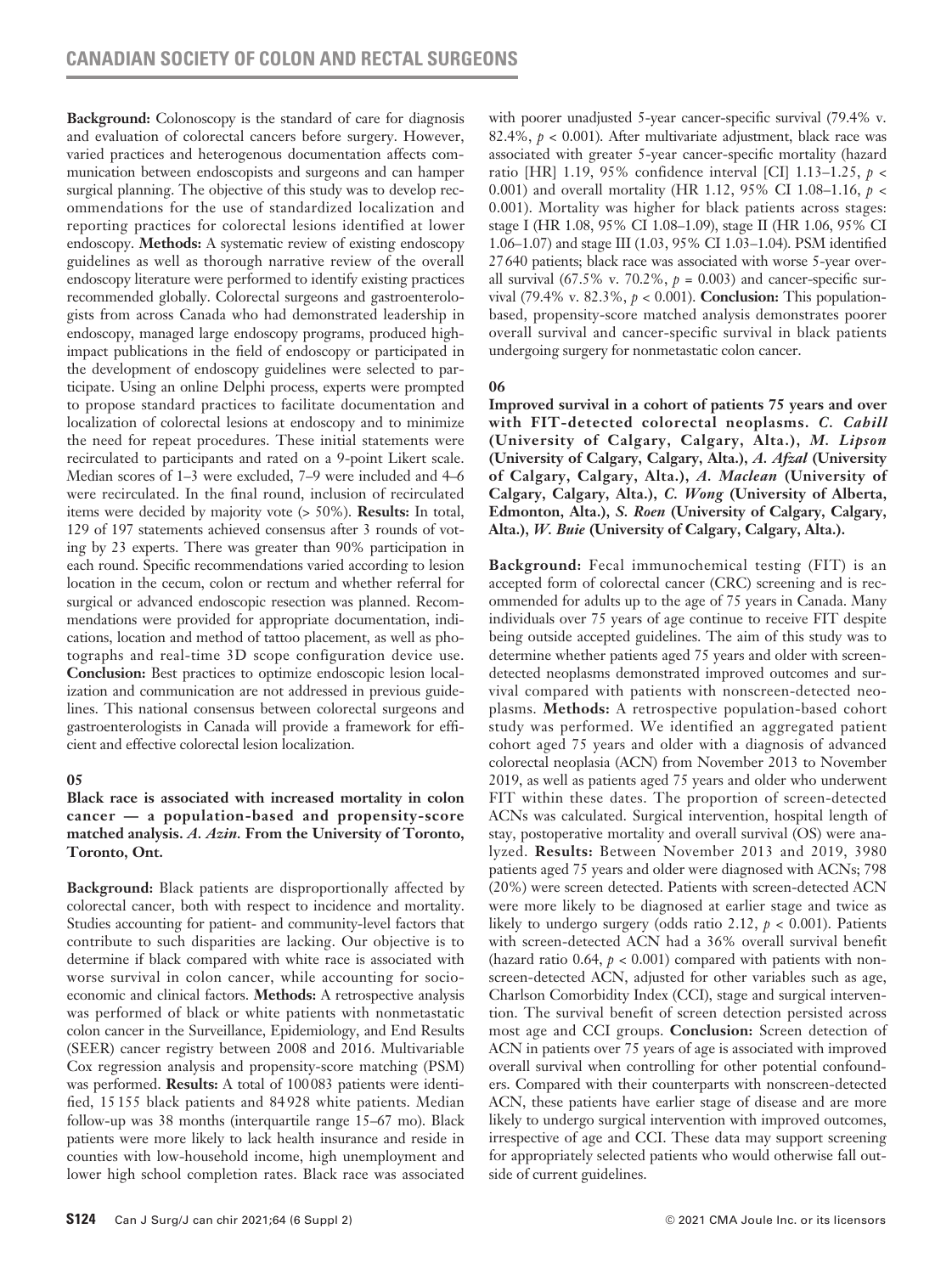#### **Laparoscopic versus open loop ileostomy reversal: a systematic review and meta-analysis.** *T. McKechnie, T. Anpalagan, M. Chu, Y. Lee, N. Amin, D. Hong, C. Eskicioglu.* **From McMaster University, Hamilton, Ont.**

**Background:** Loop ileostomies (LI) are used for temporary fecal diversion to protect downstream colorectal anastomoses. Timing of reversal is dependent on the indication for the ileostomy and standard operative approach has been through an open technique. Recently, however, with the rising prevalence of obesity and increasing competency with minimally invasive surgical approaches, laparoscopic LI reversal has been employed and studied. The aim of this systematic review and meta-analysis is to compare laparoscopic and open LI reversal. **Methods:** Medline, Embase and Central were systematically searched. Articles were included if they compared rate of postoperative morbidity or length of stay (LOS) or both in patients undergoing laparoscopic and open loop LI reversal. Pairwise meta-analyses using inverse variance random effects were performed. **Results:** From 410 citations, 4 studies with 205 patients undergoing laparoscopic LI reversal (44.9% female, mean age 55.7 yr) and 198 patients undergoing open LI reversal (42.9% female, mean age 54.6) were included. Patients in the laparoscopic reversal group had significantly shorter LOS (4.3d v. 5.2d, relative risk [RR] –0.65, 95% confidence interval [CI]  $-1.20$  to  $-0.11$ ,  $p = 0.02$ ). Laparoscopic and open LI reversal were comparable in rates of postoperative morbidity, aside from a significant decrease in the rate of superficial surgical site infection (sSSI) with the use of laparoscopy (1.2% v. 6.7%, RR 0.26, 95% CI 0.07 to 0.96, *p* = 0.04). Operative time was significantly longer in the laparoscopic LI reversal group (mean difference 15.30, 95% CI 8.83 to 21.77, *p* < 0.001). Observational studies were uniformly at a moderate risk of bias and the included randomized controlled trial was at low risk of bias. **Conclusion:** Patients undergoing laparoscopic LI reversal have a decreased postoperative LOS and sSSI compared with patients undergoing open reversal. This study is limited by the number of included studies. Further prospective study comparing laparoscopic and open LI reversal is required.

#### **08**

**Posterior mesorectal thickness as a predictor of increased operative time in rectal cancer surgery: a retrospective cohort study.** *T. McKechnie* **(McMaster University, Hamilton, Ont.),** *K. Ramji* **(McMaster University, Hamilton, Ont.),** *C. Kruse* **(McMaster University, Hamilton, Ont.),** *H. Jaffer* **(University of Toronto, Toronto, Ont.),**  *R. Rebello* **(McMaster University, Hamilton, Ont.),** *N. Amin* **(McMaster University, Hamilton, Ont.),** *A. Doumouras* **(McMaster University, Hamilton, Ont.),** *D. Hong* **(McMaster University, Hamilton, Ont.),** *C. Eskicioglu* **(McMaster University, Hamilton, Ont.).**

**Background:** In rectal cancer surgery, larger mesorectal fat area has been shown to correlate with increased intraoperative difficulty. Prior studies were mostly in Asian populations with average body mass indices (BMIs) less than 25 kg/m2 . This study aimed to define the relationship between radiologic variables on pelvic magnetic resonance imaging (MRI) and intraoperative difficulty in a North American population. **Methods:** This is a

single-centre retrospective cohort study analyzing all patients who underwent low anterior resection (LAR) or transanal total mesorectal excision (TaTME) for stage I–III rectal adenocarcinoma from January 2015 until December 2019. Eleven pelvic MRI measures were defined a priori according to previous literature and measured in each of the included patients. Operative time in minutes and intraoperative blood loss in millilitres were utilized as the primary indicators of intraoperative difficulty. **Results:** Eighty-three patients (39.8% female, mean age 62.4 [standard deviation (SD) 11.6] yr) met inclusion criteria. The mean BMI of included patients was 29.4 (SD 6.2) kg/m2 . Mean operative times were 227.2 (SD 65.1) minutes and 340.6 (SD 78.7) minutes for LARs and TaTMEs, respectively. On multivariable analysis including patient, tumour and MRI factors, increasing posterior mesorectal thickness was significantly associated with increased operative time  $(p = 0.04)$ . Every 1-cm increase in posterior mesorectal thickness correlated with a 26 minute and 6 second increase in operative time. None of the MRI measurements correlated strongly with BMI. **Conclusion:** As the number of obese patients with rectal cancer continues to expand, strategies aimed at optimizing their surgical management is paramount. While increasing BMI is an important preoperative risk factor, the present study identifies posterior mesorectal thickness on MRI as a reliable and easily measurable parameter to help predict operative difficulty. Ultimately, this may in turn serve as an indicator of which patients would benefit most from preoperative resources aimed at optimizing operative conditions and postoperative recovery.

# **09**

**Improvement of colonic anastomotic healing in mice with oral supplementation of oligosaccharides.** *R. Hajjar* **(Centre de recherche du Centre hospitalier de l'Université de Montréal, Montreal, Que.),** *M. Oliero* **(Centre de recherche du Centre hospitalier de l'Université de Montréal, Montreal, Que.),** *T. Cuisiniere* **(Centre de recherche du Centre hospitalier de l'Université de Montréal, Montreal, Que.),** *G. Fragoso* **(Centre de recherche du Centre hospitalier de l'Université de Montréal, Montreal, Que.),** *A. Calvé* **(Centre de recherche du Centre hospitalier de l'Université de Montréal, Montreal, Que.),** *S. Djediai* **(Université du Québec à Montréal, Montreal, Que.),** *B. Annabi* **(Université du Québec à Montréal, Montreal, Que.),** *C. Richard* **(Centre hospitalier de l'Université de Montréal, Montreal, Que.),**  *M. Santos* **(Centre de recherche du Centre hospitalier de l'Université de Montréal, Montreal, Que.).**

**Background:** Recent evidence suggests that the gut microbiota may affect colonic healing after surgery and may cause or prevent anastomotic leak. Short-chain fatty acids (SCFAs), including butyrate, are beneficial bacterial metabolites that are produced as a result of bacterial fermentation of dietary oligosaccharides in the colon. They are known to play an important role in the maintenance of colonic homeostasis and health. As such, SCFAs, specifically butyrate, may enhance anastomotic healing. **Methods:** The objective is to promote anastomotic healing and prevent leak in a mouse anastomotic leak model by increasing the bacterial production of butyrate in the colon via dietary supplementation of oligosaccharides, namely inulin and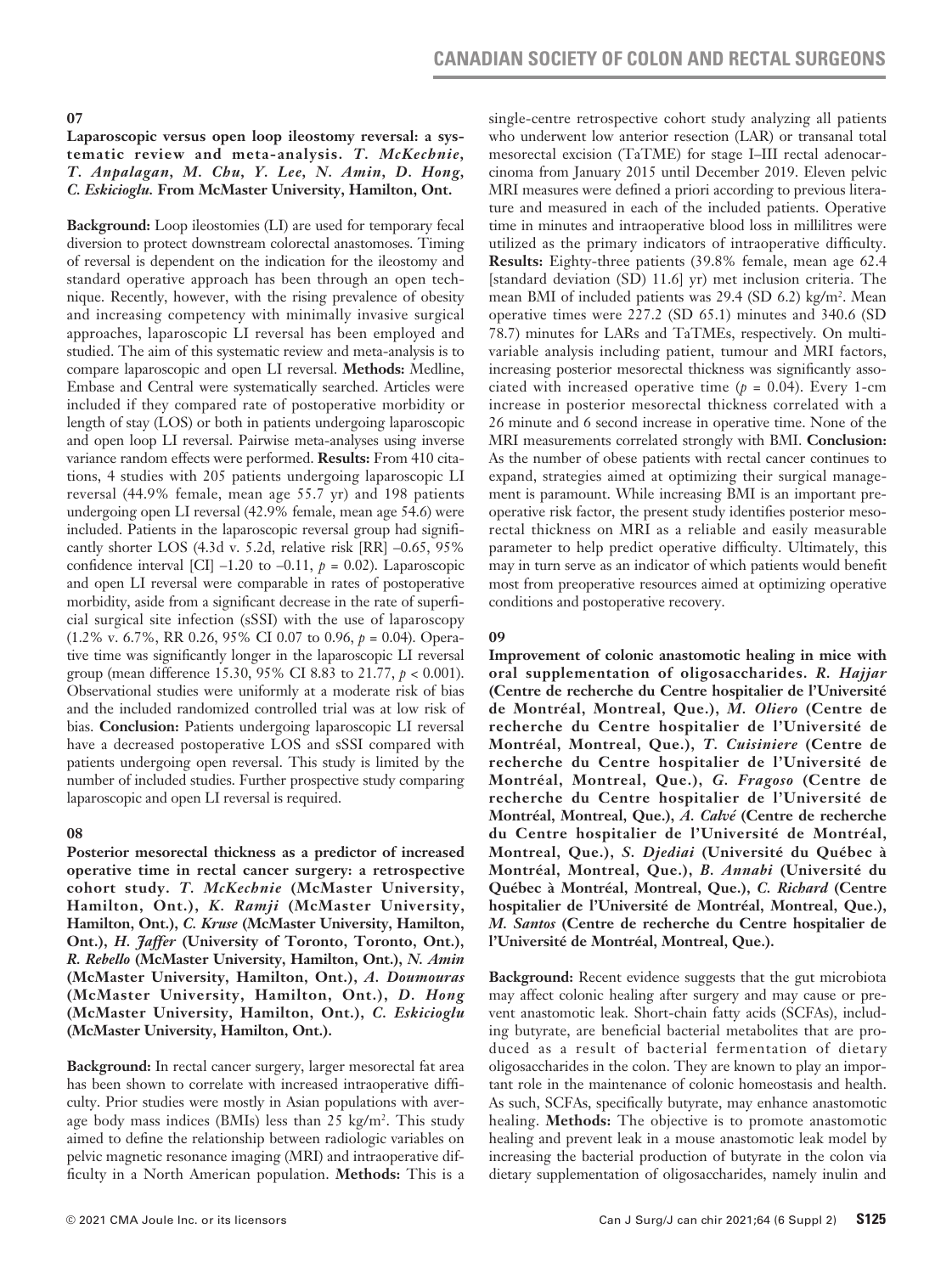galacto-oligosaccharides (GOS). **Results:** Mice were fed diets supplemented with 10% wt/wt inulin or GOS, or with cellulose as a control, for a period of 2 weeks. They were then subjected to a proximal colonic anastomosis under general anesthesia. Mice were followed after surgery and were sacrificed on postoperative day 6. Anastomotic healing was assessed both macroscopically and microscopically. The preservation of the extracellular matrix at the wound site and the integrity of the gut barrier were also evaluated. **Conclusion:** Diets supplemented with inulin or GOS increased the levels of SCFAs, namely butyrate, in the colon. When compared with cellulose, diets supplemented with oligosaccharides improved macroscopic and microscopic anastomotic healing. They were also associated with a higher collagen concentration at the colonic wound site and lower bacterial translocation after surgery. **Conclusion:** Oligosaccharides seem to enhance anastomotic healing and prevent AL after colonic surgery in our mouse AL model. This beneficial effect was associated with enhanced collagenization of the wound and an improved gut barrier.

## **10**

**How can we better identify patients with rectal bleeding who are at high risk of colorectal cancer?** *K. Purich, Y. Zhou, S. Dodd), B. Ring, Y. Yuan, J. White.* **From the University of Alberta, Edmonton, Alta.**

**Background:** Identifying patients at high risk of colorectal cancer is essential to the provision of surgical care. At our site, the Facilitated Access to Surgical Treatment (FAST) program triages patients with rectal bleeding as high risk or low risk using a 10-item questionnaire and subjective classification by the referring physician. Our objective was to assess the performance of this system in predicting the presence of cancer. **Methods:** All patients referred for rectal bleeding between Feb. 1, 2016, and Dec. 31, 2018, were considered. Patients with duplicate referrals or previously diagnosed colorectal cancer were excluded. Follow-up was completed on Apr. 1, 2020. Primary outcomes included incidence of cancer and time from referral to diagnosis. Secondary outcomes included the predictive accuracy of specific symptoms for colorectal cancer. **Results:** A total of 1846 patients were included (mean age 51.8 yr), of whom 582 (31.5%) were identified as high risk using the triage system. Of the 37 (2%) patients diagnosed with cancer, 29 (78.4%) patients were classified as high risk. High-risk patients had a higher incidence of cancer (5.0% v.  $0.6\%$ ,  $p < 0.001$ ) and shorter wait times for endoscopy (median 201 [interquartile range (IQR) 77–383] v. 292 [IQR 190–448] d,  $p < 0.001$ ) when compared with low-risk patients. Patients identified as high risk by the referring doctor were 22.3 times more likely to have a cancer than low-risk patients (20.8% v. 0.9%,  $p < 0.001$ ). Patients identified as high risk by the questionnaire were 3.5 times more likely to have a cancer than low-risk patients (2.7% v. 0.8%, *p* = 0.012). The most predictive symptoms for cancer were black blood (positive predictive value [PPV] 5.56%), more frequent bowel movements (PPV 3.16%) and blood mixed inside the stool (PPV 3.02%). **Conclusion:** The FAST system identified the majority of patients with rectal bleeding who had cancer; however, several patients with cancer were inaccurately classified as low risk. We will continue to refine this system.

**11**

**Assessment of long-term bowel dysfunction in rectal cancer survivors: a population-based cohort study.** *R. Garfinkle*  **(Jewish General Hospital, Montreal, Que.),** *S. Dell'Aniello* **(Lady Davis Institute, Montreal, Que.),** *S. Bhatnagar* **(McGill University, Montreal, Que.),** *N. Morin* **(Jewish General Hospital, Montreal, Que.),** *G. Ghitulescu* **(Jewish General Hospital, Montreal, Que.),** *J. Faria* **(Jewish General Hospital, Montreal, Que.),** *C. Vasilevsky* **(Jewish General Hospital, Montreal, Que.),** *P. Brassard* **(Lady Davis Institute, Montreal, Que.),** *M. Boutros* **(Jewish General Hospital, Montreal, Que.).**

**Background:** The purpose of this study was to describe postoperative bowel dysfunction after restorative proctectomy and to identify factors associated with its development, using real-world population-level data. **Methods:** Adult (≥ 18 yr) patients who underwent restorative proctectomy for rectal cancer between April 1998 and November 2018 were identified from the Hospital Episode Statistics (HES) database and were linked to the Clinical Practice Research Datalink (CPRD) for postoperative followup. All patient had to be ostomy-free at cohort entry. The primary outcome was bowel dysfunction, defined according to relevant symptom-based read codes and medication prescription product codes recorded during follow-up visits. A Cox proportional hazards model was performed to identify factors associated with postoperative bowel dysfunction, adjusting for relevant covariates. **Results:** In total, 2197 patients were included. The median age was 70.0 (interquartile range 62.0–77.0) years, the majority (59.2%) of patients were male and nearly two-thirds (60.1%) had mid−low rectal tumours. After a median follow-up of 51.6 (24.0–90.0) months, 592 (26.9%) patients had a clinical encounter for a bowel symptom, and 690 (31.4%) patients received a bowel medication prescription; 217 patients (31.4% of medicated patients, or 9.9% of the entire cohort) received 10 or more prescriptions. The primary outcome, bowel dysfunction, was identified in 620 (28.2%) patients. Risk factors for postoperative bowel dysfunction included extremes of age (< 40 yr: adjusted hazard ratio [aHR] 2.35, 95% confidence interval [CI] 1.18–4.65; 70–79 years-old: aHR 1.25, 95% CI 1.03–1.52), radiotherapy (aHR 1.94, 95% CI 1.56–2.42), distal tumours (aHR 1.62, 95% CI 1.34–1.94), history of diverting ostomy (aHR 1.58, 95% CI 1.33–1.89) and anastomotic leak (aHR 1.48, 95% CI 1.06–2.05). A minimally invasive surgical approach was protective for postoperative bowel dysfunction (aHR 0.68, 95% CI 0.53– 0.86). **Conclusion:** Bowel dysfunction is common following rectal cancer surgery, and several patient-, disease- and treatmentlevel factors were associated with its development.

## **12**

**Observational versus antibiotic therapy for acute uncomplicated diverticulitis: a noninferiority meta-analysis based on a Delphi consensus.** *R. Garfinkle* **(Jewish General Hospital, Montreal, Que.),** *E. Salama* **(Jewish General Hospital, Montreal, Que.),** *A. Amar-Zifkin* **(McGill University Health Centre, Montreal, Que.),** *N. Morin* **(Jewish General Hospital, Montreal, Que.),** *G. Ghitulescu* **(Jewish General Hospital, Montreal, Que.),** *J. Faria* **(Jewish General Hospital, Montreal, Que.),** *C. Vasilevsky* **(Jewish General Hospital, Montreal, Que.),** *M. Boutros*  **(Jewish General Hospital, Montreal, Que.).**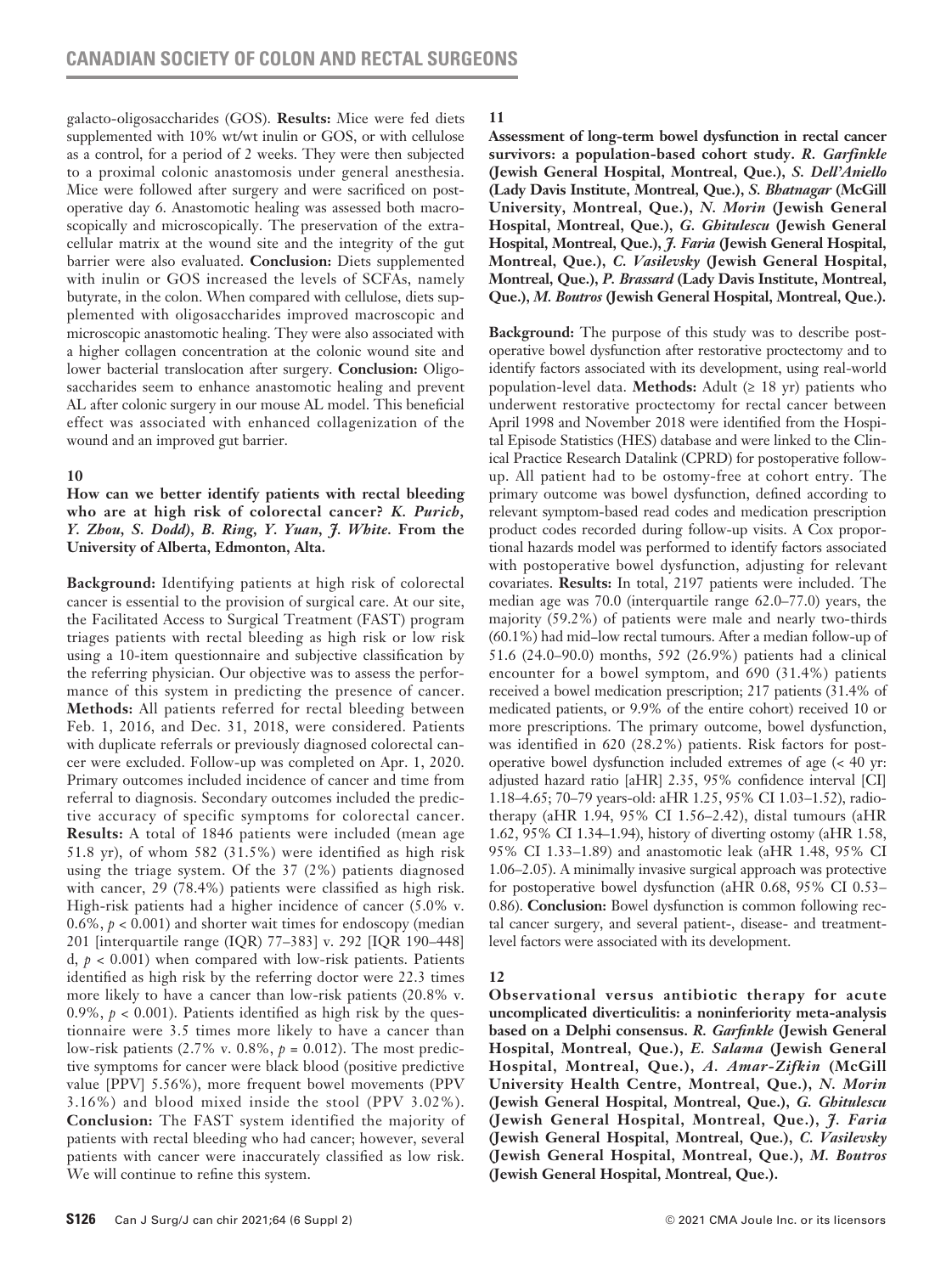**Background:** Previous meta-analyses have compared observational therapy (OT) to antibiotics for acute uncomplicated diverticulitis (AUD); however, the lack of clinically relevant margins has limited their conclusions. The purpose of this study was to determine if OT is noninferior to antibiotics for AUD. **Methods:** Medline, Embase and Cochrane were systematically searched by 2 independent reviewers to identify comparative studies of OT versus antibiotics for AUD. Noninferiority margins (NIM) for each outcome were based on a previous Delphi consensus process including 50 patients and 55 physicians: persistent diverticulitis (NIM 4.0%), progression to complicated diverticulitis (NIM 3.0%) and time to recovery (NIM 5 d). Risk differences (RD) and mean differences (MD) were pooled using random-effects meta-analysis. As is customary with noninferiority analyses, 1-sided 90% confidence intervals and Z tests were used to determine noninferiority. A sensitivity analysis was performed, excluding patients post-hoc determined to have complicated diverticulitis. **Results:** Nine studies (3 randomized controlled trials, 6 observational studies) met the inclusion criteria: OT (*n* = 2011) versus antibiotics (*n* = 1144). Eight studies were European publications and 1 was from New Zealand. The years of accrual spanned from 2000 to 2019. OT was noninferior to antibiotics regarding the risk of persistent diverticulitis (pooled RD –0.39%, 90% confidence interval [CI] –3.22% to 2.44%, NIM 4.0%, NI p value < 0.001; *I*<sup>2</sup> 66%), progression to complicated diverticulitis (pooled RD –0.030%, 90% CI –0.99% to 0.92%, NIM 3.0%, NI p value < 0.001; *I*<sup>2</sup> 0%) and time to recovery (pooled MD 2.0 d, 90% CI 1.38–2.62 d, NIM 5 d, NI p value < 0.001; *I*<sup>2</sup> not applicable). On sensitivity analysis, OT remained noninferior for each outcome. When stratified by study design, OT also remained noninferior for each outcome among randomized controlled trials only. **Conclusion:** According to clinically relevant NIMs, OT was noninferior to antibiotics for the treatment of AUD with regard to persistent diverticulitis, progression to complicated diverticulitis and time to reach full recovery.

## **13**

**Radiotherapy alone versus chemoradiotherapy for stage I anal squamous cell carcinoma: a systematic review and meta-analysis.** *G. Talwar* **(McMaster University, Hamilton, Ont.),** *R. Daniel* **(University of Toronto, Toronto, Ont.),** *T. McKechnie* **(McMaster University, Hamilton, Ont.),** *O. Levine* **(McMaster University, Hamilton, Ont.),** *C. Eskicioglu* **(McMaster University, Hamilton, Ont.).**

**Background:** Patients with stage I anal squamous cell carcinoma (SCC) have been underrepresented in landmark trials showing superiority of chemoradiotherapy (CRT) over radiotherapy alone (RT) for definitive treatment. This review aimed to elucidate whether definitive treatment with RT versus CRT is associated with differences in survival and treatment-related toxicity outcomes in patients with stage I anal SCC. **Methods:** Medline, Embase and Central were searched as of November 2020 to identify studies comparing outcomes of RT versus CRT for nonoperative treatment of patients with stage I anal SCC. The primary outcomes were 5-year overall survival (OS) and 5-year disease-free survival (DFS). The secondary outcome was treatment-related toxicities. A pairwise meta-analysis was performed using an inverse-variance random-effects model. **Results:** From 2174 citations, 5 retrospective studies with 415 patients treated with RT and 3784 patients treated with CRT were included. Patients treated with CRT had an increased 5-year OS (relative risk [RR] 1.18, 95% confidence interval [CI]  $1.10-1.26$ ,  $p < 0.001$ ,  $I^2$  0%) but no significant difference in 5-year DFS (RR 1.01, 95% CI 0.92– 1.11, *p* = 0.87, *I*<sup>2</sup> 0%). Treatment-related toxicities could not be meta-analyzed because of heterogeneity. Limited data from individual studies suggested an increased frequency of select toxicities with CRT. **Conclusion:** RT may be an appropriate alternative to CRT for patients with stage I anal SCC who may be unable to tolerate chemotherapy-related toxicity; however, CRT remains the gold standard. Larger prospective studies comparing strategies for this select patient population are needed to clarify whether treatment can be de-escalated.

## **14**

**Is the Hartmann procedure for diverticulitis obsolete? National trends in colectomy for diverticulitis in the emergency setting from 1993 to 2015.** *H. AlSulaim, M. Alqahtani, R. Garfinkle, S. Al-Masrouri, C. Vasilevsky, N. Morin, M. Boutros.* **From McGill University, Montreal, Que.**

**Background:** Historically, the Hartmann procedure (HP) has been the operation of choice for diverticulitis in the emergency setting. However, recent evidence has demonstrated the safety of primary anastomosis (PA). The purpose of this study was to evaluate the trends of, and factors associated with, HP compared with PA in emergency surgery for diverticulitis. **Methods:** Using the National Inpatient Sample database, we identified adult patients 18 years of age and older who underwent emergency surgery for diverticulitis (HP or PA) between January 1993 and October 2015 using *International Classification of Diseases, 9th Revision (*ICD-9) codes. Patients with inflammatory bowel disease or gastrointestinal cancer or who underwent elective surgery were excluded. Of 90 815 patients who met the inclusion criteria, 49 259 (54.2%) had a HP and 41 556 (46.8%) had a primary anastomosis (PA). Median age was 62 years (interquartile range [IQR] 50–73). Patients who had HP were more likely to be older (median 63 yr (IQR 51–75) v. 60 yr (48–72), *p* < 0.001) and have major or extreme severity of illness index (69.5% v. 41.4%, *p* < 0.001). The overall likelihood of HP did not differ significantly over time: HP comprised 53.5% of included cases in 1993–1995 and 54.3% of cases in 2013–2015 (*p* < 0.001). On multiple logistic regression, age (reference: 18–44 yr; 45–54 yr: odds ratio [OR] 1.13, 95% confidence interval [CI] 1.07–1.19; ≥ 75 yr: OR 1.39, 95% CI 1.29–1.49) and severity of illness (moderate illness: OR 1.81, 95% CI 1.69–1.93, major or extreme illness: OR 4.80, 95% CI 4.51– 5.12) were independent predictors of HP. **Conclusion:**  Despite early data demonstrating its safety compared with the Hartmann procedure, the use of sigmoid colectomy with primary anastomosis for diverticulitis in the emergency setting has remained stable over 2 decades. Future research should aim to identify a possible change in practice with the publication of more recent randomized controlled trials.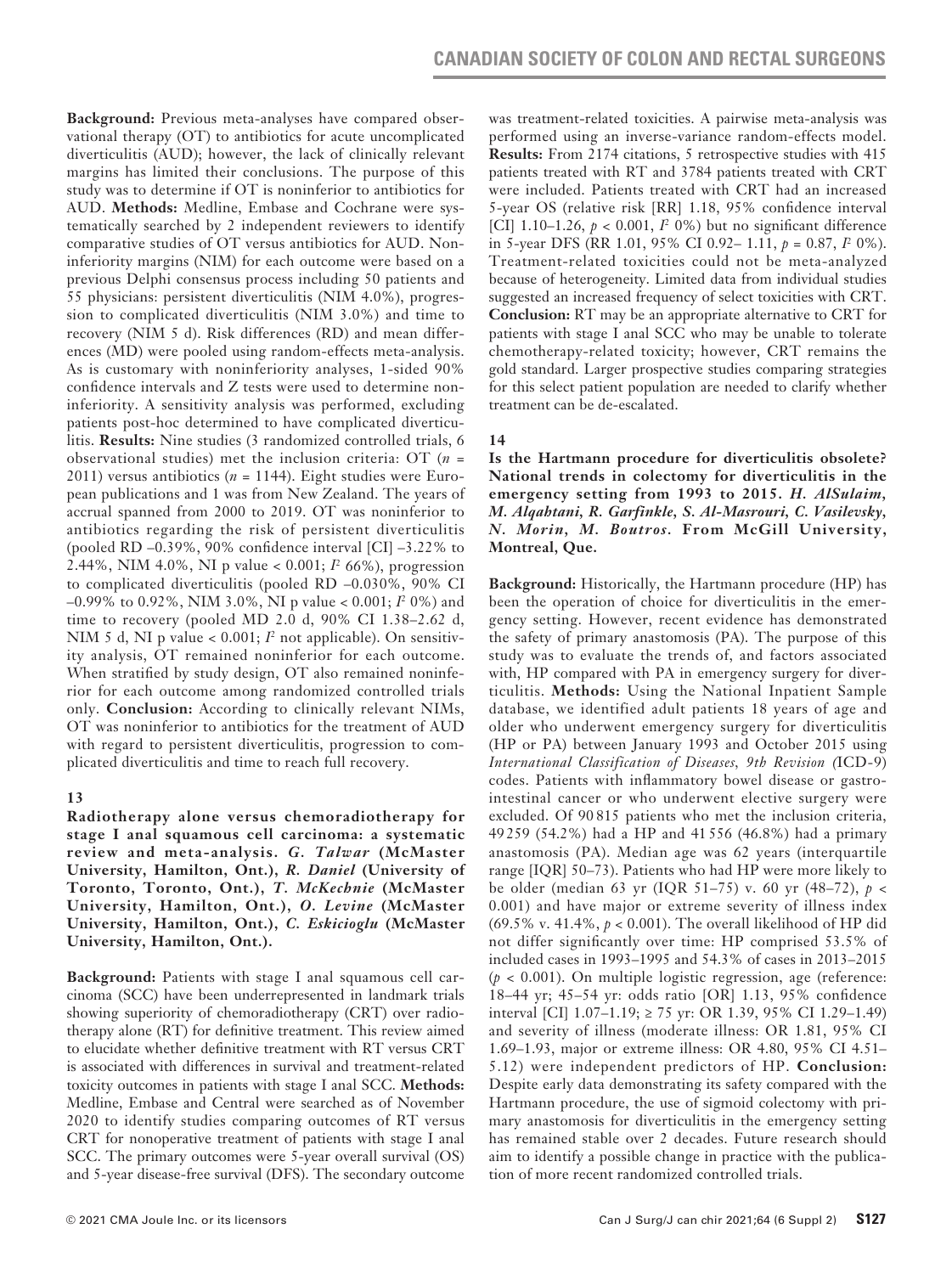**Sugammadex in colorectal surgery: a systematic review and meta-analysis.** *T. McKechnie* **(McMaster University, Hamilton, Ont.),** *A. Chen* **(McMaster University, Hamilton, Ont.),** *A. Patel* **(Western University, London, Ont.),** *Y. Lee*  **(McMaster University, Hamilton, Ont.),** *A. Doumouras*  **(McMaster University, Hamilton, Ont.),** *D. Hong* **(McMaster University, Hamilton, Ont.),** *C. Eskicioglu*  **(McMaster University, Hamilton, Ont.).**

**Background:** Traditionally, reversal of neuromuscular blocking agents following the completion of surgery was achieved with cholinesterase inhibitors. Recently, sugammadex has been increasingly relied upon. Sugammadex is a cyclodextrin molecule that rapidly reverses steroidal neuromuscular blocking drugs. Its use following colorectal surgery has become more common, and while the rapidity of reversal is undoubtedly improved, whether sugammadex affects clinical postoperative outcomes is unknown. This systematic review and metaanalysis aims to compare postoperative outcomes in patients receiving sugammadex with those receiving a control during colorectal surgery. **Methods:** Medline, Embase and Central from database inception to December 2020 were systematically searched. Articles were included if they compared sugammadex with a control (e.g., neostigmine, pyridostigmine, placebo) in patients undergoing colorectal surgery in terms of postoperative morbidity or length of stay (LOS) or both. Pairwise metaanalyses using inverse variance random effects was performed. Risk of bias was assessed using the RoB 2 tool for randomized trials and ROBINS-I for nonrandomized studies. **Results:**  From 269 citations identified, 5 studies with 535 patients receiving sugammadex (45.8% female, mean age 64.4 yr) and 569 patients receiving a traditional neuromuscular blockade reversal agent (45.0% female, mean age 64.3 yr) were included. All included studies were appraised to be of low or moderate risk of bias. There was no significant difference in LOS between the 2 groups (mean difference –0.01, 95% confidence interval [CI]  $-0.27$  to 0.25,  $p = 0.95$ ). The risk of adverse respiratory events postoperatively was similar between the 2 groups (risk ratio 1.33, 95% CI 0.81 to 2.19, *p* = 0.25). **Conclusion:** There are no current data to suggest an improvement in postoperative outcomes with the use of sugammadex in patients undergoing colorectal surgery. This study is limited by the number of included studies. Further prospective study comparing sugammadex and traditional neuromuscular blockade reversal agents in colorectal surgery is required.

#### **16**

**Sexuality and rectal cancer treatment: a qualitative study exploring patients' information needs and expectations on sexual dysfunction after rectal cancer treatment.** *V. Brissette* **(Jewish General Hospital, Montreal, Que.),** *N. Al Busaidi* **(Jewish General Hospital, Montreal, Que.),** *F. Rajabiyazdi* **(McGill University Health Centre, Montreal, Que.),** *J. Moon* **(Jewish General Hospital, Montreal, Que.),** *M. Demian* **(Jewish General Hospital, Montreal, Que.),** *C. Vasilevsky* **(Jewish General Hospital, Montreal, Que.),** *N. Morin* **(Jewish General Hospital, Montreal, Que.),** *M. Boutros* **(Jewish General Hospital, Montreal, Que.)**

**Background:** Sexual dysfunction is an important sequela of rectal cancer treatment and has important implications for patients' quality of life. However, patients often lack information about sexual dysfunction associated with rectal cancer treatment. Given that sexual health and satisfaction are important determinants of quality of life, optimizing patient education in this area has the potential to improve rectal cancer survivorship care. This study aims to ascertain patients' needs and expectations for information on sexual dysfunction after rectal cancer treatment. **Methods:** After institutional ethics board approval, a qualitative study was conducted using semistructured interviews of both rectal cancer survivors (*n* = 10, 50% female, age  $48-64$  yr) and colorectal surgeons ( $n = 6, 83\%$ ) female). Data analysis was performed using thematic analysis. Transcribed interviews were coded independently by 2 researchers using MAXQDA software and the themes identified were refined iteratively on the basis of continuing discussions with all investigators. **Results:** Patient interviews revealed 4 overarching themes: (1) patients have limited knowledge about symptoms of sexual dysfunction, (2) patients receive inadequate information from the medical team regarding sexual dysfunction, (3) patients want to receive information about sexual dysfunction in different formats, (4) before the start of treatment. Surgeon interviews revealed 4 overarching themes: (1) surgeons face challenges in informing patients about sexual dysfunction, (2) discussion on sexual dysfunction depends on the complexity of the patient's condition and persona, (3) surgeons think patients should receive high-quality information on sexual dysfunction, (4) both before and after treatment. **Conclusion:** Patients with rectal cancer receive limited information about sexual dysfunction associated with treatment and as a result, their needs and expectations are inadequately met. Our study supports the development of high-quality, patient-centred material on sexual dysfunction after rectal cancer treatment that could facilitate communication, improve physicians' and patients' satisfaction, and help patients to gain better knowledge of sexual dysfunction.

## **17**

#### **Video-based interviews in selection process.** *R. Selvam*  **(University of Ottawa, Ottawa, Ont.),** *H. Moloo* **(University of Ottawa, Ottawa, Ont.),** *H. MacRae* **(University of Toronto, Toronto, Ont.),** *F. Alam* **(University of Toronto, Toronto, Ont.),** *I. Raiche* **(University of Ottawa, Ottawa, Ont.).**

**Background:** As a result of the pandemic, resident selection was forced to move to a video-based process in 2020. Over the next few years, training programs will have to choose to either go back to face-to-face interviews or continue with video-based platforms. In an attempt to help programs with their decision, this project aimed to document the experience of program directors and applicants undergoing a video-based selection process. **Methods:** Applicants and program directors involved in the 2020 Canadian Colorectal Fellowship Match were invited to participate in this qualitative study. All colorectal fellowship programs carried out their selection process as per their protocol. Structured phone interviews of participants were completed before and after the fellowship interviews. The perspectives of applicants and program directors were extracted using directed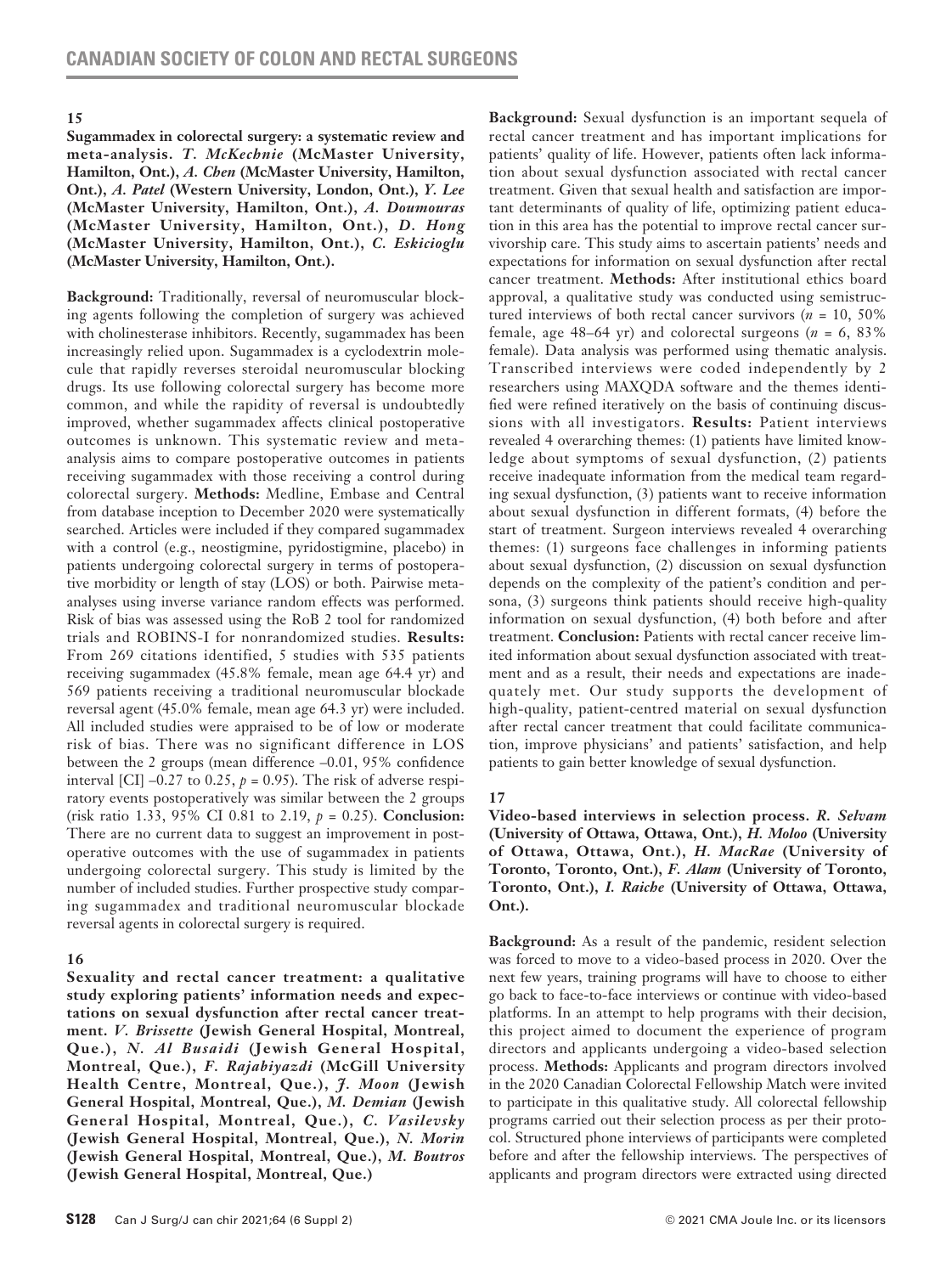content analysis. Six program directors and 5 applicants participated in this study. **Results:** Before the interview, program directors described the potential role of the interview as an opportunity to get a sense of how applicants react under stress and who they are as individuals. In programs where most applicants do electives, program directors admitted that the interview had minimal impact on the rank list. Applicants used the interview to assess the culture of the program and to ensure that their aspirations fit well with the program. When asked after the interview, applicants found the process useful. Multiple benefits of this interview format were mentioned by both applicants and program directors, including financial cost, opportunity cost and environmental benefits. The most commonly mentioned aspect lacking with the video-based format was the informal interactions. **Conclusion:** Considering the multiple advantages of the video-based interviews documented by this project and other sources, identifying ways to further optimize this process should be of interest. Looking for alternative opportunities for informal interactions may serve to refine the video-based interview process.

#### **18**

**Impact of delaying colonoscopies during the COVID-19 pandemic on colorectal cancer detection and prevention.**  *J. Holland, M. Cwintal, G. Rigas, C. Vasilevsky, N. Morin, G. Ghitulescu, J. Faria, A. Pang, M. Boutros.* **From McGill University, Montreal, Que.**

**Background:** The COVID-19 pandemic required strict prioritization of health care resources, resulting in at least a partial shutdown of endoscopy in many health care centres. This study aims to quantify the impact of colonoscopy shutdown on colorectal cancer detection and screening. **Methods:** The endoscopy database at an academic tertiary care centre was queried for all colonoscopies performed from March to June 2020, corresponding to the first wave of the pandemic, and colonoscopies performed in March to June 2019, a nonpandemic (NP) period. The indications, cancer and adenoma detection rates, as well as the prioritization of urgent procedures were compared between the 2 periods. **Methods:** In the NP period, 2515 colonoscopies were performed, while only 462 were performed during the pandemic period, an 82% reduction. Surveillance colonoscopies in high-risk patients were reduced from 848 to 114, an 87% reduction. Only 17 initial screening colonoscopies in high-risk patients were completed compared with 303 in the NP period, a 94% reduction. An increase in the proportion of colonoscopies performed in the pandemic period was for urgent indications, 4.7% versus 27.1% (*p* < 0.001), and for inpatients, 0.5% versus 13.6% (*p* < 0.001). In the NP period, 44 (1.7%) patients were diagnosed with cancers and adenomas were removed in 766 patients (30.5%), whereas during the pandemic period, 18 (3.9%) cancers were diagnosed and 142 patients (30.7%) had adenomas. On multivariate regression, the pandemic period was independently associated with increased cancer detection (odds ratio [OR] 2.12, 95% confidence interval [CI] 1.18–3.80) and urgent colonoscopy (OR 6.58, 95% CI 4.81–9.09) but was not associated with adenoma detection (OR 1.06, 95% CI 0.84–1.35). **Conclusion:** The restriction of colonoscopies resulted in a significant reduction in screening and surveillance in high-risk patients, as well as a significant reduction in cancers found. Future studies will determine the ramifications of the decrease in surveillance and adenoma detection on patients whose colonoscopies were delayed because of the pandemic.

#### **19**

#### **Opioid use disorder associated with increased anastomotic leak and major complications after colorectal surgery.**  *J. Holland, J. Moon, D. Marinescu, N. Morin, G. Ghitulescu, A. Pang, C. Vasilevsky, M. Boutros.* **From McGill University, Montreal, Que.**

**Background:** Opioid use disorders (OUD) have been associated with an increased risk of complications, length of stay and cost in many surgical procedures. This study aims to determine their impact on the outcomes of colorectal resections. **Methods:** Using the National Inpatient Sample database, all admissions for colorectal resections between 2000 and 2016 were identified using *International Classification of Diseases, 9th Revision* and *10th Revision (*ICD-9/10) codes. Patients with a history of OUD were similarly identified. The outcomes of interest were mortality, postoperative complications, length of stay and cost of admission. Patient and disease factors associated with OUD were identified in univariate linear regression. Multivariable logistic and linear regression models were used to study the association of OUD and the outcomes of interest. **Results:** Of 1599767 admissions for colorectal resections, 5953 (0.37%) patients had an OUD. Patients with OUD were younger (56.0 [standard deviation (SD) 16.1] vs. 62.2 [SD 17.1] yr, *p* < 0.01), more likely to be smokers (27.6% v. 21.6%, *p* < 0.001), overweight or obese (10.9% v. 8.6%,  $p < 0.001$ ) and less likely to be undergoing elective surgery  $(33.1\% \text{ v. } 49.1\%, p < 0.001)$ . On multivariate logistic regression, OUD was significantly associated with both overall operative complications (odds ratio [OR] 1.54, 95% confidence interval [CI] 1.34–1.77) and anastomotic leak (OR 1.29, 95% CI 1.08– 1.55). However, OUD did not have a significant impact on mortality (OR 0.90, 95% CI 0.64–1.25). On multivariable linear regression, OUDs were also associated with an increased cost of \$26365.59 (95% CI \$26365.50–\$26365.67) and increased length of stay of 2.60 days (95% CI 2.54–2.65). **Conclusion:** OUD represents a significant predictor of overall complications, anastomotic leak, increased cost and length of stay in major colorectal surgery. This patient group should receive dedicated preoperative optimization and careful postoperative monitoring.

#### **20**

### **Effectiveness of a rectal cancer education video on patient expectations.** *C. Brown, A. Karimuddin, M. Raval, P. Phang, A. Ghuman.* **From St. Paul's Hospital, Vancouver, B.C.**

**Background:** Patients with rectal cancer (RC) may have unrealistic expectations of good anorectal function after neoadjuvant radiation and low anterior resection (LAR) surgery. The goals of this study are to assess patient expectations of bowel, urinary and sexual function after RC treatments and whether an education video changed expectations. **Methods:** Thirtyfour RC patients having neoadjuvant chemoradiation then LAR were assessed. Following consultation with a surgeon, but before time of surgery, a questionnaire assessing expectations of treatment was administered. Patients then watched an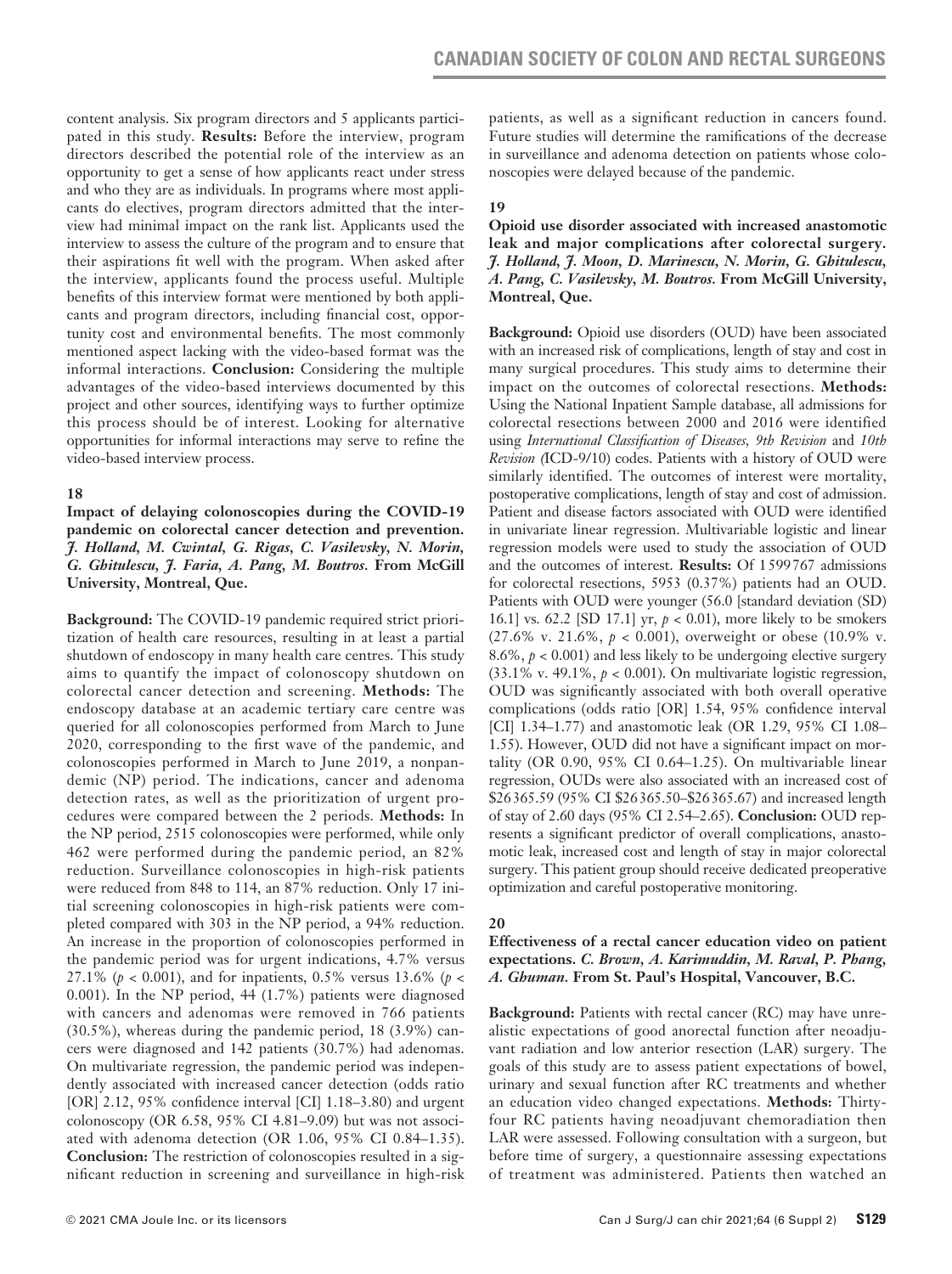educational video that provided information on treatments and functional limitations after treatments. The video included patient testimonies. The questionnaire was administered again after patients watched the video and changes in expectation analyzed. Scoring values were from 1, indicating poor function, to 5, indicating normal function. **Results:** Patient scores for control of bowel movements, rectal gas, wearing a pad, rushing to toilet, altering diet and use of medication, on average indicated expectation of sometimes being problematic but with a wide range in scores from occasionally problematic to good function (scores 1 to 5). Similarly, urination and sexual function scores indicated expectation of sometimes being problematic but with a wide range of scores (1 to 5). Expectations of altered bowel function, dietary restriction and urinary and sexual function were changed in 47% to 71% of patients after watching the education video. The education video was scored as helpful or very helpful by 85% of patients. **Conclusion:** Patients have wide expectations of problematic control of bowel function, urination and sexual function following RC treatments that could depend on individual patient factors such as age, general health, tumour location, anastomotic height and preoperative function. An education video did change expectations for functional limitations after treatments in a majority of patients. Further education modalities for patients and surgeons may provide more uniform expectations of functional limitations after RC treatments.

## **21**

**Robotic-assisted rectosigmoid and rectal cancer resection: implementation and early experience at a Canadian tertiary centre.** *M. Li* **(University of Calgary, Calgary, Alta.),**  *S. Muncner* **(University of Alberta, Edmonton, Alta.),**  *I. Mihajlovic* **(University of Alberta, Edmonton, Alta.),**  *M. Dykstra* **(University of Alberta, Edmonton, Alta.),**  *R. Snelgrove* **(University of Alberta, Edmonton, Alta.),**  *H. Wang* **(University of Alberta, Edmonton, Alta.).**

**Background:** Robotic-assisted surgery offers technical advantages in the pelvis. However, cost concerns have limited the implementation of robotic colorectal surgery in Canada. Our study describes the early experience of a robotic colorectal surgery program started in November 2018 at a Canadian tertiary centre. **Methods:** A prospective database was used to perform a case review from program inception to January 2021 on patients with rectal and rectosigmoid adenocarcinoma. Demographic, procedural and tumour characteristics were collected. Shortterm clinicopathologic outcomes were analyzed. **Results:** Sixtytwo patients were included, of whom 45 were male (72.6%). Mean age was 63.2 years (standard deviation [SD] 9.9 yr), mean body mass index was 29.3 (SD 6.0) and median Charlson Comorbidity Index score was 4 (range 2–11). Fifty-six (90.3%) patients had rectal adenocarcinoma and the remaining 6 patients (9.7%) had rectosigmoid adenocarcinoma. Mean tumour distance from sphincter was 5.1 cm (SD 3.6 cm). Common procedures were low anterior resection (41 patients, 66.1%; mean operating time [OT] 303 [SD 73.0] min) and abdominoperineal resection (13 patients, 21.0%; mean OT 345 [SD 114.5] min). Median hospital stay was 5 days (range 1–34 d). Thirty-day complication, readmission and mortality rates were 4.8%, 3.2% and 0%, respectively. A median of 15 nodes were retrieved (range 5–37). R0 resection was achieved in all cases and no conversions occurred. Total mesorectal excision was graded as complete, nearly complete and incomplete in 41 cases (73.2%), 14 cases (25.0%) and 1 case (1.8%), respectively. A significant decrease in OT was noted between the first and last 10 cases (mean 348 v. 291 min, *p* = 0.02). **Conclusion:**  Implementation of robotic rectal and rectosigmoid cancer resection in a Canadian centre is feasible with comparable clinicopathologic outcomes. There is a significant decrease in OT as surgeon experience increases. Future research will compare robotic versus laparoscopic rectal cancer outcomes and analyze cost-effectiveness.

## **22**

**An online educational app for rectal cancer survivors with low anterior resection syndrome: a pilot study.** *O. Monton* **(McMaster University, Hamilton, Ont.),** *A. Smith* **(Western University, London, Ont.),** *J. Moon* **(McGill University, Montreal, Que.),** *M. Demian* **(McGill University, Montreal, Que.),** *R. Garfinkle* **(McGill University, Montreal, Que.),**  *C. Vasilevsky* **(McGill University, Montreal, Que.),**  *F. Rajabiyazdi* **(McGill University, Montreal, Que.),**  *M. Boutros* **(McGill University, Montreal, Que.).** 

**Background:** Supportive interventions for rectal cancer survivors with low anterior resection syndrome (LARS) following restorative proctectomy are lacking. To improve patient experience through education and support, we developed an online patient-centred application on LARS (eLARS) for rectal cancer survivors. The aim of this study was to evaluate the feasibility of eLARS usage in rectal cancer survivors and gain insight into participants' experiences with LARS and the eLARS application. **Methods:** This was a mixed methods pilot study, which included a feasibility and qualitative analysis. Convenience sampling was used to recruit rectal cancer survivors from a single institution who underwent restorative proctectomy. Study participants gained access to eLARS for 2 months. The primary outcome was feasibility, defined as 75% of study participants using the application at least 4 times per month. Semistructured interviews were performed with patients following the study period. Thematic analysis was used to analyze the interviews. **Results:** Our sample included 8 rectal cancer survivors, 5 females and 3 males, with a median age of 58.5 (interquartile range 56.5–64.5) years. Most participants (75%) were at more than 1 year after restorative proctectomy. Five participants had major and 1 had minor LARS. The majority (75%) of participants used the application at least 4 times per month during the study period. Our thematic analysis revealed 2 challenges and 2 corresponding solutions. Participants felt that they lacked access to credible information and emotional support around the time of ileostomy reversal, and they found that the eLARS application addressed these challenges through the educational module and the patient discussion forum, respectively. All 7 participants who answered the satisfaction questionnaire were "mostly" or "very" satisfied with the app and would recommend it to other rectal cancer survivors with LARS. **Conclusion:** Our study revealed challenges faced by rectal cancer survivors living with LARS. eLARS is a feasible educational and supportive intervention for rectal cancer survivors that has the potential to enhance patient experiences.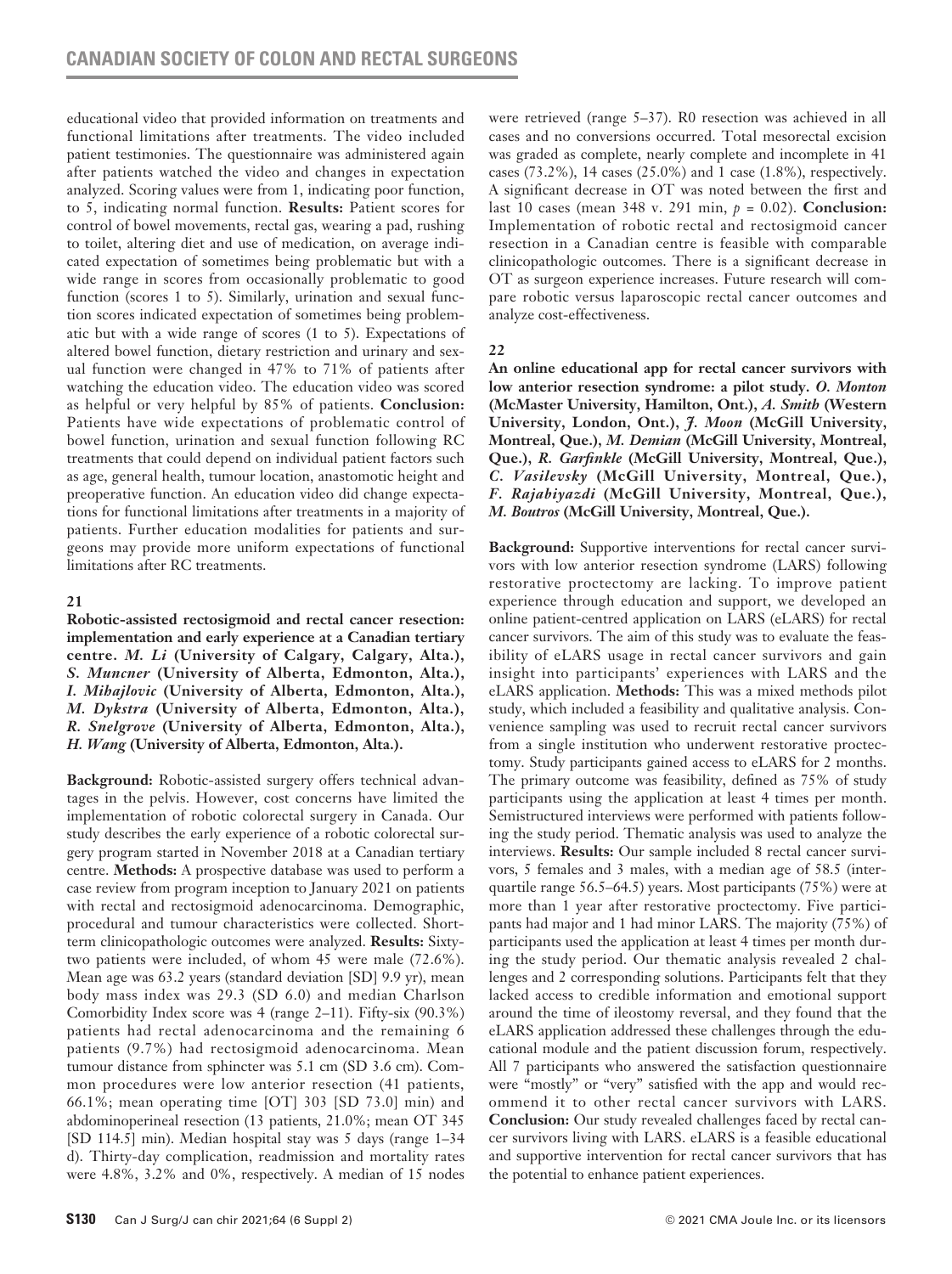#### **The effects of surgeon specialization on the outcome of emergency colorectal surgery.** *O. AlAamer, N. AlSelaim, M. AlMalki, A. Al-osail.* **From King Saud bin Abdulaziz University for Health Sciences, Riyadh, Saudi Arabia.**

**Background:** Colonic emergencies remain a major lifethreatening condition associated with high morbidity and mortality rates. Many factors have been reported as significant risk factors for postoperative course outcome. Unlike elective colorectal surgical procedures, a large portion of emergency colorectal surgical procedures are performed by noncolorectal surgeons. The impact of specialization on the outcome of emergency colorectal surgery has not yet been well described. The objective was to evaluate the impact of surgeon specialization on the outcomes of emergency colorectal surgeries. **Methods:** This was a retrospective cohort study conducted at King Abdulaziz Medical City in Riyadh. Patients undergoing emergency colorectal surgery were identified and grouped according to the specialty of the primary surgeon: colorectal surgeon or noncolorectal surgeon. Outcomes included 30-day mortality, length of stay, intensive care unit (ICU) stay, 30-day complications and reoperation Bivariate and multivariate regression analyses were used to assess the association between the surgeons' specialty and outcomes. **Results:** Of 219 included patients who underwent surgery between 2008 and 2020, there were 126 men (57.5%) and 93 women (42.4%).The most common procedure performed by colorectal surgeons was left hemicolectomy (*n* = 45, 67.2%) while the most common procedure performed by noncolorectal surgeons was right hemicolectomy  $(n = 26, 51\%)$ . The most common reason for surgery was malignant pathologies (*n* = 129, 58.9%). Patients who had their surgeries performed by a colorectal surgeon had a significant decrease in 30-day mortality (odds ratio [OR] 0.23, 95% confidence interval [CI] 0.065–0.834). Reoperation also decreased in this group (OR 0.413, 95% CI 0.179–0.956). In addition, both hospital length of stay and ICU length of stay decreased in the colorectal group compared with the noncolorectal group (OR 0.636, 95% CI 0.465–0.869, and OR 0.385, 95% CI 0.235–0.63, respectively). **Conclusion:** Specialization in colorectal surgery has a significant influence on morbidity and mortality after emergency operations. These findings may help improve emergency services and remodel referral systems in institutions.

#### **24**

**Outcomes after colorectal cancer resections in octogenarians and older in a regional New Zealand setting — What are the predictors of mortality?** *R. Ruxton, P. Manuel, F. Mohamed.* **From Southland Hospital, Invercargill, New Zealand.** 

**Background:** Internationally, more and more cancer resections are occurring in those over the age of 80 years. Understanding the outcomes for these patients is paramount to providing informed and accurate patient care. Our institution serves a population of 100 000 across 35 000 km2 , in a region that has among the highest rates of colorectal cancer in the world. We reviewed the clinical outcomes for patients over the age of 80 years undergoing elective colonic resection for malignancy in a regional hospital in New Zealand. **Methods:** We conducted a

review of those 80 years old or older who underwent elective colonic resection surgery for malignancy from January 2016 to January 2021. Baseline characteristics were gathered, including Charlson Comorbidity Index score to assess comorbidity. Thirty-day mortality, length of stay, intensive care unit stay, discharge disposition and mortality were the primary outcomes. Multivariate regression was used to assess the baseline factors that were predictors of 30-day mortality. **Results:** Sixty-four patients were identified, the mean age being 83.8 years, 32 of whom were women. The mean length of stay was 12.4 (standard deviation [SD] 9.6) days, with a mean critical care unit (CCU) stay of 1.9 (SD 2.3) days. Twenty-four percent of patients were discharged to a higher level of care than their baseline or to an inpatient rehabilitation ward. There was a 3% (3/64) 30-day mortality rate. Of the baseline characteristics, Charlston Comorbidity Index score was statistically significantly associated with mortality  $(p = 0.042)$ . **Conclusion:** Patients over 80 years of age have acceptable postoperative outcomes in keeping with international standards, although they may have a longer length of stay in hospital and higher likelihood of requiring rehabilitation or decreased independence. Careful discussion is warranted for selected patients, particularly those with comorbidities, but age alone need not be prohibitory in this population.

### **25**

**Long-term outcomes after seton placement for perianal fistulae with and without Crohn disease.** *M.K. Motamedi*  **(Providence Health Care, Vancouver, B.C.),** *S. Serahati*  **(University of Saskatchewan, Saskatoon, Saskatchewan),**  *L. Rajendran* **(University of Toronto, Toronto, Ont.),**  *C. Brown* **(Providence Health Care, Vancouver, B.C.),**  *M. Raval* **(Providence Health Care, Vancouver, B.C.),**  *A. Karimuddin* **(Providence Health Care, Vancouver, B.C.),**  *A. Ghuman* **(Providence Health Care, Vancouver, B.C.),**  *T. Phang* **(Providence Health Care, Vancouver, B.C.).** 

**Background:** Perianal sepsis in Crohn disease (CD) fistulae is managed with antibiotics, surgical drainage and a noncutting seton if a trans-sphincteric tract is identified. Optimal management following seton placement remains to be determined. We aimed to assess the success rates of subsequent curative surgery, seton removal or long-term indwelling seton in patients with or without CD. **Methods:** A retrospective cohort study of consecutive patients with perianal fistula treated with noncutting seton between 2010 and 2019 was undertaken. Patients included 83 with and 94 without CD. Initial control of symptomatic perianal infection with seton (improvement of pain, no fever, decreased purulence, and no dependence on antibiotics), subsequent healing (closure of external openings or minimally symptomatic fistula with little-to-no drainage upon gentle compression) and reintervention rates were compared. **Results:** Overall, 177 patients, 61% male and 83% with complex fistulae, were followed for a median of 23 months (interquartile range 11–40). Immunomodulatory treatment was used in 90% of patients with CD after seton. The probability of achieving initial control of perianal infection with seton was 92.9% in patients with CD and 96.7% in those without CD  $(p = 0.11)$ . Subsequently, fistula healing for patients with and without CD, respectively, was achieved in 64% and 86% after curative surgery  $(n = 84, p = 0.1)$ , 49% and 71% after seton removal (*n* = 57, *p* = 0.21) and 58%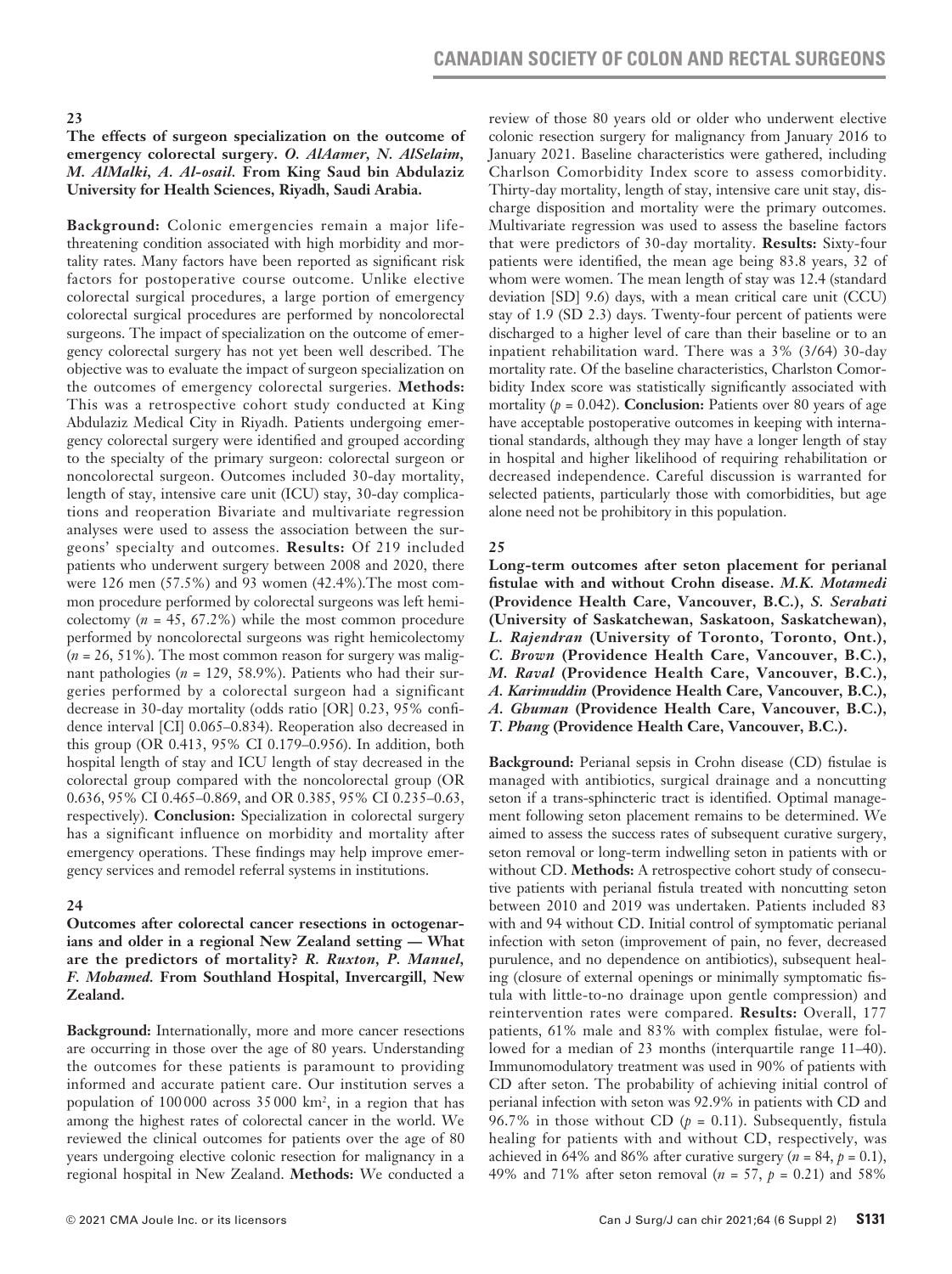and 50% with long-term seton management ( $n = 36$ ,  $p = 0.72$ ). The overall probability of reintervention for recurrence during the follow-up was 83% in patients with CD versus 53% in those without CD  $(p = 0.002)$ . The 3 management strategies had statistically comparable healing and reintervention outcomes in patients with CD  $(p = 0.5)$ . CD, supralevator extension and diabetes were predictors of worse outcomes. **Conclusion:** Curative surgery resulted in satisfactory fistula healing in the majority of patients without CD patients but had poor results in the few patients with CD having curative surgery. Reintervention for recurring perianal sepsis is frequent in CD and can be managed using long-term indwelling setons.

### **26**

**A survey of patient and surgeon preference for early ileostomy closure following restorative proctectomy for rectal cancer — Why aren't we doing it?** *N. Caminsky* **(McGill University, Montreal, Que.),** *J. Moon* **(McGill University, Montreal, Que.),** *F. Rajabiyazdi* **(McGill University, Montreal, Que.),** *S. Chadi* **(University Health Network, Toronto, Ont.),** *K. Alavi* **(University of Massachusetts, Amherst, Mass.),** *I. Paquette* **(University of Cincinnati, Cincinnati, Ohio),** *T. MacLean* **(University of Calgary, Calgary, Alta.),** *S. Wexner* **(Cleveland Clinic Florida, Weston, Fla.),** *S. Liberman* **(McGill University, Montreal, Que.),** *S. Steele* **(Cleveland Clinic, Cleveland, Ohio),** *J. Park* **(University of Manitoba, Winnipeg, Man.),** *S. Patel* **(Queen's University, Kingston, Ont.),** *L. Bordeianou*  **(Harvard Medical School, Boston, Mass.),** *R. Auer* **(The Ottawa Hospital, Ottawa, Ont.),** *P. Sylla* **(Icahn School of Medicine at Mount Sinai, New York, N.Y.),** *N. Morin* **(McGill University, Montreal, Que.),** *A. Ghuman* **(McGill University, Montreal, Que.),** *M. Boutros* **(McGill University, Montreal, Que.).** 

**Background:** Early ileostomy closure (EIC), 2 weeks or less from creation, is a relatively new practice that has been shown to be safe, feasible and cost-effective in Europe. To our knowledge, this is not routine practice, nor has it been studied, in North America. We sought patient and surgeon opinions about EIC. **Methods:** This was a mixed-methods, cross-sectional study. Rectal cancer survivors from a single institution who underwent restorative proctectomy with diverting loop ileostomy (DLI) and subsequent reversal within 4 years were included. North American surgeons with high rectal cancer volumes (> 20 cases/ yr) were included. Structured (for patients) and semistructured (for surgeons) interviews were performed. Grounded theory was used for thematic analysis. **Results:** Thirty-nine patients were interviewed (mean age 65 [standard deviation 12] yr, 48% female). DLI reversal occurred after a median of 7.3 months (interquartile range 4.6–10.6) and 49% ( $n = 19$ ) of patients found it difficult or very difficult to live with their DLI. Important advantages of EIC perceived by patients were improved quality of life and quicker return to normal function, whereas the greatest disadvantage was that 2 operations in 2 weeks would be too taxing. The majority of patients (69%, *n* = 27) would have chosen EIC had it been offered. Surgeon interviews (*n* = 14) revealed 4 overarching themes: (1) barriers to implementing EIC exist including logistical difficulty, concerns for patient outcomes and resistance to change; (2) it is only appropriate for motivated patients with an uncomplicated perioperative course; (3) implementation will require a strategic approach including multidisciplinary and institutional buy-in; and (4) there are many benefits to EIC including mitigating stoma-related complications and financial burden. The majority of surgeons (*n* = 12, 86%) said they would definitely participate in a randomized controlled trial (RCT). **Conclusion:** Although EIC has been proven safe, it has not yet been implemented in North America. Both patients and surgeons are interested in further exploring this approach and believe it warrants a North American RCT to motivate a change in practice.

#### **27**

### **Crohn disease independently associated with longer hospital admission after surgery.** *Z. Bayat, E. Kennedy, C. Victor, A. Govindarajan.* **From the University of Toronto, Toronto, Ont.**

**Background:** Increased length of hospital stay (LOS) is associated with health care overutilization and adverse patient outcomes. Even though Crohn disease (CD) is often managed surgically, the existing evidence for the impact of CD on LOS after surgery is sparse. Right hemicolectomy (RC) and ileocecal resection (IC) are commonly performed to treat CD. We aimed to investigate the independent effect of CD on LOS after these surgeries. **Methods:** Using provincial administrative data from 2008 to 2019, we conducted a retrospective cohort study on patients undergoing laparoscopic RC or IC without conversion, diversion, lysis of adhesions or postoperative complications (to minimize surgery-related heterogeneity). The independent effect of CD on LOS was assessed using multivariable regression, adjusting for patient, provider and technical factors. To confirm the independence of this effect from those of postoperative complications and surgeryrelated factors, the analysis was repeated on a cohort including all patients undergoing RC or IC, controlling, further, for laparoscopic surgery, conversion to laparotomy and postoperative complications. **Results:** A total of 11500 patients undergoing laparoscopic RC or IC were analyzed. The mean LOS was 4.8 days. In these patients undergoing laparoscopic RC or IC with no diversion, conversion, lysis of adhesions or postoperative complications, CD was independently associated with increased LOS (relative risk [RR] 1.31, 95% confidence interval [CI] 1.24–1.39 *p* < 0.001), translating into a 1.5-day average increase in LOS. Similar effects were seen in the model containing all RC and IC and adjusting for complications and surgery-related factors (RR 1.27, 95% CI 1.22– 1.32, *p* < 0.001). **Conclusion:** CD was strongly associated with increased postoperative LOS, independent of patient factors, surgeon and hospital factors, or technical factors related to the surgery. This increase in LOS was also independent of postoperative complications. Further investigation into the mechanisms underlying increased LOS in CD is needed, so as to reduce LOS after surgery in this patient population.

## **28**

**Short-stay (≤ 1 d) diverting loop ileostomy closure can be selectively implemented without an increase in readmission and complication rates: an ACS-NSQIP analysis.** *J. Liang, C. Vasilevsky, A. Pang, G. Ghitulescu, J. Faria, N. Morin, M. Boutros, D. Marinescu.* **From McGill University, Montreal, Que.**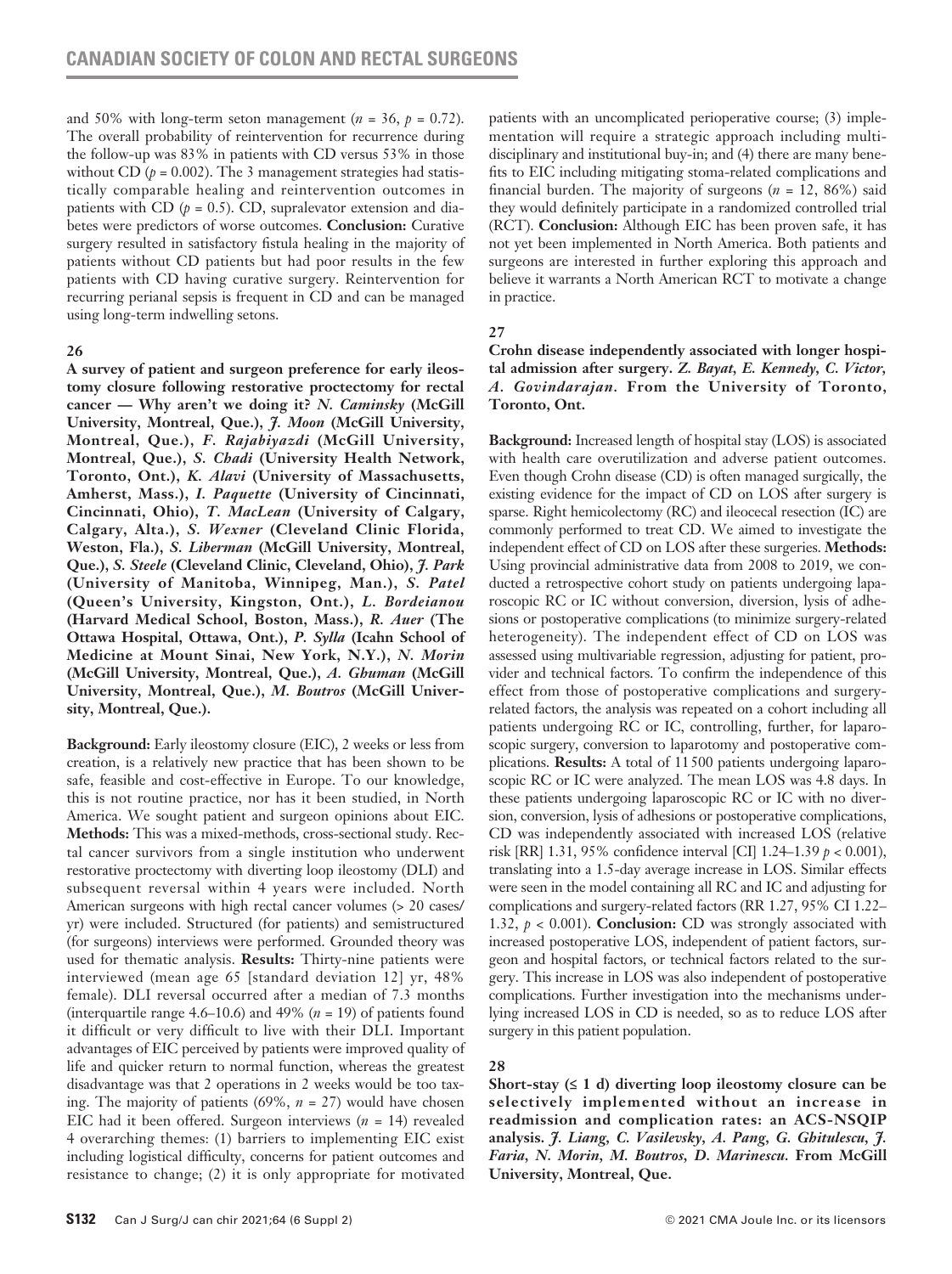**Background:** Although short stay  $(≤ 1 d)$  protocols exist for diverting loop ileostomy (DLI) closure, this practice is not widespread. The aim of this study was to identify patient and procedural factors associated with short-stay DLI closure and to study the morbidity of short-stay DLI closure, specifically related to readmission rates. **Methods:** Adults (aged ≥ 18 yr) who underwent an elective DLI closure between 2012 and 2018 were identified from the American College of Surgeons National Surgical Quality Improvement Program (ACS-NSQIP). Short-stay DLI closure was defined as a postoperative stay of 1 day or less. Patients were grouped on the basis of length of stay after DLI closure ( $\leq 1$  d v. > 1 d). Demographic, clinic, pathologic and operative factors were compared. Multivariable logistic regression was used to identify factors that were independently associated with a short stay, as well as readmission, postoperative major morbidity and mortality. **Results:** Of the 26363 patients who underwent DLI closure, 1056 (4.0%) had a short postoperative stay  $(≤ 1 d)$ . On crude analysis, short-stay patients were younger, were more likely to be male and white, had procedures with a shorter operative time and had fewer comorbidities. Short-stay patients had lower rates of surgical site infections and major postoperative morbidity. No difference was found in 30-day readmission and mortality rates. On multiple logistic regression, independent predictors of short stay were younger age, shorter operative time and the absence of comorbidities. A short-stay was not associated with readmission or 30-day mortality on multiple regression. Finally, short stay was negatively associated with postoperative major morbidity and surgical site infection. **Conclusion:** Short-stay  $(≤ 1 d) DLI closure can be implemented with younger, healthcare$ patients undergoing shorter operations. A short-stay DLI closure in these patients is safe and is not associated with increased readmission and complication rates.

#### **29**

**A comparison of perineal stapled rectal prolapse resection and the Altemeier procedure at 2 Canadian academic hospitals.** *H. Roy* **(University of Saskatchewan, Saskatoon, Sask.),** *Z. Baig* **(University of Saskatchewan, Saskatoon, Sask.),** *A. Karimmudin* **(University of British Columbia, Vancouver, B.C.),** *M. Raval* **(University of British Columbia, Vancouver, B.C.),** *C. Brown* **(University of British Columbia, Vancouver, B.C.),** *T. Phang* **(University of British Columbia, Vancouver, B.C.),** *D. Gill* **(University of Saskatchewan, Saskatoon, Sask.),** *N. Ginther* **(University of Saskatchewan, Saskatoon, Sask.).**

**Background:** Traditionally, the perineal repair of choice for full thickness rectal prolapse has been the Altemeier procedure, a perineal proctosigmoidectomy with a handsewn anastomosis. A recently described variant of this procedure combines the resection and anastomosis into 1 step by means of linear and transverse stapling. There are few published data comparing the characteristics and outcomes of these 2 approaches. **Methods:** This retrospective review, performed at 2 Canadian academic hospitals, performed a surgical outcomes and cost comparison between the perineal stapled prolapse resection and the Altemeier procedure. All patients undergoing perineal stapled prolapse resection (25) and the Altemeier procedure (19) between 2015 and 2019 were included. **Results:** The perineal stapled prolapse resection group was significantly older than the Altemeier group (81 yr, 95% confidence interval [CI] 70–92 yr v. 74 yr, 95% CI 63–85 yr; *p* = 0.047), with a lower body mass index (21.4, 95% CI 17.7–25.1 v. 24.4, 95% CI 18.5–30.3; *p* = 0.042) and equivalent American Society of Anesthesiologists score (2.84, 95% CI 2.09–3.59 v. 2.68, 95% CI 1.93–3.43; *p* = 0.49). The operative time for perineal stapled prolapse resection was significantly less (30.3 min, 95% CI 16.3–44.3 min v. 67 min, 95% CI 43–91 min; *p* < 0.001), as were the operative costs. Recurrence (28% v. 37%;  $p = 0.53$ ) and complication rates were equivalent. **Conclusion:** Perineal stapled prolapse resection is a safe, efficient and effective approach to perineal proctosigmoidectomy, with surgical outcomes comparable to those associated with the Altemeier procedure, but with a significant reduction in operative time and cost.

### **30**

**Mental health and substance use disorders predict 90-day readmission and postoperative complications following rectal cancer surgery.** *J. Moon, D. Marinescu, A. Pang, G. Ghitulescu, J. Faria, N. Morin, C. Vasilevsky, M. Boutros.*  **From McGill University, Montreal, Que.**

**Background:** Mental health and substance use disorders have been independently associated with increased risk of mortality and morbidity, as well as health care resource utilization after surgery. The aim of this study is to understand the prevalence of mental health and substance use disorders in patients with rectal cancer who are admitted for proctectomy and examine their association with 90-day postoperative complications and readmissions. **Methods:** This was a retrospective cohort study using a representative sample of admissions and discharges from hospitals in the United States captured in the Nationwide Readmissions Database. Adult patients admitted with a primary diagnosis of rectal neoplasm who underwent surgical resection between 2010 and 2017 were included. The main outcome measures were 90-day readmission and postoperative complication rates. **Results:** In total, 61416 patients were included. The prevalence of mental health and substance use disorders in patients with rectal cancer showed a significant rise  $(R<sup>2</sup> 0.88)$  on linear regression. Patients with known mental health and substance use disorders had higher rates of 90-day readmissions (30.6% v. 24.8%, *p* < 0.05), postoperative complications (52.7% v.  $44.7\%$ ,  $p < 0.05$ ) and mean length of stay on the index admission (9.2 v. 7.7 d, *p* < 0.05). Overall 90-day readmission rate was 25.7%, with the most common reasons being renal injury (34.3%), infection (23.9%) and ileus–bowel obstruction (19.7%). On multiple logistic regression, mental health and substance use disorders were independently associated with 90-day readmission (odds ratio [OR] 1.16, 95% confidence interval [CI] 1.11– 1.22) and postoperative complications (OR 1.21, 95% CI 1.15– 1.27). Independent predictors of developing complications included all studied mental health and substance use disorders: mood disorder (OR 1.14, 95% CI 1.06–1.22), anxiety disorder (OR 1.08, 95% CI 1.01–1.15), schizophrenia (OR 1.30, 95% CI 1.06–1.60), opioid use disorder (OR 1.50, 95% CI 1.03–2.17), nonopioid substance use disorder (OR 1.50, 95% CI 1.23–1.83) and alcohol use disorder (OR 1.80, 95% CI 1.05–1.33). **Conclusion:** We observed increasing trends in the prevalence of mental health and substance use disorders in patients with rectal cancer. These comorbidities are associated with increased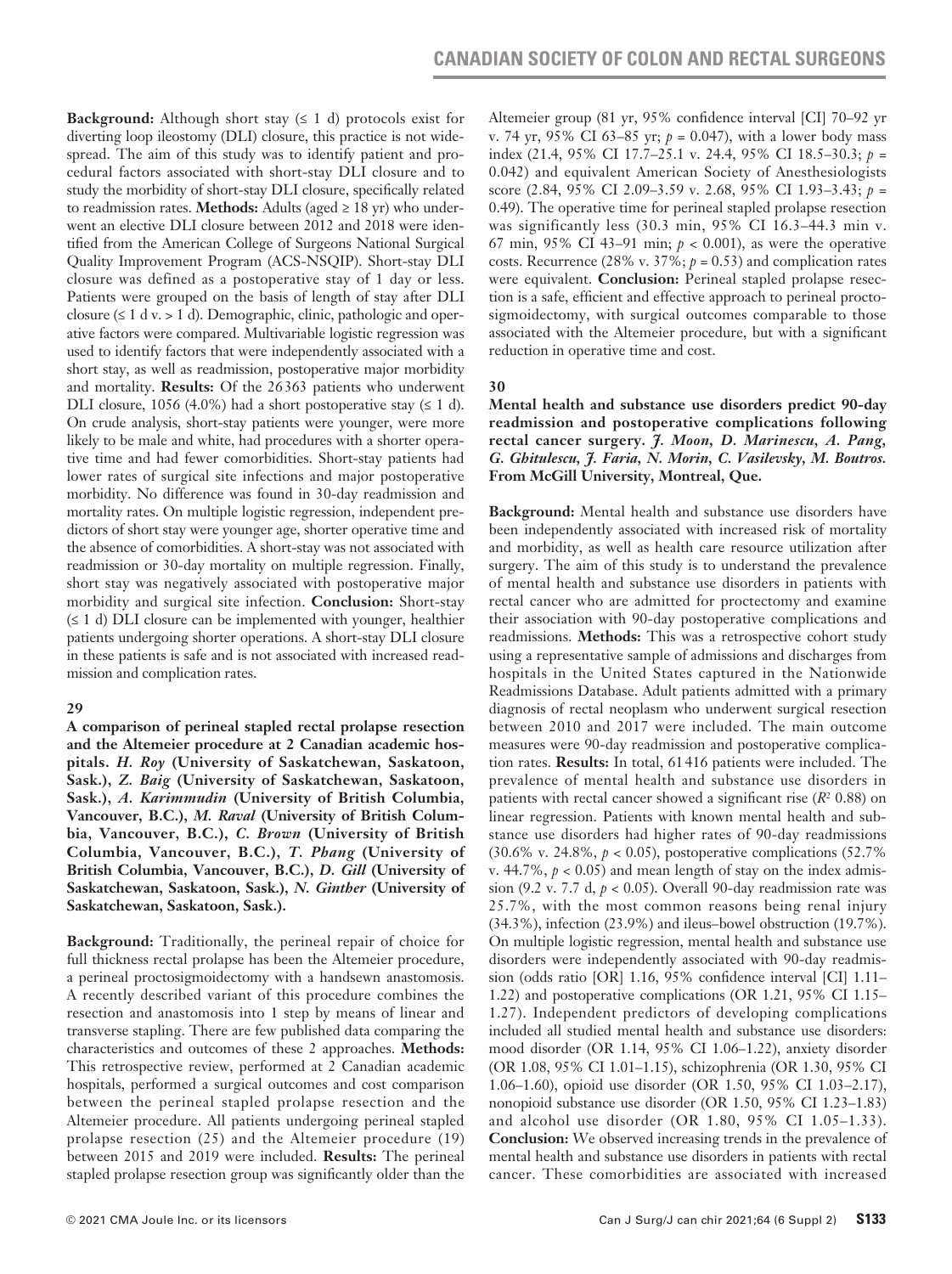morbidity and health care costs. Future studies evaluating the effectiveness of perioperative support interventions for this subset of patients with rectal cancer will further provide practical solutions to improve surgical outcomes.

### **31**

#### **Early discharge after colorectal cancer resection: trends and impact on patient outcomes.** *J. Moon, A. Pang, G. Ghitulescu, J. Faria, N. Morin, C. Vasilevsky, M. Boutros.* **From McGill University, Montreal, Que.**

**Background:** Implementation of enhanced recovery pathways in colorectal surgery has been effective in reducing health care costs and improving patient satisfaction. The objectives of this study were to describe trends in early postoperative discharge; to explore potential consequences of premature early discharge in terms of patient outcomes and resource utilization; and to identify predictors of bounce-back readmission following early discharge. **Methods:** This was a retrospective cohort study using the Nationwide Readmissions Database. Adult patients admitted with a primary colorectal neoplasm who underwent colectomy or proctectomy between 2010 and 2017 were identified. The exposure of interest was early  $( \leq 3 \text{ d from})$ surgery) discharge. The main outcome measures were 30-day readmissions and postoperative complication rates. **Results:** Of 342 242 patients, 51 977 (15.2%) were discharged early. The proportion of early discharges significantly increased (*R*<sup>2</sup> 0.94), from 9.9% in 2010 to 23.4% in 2017, while their readmission rates remained unchanged (7.3% [standard deviation 0.5%]). Compared with patients who suffered complications during the index admission, those who were discharged early and bounced back (readmitted within 7 d of discharge) with complications had higher rates of anastomotic leak (38.4% v. 27.5%, *p* < 0.001), bleeding (5.3% v. 4.4%, *p* = 0.007) and percutaneous drainage (7.8% v. 4.3%, *p* < 0.001). Experiencing complications during bounce-back readmission after early discharge, rather than during the index admission, was an independent predictor of longer overall length of stay (β 0.04, *p* < 0.001) and higher cost of hospital admission (β 0.03, *p* < 0.001) on multiple linear regression. Factors independently associated with bounce-back readmission following early discharge were male sex (odds ratio [OR] 1.47, 95% confidence interval [CI] 1.33–1.63), open surgery (OR 1.37, 95% CI 1.23–1.52), stoma creation (OR 1.51, 95% CI 1.22– 1.87) and comorbidities including hypertension (OR 1.15, 95% CI 1.03–1.28), chronic pulmonary disease (OR 1.50, 95% CI 1.29–1.74) and renal failure (OR 1.24, 95% CI 1.01– 1.53). **Conclusion:** Early postoperative discharge of patients with colorectal cancer is increasing despite a lack of improvement in readmission rates. Discharging patients prematurely early could lead to readmissions with critical complications related to surgery and increased resource utilization.

## **32**

**Oral antibiotics without mechanical bowel preparation prior to emergency colectomy reduces the risk of organ space surgical site infections: a NSQIP propensity score matched study.** *E. Salama, F. Alrashid, C. Vasilevsky, G. Ghitulescu, J. Faria, N. Morin, M. Boutros.* **From McGill University, Montreal, Que.**

**Background:** In patients undergoing elective colectomy, preoperative administration of oral antibiotic bowel preparation (OABP) alone has been shown to reduce complications, but its utility in emergency resections is less clear. This study compares the perioperative morbidity of patients who received OABP before emergency resection with that of those who did not. **Methods:** After institutional review board approval, the American College of Surgeons National Surgical Quality Improvement Program (NSQIP) database was queried for all patients who underwent emergency colectomy between 2012 and 2018. Those receiving mechanical bowel preparation or unable to ingest OABP (i.e., ventilated, obstructed, septic shock or moribund) were excluded. Outcomes of interest were surgical site infection (SSI), leak, ileus and major morbidity (defined as organ space or deep SSI, dehiscence, sepsis, septic shock, reintubation, reoperation, myocardial infarction, cardiac arrest, acute renal failure, pneumonia, deep vein thrombosis or urinary infection). One-to-one optimal propensity score matching was performed with potential confounders selected a priori including age, American Society of Anesthesiologists (ASA) class, smoking, diabetes, chronic obstructive pulmonary disease, weight loss (> 10%), immunosuppression, chemotherapy, anemia, preoperative sepsis, indication for surgery, emergency indication, surgical approach, type of resection, stoma creation and wound class. Logistic regression was then performed. **Results:** Of 15988 patients who met the inclusion criteria, 592 received OABP before emergency colorectal resection. After matching, 1184 patients remained (592 in each arm), with balanced preoperative characteristics on univariate analysis. Postoperatively, those who received OABP had decreased organ space SSI (8.9% v. 14.9%,  $p = 0.006$ ), but no differences in overall SSI (16.9% v. 19.6%, *p* = 0.49), leak (2.5% v. 3.4%, *p* = 0.493, ileus (26.2% vs 29.9%, *p* = 0.174) or NSQIP major morbidity (40.5% v. 42.7%,  $p = 0.48$ ). On multivariate logistic regression including propensity score, the reduction in organ space SSI with OABP persisted (odds ratio 0.60, 95% confidence interval 0.417–0.852). **Conclusion:** In the emergency setting, administration of OABP may contribute to reduced organ space SSIs.

## **33**

**The impact of robotic surgery on a tertiary care colorectal surgery program, an assessment of costs and short-term outcomes — a Canadian perspective.** *V. Wiseman, L. Zhang, P. MacDonald, S.M. Merchant, K. Wattie Barnett, A. Caycedo-Marulanda, S.V. Patel.* **From Queen's University, Kingston, Ont.**

**Background:** Robotic surgery for colorectal pathology has gained interest as it can overcome technical challenges and limitations of traditional laparoscopic surgery. Concerns regarding costs have limited its use in Canada. The objective of this paper was to assess the impact of robotic surgery on short-term outcomes, minimally invasive surgery (MIS) utilization and costs in a tertiary care centre in Canada. **Methods:** Consecutive patients undergoing sigmoid resection, low anterior resection or abdominoperineal resection were included. Outcomes, utilization and costs were compared between the prerobotic phase and postrobotic phase. Univariate and multivariate analysis was used for these comparisons. **Results:** A total of 295 patients were included in the analysis (145 in the prerobotic phase and 150 in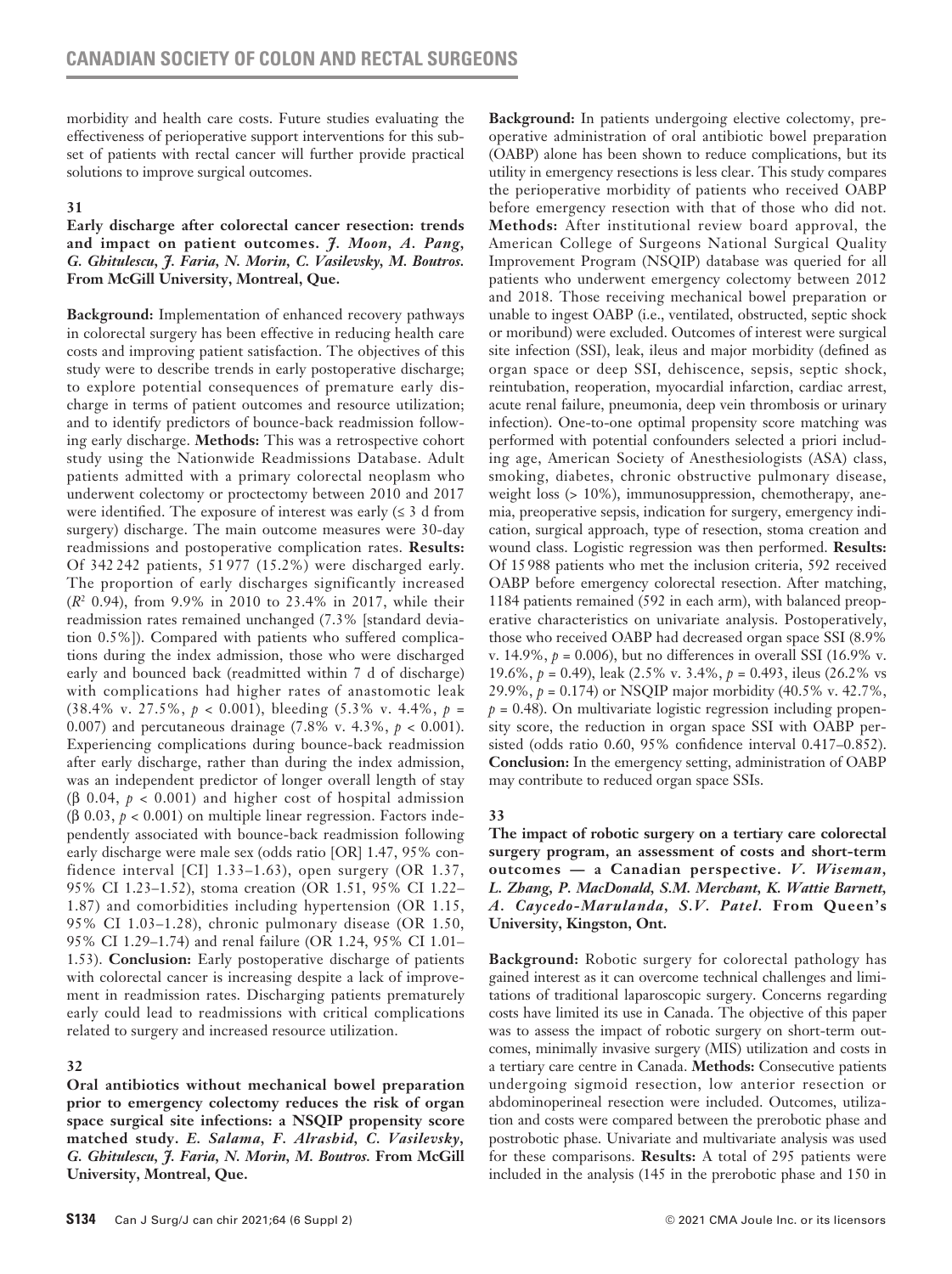the postrobotic phase). Characteristics, diagnosis and type of resection were similar between groups. Robotic implementation resulted in higher rates of successful MIS (i.e., attempt at MIS without conversion) (85% v. 47%, *p* < 0.001), shorter mean length of stay  $(4.7 \text{ d v. } 8.4 \text{ d}, p < 0.001)$  and similar mean operative times (3.9 h v. 3.9 h,  $p = 0.93$ ). Emergency department visits were fewer in the robotic phase  $(24\% \text{ v. } 34\%, p = 0.04)$ , with no difference in readmission, anastomotic leak or unplanned reoperation. Mean hospital costs (including operative costs, index admission, emergency department visits and readmission) were similar between phases (robotic phase –\$1453, 95% confidence interval [CI] –\$3974 to \$1068, *p* = 0.25). Regression analysis adjusting for age, sex, obesity, American Society of Anesthesiologists (ASA) class and procedure showed similar findings (robotic phase –\$657, 95% CI –\$3038 to \$1724, *p* = 0.59). **Conclusion:** Implementation of a robotic colorectal surgery program in a tertiary care centre in Canada resulted in improved clinical outcomes, without a significant increase in the cost of care. Although this study is from a single institution, we have demonstrated that robotic colorectal surgery is feasible and can be cost effective in the right setting.

## **34**

**Should we scope beyond the age limit of guidelines? Adenoma detection rates and outcomes of screening and surveillance colonoscopies in patients aged 75–79 years.** *Z. Harra, C. Vasilevsky, G. Ghitulescu, N. Morin, M. Boutros, A. Pang.* **From McGill University, Montreal, Que.**

**Background:** As life expectancy increases, health care professionals are faced with the decision to continue offering screening and surveillance colonoscopies for fit elderly patients. Canadian guidelines currently advise that screening end at age 75 years. The purpose of this study was to characterize the adenoma detection rate (ADR), identify predictors of adenoma detection and study adverse outcomes of screening and surveillance colonoscopies in this population. **Methods:** A retrospective cohort study was performed using a tertiary care endoscopy database. The study included patients aged 75–79 years at the time of screening or surveillance colonoscopy. Patients with inflammatory bowel disease, genetic syndromes and diagnostic colonoscopies were excluded. Patient demographic characteristics, clinical characteristics, incidence and histology of polyps, colonoscopy quality indicators, and outcomes after colonoscopy were analyzed. Predictors of ADR were assessed by multiple logistic regression. **Results:** Of 1174 patients who underwent screening (26.0%) or surveillance (74.0%) colonoscopies, 652 (55.5%) had a polypectomy. Mean age was 76.6 (standard deviation [SD] 1.3 ) years, 49.6% were female, and mean body mass index was 26.5 (SD 5.4) kg/m2 . Of 1434 polypectomies performed, 75.2% were adenomas. Adenomas were similarly located in the right (43.3%) and the left (46.3%) colon, with only a minority in the rectum (6.4%). Detection rates of polyps, adenomas, advanced neoplasia and colorectal cancer (CRC) were 55.5%, 45.4%, 7.2% and 1.9%, respectively. Only 2.1% had a poor preparation, 98% were complete colonoscopies and there were no postprocedure complications. On multiple logistic regression, no predictive factors of adenoma detection were identified. A total of 22 (1.9%) patients were diagnosed with

CRC; of these, 20 (90.9%) patients underwent surgery, while 3 (13.6%) were treated with chemotherapy, radiation or both. There were no major postoperative complications or mortalities. **Conclusion:** The ADR in adults aged 75–79 years undergoing screening or surveillance colonoscopies is high. Colonoscopies in this age group did not result in adverse outcomes and thus can be selectively offered.

### **35**

#### **Emergency department admissions for uncomplicated diverticulitis: a nationwide study.** *M. Hegagi, M. Alqahtani, N. Morin, G. Ghitulescu, C. Vasilevsky, M. Boutros.* **From McGill University, Montreal, Que.**

**Background:** This study aims to investigate trends in emergency department (ED) visits and hospital admissions and to determine predictors of admission from the ED for patients with a primary diagnosis of acute uncomplicated diverticulitis (AUD). **Methods:** Weighted ED visits for a primary diagnosis of AUD (based on *International Classification of Diseases, 9th Revision* and *10th Revision,* [ICD-9 and ICD-10] codes) were captured from 2006 to 2017 using the Nationwide Emergency Department Sample (NEDS). A  $\chi^2$  test of independence was used to compare patient and hospital characteristics between admitted and nonadmitted patients. A multiple logistic regression was used to determine odds of admission. **Results:** In 2006, a total of 237 445 patients presented to the ED with AUD, of whom 131 758 (55.5%) were admitted. In 2017, 392 316 patients presented to the ED with AUD, of whom 99 775 (25.4%) were admitted. This represents an overall 65.2% increase in the number of cases but a 30.1% decrease in the proportion admitted. In addition to year of presentation (odds ratio [OR] 0.85, 95% confidence interval [CI] 0.85–0.85), age (18–44 yr: ref; 45–64 yr: OR 0.90, 95% CI 0.89–0.92; 65–84 yr: OR 1.10, 95% CI 1.07–1.12; > 85 yr: OR 2.36, 95% CI 2.23–2.44), insurance status (uninsured or self-insured: ref; private insurance: OR 1.21, 95% CI 1.19–1.24; Medicare: OR 1.26, 95% CI 1.23–1.30; Medicaid: OR 1.15, 95% CI 1.11–1.18; other: OR 1.45, 95% CI 1.40–1.50), number of comorbidities (0: REF; 1: OR 1.80, 95% CI 1.75–1.84; 2: OR 2.93, 95% CI 2.86–3.00; ≥ 3: OR 10.73, 95% CI 10.52– 10.95), hospital location (metropolitan: OR 1.31, 95% CI 1.29– 1.33) and hospital region (west: ref; northeast: OR 1.89, 95% CI 1.86–1.93; midwest: OR 1.27, 95% CI 1.25–1.29; south: OR 1.36, 95% CI 1.59–1.39) were strongly associated with admission. **Conclusion:** While the number of cases of AUD presenting to the ED continues to rise, the proportion of patients admitted is declining. In addition to year of presentation, older age, insurance status and hospital characteristics are strongly associated with admission.

## **36**

**Obesity is associated with a complicated episode of acute diverticulitis: a nationwide study.** *N. Alghaithi, D. Marinescu, S. Al-Masrouri, A. Pang, C. Vasilevsky, M. Boutros.* **From McGill University, Montreal, Que.**

**Background:** The aim of this study is to assess the association between obesity and complicated acute diverticulitis. **Methods:**  We obtained data from the Nationwide Inpatient Sample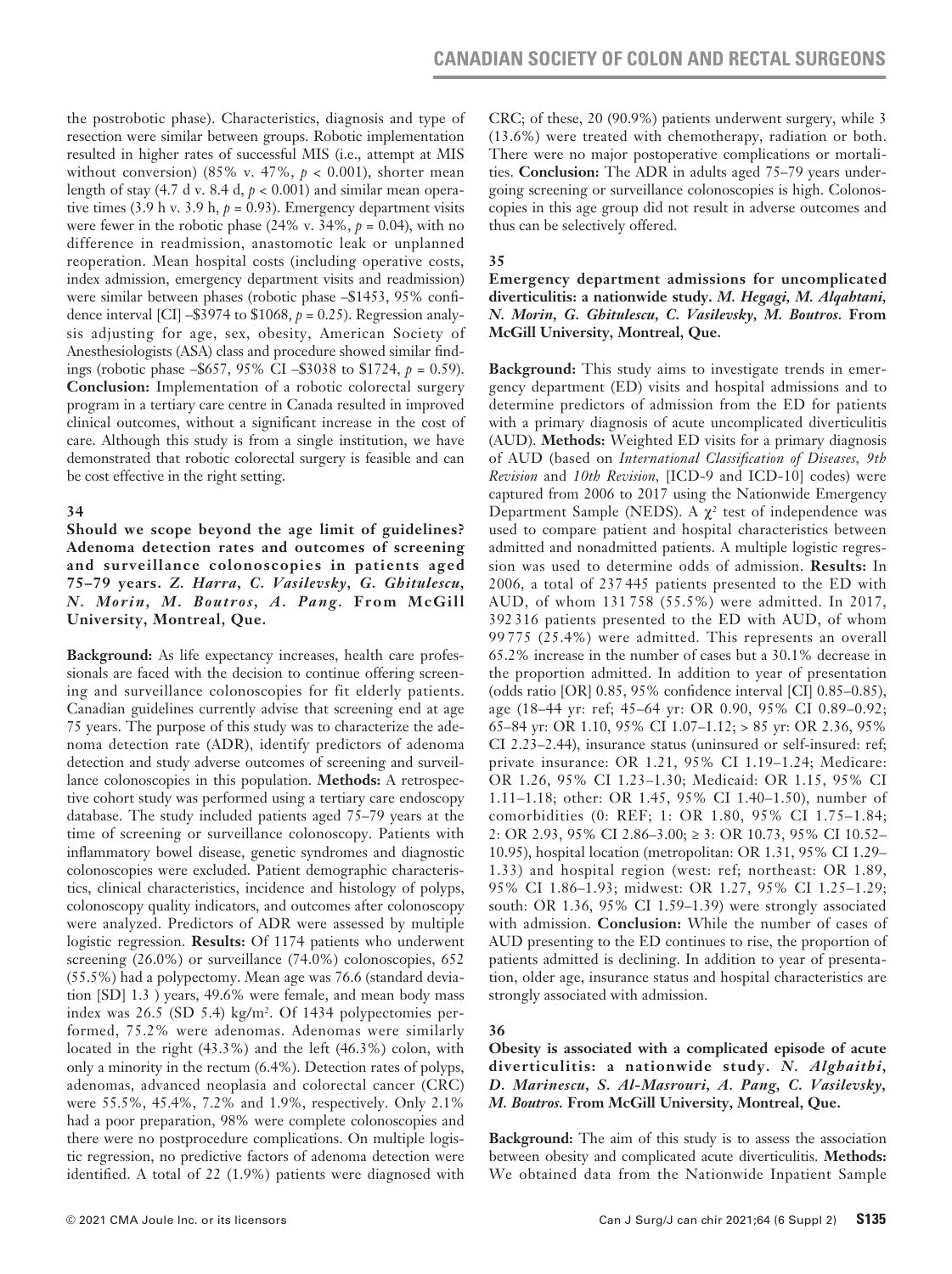database (2005–2016) for all admissions of adult patients with an acute episode of diverticulitis. Patient and disease factors as well as comorbidities were detailed using *International Classification of Diseases, 9th Revision* and *10th Revision* (ICD-9 and ICD-10) codes. Exclusion criteria were elective admissions for surgery for diverticulitis, malignant colon neoplasms and inflammatory bowel disease. Obesity (ICD-9 278.00, ICD-10 E66.9) was the exposure of interest, while complicated diverticulitis (including obstruction, perforation, peritonitis, abscess percutaneous drain placement without a surgical procedure) was the primary outcome. Secondary outcomes included length of stay (LOS) and cost of hospital admission. Crude and adjusted logistic and linear regressions were used to study the association of obesity and the outcomes of interest. **Results:** Of 585401 admissions for acute diverticulitis, 134314 (22.6%) were for complicated diverticulitis. Compared with patients with uncomplicated diverticulitis, patients who had complicated diverticulitis were more likely to be obese (10.9% v. 9.9%, *p* < 0.001), to be male (62.9% v. 57.9%,  $p < 0.001$ ), to be smokers (16.8% v. 13.5%,  $p < 0.001$ ), to have hypertension (51.5% v. 42.5%,  $p < 0.001$ ) and to have depression (12.4% v. 8.6%,  $p < 0.001$ ). On crude analysis, obese patients admitted had longer LOS (5.2 [standard deviation (SD) 5.0] v. 4.9 [SD 5.1] d, *p* < 0.001) and higher costs associated with their admission (\$35 330 [SD \$50 066.87] v. \$28 965.34 [SD \$42314.80]) compared with nonobese patients. After accounting for age, sex, smoking, immunosuppression and diverse comorbidities, obesity remained independently associated with admission for complicated diverticulitis (odds ratio [OR] 1.21, 95% confidence interval [CI] 1.18–1.23). Obesity was independently associated with a small increase in LOS of 0.35 (95% CI 0.31–0.39) days and increased cost of \$5602.77 (95% CI \$5251– \$5953.59) for admission for acute diverticulitis. **Conclusion:**  Obesity is significantly associated with a complicated episode of acute diverticulitis and increased cost of hospital admission.

## **37**

#### **Green indocyanine angiography for low anterior resection in patients with rectal cancer: a prospective beforeand-after study.** *E. Papillon.* **From Laval University, Québec, Que.**

**Background:** Total mesorectal excision is known to be the treatment of choice in low rectal cancer. Colorectal anastomoses are associated with high anastomotic leak rates; the literature reported an incidence as high as 20% for very low anastomosis. Many different factors can explain these anastomotic leaks. One of the major ones is technical factors such as inappropriate proximal bowel perfusion. Therefore, new technologies are needed, especially to assess this perfusion. Indocyanine green fluorescence angiography (FA) has already shown great promise. **Methods:** The objective of this project is to evaluate whether the use of indocyanine green modifies the intraoperative management of anastomosis for cancers located within 15 cm of the anal margin. The secondary objective is to estimate the incidence of postoperative anastomotic leaks when this technology is used. **Results:** A prospective cohort study with a before-andafter design was conducted from August 2019 to September 2020 at the Centre hospitalier universitaire de Québec. The 2 groups consisted of patients who had surgeries before and after the implantation of the Pinpoint technology, respectively. A total of 113 patients in each group were included. The mean level of the anastomosis was similar in each group (4.10 [standard deviation (SD) 2.45] v. 4.48 [SD 2.52]). The use of indocyanine green had an impact on intraoperative management; surgeons had changed the site of the specimen transection in 10.6% (12/113), without anastomotic leaks in these 12 patients. The incidence of anastomotic leak at 30 days showed a relative decrease by 53.3% with the use of FA (15/113 [3.3%] v. 7/113 [6.2%],  $p = 0.11$ ]. **Conclusion:** In patients with very low rectum cancers, FA seems to be effective in reducing early postoperative anastomotic leaks. Therefore, its implementation would help the surgeon to assess the quality of bowel perfusion.

## **38**

**The impact of age on surgical recurrence of fibrostenotic ileocolic Crohn disease.** *N. Kasteel* **(University of Calgary, Calgary, Alta.),** *G. Kaur* **(University of Calgary, Calgary, Alta.),** *S. Bindra* **(University of Calgary, Calgary, Alta.),**  *A. Malhotra* **(Vardhman Mahavir Medical College, New Delhi, India),** *C. Graham* **(University of Calgary, Calgary, Alta.),** *A. MacLean* **(University of Calgary, Calgary, Alta.),**  *P. Beck* **(University of Calgary, Calgary, Alta.),** *H. Jijon*  **(University of Calgary, Calgary, Alta.),** *J. Ferraz* **(University of Calgary, Calgary, Alta.),** *W. Buie* **(University of Calgary, Calgary, Alta.).**

**Background:** Following surgery for fibrostenotic ileocolic Crohn disease, patient age has been identified as a risk factor for endoscopic and clinical disease recurrence. However, limited information exists on the impact of age on surgical recurrence. The aim of our study was to determine whether increasing age at primary resection was associated with a decreased risk of surgical recurrence in patients with fibrostenotic ileocolic Crohn disease. **Methods:** A prospectively maintained inflammatory bowel disease database was used to identify 262 patients who underwent resection for ileocolic Crohn disease between 2000 and 2016. Supplemental patient data were gathered by retrospective chart review. Overall and age-stratified surgical recurrence rates were estimated with the Kaplan–Meier method. **Results:** Of the 262 patients treated with ileocolic resection, 75 had primary surgery for fibrostenotic ileocolic disease: 69% female, 24% smokers and 13% Montreal A1 (diagnosed at age < 17 yr). Median time from diagnosis to primary surgery was 2.9 years (standard deviation [SD] 0.7 yr). At the time of primary surgery, 30 patients (40%) were younger than 30 years of age, 32 (43%) were 30–49 years of age and 13 (17%) were 50 years of age or older. Following primary surgery, prophylactic biologic therapy was used in 83%, 91% and 77% of patients, respectively. Median follow-up time after surgery was 13.8 years (SD 0.5 yr). Overall surgical recurrence rates at 5 and 10 years were 12% and 26%, respectively. Stratified by age, surgical recurrence rates at 10 years were 14%, 45% and 8% in patients younger than 30 years of age, 30–49 years of age and 50 years of age or older  $(p = 0.007, \log \text{rank})$ . **Conclusion:** Following primary resection for fibrostenotic ileocolic Crohn disease, the overall surgical recurrence rate was 26% at 10 years. When stratified by age, patients 30–49 years of age had a significantly higher risk of surgical recurrence than either younger or older patients. These results may indicate the need for an age-specific postoperative management strategy in patients with fibrostenotic ileocolic Crohn disease.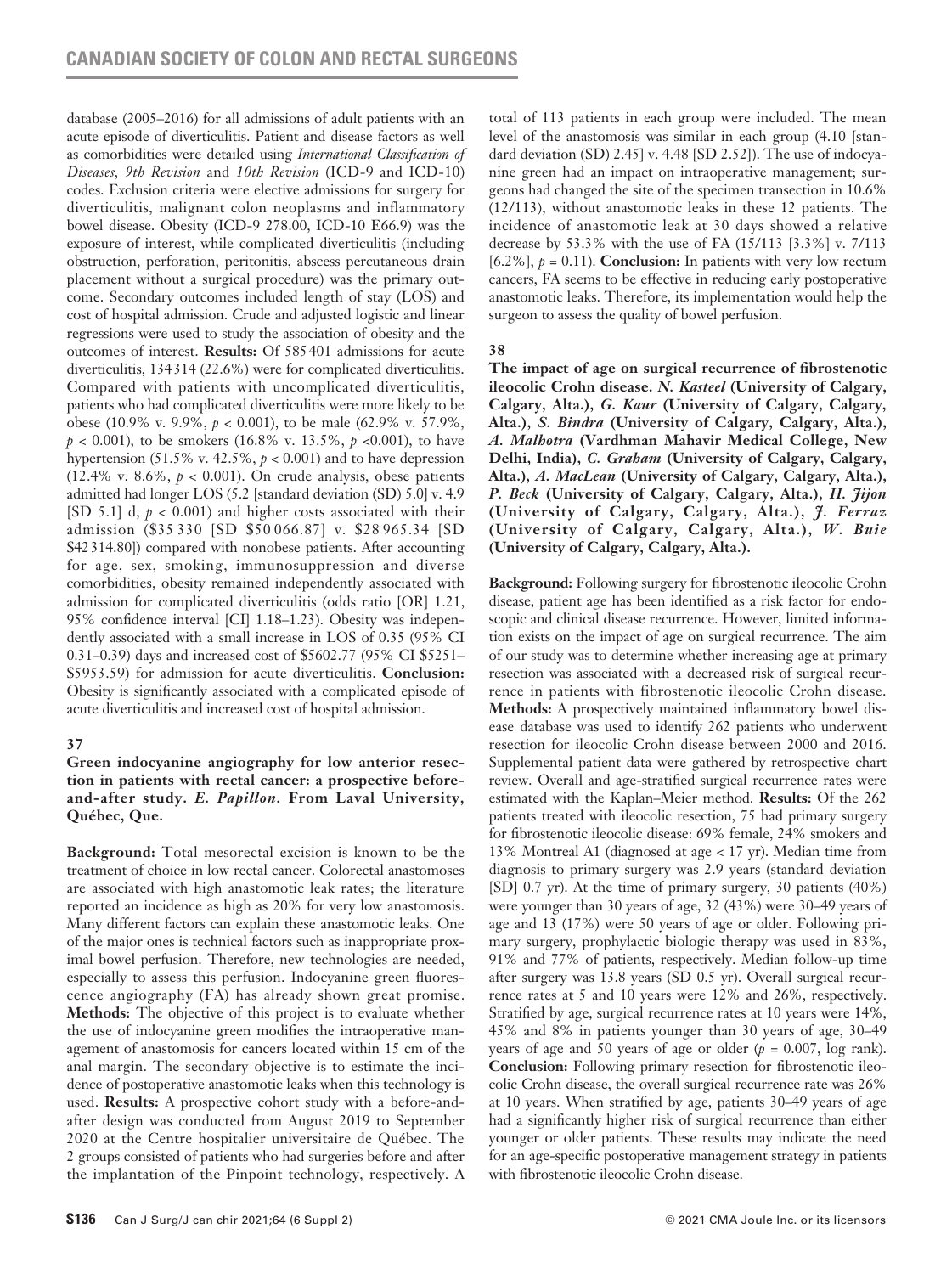**A qualitative study to explore the optimal timing and approach for the LARS discussion.** *R. Szwimer, J. Moon, M. Demian, A. Pang, N. Morin, C. Vasilevsky, F. Rajabiyazdi, M. Boutros.*  **From McGill University, Montreal, Que.**

**Background:** This study aims to explore patients' preferences for receiving information about low anterior resection syndrome (LARS) at the time of their cancer diagnosis. **Methods:** We conducted a qualitative study on rectal cancer survivors' preferences regarding the timing, format and source of the LARS discussion. On the basis of predefined criteria, we invited 11 rectal cancer survivors who had undergone restorative proctectomy and were living with minor or major LARS to participate. Semistructured telephone interviews with open-ended questions were conducted by a trained researcher, transcribed verbatim then coded by 2 researchers independently using MAXQDA software. Grounded theory was applied to analyze the interviews. **Results:**  Participants were a median of 3.8 (interquartile range [IQR] 1.1– 9.3) years after RP, 7 (64%) were male, median age was 70 (IQR 48–84) years and 7 (64%) had major LARS. Participants had varying opinions regarding the timing and approach for receiving information about LARS. Some preferred receiving information at the time of diagnosis because they wanted to (1) be aware of complications, (2) participate in decision-making or (3) feel more comfortable during treatment. Others were not keen to know about LARS at the time of diagnosis because they (1) trusted their physician would make the right decision, (2) did not think knowing more would change the outcome, (3) were preoccupied with other concerns or (4) believed that knowing more would lead to increased fear. In terms of the format and source of LARS information, some preferred receiving information in person or via telephone while others preferred documentation to be provided as a hard copy or online. **Conclusion:** Patients who underwent RP for rectal cancer had varying preferences in terms of the timing and format of the LARS discussion. Our findings emphasize the need to tailor the discussion according to patient preferences in terms of when and how it should be held.

## **Canadian Society of Surgical Oncology**

## **01**

#### **Racial, ethnic and socioeconomic disparities in diagnosis, treatment and survival of patients with breast cancer: a SEER-based population analysis.** *A. Azin.* **From the University of Toronto, Toronto, Ont.**

**Background:** Racial disparities in breast cancer are well established. However, there is a paucity of contemporary studies assessing the interaction of complex patient, socioeconomic and community factors on breast cancer care. The objective of this study was to determine the influence of race, ethnicity and socioeconomic status (SES) on disease presentation, access to care and survival in breast cancer. **Methods:** A retrospective analysis was performed of non-Hispanic black (NHB), non-Hispanic white (NHW) and Hispanic patients with nonmetastatic breast cancer in the Surveillance, Epidemiology, and End Results (SEER) cancer registry between 2007 and 2016. Primary exposures were race or ethnicity and SES. Outcome measures included disease presentation, access to surgery and survival. Multivariable binary logistic regression and Cox regression analyses were conducted. **Results:** A total of 382975 patients were identified: 289074 (75.5%) NHW, 45821 (12.0%) NHB and 48080 (12.6%) Hispanic. On multivariate analysis, NHB (odds ratio [OR] 1.18, 95% confidence interval [CI] 1.15–1.20) and Hispanic (OR 1.20, 95% CI 1.17–1.22) patients were more likely to present with higher stage (stage II or III) disease than NHW patients. There was increased likelihood of not undergoing primary resection and breast reconstruction for NHB (OR 1.56, 95% CI 1.49–1.65, and OR 1.07, 95%CI 1.03–1.11) and Hispanic patients (OR 1.41, 95% CI 1.34–1.48, and OR 1.60, 95% CI 1.54–1.66, respectively) compared with NHW patients. NHB patients had increased hazard for all-cause mortality (hazard ratio [HR] 1.13, 95% CI 1.10–1.16) and breast cancer–specific mortality (HR 1.20, 95% CI 1.16–1.24). All-cause mortality increased across SES categories (lower SES: HR 1.33, 95% CI 1.30–1.37; middle SES: HR 1.20, 95% CI 1.17–1.23). **Conclusion:** This large population-based analysis of patients with breast cancer confirms worse disease presentation, access to surgical therapy and survival across racial, ethnic and socioeconomic factors. These disparities were compounded for patients from minority populations across worsening SES, and insurance coverage.

#### **02**

**First-line palliative chemotherapy for esophageal and gastric cancer: practice patterns and outcomes in the general population.** *S. Merchant* **(Queen's University, Kingston, Ont.),** *W. Kong* **(Queen's Cancer Research Institute, Kingston, Ont.),** *B. Gyawali* **(Queen's University, Kingston, Ont.),** *T. Hanna* **(Queen's University, Kingston, Ont.),**  *W. Chung* **(Queen's University, Kingston, Ont.),** *S. Nanji*  **(Queen's University, Kingston, Ont.),** *S. Patel* **(Queen's University, Kingston, Ont.),** *C. Booth* **(Queen's University, Kingston, Ont.).**

**Background:** Clinical trials have shown that palliative chemotherapy (PC) improves survival in patients with incurable esophageal and gastric cancer; however, outcomes achieved in routine practice are unknown. We describe treatment patterns and outcomes among patients treated in the general population of Ontario, Canada. **Methods:** The Ontario Cancer Registry was used to identify patients with esophageal or gastric cancer from 2007 to 2016 and data were linked to other health administrative databases. Patients who received curative-intent surgery or radiotherapy were excluded. Factors associated with receipt of PC were determined using logistic regression. First-line PC regimens were categorized and trends over time were reported. Survival was determined using the Kaplan–Meier method. **Results:** The cohort included 9848 patients; 22% (2207/9848) received PC. Patients receiving PC were younger (mean age 63 v. 74 yr, *p* < 0.0001) and more likely to be male (71% v. 65%, *p* < 0.001). Thirty-seven percent of patients who did not receive PC saw a medical oncologist in consultation. Over the study period, utilization of PC increased (from 11% in 2007 to 19% in 2016, *p* < 0.001) while the proportion of patients receiving triplet regimens decreased (65% in 2007 to 56% in 2016, *p* = 0.04). In the PC group, median overall and cancer-specific survival from treatment initiation was 7.2 months. **Conclusion:** One-fifth of patients with incurable esophageal and gastric cancer in the general population receive PC. Median survival of patients treated in routine practice is inferior to that in clinical trials. Only one-third of patients not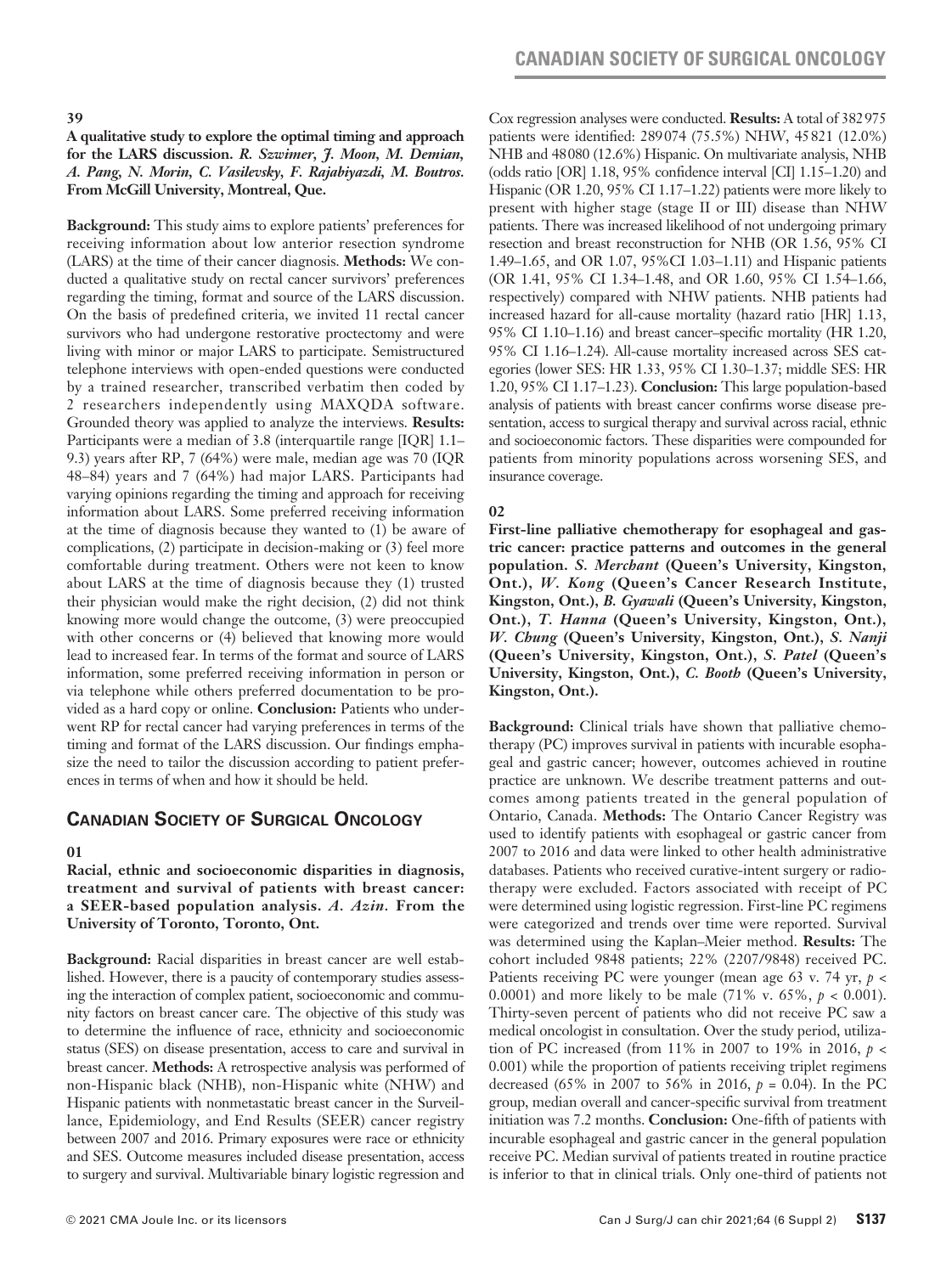treated with PC had consultation with a medical oncologist. Further work is necessary to understand the low utilization of PC and medical oncology consultation in this patient population.

### **03**

### **Frailty as a predictor for postoperative outcomes following pancreaticoduodenectomy.** *V. Li, A. Awan, P. Serrano.*  **From McMaster University, Hamilton, Ont.**

**Background:** Frailty is a state of decreased physiologic reserve, characterized by a loss of resiliency in the face of acute stress. We evaluated frailty as a predictor of postoperative complications following pancreaticoduodenectomy using a validated modified frailty index (mFI). **Methods:** A retrospective cohort study of consecutive patients undergoing pancreaticoduodenectomy (2011–2020) at a single institution was conducted. An mFI consisting of 11 variables adapted for the National Surgical Quality Improvement Program database from the Canadian Study of Health and Aging frailty index was used. Patients were stratified into 2 groups: high mFI ( $\geq 0.27$ ) and low mFI ( $\lt 0.27$ ). The effect of mFI on postoperative complications (Clavien–Dindo classification) and mortality was evaluated using multiple logistic regression and expressed as odds ratio (OR) and 95% confidence interval (CI). **Results:** Among 554 pancreaticoduodenectomies, there were 64 (12%) patients with a high mFI. Patients with a low mFI were significantly younger (67 v. 72 yr, *p* < 0.001). The high and low mFI groups had similar baseline and operative characteristics, including the proportion of pancreatic adenocarcinoma (45% v. 45%, *p* = 0.98), hard pancreatic texture (39% v. 32%, *p* = 0.51), operative room time (370 v. 368 min,  $p = 0.63$ ) and drain placement (72% v. 75%,  $p = 0.64$ ), respectively. The high mFI group had a significantly longer median length of hospital stay (11 v. 8 d,  $p = 0.016$ ), a higher rate of intensive care unit admission (73% v. 43%,  $p < 0.001$ ) and higher 90-day mortality (11% v. 4.1%,  $p =$ 0.017). By multivariate analysis, mFI score was an independent predictor for the development of any type of postoperative complications (odds ratio [OR] 1.44, 95% confidence interval [CI] 1.02–2.10) and major complications (OR 1.44, 95% CI 1.05– 1.98). **Conclusion:** The mFI predicts postoperative outcomes following pancreaticoduodenectomy and can be used as a risk stratification tool for patients being considered for surgery.

## **04**

**Synoptic electronic operative reports identify practice variation in cancer surgery allowing for directed interventions to decrease variation.** *M. Jacobson, M. Chanco, V. Wen, N. Singh, L. Peiris, J. Pasieka, P. Ghatage, D. Buie, T. MacLean, A. Bouchard-Fortier, L. Mack.* **From the University of Calgary, Calgary, Alta.**

**Background:** Synoptic operative electronic reporting is used as an operative template in multiple provinces for cancer surgery. From the data collected in these templates, surgeons receive feedback including annual total number of cancer cases reported and quarterly reports comparing their practice with provincial aggregates. Currently, data are reported to surgeons on 38 quality indicators of practice previously identified by Canadian Partnership Against Cancer (CPAC) national experts for 5 tumour sites (breast, thyroid, colon, rectum and ovary). Tumour site surgical leads review practice variation to identify areas of intervention for improvement. Interventions include review of data, update of synoptic operative templates, directed communication about variation, educational updates, provision of surgeon-specific data and tumour site meetings. **Methods:** In 2019, 90 surgeons prospectively collected data via 4352 synoptic operative reports for the 5 tumour sites. Surgical tumour site leads reviewed data on 3–17 quality indicators. Areas of significant variation were identified by tumour site for quality improvement. For example, in breast cancer, the percentage of procedures where more than 1 sentinel lymph node was assessed was 62% (657/1059 cases) before and 67.7% (723/1068 cases) after intervention. In thyroid cancer, preoperative lymph node assessment by ultrasound was performed in 66.7% (65/102) of procedures before and 89.6% (90/125) after intervention. There was a 5.7% improvement in cases where more than 1 sentinel lymph node was assessed for breast cancer patients and a 23% increase in preoperative ultrasound lymph node assessment in patients with suspicion for thyroid malignancy. **Results:** Synoptic operative reporting identifies areas of variation between individual surgeons' practices. Specific interventions can influence practice toward guideline and national expert recommendations.

## **05**

#### **The role of Hedgehog signalling in basal-like breast cancer.** *W. Marini, W. Zheng, C. Swallow, M. Reedijk.* **From the University of Toronto, Toronto, Ont.**

**Background:** Basal-like breast cancer (BLBC) is an aggressive breast cancer subtype with poor prognosis and no known targeted therapies. Although cancer research has traditionally focused on cancer cells in isolation, nonmalignant cells in the tumour microenvironment (TME) also contribute to the growth and metastasis of cancer. A strong correlation exists between tumour-associated macrophage (TAM) infiltration and poor prognosis in BLBC. We hypothesize that the Hedgehog signalling pathway is responsible for not only proliferation and progression of BLBC but also shaping the TME. **Methods:** In a mouse tumour-derived cell line encompassing the loss of BRCA1 and p53 in the presence of k14Cre (termed KBP cells), Hedgehog intracellular signalling components GLI1 and GLI2 were knocked down or inactivated using either siRNA, doxycycline-inducible shRNA, or the GLI1/ GLI2 inhibitor GANT61. Proliferation and cancer cell stemness were analyzed in vitro. In vivo, KBP cells were injected into immunocompetent mice and tumour growth, tumour weight and immune infiltrates were examined in the presence or absence of GANT61. **Results:** GANT61 decreased the proliferation of KBP cells in vitro. Knockdown of GLI1 decreased the number of cancer stem cells (CSCs) using both siRNA and inducible shRNAs. As well, inhibition of GLI1 and GLI2 using GANT61 substantially decreased CSCs. In vivo, GANT61 treatment of KBP allografts resulted in decreased tumour growth, tumour volume and TAM infiltration. In addition, GANT61 treatment resulted in increased CD4+, CD8+ and activated CD8+ T-cells. **Conclusion:** Hedgehog signalling components GLI1 and GLI2 are important for BLBC cell proliferation, with GLI1 also important in CSC promotion. Inhibition of GLI1 and GLI2 resulted in decreased tumour growth and converted an immunologically "cold" tumour into a "hot" tumour by decreasing TAMs and increasing CD4+ and CD8+ T-cells. Therefore, therapies that target GLI1 and GLI2 or downstream signalling could be used as novel treatments for BLBC.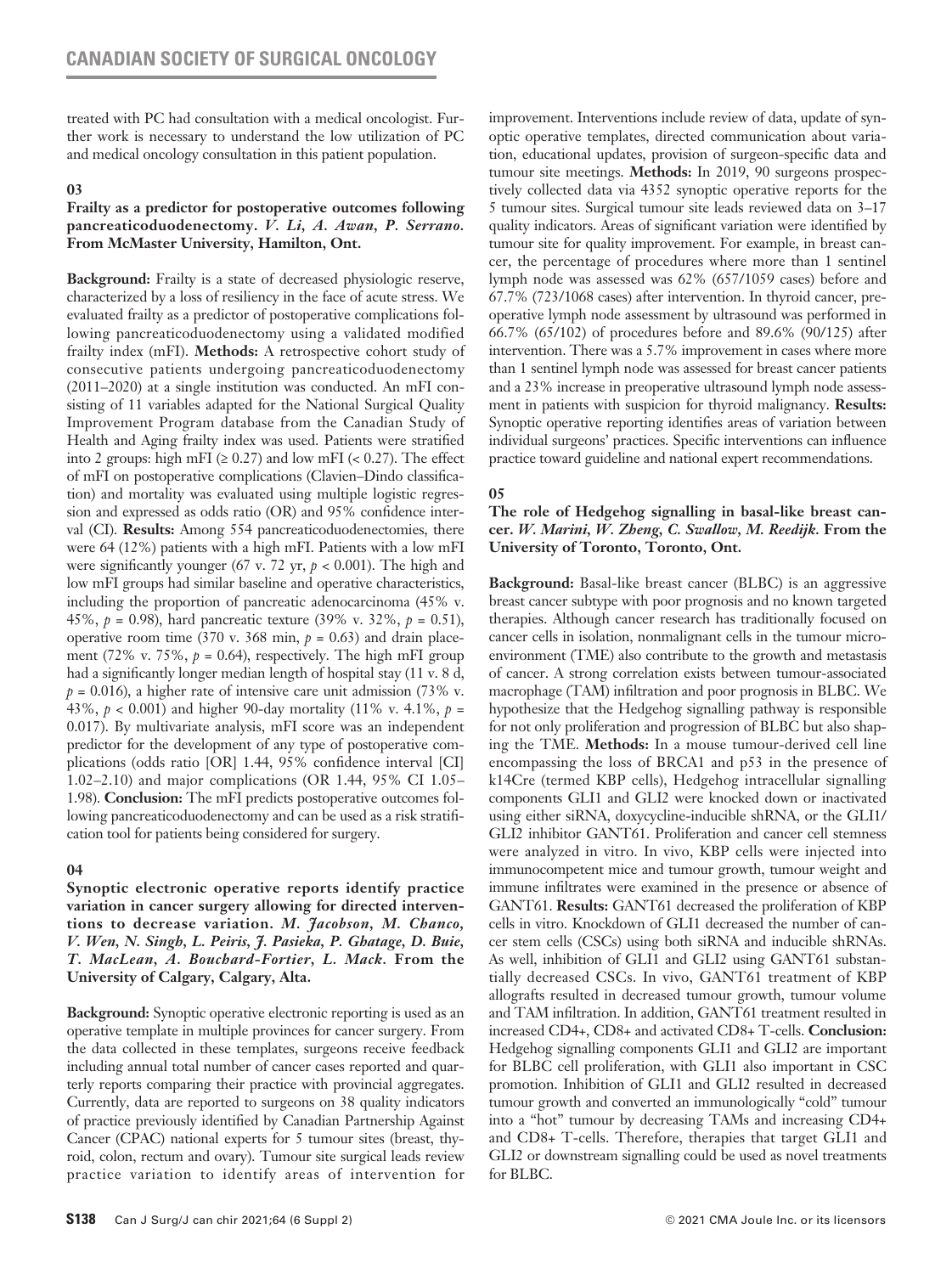#### **Clinical and patient-reported outcomes in oncoplastic breast conservation surgery from a single surgeon's practice in a busy community hospital in Canada.** *A. DiPasquale, L. Peiris, Z. Prus-Czrnecka, L. Delmar.* **From the University of Alberta, Edmonton, Alta.**

**Background:** Oncoplastic surgery aims to maintain quality of life by pre-empting and mitigating against breast asymmetry while not compromising oncologic effectiveness. Although it is growing in popularity in North America, many patients still do not have access to these techniques. This study demonstrates the implementation of an effective oncoplastic surgical practice in a community hospital in Canada and shows low rates of perioperative complications as well as high levels of patient-reported outcome measures. **Methods:** We conducted a retrospective chart review of patients diagnosed with breast cancer treated with level 1 and level 2 oncoplastic techniques by a single breast surgeon. Patient demographic characteristics, tumour characteristics, procedure types and clinical outcomes were collected. Patient satisfaction was assessed with the Breast-Q questionnaire administered preoperatively as well as 3 months and 9 months postoperatively. **Results:** Oncoplastic breast conservation surgery was performed in 340 patients from 2017 to 2019. The average size of the breast lesion was 1.8 cm, with 96 patients having lesions 2–5 cm in size and 10 patients having tumours greater than 5 cm in size. Thirty (8.8%) patients experienced a complication requiring intervention. Margin revisions were required in 21.8% of patients, which decreased to 18% after the implementation of the new margin consensus guidelines. The completion mastectomy rate was 4.7%. Breast-Q scores increased across breast satisfaction, process of care, psychosocial, physical and sexual satisfaction domains postoperatively. **Conclusion:** This study demonstrates the feasibility of an oncoplastic breast surgery practice in a busy community hospital in Canada. This adds to the growing body of North American data on the clinical and oncologic safety of these techniques and introduces the idea of collecting patient-reported outcome measures in a Canadian population. We hope that this will serve to aid in the recruitment of oncoplastic-trained surgeons to both teaching and community hospitals and enable these techniques to become the standard of care in North America.

#### **08**

**Upgrade rate of atypical ductal hyperplasia: 10 years of experience and predictive factors.** *N. Gagnon* **(Université de Sherbrooke, Sherbrooke, Que.),** *R. Villiard* **(Université Laval, Québec, Que.),** *É. Martel* **(Université Laval, Québec, Que.),** *A. Cadrin-Chênevert* **(Université Laval, Québec, Que.),** *É. Ledoux* **(Université Laval, Québec, Que.),**  *C. Racicot* **(Université Laval, Québec, Que.).**

**Background:** Atypical ductal hyperplasia (ADH) is a benign epithelial proliferative lesion with histologic features resembling those seen in low-grade ductal carcinoma in situ (DCIS). Surgical excision of the biopsy site is the standard management approach. The objective of this study was to determine the upgrade rate from ADH on stereotactic breast biopsies to DCIS or invasive carcinoma (IC) in our institution. We also sought to identify clinical, pathologic and radiologic predictive factors associated with risk of upgrade. **Methods:** Clinical charts, mammograms and pathology reports were reviewed for all women with a stereotactic breast biopsy showing ADH and subsequent surgery at our institution between 2008 and 2018. When available, mammograms were re-reviewed by a radiologist for this study. **Results:** A total of 295 biopsies were analyzed in 290 patients. The mean age was 56 years. The upgrade rate was 10.5%: 7.5% DCIS and 3.1% IC. Mammograms were reviewed by a radiologist for 161 patients from 2013 to 2018. In this subset of patients, the rate of upgrade was 8.7% (4.35% DCIS and 4.35% IC). A statistically significant difference in the largest size of the microcalcification clusters on mammogram was observed between the upgraded and the nonupgraded subgroups (14.2 mm v. 8.9 mm, *p* = 0.03). **Conclusion:**  The evaluation of the largest size of the microcalcification clusters on mammogram as a cut-off feature could be considered to choose between an observational versus a surgical approach. This large series provides contemporary data to assist informed decision-making regarding the treatment of our patients.

#### **09**

**Time to first adjuvant treatment after oncoplastic breast reduction.** *S. Mysuria), A. Bazzarelli, J. Pao, L. Chen, M. Zhang, E. McKevitt, R. Warburton, U. Kuusk, N. Van Laeken, E. Bovill, K. Isaac, C. Dingee.* **From the University of British Columbia, Vancouver, B.C.**

**Background:** Oncoplastic breast reduction (OBR) allows breast conservation surgery (BCS) to be combined with breast reduction for select patients. The objective of this study was to measure time to first adjuvant treatment (AT) in patients who undergo OBR and to evaluate whether initiation dates conformed to conventional post-BCS treatment windows for radiation (RT), chemotherapy and endocrine management. **Methods:** Institutional and university ethics boards approved this retrospective review, which included all patients receiving OBR from April 2009 to April 2020. Consecutive patients were identified from operative slates. Data were extracted from a prospectively maintained database and surgeons' electronic medical records. The relative start date (RST) of AT was calculated as the time elapsed between the OBR date and the earliest start date or the first day after resolution of delays due to medical reasons or patient preference. **Results:** This study included 5504 new breast cancer cases, and 81 had OBR. Patients who underwent OBR had unilateral (*n* = 79) or bilateral  $(n = 1)$  breast cancer, malignant phyllodes tumour  $(n = 1)$ , had bilateral (*n* = 73) or unilateral (*n* = 8) OBR, and had OBR as a first surgery (*n* = 69) or during margin re-excision after BCS (*n* = 12). Additional surgery after OBR was required by 7 patients for margin revision  $(n = 6)$  or sentinel node biopsy  $(n = 1)$ , while 7 had completion mastectomy. No patients required reoperation for debridement, or hematoma evacuation. In total, 72 (88.9%) patients received AT: 36 started with radiation, 19 with chemotherapy and 17 with endocrine management. RST averaged 9.4 weeks for radiation, 7.0 weeks for chemotherapy, 8.0 weeks for endocrine and 8.4 weeks for any AT. Among patients receiving AT, 70 (97.2%) initiated AT by week 16, and 100% of patients who received chemotherapy initiated AT by week 12. **Conclusion**: The average time to first adjuvant treatment conformed to local recommendations for chemotherapy (aim for 6-8 wk after ablative surgery), radiation (optimally within 10 wk of surgery but no detriment to delay up to 20 wk) and endocrine therapy (no absolute upper limit to the window for initiation).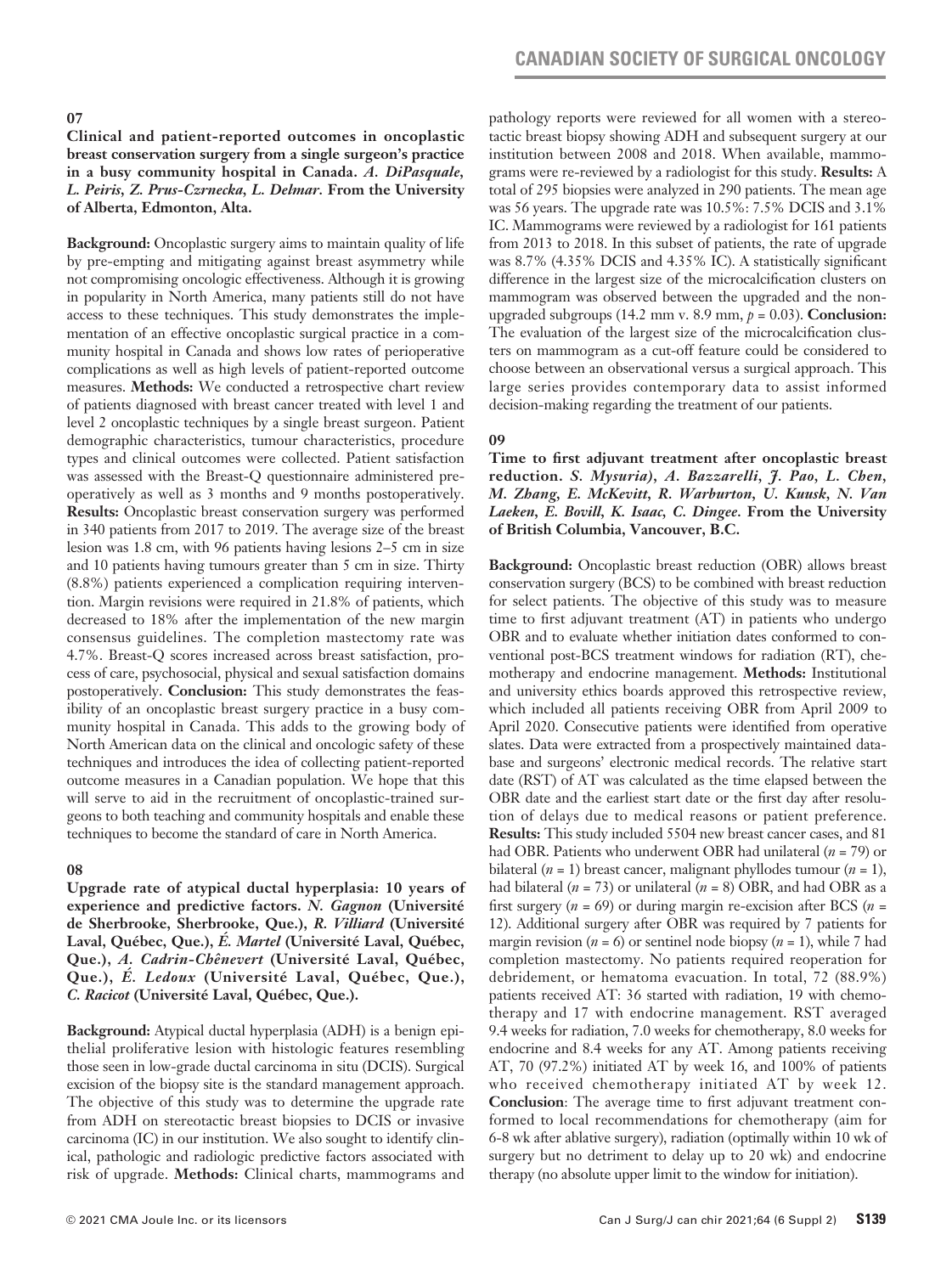**Preparing to survive: improving outcomes for young women with breast cancer.** *A. Hunter-Smith* **(University of Calgary, Calgary, Alta.),** *C. Cuthbert* **(University of Calgary, Calgary, Alta.),** *K. Fergus* **(York University, Toronto, Ont.),**  *L. Barbera* **(University of Calgary, Calgary, Alta.)**  *Y. Efegoma* **(University of Calgary, Calgary, Alta.),**  *D. Howell* **(Princess Margaret Research Institute, Toronto, Ont.),** *S. Isherwood* **(University of Calgary, Calgary, Alta.),**  *N. Levasseur* **(BC Cancer Agency, Vancouver, B.C.),**  *A. Scheer* **(St. Michael's Hospital, Toronto, Ont.),**  *C. Simmons* **(University of British Columbia, Vancouver, B.C.),** *A. Srikantham* **(The Ottawa Hospital, Ottawa, Ont.),**  *C. Temple-Orberle* **(University of Calgary, Calgary, Alta.),**  *Y. Xu* **(University of Calgary, Calgary, Alta.),** *K. Metcalfe* **(University of Toronto, Toronto, Ont.),** *M. Quan* **(University of Calgary, Calgary, Alta.).** 

**Background:** Young women with breast cancer (YWBC) have unique survivorship needs because of life stage, and interventions to address these are limited. We aimed to understand the unmet needs of YWBC to develop a tailored self-management tool to improve breast cancer experience and psychosocial–sexual outcomes for YWBC in the long term. **Methods:** We conducted semistructured survivor and clinical interviews. Purposive maximum variation sampling was used. Inclusion criteria were women 40 years of age or younger at diagnosis, who had stage 0–IV disease, with a minimum of 1 year after diagnosis and active treatment complete. Interviews were recorded and transcribed, using collaborative group immersion to analyze data and identify emerging themes. **Results:** Thirty-four participants were interviewed from 10 centres across 7 Canadian provinces. Participantreported demographic characteristics were as follows: 18% were members of a "visible minority," 9% were "born outside Canada," 7% were "Indigenous" and 54% of patients' household income was at or below the Canadian average. Thirty-six percent received neoadjuvant chemotherapy, 47% underwent mastectomy with reconstruction and 41% underwent contralateral prophylactic mastectomy. The YWBC who were interviewed reported psychological, self-identity, fertility and sexual health needs, which have a substantial impact on intimacy in relationships. Partner fear and anxiety were described, without professional or social support measures. Education on psychology, sexual health and peer mentorship were suggested to improve self-support. **Conclusion:** We have identified unique psychosocial–sexual needs among this young cohort of women. We will target these through a novel and pragmatic selfmanagement tool, to be used across Canada, aiming to improve YWBC's experience and long-term morbidity.

#### **11**

#### **Opioid prescription and consumption in patients undergoing outpatient breast surgery — baseline data for a quality improvement initiative.** *A. Alqaydi, J. la, S. Merchant, G. Digby.* **From Queen's University, Kingston, Ont.**

**Background:** Variability exists in postoperative pain management for patients undergoing breast surgery. We describe opioid prescribing practices, opioid consumption and pain experience for patients undergoing outpatient breast surgery at a single institution. **Methods:** Patients 18 years of age and older undergoing outpatient breast surgery without reconstruction were prospectively enrolled from September 2020 to February 2021. Patients were excluded if they were admitted to hospital postoperatively. A telephone survey was conducted between postoperative days 5 and 7. Prescribed and consumed oral morphine equivalents (OME), pain levels and satisfaction with pain management were compared according to surgery type (excisional biopsy [E], partial mastectomy with or without ±axillary intervention [PM], simple mastectomy with or without axillary intervention [SM]) using  $\chi^2$ , analysis of variance and *t* tests. We considered *p* values less than 0.05 to be statistically significant. **Results:** Fifty-three patients were included, 43 (81%) of whom had malignant disease. Patients underwent E (*n* = 3, 6%), PM (*n* = 44, 83%) and SM (*n* = 6, 11%); 2 patients (4%) underwent bilateral procedures. Similar proportions of patients reported tolerable pain levels (E 67%, PM 66%, SM 67%) and satisfaction with pain management (E 100%, PM 93%, SM 100%). Thirty-eight patients (72%) received a prescription for an opioid (PM *n* = 33, 87%; SM *n* = 5, 13%); of these, 30 patients (79%) filled the prescription. Mean OME prescribed was not statistically different on the basis of surgery type (PM 30.6 [standard deviation (SD) 15.2]; SM 32.1 [SD 21.7];  $p = 0.86$ ). Of those prescribed opioids, an equal proportion (60%) of patients consumed opioids; however, mean OME consumed was not significantly different (PM 8.2 [SD 15.7]; SM 8.8 [SD 8.5]; *p* = 0.94). Although most patients (21, 72%) knew to dispose of unused pills at a pharmacy or doctor's office, 8 (28%) did not know or described an unaccepted method of disposal. **Interpretation:** Most patients undergoing outpatient breast surgery report tolerable pain levels and satisfaction with pain management. The amount of OME consumed by patients is smaller than what is prescribed, suggesting that it may be appropriate to prescribe fewer OMEs.

## **12**

**Rectal anastomosis and hyperthermic intraperitoneal chemotherapy: Should we avoid diverting loop ileostomy?**  *V. Pravong* **(University of Montreal, Montreal, Que.),**  *A. Brind'Amour* **(Maisonneuve-Rosemont Hospital, Montreal, Que.),** *L. Sidéris* **(Maisonneuve-Rosemont Hospital, Montreal, Que),** *P. Dubé* **(Maisonneuve-Rosemont Hospital, Montreal, Que.),** *L. De Guerke* **(University of Montreal, Montreal, Que.),** *S. Fortin* **(University of Montreal, Montreal, Que.),** *M. Auclair* **(University of Montreal, Montreal, Que.),** *B. Trilling* **(Maisonneuve-Rosemont Hospital, Montreal, Que.),** *J. Tremblay* **(Maisonneuve-Rosemont Hospital, Montreal, Que.).**

**Background:** Literature on rectal anastomosis and diverting ileostomy in patients treated with hyperthermic intraperitoneal chemotherapy (HIPEC) is scarce. The study objectives are to evaluate the safety of rectal anastomoses during cytoreductive surgery (CRS) and HIPEC, with and without fecal diversion, and its morbidity when performed. **Methods:** From January 2012 to January 2020, patients with peritoneal metastases who underwent CRS and HIPEC that required a rectal anastomosis were included in this single-hospital retrospective chart review. **Results:** Eighty-four patients were included, of whom 29 had a diverting loop ileostomy. The rectal anastomotic leak (AL) rate for the series was 8.3%. Factors associated with AL were male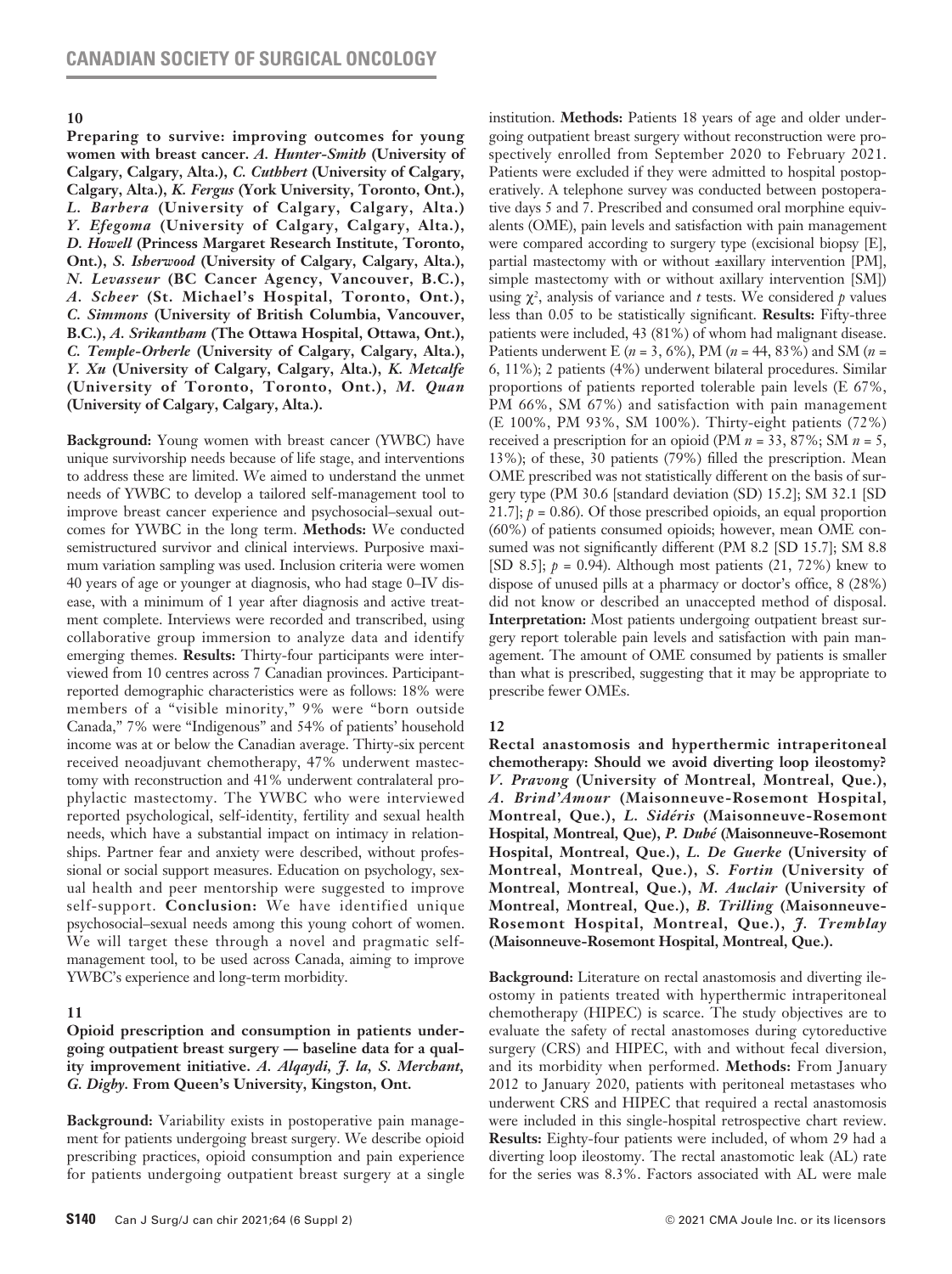sex ( $p = 0.031$ ) and increased body mass index ( $p < 0.001$ ). Diverting loop ileostomy was associated with a significant decrease in clinically significant rectal AL (0% v. 12.7%,  $p =$ 0.045). However, the 90-day readmission rate was higher in this group  $(37.9\% \text{ v. } 10.9\%, p = 0.003)$ . Stoma reversal surgery was performed for all patients, but 3 patients experienced AL (10.7%). **Conclusion:** This study suggests that creation of a diverting loop ileostomy may be an effective method to prevent symptomatic rectal AL following CRS with HIPEC. However, it is also associated with an increased readmission rate and increased risk of AL following reversal surgery.

#### **13**

**Delays in operative management of early-stage, estrogenreceptor positive breast cancer during the COVID-19 pandemic — a multi-institutional matched historical cohort study.** *É. Di Lena, B. Hopkins), S. Wong, S. Meterissian.* **From McGill University, Montreal, Que.** 

**Background:** In March 2020, guidelines recommended that breast cancer (BC) centres suspend nonemergent surgeries because of the COVID-19 pandemic, including delaying surgeries for estrogen-receptor positive (ER+) BCs with neoadjuvant endocrine therapy (NET). The objective of this study was to evaluate the oncologic outcomes of patients with BC who were affected by these guidelines. **Methods:** All female patients with stage I–II BC receiving NET during the COVID-19 pandemic at 2 referral-based academic BC centres were prospectively identified. Clinical and pathologic data were collected. Patients were matched to a historical cohort of patients with stage I–II ER+ BC treated with upfront surgery within 35 days between 2010 and 2013. Primary outcomes were pathologic upstaging compared with clinical staging before NET initiation. **Results:** Thirty patients who received NET and 200 randomly selected historical patients were matched on the basis of preoperative tumour grade and pathologic features. After matching, 29 patients who received NET and 53 patients who received upfront surgery remained. The median age in each group was 65 and 66 years, respectively  $(p = 0.33)$ . Most patients (79.3% and 81.1%) had invasive ductal carcinoma with a median clinical tumour size of 0.9 cm versus 1.7 cm  $(p = 0.005)$ . Median time to surgery was 73 days in the NET group and 27 days in the upfront surgery group (*p* < 0.001). Twenty-three patients who received NET (82.2%) had the same or lower pT stage compared with 36 (67.9%) patients who received upfront surgery  $(p = 0.31)$ . Only 3 (10.3%) patients who received NET had an increase in pN stage compared with 16 (30.2%) control patients (*p* = 0.06). Overall, 3 (10.3%) patients who received NET had a stage increase on final pathology versus 15 (28.3%) in the control group  $(p = 0.16)$ . **Conclusion:** Despite experiencing delays to surgery that were over 2.5 times longer, patients with ER+ BC receiving NET did not experience significantly different pathologic upstaging during the COVID-19 pandemic. These findings support the use of NET in stage I–II ER+ BC if substantial delays in surgery are projected.

## **14**

**Opioid prescribing practices in breast oncologic surgery.** *É. Di Lena, N. Barone, B. Hopkins, S. Dumitra, P. Kaneva, J. Fiore, S. Meterissian.* **From McGill University, Montreal, Que.**

**Background:** Two-thirds of patients who undergo breast cancer surgery receive opioids and 2%–4% will continue to use them after 3 months. The November 2020 American Society of Breast Surgeons consensus statement advised the use of routine co-analgesia and the reduction of opioid prescriptions in breast oncologic surgery. To inform future institutional guidelines, the objective of this study was to determine baseline opioid prescribing patterns in a single high-volume specialist-referral breast cancer cenre. We hypothesized that opioid prescribing practices varied between procedures and operating surgeons. **Methods:** We performed a retrospective analysis of all women undergoing breast cancer surgery (any stage) between September and December 2019. Opioid prescriptions at discharge were converted to milligram equivalents of morphine (MEM). Patients from a surgeon who only performed 2 surgeries were excluded, as was a patient who received over 2000 MEM. The primary outcome of interest was MEM at discharge. Multiple linear regression was used to identify independent risk factors for increased MEM. **Results:** A total of 137 patients met the inclusion criteria, of whom 67.1% underwent partial mastectomy. Median age was 62 (IQR 51–71). All but 1 patient (99.3%) received an opioid prescription at discharge, with median MEM of 112.5 (interquartile range 75–150). A total of 81.8% were prescribed co-analgesia. The prescriber was a trainee in 42.2% of cases. Five patients (3.7%) required an opioid renewal. On multivariate analysis, patients undergoing total mastectomy or axillary lymph node dissection or both were at increased risk of receiving more MEM  $($ ß = 22 *p* = 0.04, and ß = 32 *p* = 0.03, respectively). However, the factor with the greatest association with MEM was operating surgeon ( $\beta$  = 99,  $p < 0.001$ ). A resident prescriber was not associated with an increase in MEM prescribed. **Conclusion:** In a tertiary care centre, the operating surgeon has the greatest influence on opioid prescribing practices. These findings support the need for a standardized approach to optimize prescribing and reduce opioid-related harms after oncologic breast surgery.

## **15**

**Oncoplastic breast reduction (OBR) complications and patient-reported outcomes.** *S. Mysuria, E. McKevitt, R. Warburton, L. Chen, A. Bazzarelli, J. Pao, E. Bovill, M. Zhang, U. Kuusk, K. Isaac, N. Van Laeken, C. Dingee.*  **From the University of British Columbia, Vancouver, B.C.**

**Background:** Oncoplastic breast reduction (OBR) combines oncologic and plastic surgery principles in breast conservation. The objective of this study was to evaluate complications and patient-reported outcomes after OBR. **Methods:** A retrospective review including all patients who received OBR from April 2009 to April 2020 was conducted with institutional and university ethics boards' approval. Data were extracted from a prospectively maintained database and surgical electronic medical records. Risk factors for any complication were evaluated by univariate logistic regression analysis. Significance level was set at *p* values less than 0.05. Postoperative patient well-being and satisfaction were evaluated with the validated BREAST-Q 2.0 questionnaire. Rasch-transformed scores from 0 (worst) to 100 (best) were calculated from each scale following validated BREAST-Q conversion tables. **Results:** Eighty-one patients had OBR. Postsurgical complications experienced by 19 patients included localized hematoma (*n* = 3), seroma (*n* = 4),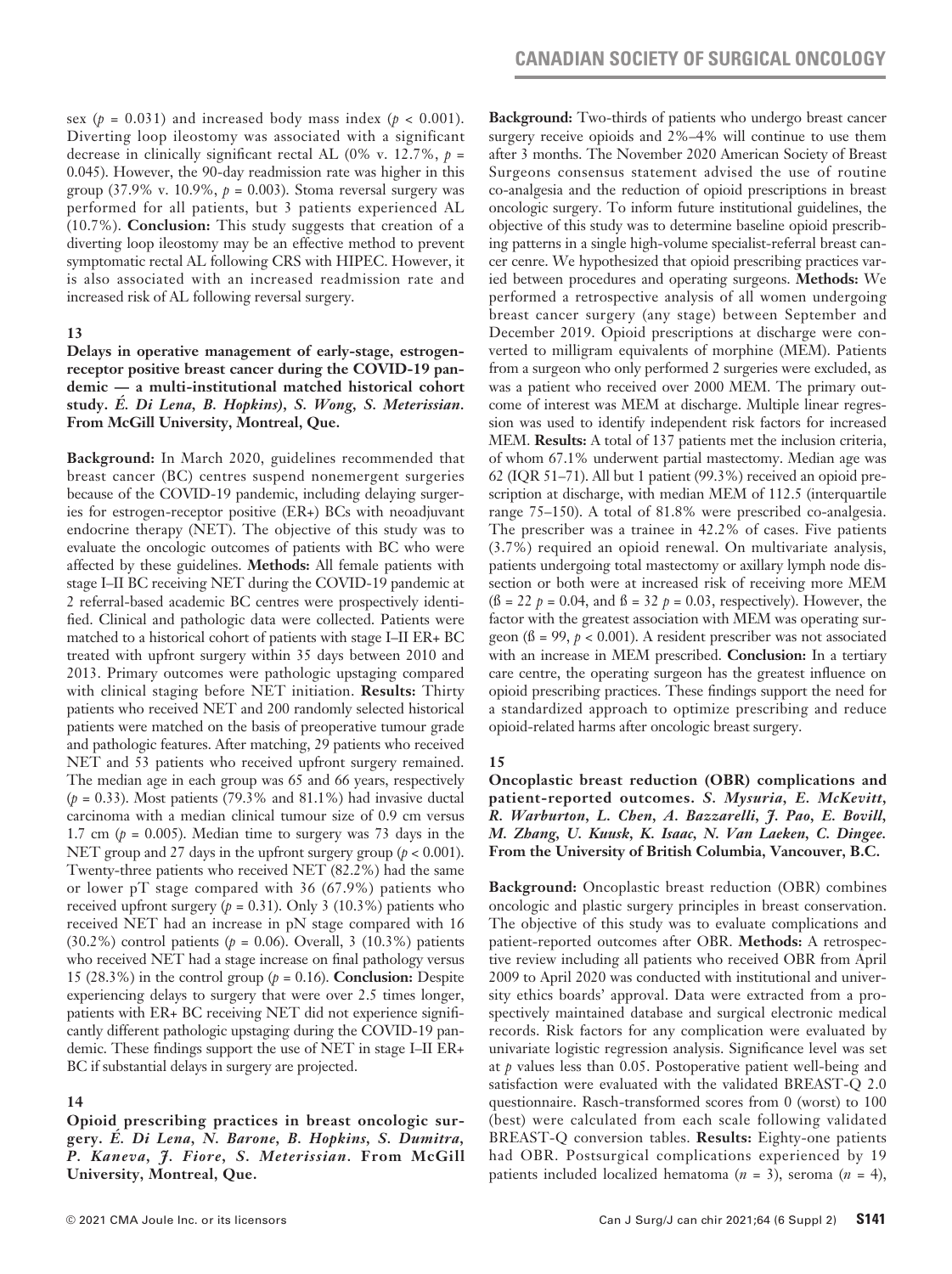partial nipple necrosis  $(n = 2)$ , limited wound dehiscence  $(n = 6)$ , delayed healing  $(n = 3)$  and fat necrosis  $(n = 1)$ . No patients had surgical complications requiring hospital admission, débridement reoperation or hematoma evacuation. The BREAST-Q questionnaire was completed after OBR by 37 patients, who responded with favourable scores for psychosocial (84.7), sexual (69.0) and physical (80.6) well-being, satisfaction with their breasts (83.6), radiation oncologists (88.8), surgeons (94.3), medical staff (94.2) and office staff (95.8). **Conclusion:** All breast complications were managed with local wound care and none required repeat procedures. Patients who underwent OBR reported a high degree of satisfaction with their physicians and medical and office staff. Increasing American Society of Anesthesiologists (ASA) score and ipsilateral and contralateral specimen weight were significantly correlated with increased odds for having any complication.

## **16**

**De-escalating breast cancer surgery: Should we apply quality indicators from other jurisdictions in Canada?**  *H. Kapur, E. McKevitt, R. Warburton, J. Pao, C. Dingee, A. Bazarelli, U. Kuusk, L. Chen.* **From the University of British Columbia, Vancouver, B.C.**

**Background:** There is current concern for overtreatment of breast cancer and so surgical quality indicators (QIs), including the breast conserving surgery (BCS) rate, have been published by European and American breast cancer societies. Our purpose was to calculate QIs for BCS rate and determine compliance with American and European standards and to assess reasons for mastectomy to identify opportunities to de-escalate surgery. **Methods:** Patients having surgery for unilateral primary cancer from 2013 to 2017 were identified using our institution's database. QIs for BCS rates were calculated. The reasons for mastectomy were prospectively collected and verified by chart review. Where appropriate, Poisson regression models were constructed for statistical analyses using R. **Results:** A total of 3076 patients underwent breast cancer surgery and 2311 met the inclusion criteria. Our BCS rate for invasive cancer less than 3 cm was 77%, for invasive cancer less than 2 cm it was 84%, and for ductal carcinoma in situ (DCIS) less than 2 cm it was 85%. The rate for patients having a single operation was 89% for invasive cancer and 80% for DCIS. Despite knowledge of low BCS rates initially, there was no statistically significant change in BCS rates over the 5-year period, but there was a reduction in contralateral prophylactic mastectomies (CPM) from 32% in 2013 to 17% in 2017 (*p* < 0.001). For those patients having an initial mastectomy, 72% were medically necessary and 28% were by patient choice. Trend analysis looking at tumour size and medical need for mastectomy indicated that 80% of patients at our centre would be eligible for BCS with a tumour cut-off of 2.5 cm. **Conclusion:** Our institution met American but not European QI standards for BCS rates. We identified a high number of medically necessary mastectomies, potentially indicating a difference in patient demographic characteristics compared with Europe. Our results support the understanding that BCS rates are influenced by multiple factors and are challenging to compare across jurisdictions. CPM rates may offer a more actionable opportunity to de-escalate surgery for breast cancer.

**17**

**The breast cancer patient experience of telemedicine during COVID-19.** *L. Cadili, K. DeGirolamo, E. McKevitt, J. Pao, C. Dingee, A. Bazzarelli, R. Warburton.* **From the University of British Columbia, Vancouver, B.C.** 

**Background:** The COVID-19 pandemic has seen major shifts in the delivery of health care across the world, including the rapid adaptation of telemedicine. Here we present a survey of patients' experience with telemedicine in the treatment of breast cancer. **Methods:** A questionnaire aimed at assessing patient satisfaction with telemedicine was distributed to all patients who underwent surgery at our centre for breast cancer or benign or high-risk lesions with surgery follow-up dates between Oct. 13 and Dec. 31, 2020. Surveys were conducted via phone or at in-person follow-up appointments. **Results:** A total of 123 of 172 (72%) eligible patients completed the survey; 85% of these patients enjoyed their telemedicine consultation, 93% found that there was enough time for dialogue and to ask questions, 66% would choose to have a telemedicine consultation again, 79% would recommend telemedicine at our centre to a friend or family member and 92% found Zoom easy to use. When asked if they preferred a telemedicine initial consultation over an in-person one, 28% of patients agreed. When patients were analyzed according to their home address, those more than 10 km away from our centre preferred telemedicine over in-person appointments (37%) more often than those who lived less than 10 km away (23%). **Conclusion:** Patients report a high level of satisfaction with telemedicine. It may be worthwhile to continue telemedicine beyond the pandemic era, owing to its convenience, efficiency and low cost while keeping patients, physicians and office staff safe. It also may be more useful in large geographic areas such as our province to increase access to care.

## **18**

**A novel ex vivo human peritoneal model to investigate mechanisms of peritoneal metastasis in gastric adenocarcinoma (GCa).** *D. Ng, A. Ali, D. Eymae, K. Lee, S. Brar, J. Conner, M. Magalhaes, C. Swallow.* **From the University of Toronto, Toronto, Ont.**

**Background:** Even small-volume peritoneal metastases (PM) portend limited survival in patients with GCa, and strategies to prevent and more effectively treat PM are needed. Existing models are limited in recapitulating key elements of the peritoneal metastatic cascade. To explore the underlying cellular and molecular mechanisms of PM, we have developed an ex vivo human peritoneal explant model. **Methods:** With research ethics board approval and informed consent, fresh peritoneal tissue samples were obtained from patients undergoing abdominal surgery and cultured in sterile medium at 37°C, 5% CO2. Peritoneal explants were suspended, mesothelial layer down but without direct contact, above a monolayer of red fluorescent stained AGS human GCa cells for 24 hours, then washed and cultured for a further 5 days. Preservation of tissue architecture and cell viability were confirmed. Implantation and invasion of GCa cells within the explant were examined using hematoxylin and eosin staining and real-time confocal fluorescence microscopy. **Results:** Superficial implantation of AGS GCa cells within the mesothelial surface was readily detected,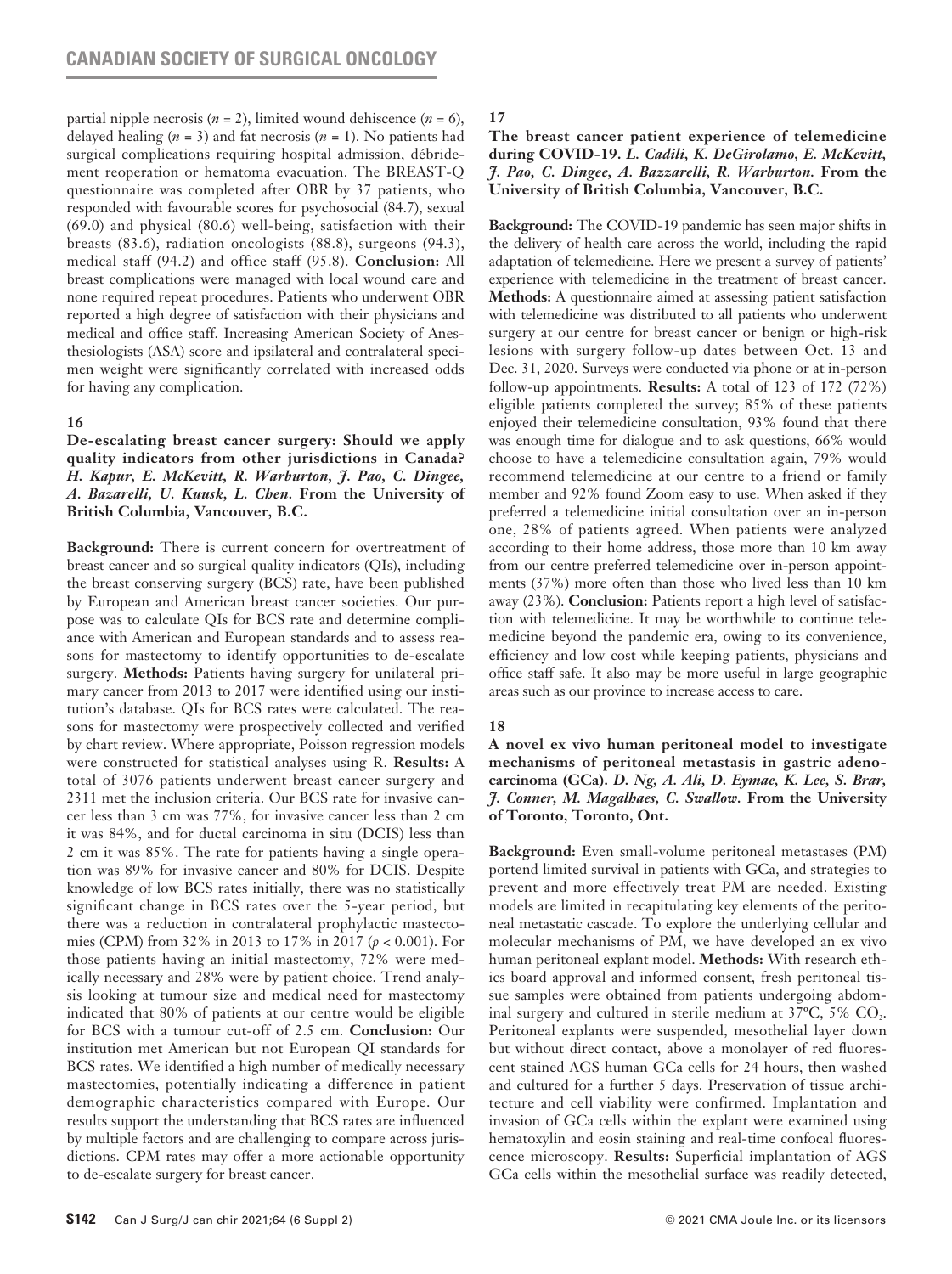and colonies expanded over 5 days. To investigate the sensitivity of the model to altered GCa cellular adhesion, we stably transfected AGS cells with CDH1, restoring the E-cadherin that they otherwise lack. This markedly suppressed implantation. Invasion of AGS cells into the submesothelial mesenchymal layer was similarly inhibited by wildtype CDH1 restoration. **Conclusion:** Here we show that this ex vivo human peritoneal explant model is responsive to manipulation of genetic and environmental factors that regulate peritoneal implantation and invasion by GC cells, with reproducible results. In the future, we will precisely target critical steps in the peritoneal metastatic cascade, with the goal of improving the quantity and quality of life in patients with GCa.

#### **19**

### **Preliminary uptake and outcomes utilizing the BREAST-Q patient-reported outcomes questionnaire in patients following breast cancer surgery.** *K. Allen, C. Baliski.* **From the University of British Columbia, Vancouver, B.C.**

**Background:** The objective of this study is to determine patient participation rates and insights related to patientreported outcomes following breast cancer (BC) surgery. **Methods:** Female patients with unilateral, nonrecurrent BC were assessed for satisfaction and quality of life via the BREAST-Q questionnaire. Scores were standardized (maximum 100). Participants received questionnaires (web-based or paper) preoperatively and 2–6 weeks after surgery. Enrolment was between June 2020 and March 2021. **Results:** Fifty-nine patients were eligible, with 44 participating (75%). The mean age of participants was 55 years, and it was 68 years in those declining. Thirty-four patients completed Q1 (58%) and 22 completed Q2 (50%). Of participating patients, completion of Q1 and Q2 were 86% and 60%, respectively, for those aged 25–39 years, 77% and 78%, respectively, for those aged 40–69 years and 71% and 83%, respectively, for those aged above 70 years. Patients undergoing mastectomy (M) had the highest preoperative psychosocial well-being and satisfaction with breasts scores (83 and 71, respectively), while the lowest scores were in mastectomy with reconstruction (MR) (62 and 58, respectively). Patients undergoing M and breast conservation surgery (BCS) had higher preoperative sexual well-being scores than those undergoing MR (62 v. 45). Postoperatively, patients undergoing M scored higher than those undergoing BCS in psychosocial well-being (93 v. 71), sexual well-being (96 v. 59) and satisfaction with breasts (91 v. 70), with patients undergoing MR scoring the lowest (40, 21 and 47 respectively). Satisfaction with information scores was higher in those undergoing BCS than MR (71 v. 49). **Conclusion:** Preliminary results suggest that patient compliance with the BREAST-Q questionnaire is suboptimal and may require reassessment. Patients undergoing M had the most favourable results, while the score of those undergoing BCS was slightly lower but was consistent with other reports in the literature. Patients undergoing MR had unique findings, including low pre- and post-operative scores, along with satisfaction with information. This may be an area for future quality improvement and education to ensure realistic expectations about outcomes. The significance of these results is limited by small numbers and the need for multivariate analysis.

#### **20**

**Routine elastin staining improves detection of venous invasion and enhances prognostication in resected colorectal cancer.**  *D. Cyr* **(University of Toronto, Toronto, Ont.),** *A. Sari* **(Sinai Health System, Toronto, Ont.),** *D. Messenger* **(Royal United Hospital NHS Trust, Bath, U.K.),** *D. Driman* **(London Health Sciences Centre, London, Ont.),** *N. Assarzadegan* **(The Johns Hopkins Hospital, Baltimore, Md.),** *A. Juda* **(Sinai Health System, Toronto, Ont.),** *C. Swallow* **(University of Toronto, Toronto, Ont.),** *E. Kennedy* **(University of Toronto, Toronto, Ont.),** *M. Brar* **(University of Toronto, Toronto, Ont.),**  *J. Conner* **(Sinai Health System, Toronto, Ont.),** *R. Kirsch* **(Sinai Health System, Toronto, Ont.).**

**Background:** Venous invasion (VI) is an under-reported prognostic factor in colorectal cancer (CRC). Staining for elastin may facilitate the accurate detection of VI and minimize interobserver variability. We evaluated the impact of routine elastin staining on VI detection in resected CRC and its relationship to oncologic outcomes at a tertiary centre that performs a high volume of CRC resections. **Methods:** This is a single-institution, observational study of consecutive patients who underwent resection of primary CRC between March 2011 and April 2013. Patients were dichotomized into 2 cohorts: resection during the year before (preimplementation;  $n = 145$ ) and the year following (postimplementation;  $n = 128$ ) the implementation of routine elastin staining. All resection specimens were independently assessed by expert pathology reviewers (with elastin staining) who were blinded to outcomes. Recurrence-free survival (RFS) was estimated by the Kaplan–Meier method and group differences were calculated using the log-rank test. **Results:** Routine elastin staining resulted in an increased VI detection rate from 21% to 45% (odds ratio [OR] 3.1, 95% confidence interval 1.8–5.3, *p* < 0.001). Expert pathology review of all cases revealed that a large proportion of VI was missed during the original assessment (VI–[original]/VI+[review]), with a higher miss rate during the preimplementation (48%) compared with the postimplementation  $(22\%, p = 0.007)$  period. Elastindetected VI was strongly associated with RFS  $(p = 0.003)$ , in contrast to VI detected with hematoxylin and eosin  $(p = 0.05)$ . Similar discriminatory superiority was observed for risk of hematogenous metastases (OR 11.5 v. 3.7). Interestingly, the missed VI group (VI– [original]/VI+[review]) had comparable RFS to the VI+[original]/ VI+[review] group in the preimplementation period, whereas RFS was comparable with the VI–[original]/VI–[review] group in the postimplementation period. **Conclusion:** Routine elastin staining enhances VI detection and its ability to stratify oncologic risk in CRC, and it should be implemented for the evaluation of CRC resection specimens. Incorporation of this parameter into standard CRC staging may help inform clinical decision-making regarding adjuvant therapy and intensity of follow-up.

## **21**

**Analysis of exhaled volatile organic compounds: a new frontier in colon cancer screening and surveillance.**  *A. Allard-Coutu* **(McMaster University, Hamilton, Ont.),**  *K. Singh* **(University of Toronto, Toronto, Ont.),**  *A. Lamontagne* **(ASDevices, Spira Innovations, Thetford, Que.),** *Y. Gamache* **(ASDevices, Spira Innovations, Thetford, Que.),** *A. Allard-Coutu* **(McMaster University, Hamilton, Ont.).**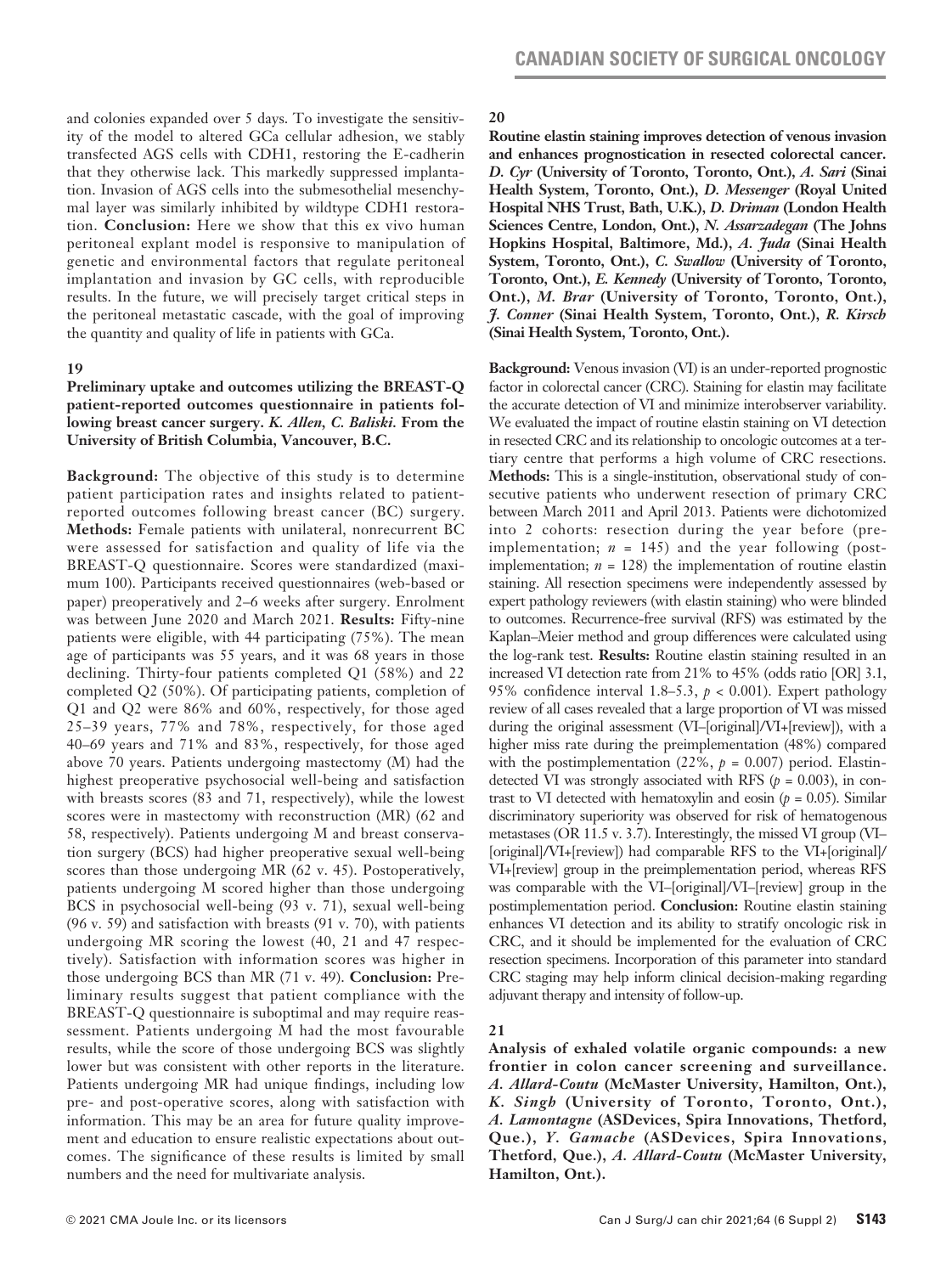**Background:** Neoplastic processes cause distinct changes to the body's metabolism, creating unique patterns in volatile organic compounds (VOCs) being produced. Unique VOC profiles are diagnostic for certain cancers. Exhaled breath VOC analysis is a potential point-of-care cancer screening tool. **Methods:** An exhaled breath VOC analyzer was developed with ASDevices and Spira Innovation patented technology. Proof-of-principle experiments established detection limits and the sensitivity and specificity of Epd sensing technology. A case–control trial is in process to validate the device using 25 exhaled VOCs previously shown to be diagnostic of colon cancer. VOCs aspirated from the colon during colonoscopy in patients with known colon cancer will also be sampled and compared with the VOC profile of exhaled breath. The ability to reliably detect colon cancer will be evaluated by receiver operating characteristic curve analysis followed by logistic regression analysis. **Results:** Using representative exhaled VOCs, proof-of-principle testing confirmed the sensitivity and selectivity of the sensing technology based on a proprietary gas chromatography (GC) method from eTrace Medical (patent pending). Protocol validation included testing of ASDevices technologies (pretreatment and concentrator, iMov GC platform, uInProve GC valve and Epd sensing technologies). Targeted molecules (sulfurs, benzene, toluene, xylene) were contained in an air matrix to simulate exhaled breath. This validation system demonstrated that the device can reliably measure targeted molecules at levels within 10 ppb of their nominal value. The detection limit, based on  $3 \times$  signal:noise ratio, was between 200 and 700 ppt. The system's sensitivity can be further adapted via sample concentration and pretreatment. **Conclusion:** There is strong evidence supporting the use of exhaled VOCs to accurately detect colon cancer. We propose a proof-of-concept case–control study to determine the sensitivity and specificity of exhaled breath analysis using a novel point-of care tool for the diagnosis of breast cancer using previously described VOC breathprints.

## **22**

**A clinical pathway for radical cystectomy leads to a shorter hospital stay and decreases 30-day postoperative complications: a NSQIP analysis.** *C. Mardinger, C. Lee, R. Duckworth, M. Brindle, F. Fraulin, L. Austen, J. Kortbeek, M. Hyndman.* **From the University of Calgary, Calgary, Alta.**

**Background:** Radical cystectomy (RC) is the standard of care for bladder cancer. Despite a high risk of morbidity and mortality, adverse events associated with RC have remained relatively unchanged for almost a decade. This study investigates the effect of a multimodal clinical pathway on morbidity and mortality among patients with RC. **Methods:** Our institution adopted the American College of Surgeons National Surgical Quality Improvement Program (NSQIP) in 2015 and a multimodal clinical pathway for RC was implemented in February 2016 to reduce adverse surgical events. The NSQIP database (2015– 2019) was queried for RC cases at our institution. Demographic characteristics, medical comorbidities and intraoperative characteristics were collected to establish a baseline. Primary outcomes included length of stay (LOS) and 30-day postoperative outcomes (i.e., complications, readmission, reoperation and death). Preand post-pathway were compared using odds ratios for postoperative outcomes and independent *t* tests for LOS. **Results:** Two hundred and sixty-one patients (35 prepathway and 226 postpathway) were included. There were no statistically significant differences between groups at baseline. Implementing a clinical pathway was associated with a shorter LOS (10.20 [standard deviation (SD) 6.72] d v. 14.20 [SD 8.40] d, *p* < 0.01) and 63% fewer postoperative complications (odds ratio [OR] 0.37, 95% confidence interval [CI] 0.18–0.78, *p* < 0.01). Complications included infections, blood transfusions, pulmonary embolism, deep vein thrombosis, unplanned intubation, renal failure, cerebrovascular accidents and cardiac arrest, among several others. There were no significant differences in the occurrence of 30-day readmission (OR 0.65, 95% CI 0.29–1.59, *p* = 0.33), reoperation (*p* = 0.55, Fisher exact test) or death  $(p = 0.81,$  Fisher exact test). **Conclusion:** This study demonstrates how a multimodal clinical pathway significantly improves LOS and complications among patients with RC. Although quality improvement has traditionally focused on postoperative interventions, clinical pathways that include preoperative medical optimization and intraoperative management can synergistically reduce morbidity associated with major surgery.

## **23**

**Fertility preservation in young breast cancer patients: a population-based study.** *D. Nguyen, G. Jamjoum, A. Meguerditchian.* **From McGill University, Montreal, Que.** 

**Background:** Treatment-related infertility is an important cause of distress in young women with breast cancer (YWBC) that is preventable by fertility preservation (FP) before initiating therapy. This study assesses FP service use by YWBC in Quebec, Canada. **Methods:** Administrative claims for women aged 40 years and under diagnosed between Apr. 1, 2012, and Mar. 31, 2018, were identified using Quebec's universal health services database (Régie de l'assurance maladie du Québec, RAMQ). Access to and use of FP services were ascertained by identifying claims for a visit with an obstetrician–gynecologist within 90 days of diagnosis, followed by claims for ovarian stimulation, ovule harvesting or artificial insemination. Patient-, disease- and treatment-related predictors were estimated using logistic regression. **Results:** A total of 1350 YWBC were treated during the study period. Mean age was 35 (standard deviation 3.9) years, 69.3% had a Charlson Comorbidity Index score of 0, 77.6% were urban residents and 36.9% were considered socioeconomically disadvantaged. Stage distribution was as follows: 0.96%, 67.5% and 31.6% for stages 0, 1–2, and 3, respectively. In total, 50.4% had a mastectomy, 40.6% received chemotherapy (CT), 70.4% received radiotherapy and 20.4% initiated antiestrogen therapy; 97% had a surgeon as the most responsible physician. A total of 333 YWBC consulted an obstetrician–gynecologist within 90 days of diagnosis and 155 subsequently received FP services. Predictors negatively associated with use of FP included increasing age (odds ratio [OR] 0.819, 95% confidence interval [CI] 0.782–0.858), increasing levels of social deprivation (OR 0.656, 95% CI 0.384–1.118; OR 0.555, 95% CI 0.317–0.973) and receipt of chemotherapy (OR 1.739, 95% CI 1.104–2.740). **Conclusion**: Only 24.6% of eligible YWBC in Quebec accessed FP specialists. Of these, 46.5% chose to move forward with FP. These findings raise important questions about how to optimize access to FP expertise.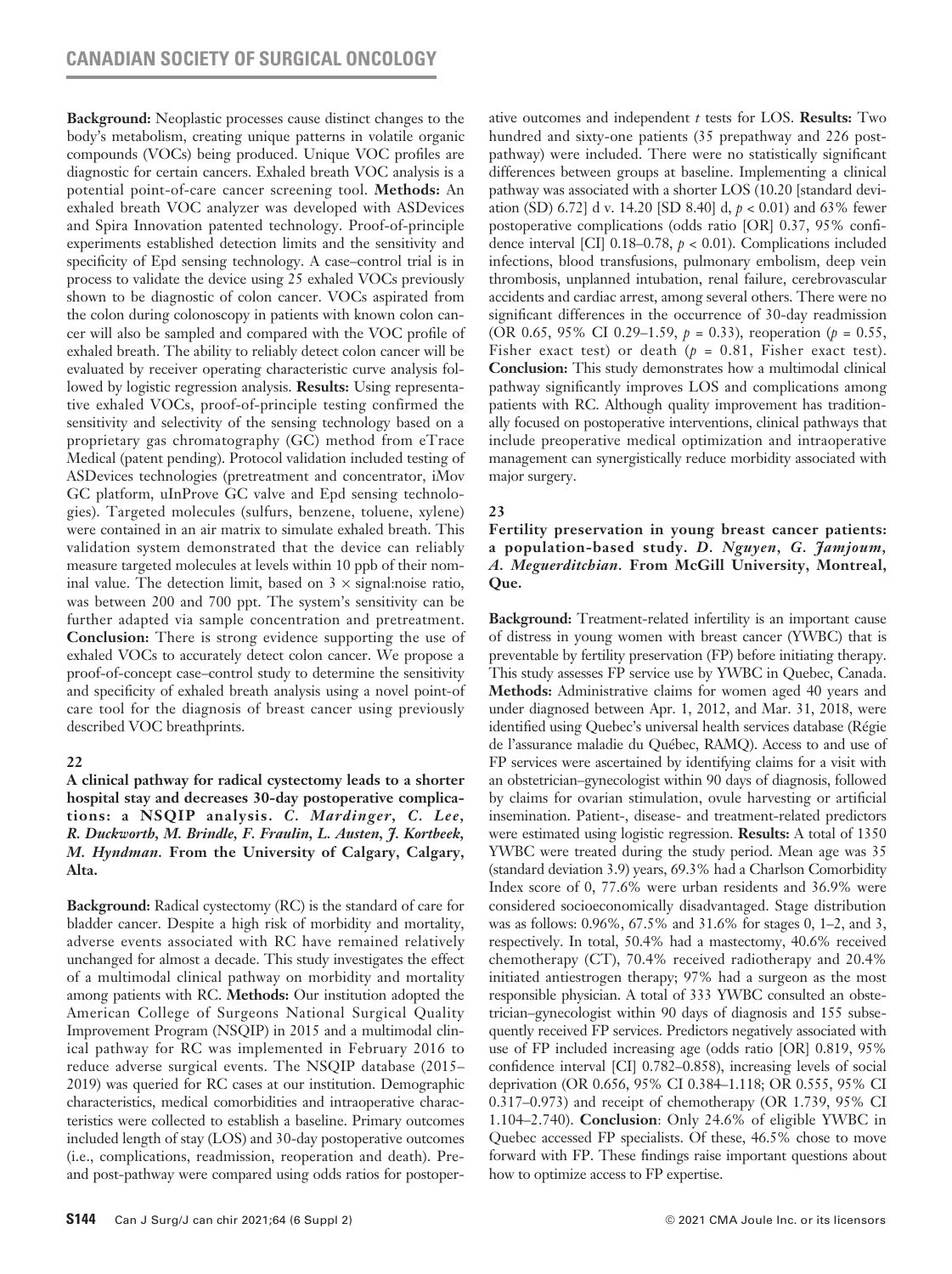**Investigating factors associated with postmastectomy unplanned emergency department visits: a populationbased analysis.** *S. Langer* **(University of Calgary, Calgary, Alta.),** *Y. Yuan Xu* **(University of Calgary, Calgary, Alta.),**  *S. Kong* **(Alberta Health Services, Calgary, Alta.),** *M. Quan*  **(University of Calgary, Calgary, Alta.).** 

**Background:** In 2016, a multipronged provincial pathway was implemented across 13 hospitals to improve the mastectomy perioperative care experience, while maintaining highquality care. While the pathway successfully increased sameday mastectomy rates from 1.7% to 59.2%, the rate of postoperative emergency department (ED) visits remained high at 20.9% in spite of focused interventions at the patient and provider levels to enhance perioperative support. Our study sought to investigate potential factors associated with high postoperative ED visits following mastectomies. **Methods:** Data were collected using the Discharge Abstract Database and the National Ambulatory Care Reporting System databases. Eligible patients included all women over 18 years of age who underwent a mastectomy province-wide between 2004 and 2020. Patient demographic characteristics including age, socioeconomic status, Charlson Comorbidity Index score and treatment variables such as location and date of surgery, surgery type and ED visit times and reason were collected. The primary outcome of interest was unplanned ED visits within 30 days of mastectomy. Univariate and multivariate analyses were performed to identify independent predictors of unplanned postoperative ED visits. **Results:** A total of 19 974 patients had a mastectomy during the study period. Of these, 4590 (23%) had an ED visit, of which 4% were admitted. The most common causes of ED visits were incision issues, infection, hematoma or seroma, and pain. Independent factors associated with ED visits were increasing age, overnight-stay mastectomy, reconstruction, comorbidities, depression and living rurally. There was a slight decrease in ED visits after implementation of the perioperative pathway (20.9% v. 23.7%) but it was not statistically significant. **Conclusion:** Postoperative ED visits remain high despite initiation of a province-wide surgical pathway in 2016 that emphasizes patient education and improved perioperative care and supports. Currently, the majority of ED visits are manageable in nonemergent settings and do not result in readmission. Targeted interventions and patient education strategies may further decrease unplanned ED visits.

#### **25**

**Impact of patient, tumour and treatment factors on psychosocial outcomes after treatment in women with invasive breast cancer.** *D. Lim* **(Women's College Hospital, Toronto, Ont.),** *H. Retrouvey* **(University of Toronto, Toronto, Ont.),** *I. Kerrebijn* **(University of Toronto, Toronto, Ont.),** *K. Butler* **(University Health Network, Toronto, Ont.),** *A. O'Neill* **(University of Toronto, Toronto, Ont.),** *T. Cil* **(University of Toronto, Toronto, Ont.),** *T. Zhong* **(University of Toronto, Toronto, Ont.),**  *S. Hofer* **(University of Toronto, Toronto, Ont.),**  *D. McCready* **(University of Toronto, Toronto, Ont.),**  *K. Metcalfe* **(University of Toronto, Toronto, Ont.).**

**Background:** In breast cancer, clinicians aim to improve survival while patients value quality of life. We aim to delineate the impact of patient, tumour and treatment factors on psychosocial outcomes after treatment. **Methods:** A prospective cohort of women with stage I–III breast cancer were recruited at an academic cancer centre between 2014 and 2017. Validated questionnaires (BREAST-Q, Impact of Event, Hospital Anxiety and Depression scales) were completed preoperatively and 6 and 12 months after surgery. Change in psychosocial scores over time by surgical procedure was assessed using linear mixed models. Predictors of psychosocial outcomes at 12 months were assessed using multivariable linear regression models. We considered *p* values less than 0.05 to be significant. **Results:** A total of 413 women underwent unilateral lumpectomy (UL, 48%), unilateral mastectomy (UM, 36%) and bilateral mastectomy (BM, 16%). **Results:** Over time, women having UL had the highest scores in terms of breast satisfaction, psychosocial well-being and sexual well-being (all  $p < 0.01$ ), with no difference between women having UM versus BM. Age was inversely related with distress (*p* < 0.01), psychosocial well-being ( $p < 0.01$ ) and physical well-being  $(p = 0.001)$ . Radiotherapy was associated with worse breast satisfaction, psychosocial well-being and physical well-being (all *p* < 0.01), while chemotherapy was associated with worse sexual wellbeing  $(p = 0.04)$ . Women with a pathologic complete response had less anxiety than those with stage I ( $p = 0.03$ ). Women with triple-negative disease had worse satisfaction  $(p = 0.03)$ , distress  $(p = 0.01)$ , anxiety  $(p < 0.01)$  and psychosocial well-being  $(p = 0.01)$ 0.047) than those with HR+/HER2– disease. Surgical procedure was a significant predictor of breast satisfaction and psychosocial, physical and sexual well-being (all *p* < 0.01). Income level predicted satisfaction and physical well-being  $(p = 0.01)$ . Ethnicity  $(p < 0.01)$  and education level  $(p = 0.04)$  predicted distress scores. **Conclusion:** Psychosocial functioning after breast cancer is influenced by an interplay between patient, tumour and treatment factors. Delineating these influences identifies potentially modifiable factors with de-escalation therapy and psychosocial support.

#### **26**

**The relationship between breast and axillary pathologic complete response in women receiving neoadjuvant chemotherapy for breast cancer.** *D. Lim* **(Women's College Hospital, Toronto, Ont.),** *B. Greene* **(University of Toronto, Toronto, Ont.),** *N. Look Hong* **(University of Toronto, Toronto, Ont.).**

**Background:** We aim to delineate the relationship between pathologic complete response (pCR) in the breast and axilla, stratified by receptor subtype, in women with breast cancer. **Methods:** We performed a retrospective cohort study of women with invasive breast cancer between 2014 and 2019 at an academic cancer centre who received neoadjuvant chemotherapy (NAC) and surgery. Clinical and pathologic stage, receptor status and surgical management were abstracted from medical charts. Breast pCR was defined as no evidence of invasive disease (ypT0/Tis). Regarding axillary pCR, micrometastases were considered as residual disease while isolated tumour cells were considered negative. Women were stratified into hormone receptor–positive (HR+) and HER2-negative (HER2–), HR+/ HER2+, HR–/HER2+, and HR–/HER2– (triple negative) groups. The Fisher exact test was used to compare groups, with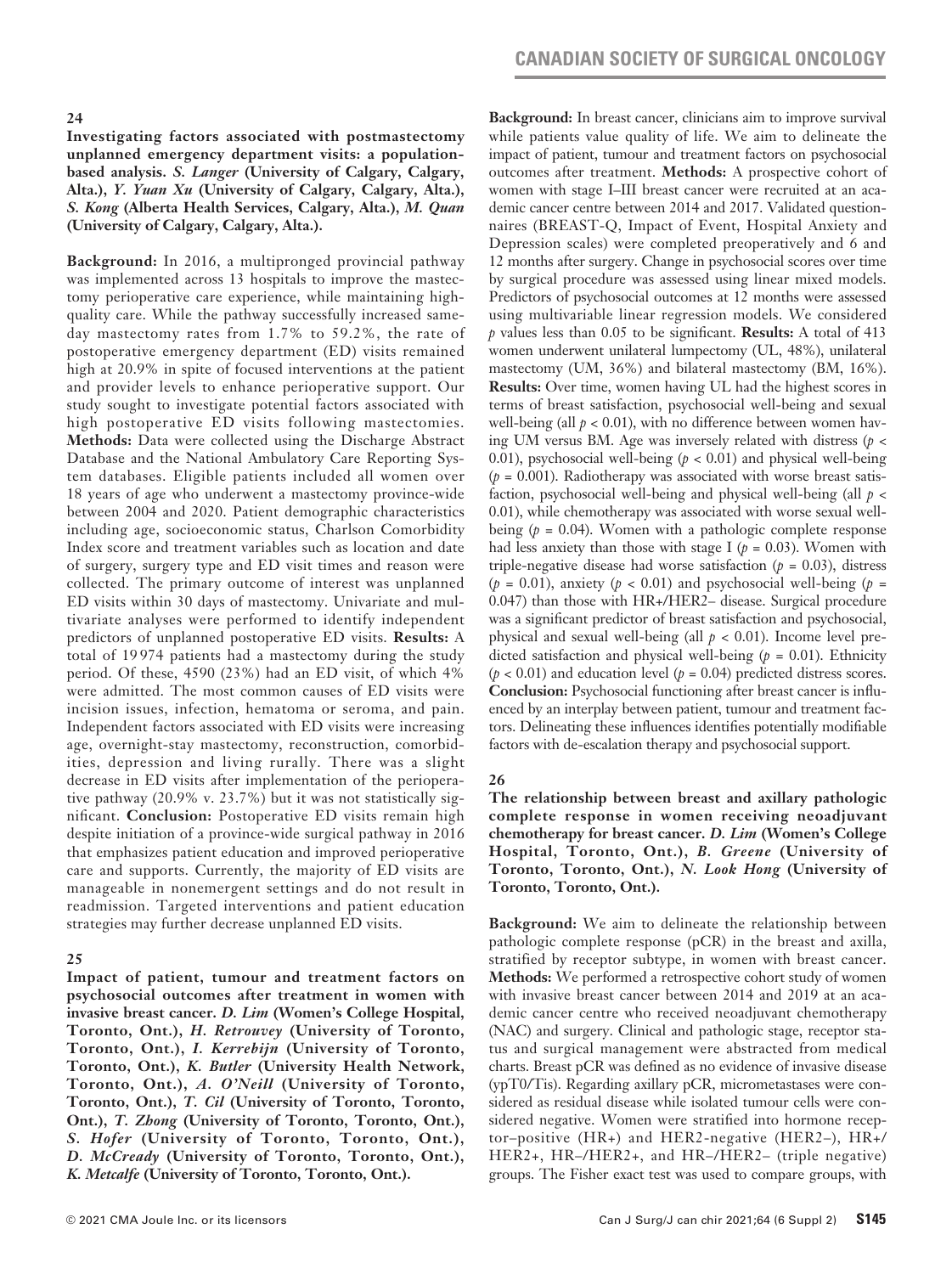*p* values less than 0.05 considered significant. **Results:** Among 374 women, 114 (30.4%) achieved breast pCR as follows: HR+/ HER2– (11/123, 8.9%), HR+/HER2+ (21/80, 26.3%), HR–/ HER2+ (43/64, 67.1%) and triple negative (39/107, 36.4%) (*p* < 0.001). Among women with involved lymph nodes confirmed by fine-needle aspiration biopsy (FNAB) before NAC, axillary pCR rates were as follows: HR+/HER2– (10/110, 9.1%), HR+/ HER2+ (23/51, 45.1%), HR–/HER2+ (35/42, 83.3%) and triple negative  $(33/54, 61.1\%)$  ( $p < 0.001$ ). In women achieving breast pCR with a positive pre-NAC axillary FNAB, rates of associated axillary pCR were as follows: HR+/HER2– (3/9, 33.3%), HR+/ HER2+ (10/12, 83.3%), HR–/HER2+ (24/27, 88.9%) and triple negative (20/22, 90.9%) (*p* = 0.004). Conversely, in women with a positive axillary FNAB achieving axillary pCR, rates of associated breast pCR were as follows: HR+/HER2– (3/10, 30.0%), HR+/HER2+ (10/23, 43.4%), HR–/HER2+ (24/35, 68.6%) and triple negative  $(20/33, 60.6\%)$  ( $p = 0.08$ ). **Conclusion:** Breast pCR is a strong predictor of axillary pCR, while axillary pCR is a modest predictor of breast pCR, for HER2-positive and triplenegative disease. There is a poor relationship between breast and axillary pCR for HR-positive disease. These data may inform the success of future surgical de-escalation for HER2-positive and triple-negative disease.

# **Canadian Hepato-Pancreato-Biliary Association**

#### **01**

**The association between bacterobilia and the risk of postoperative complications following pancreaticoduodenectomy.** *M. Parapini* **(University of British Columbia, Vancouver, B.C.),** *J. Skipworth* **(University Hospitals Bristol and Weston NHS Foundation Trust, Bristol, U.K.),** *A. Mah* **(University of British Columbia, Vancouver, B.C.),** *S. Desai* **(University of British Columbia, Vancouver, B.C.),** *S. Chung* **(University of British Columbia, Vancouver, B.C.),** *C. Scudamore* **(University of British Columbia, Vancouver, B.C.),** *M. Segedi* **(University of British Columbia, Vancouver, B.C.),** *E. Vasilyeva* **(University of British Columbia, Vancouver, B.C.),** *J. Li* **(University of British Columbia, Vancouver, B.C.),** *P. Kim* **(University of British Columbia, Vancouver, B.C.).**

**Background:** Preoperative biliary bacterial colonization (bacterobilia) is considered a risk factor for infectious complications after pancreaticoduodenectomy (PD). The aim of this study was to investigate the role of the microbiome grown from bile cultures taken at PD in the development of post-PD complications. **Methods:** In a retrospective study of 162 consecutive patients undergoing PD with intraoperative bile sampling (2008–2018 inclusive), bile cultures were analyzed and sensitivities compared with preanesthetic antibiotics. Thirty-day postsurgery infectious complications were assessed with regard to bile culture growth, speciation of organism and sensitivity to antibiotics. **Results:** Bacterobilia was present in 136 patients (84.0%), with the most common organisms being *Enterococcus* (38, 27.9%), *Streptococcus* (21, 15.4%) and *Klebsiella* (19, 14.0%). The majority of patients were administered cefazolin as preanesthetic antibiotic (135, 83.3%). Only 24 bile cultures grew bacteria sensitive to pre-operative antibiotics (17.6%). Patients with bacterobilia had significantly higher rates of major complication (Clavien–Dindo 3 or 4) than patients without (33.1% v. 7.7%,  $p = 0.017$ ), as well as higher rates of surgical-site or deepspace infection (SSI–DSI, 56.9% v. 26.9%, *p* = 0.010). Compared with those who had sterile cultures, patients who grew *Enterococcus* species were associated with higher rates of major complications (31.6% v. 7.7%, *p* = 0.050), SSI–DSI (65.8% v. 26.9%,  $p = 0.005$ ) and organ space infection (OSI) (31.6% v. 7.7%, *p* = 0.050). *Streptococcus* species were associated with a longer length of stay (median 15.0 v. 11.0 d,  $p = 0.031$ ) and higher major complication rate (38.1% v. 7.7%, *p* = 0.028), SSI–DSI rate (76.2% vs 26.9%,  $p = 0.002$ ) and intensive care unit admission rate (19.0% v. 0%, *p* = 0.034). **Conclusion:** Positive bile cultures taken at PD were associated with a higher incidence of major complications and SSI–DSI. Efforts to reduce rates of bacterobilia, such as limitation of biliary instrumentation, should be considered. Preanesthetic antibiotics did not cover the majority of the bacteria cultured in positive bile cultures, suggesting that preanesthetic antibiotics covering *Enterococcus* and *Streptococcus* should also be considered.

## **02**

**Surgical outcome and quality of life following exercisebased prehabilitation for hepatobiliary surgery: a systematic review and meta-analysis.** *K. Verhoeff, A. Deprato, K. Purich, J. Kung, D. Bigam, K. Dajani.* **From the University of Alberta, Edmonton, Alta.**

**Background:** Patients with hepatobiliary (HPB) disease experience substantial risk of preoperative frailty; however, studies assessing preventive prehabilitation are limited. This systematic review and meta-analysis aims to evaluate outcomes for patients with HPB treated with exercise prehabilitation compared with standard care. **Methods:** A comprehensive search of Medline, Embase, Scopus and Web of Science was conducted, with studies selected and data extracted following the Preferred Reporting Items for Systematic Reviews and Meta-Analyses (PRISMA) guidelines. Included studies evaluated adult patients with HPB disease, had more than 5 patients and provided 7 or more days of exercise prehabilitation. The primary outcome was length of stay (LOS); secondary outcomes included mortality, complications, physical performance and psychosocial evaluations. **Results:** We evaluated 1548 studies and included 6 evaluating 957 patients; of those, 56.0% underwent exercise prehabilitation and 44.0% were controls. Prehabilitation was associated with a 5.20-day LOS reduction (95% confidence interval [CI]  $-9.89$  to  $-0.51$ ,  $I^2$  94%,  $p = 0.03$ ). Postoperative complications (odds ratio [OR] 0.68, 95% CI 0.36 to 1.25,  $I^2$  48%,  $p = 0.22$ ), major complications (OR 0.83; 95% CI 0.60 to 1.14, *I*<sup>2</sup> 0%, *p* = 0.24) and mortality (OR 0.67, 95% CI 0.17 to 2.70,  $P = 0.96$ ,  $p = 0.57$ ) were similar. Subgroup analysis demonstrated that those undergoing pancreatic surgery had a nonsignificant 15.77-day LOS reduction (95% CI  $-38.1$  to 6.57,  $\vec{I}$  95%,  $\vec{p}$  = 0.17) and those undergoing hepatic resection had a nonsignificant 0.29-day increase (95% CI –3.69 to  $4.27$ ,  $I^2$  80%,  $p = 0.89$ ). Reduced sarcopenia and improved quality of life were recognized with prehabilitation. **Conclusion:** Exercise prehabilitation may reduce morbidity following HPB surgery. Studies with well-defined exercise regimens are needed to optimize exercise prehabilitation outcomes.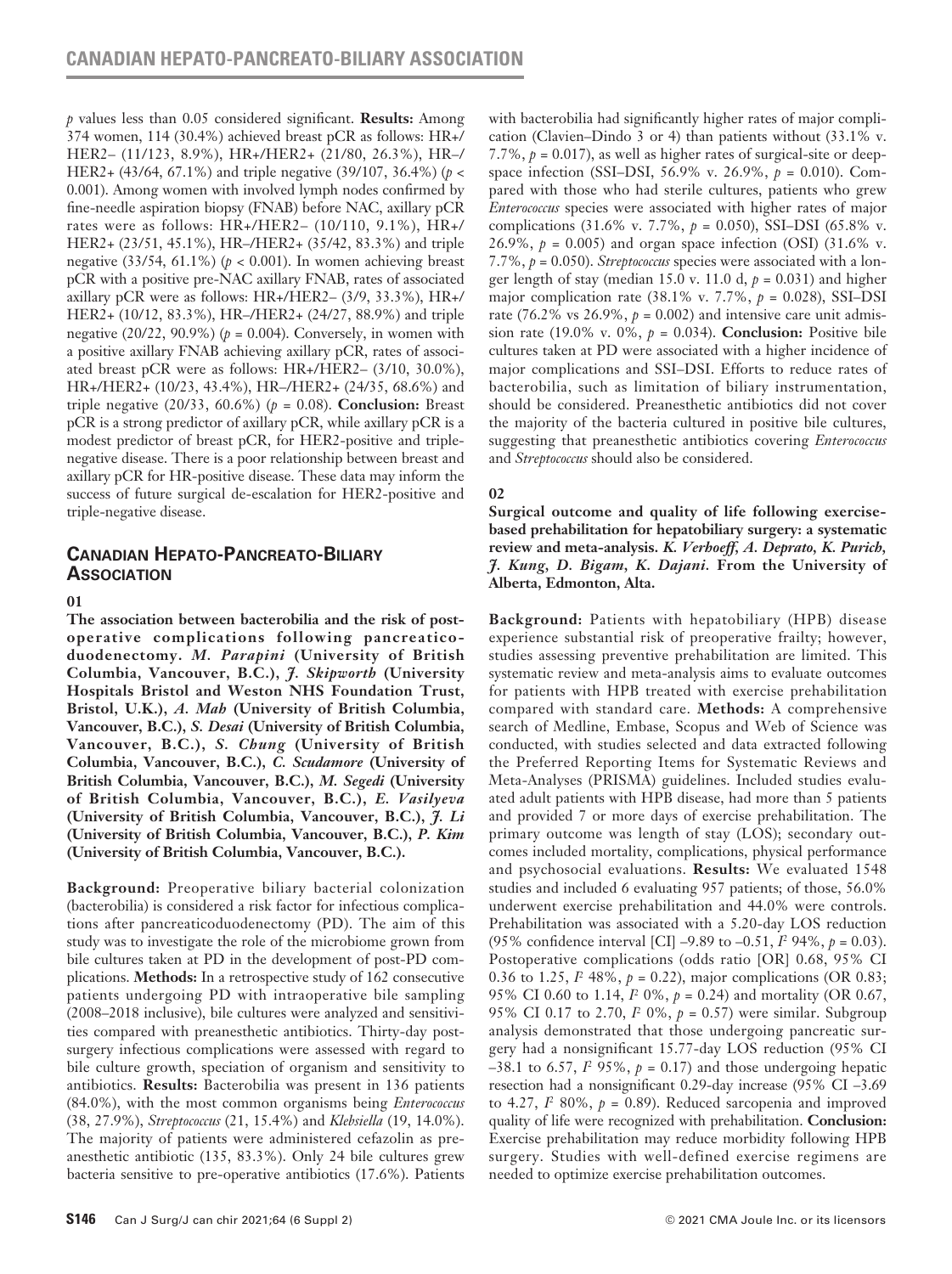**Does intraoperative frozen section and revision of margins lead to improved survival in patients undergoing resection of perihilar cholangiocarcinoma? A systematic review and meta-analysis.** *T. Lenet* **(University of Ottawa, Ottawa, Ont.),** *R. Gilbert* **(University of Ottawa, Ottawa, Ont.),**  *R. Smoot* **(Mayo Clinic, Rochester, Minn.),** *G. Martel* **(The Ottawa Hospital, Ottawa, Ont.),** *C. Tzeng* **(MD Anderson Cancer Center, Houston, Tex.),** *F. Rocha* **(Oregon Health & Science University, Portland, Ore.), L. Yohanathan (Mayo Clinic, Rochester, Minn.),** *S. Cleary* **(Mayo Clinic, Rochester, Minn.),** *K. Bertens* **(The Ottawa Hospital, Ottawa, Ont.).**

**Background:** Perihilar cholangiocarcinoma (PHC) is a rare malignancy arising at the biliary confluence. Given the lack of effective systemic therapy, margin-negative (R0) resection remains the most important prognostic indicator for long-term survival. The objective of this study is to review the impact of intraoperative revision of positive biliary margins in PHC on oncologic outcomes. **Methods:** Electronic databases were searched from inception to October 2020. Studies comparing 3 types of patients undergoing resection of PHC with intraoperative frozen section of the proximal or distal bile ducts or both were identified: those who were margin negative (R0), those with an initially positive margin who had revised negative margins (R1R0) and those with a persistently positive margin with or without revision of a positive margin (R1). The primary outcome was overall survival (OS). Secondary outcomes included postoperative morbidity. Meta-analysis was carried out using randomeffects models. **Results:** A total of 409 studies were screened. Ten retrospective observational studies reporting on 1955 patients were included. Patients undergoing successful revision of a positive proximal or distal bile duct margin or both (R1R0) had similar OS to those with a primary margin-negative resection (R0) (hazard ratio [HR] 0.93, 95% confidence interval [CI] 0.72– 1.19,  $p = 0.56$ ) and significantly better OS than patients with a final bile duct margin that was positive (R1) (HR 0.52, 95% CI 0.34–0.79,  $p = 0.002$ ). There was no increase in the rate of postoperative complications associated with additional resection, although postoperative morbidity was poorly reported. **Conclusion:** The current review supports routine intraoperative biliary margin evaluation during resection of PHC with revision if technically feasible.

## **04**

**Prolonged kidney procurement time is associated with worse graft survival after transplantation.** *F. Reyna-Sepulveda, D. Badrudin, B. Gala-Lopez.* **From Dalhousie University, Halifax, N.S.**

**Background:** Prolonged warm ischemia times in kidney transplantation (KT) have been associated with worse outcomes. During organ procurement, and after ice removal, kidneys located in the retroperitoneum are at risk of rewarming during the time taken to retrieve other abdominal and thoracic organs. The purpose of this study is to evaluate the impact of prolonged kidney procurement (PKP) time on kidney transplantation outcomes. **Methods:** A total of 145 patients were reviewed. We defined PKP as more than 65 minutes from aortic cross-clamp to final organ extraction versus standard procurement (SP) time (< 65 min). **Results:** No statistically significant differences were seen in outcomes when we compared kidney-only (KOP) versus multiorgan procurements, even though KOP organs have a higher incidence of Kidney Donor Profile Index (KDPI) greater than 50% (*p* < 0.01). However, when kidney procurement took more than 65 minutes, there was a higher rate of 3-month graft loss (6.6% v. 0%,  $p < 0.01$ ), a higher incidence of de novo donor specific antibodies formation (10% v. 0.9%,  $p < 0.01$ ), and an inferior 5-year graft survival of 90% versus 97.4% ( $p = 0.03$ ). Left kidneys had an average ischemia time 10 minutes longer than that of right grafts, and their 5-year survival was significantly lower than that of their mate organs  $(p = 0.03)$ . **Conclusion:** Procurement time, when longer than 65 minutes, is an important and potentially modifiable factor that influences not only early but also long-term graft survival. Preventive measures to reduce the exposure of kidney procurements to rewarming may influence long-term outcomes.

### **05**

**Venous thromboembolism following hepatectomy for colorectal metastases: a population-based retrospective cohort study.** *N. Hanna* **(Queen's University, Kingston, Ont.),**  *S. Brogly* **(Queen's University, Kingston, Ont.),** *X. Wei* **(ICES, Kingston, Ont.),** *C. Booth* **(Queen's University, Kingston, Ont.),** *S. Nanji* **(Queen's University, Kingston, Ont.).**

**Background:** Balancing the risks of venous thromboembolism (VTE) with bleeding following hepatectomy is challenging. VTE risk following hepatectomy specifically for colorectal cancer (CRC) metastases is unclear. Furthermore, there are limited data on the effect of VTE on survival in these patients. Our aims were to identify the risk of VTE development in routine clinical practice among patients with resected CRC liver metastases, the factors associated with this, and its impact on survival. **Methods:** We conducted a population-based retrospective cohort study of patients undergoing hepatectomy for CRC metastases between 2002 and 2009 using linked administrative health care databases. Multivariable logistic regression was used to estimate the association between patient, disease and perioperative factors and VTE risk at 30 and 90 days after surgery. Cox proportional hazards regression was used to estimate the association between VTE and adjusted cancer-specific (CSS) and overall survival (OS). **Results:** A total of 1310 patients were included with a mean age of 62.7 (standard deviation 10.8) years; 62% were male. A total of 51% had 1 metastatic deposit. Major hepatectomy occurred in 64%. VTE occurred in 4% within 90 days of admission for liver resection. Only longer length of stay was associated with VTE development (odds ratio 6.88, 95% confidence interval 2.57–18.43, *p* < 0.001 for 15–21 d v. 0–7 d). Burden of metastatic disease (based on the size of the largest lesion and the number of lesions), receipt of perioperative chemotherapy and receipt of blood transfusion were not associated with increased risk of VTE development. Thirty-eight percent of VTEs were diagnosed after discharge. VTE was not associated with inferior CSS or OS, even though we adjusted for several covariates. **Conclusion:** Risk of VTE development in this population is similar to the risk in patients undergoing hepatectomy for other indications and to the risk following other cancer site resections where postoperative extended VTE prophylaxis is currently recommended. The number of VTEs occurring after discharge suggests there may be a role for extended VTE prophylaxis.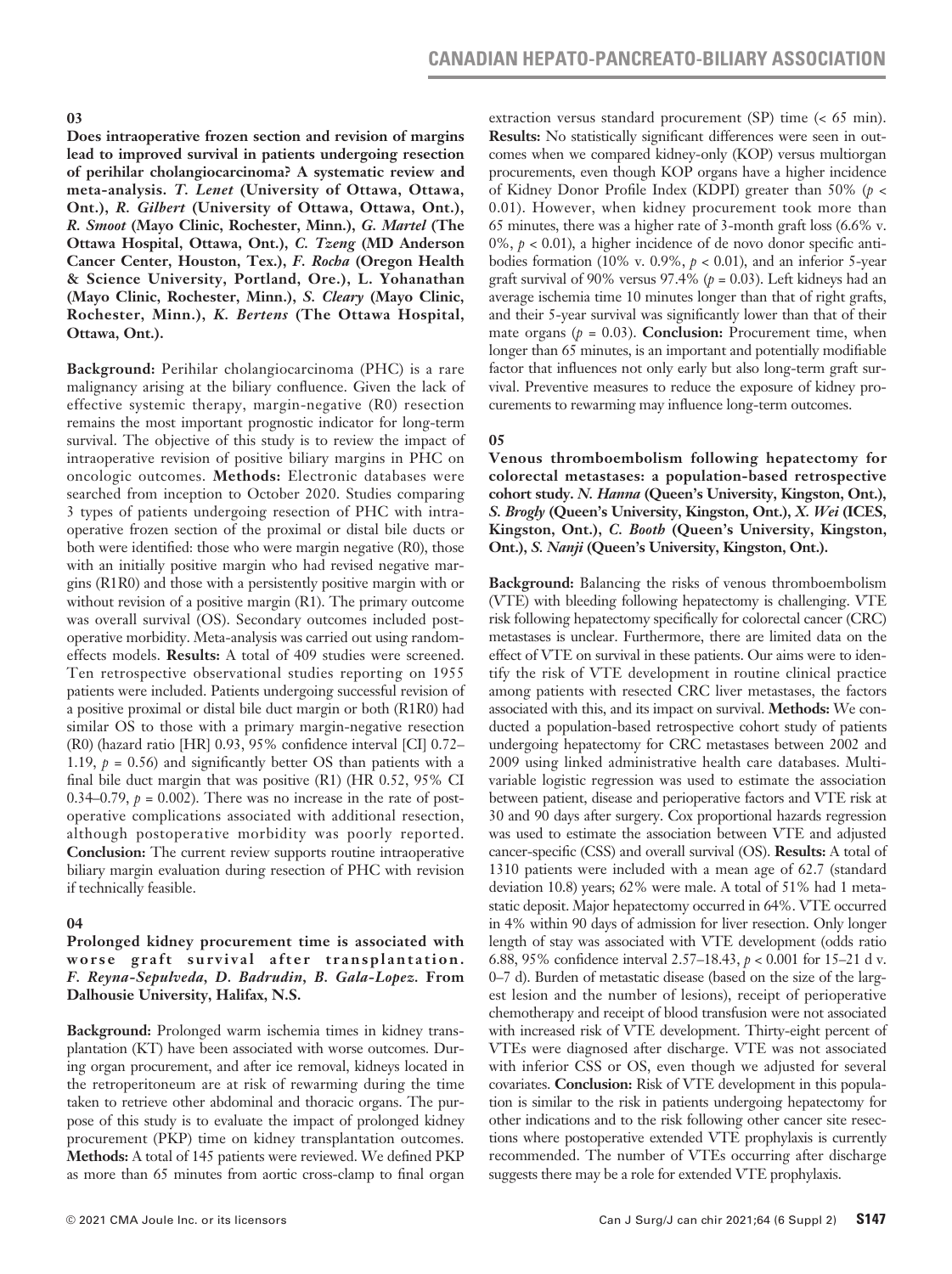**Association between resection approach and transfusion exposure in liver resection for gastrointestinal cancer.**  *J. Zuckerman* **(University of Toronto, Toronto, Ont.),**  *N. Coburn* **(University of Toronto, Toronto, Ont.),**  *A. Mahar* **(University of Manitoba, Winnipeg, Man.),**  *J. Callum* **(Queen's University, Kingston, Ont.),** *Y. Kaliwal*  **(ICES, Toronto, Ont.),** *S. Jayaraman* **(University of Toronto, Toronto, Ont.),** *A. Wei* **(Memorial Sloan Kettering Cancer Center, New York, N.Y.),** *G. Martel* **(University of Ottawa),** *J. Hallet* **(University of Toronto, Toronto, Ont.).**

**Background:** Laparoscopic liver resection (LLR) is associated with fewer complications, shorter hospital stays and reduced costs relative to open resection while offering equivalent oncologic benefits. As these patients often receive perioperative red blood cell (RBC) transfusions, understanding whether the resection approach affects the risk of transfusion provides opportunities to optimize outcomes. We examined the association between surgical resection approach and perioperative RBC transfusion use among patients who have undergone elective liver resection for gastrointestinal cancer. **Methods:** We performed a populationbased retrospective cohort study of adults undergoing elective hepatectomy for gastrointestinal cancer (2007–2019). Modified Poisson regression estimated the relative risk (RR) of perioperative RBC transfusion and secondary outcomes (perioperative bleeding, 90-day readmission, major morbidity and mortality) associated with liver resection approach, either laparoscopic or open. Estimates were adjusted for patient, procedure, surgeon and hospital factors. **Results:** Of 5902 patients who underwent hepatectomy (mean age 63 yr, 39.3% female, enterocolorectal cancer 64.1%, major resection 50.7%), 18.4% underwent LLR. After adjustment, we observed a 42% reduced risk of perioperative RBC transfusion among patients who underwent LLR (RR 0.58, 95% confidence interval [CI] 0.42–0.80). This was similarly observed among minor and major hepatectomy subgroups. LLR was also associated with reduced risks of perioperative bleeding (RR 0.70, 95% CI 0.55–0.91), 90-day readmission (RR 0.83, 95% CI 0.74–0.91) and major morbidity (RR 0.70, 95% CI 0.64–0.78). Sensitivity analyses adjusting for preoperative anemia and restricting to patients without perioperative bleeding showed similar associations. **Conclusion:** LLR was associated with lower risks of perioperative RBC transfusions, bleeding, major morbidity and readmission when compared with open resection after adjusting for patient case mix, procedural complexity, and surgeon and hospital experience. By reducing perioperative transfusion, LLR can help improve patient outcomes and mitigate against the use of scarce blood resources. Among other factors, surgeons should consider the planned surgical resection approach when counselling, preparing and optimizing patients for surgery.

## **07**

**The association between surgeon volume and use of laparoscopic liver resection for gastrointestinal cancer.**  *J. Zuckerman* **(University of Toronto, Toronto, Ont.),**  *S. Jayaraman* **(University of Toronto, Toronto, Ont.),**  *A. Wei* **(Memorial Sloan Kettering Cancer Center, New York, N.Y.),** *A. Mahar* **(University of Manitoba, Winnipeg, Man.),** *Y. Kaliwal* **(ICES, Toronto, Ont.),** *G. Martel*

#### **(University of Ottawa, Ottawa, Ont.),** *N. Coburn* **(University of Toronto, Toronto, Ont.),** *J. Hallet* **(University of Toronto, Toronto, Ont.).**

**Background:** Laparoscopic liver resection (LLR) offers equivalent oncologic outcomes to open resection while reducing complications, hospital stays and costs in selected patients. However, the constraints of laparoscopy along with the inherent technical challenges of liver resection have slowed LLR uptake. To understand how experience supports LLR uptake, we examined the association between surgeons' liver resection volume and the use of LLR for gastrointestinal cancer. **Methods:** We identified patients who underwent elective liver resection for gastrointestinal cancer (2007–2019) within a health system with regionalized hepatobiliary surgical services. Surgeons' annual liver resection volume, defined using data from 2 years before patients' index surgery, was dichotomized into low (< 30) and high (≥ 30) volume informed by restricted cubic splines (RCS). We examined the association between surgeons' annual resection volume and LLR with RCS and modified Poisson regression adjusting for patient, procedure and surgeon factors. **Results:** Seventy-four surgeons performed 5133 liver resections (median patient age 64 yr; 38.7% female), 17.7% of which were performed laparoscopically. High-volume surgeons cared for 37.3% of patients. Low-volume surgeons performed a median of 18 annual resections (interquartile range [IQR] 12.5–30), whereas high-volume surgeons performed 42 (IQR 36–52.5). High-volume surgeons were more likely to utilize LLR (23.6% v. 17.7%,  $p < 0.001$ ). After adjustment for patient and surgeon factors, high-volume surgeons remained independently associated with the use of laparoscopy (adjusted relative risk 1.30, 95% confidence interval [CI] 1.14–1.48) and increasing surgeon volume associated with higher LLR probability. **Conclusion:** Patients cared for by high-volume liver surgeons were 30% more likely to receive LLR over open surgery relative to those cared for by low-volume surgeons after adjustment for patient and surgeon characteristics. This indicates that the use of LLR differs on the basis of surgeons' experience with liver resection. These data are important to direct efforts aimed at optimizing the appropriate use and increasing the uptake of LLR, supporting the improvement of patient outcomes.

#### **08**

**Immune suppression through TIGIT in colorectal cancer liver metastases.** *D. Henault, B. Barrette, S. Pelletier, P. Thebault, E. Beaudry-Simoneau, Z. Rong, M. Plasse, A. Roy M. Dagenais, R. Létourneau, R. Lapointe, F. Vandenbroucke-Menu, B. Nguyen, G. Soucy, S. Turcotte.* **From the University of Montreal, Montreal, Que.**

**Background:** The objective of this study was to evaluate the expression of the immunosuppressive receptor TIGIT and its ligands, as well as the resulting inhibition of tumour infiltrating lymphocytes (TILs) in comparison with PD-1, in colorectal liver metastases (CRLM). **Methods:** We extracted total RNA from 52 CRLM and conducted deep RNA sequencing. We performed flow cytometry analysis for protein expression on paired tissue suspension of 18 patients for CRLM, adjacent normal liver and peripheral blood mononuclear cells. We measured IFN-γ (ELISA) secretion and and performed tumour lysis (Incucyte)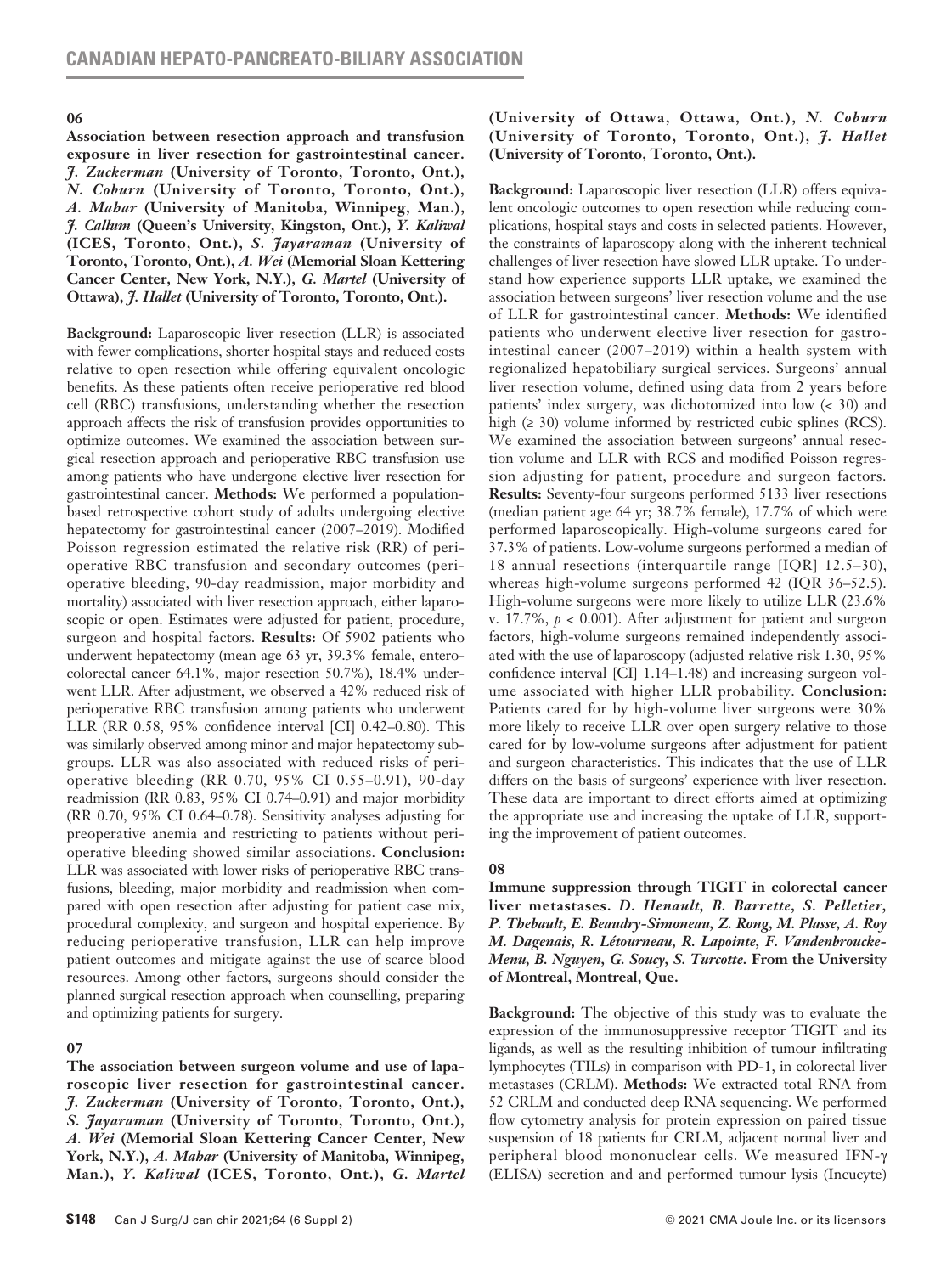assays of TILs with and without TIGIT and/or PD-1 monoclonal antibodies. **Results:** By gene expression analyses of CRLM, we found higher expression of TIGIT and its ligands PVR/ PVRL2 compared with other immune checkpoints such as PD-1 and PD-L1/PD-L2. By flow cytometry, TIGIT ligands were expressed by nonimmune cells at higher levels than PD-1 ligands (PVR 34.6% [standard deviation (SD) 6.8%]; PVRL2 10.9% [SD 2.8%] v. PD-L1 0.5% [SD 0.2%]; PD-L2 1.0% [SD 0.5%]; *p* < 0.001). In TILs, TIGIT was significantly overexpressed in activated (CD25+) CD4+ (74.8% [SD 3.0%]) and CD8+ (68.7% [SD 8.4%]) compared with resting (CD25neg) T lymphocytes, in contrast with PD-1, were expressed at a steady state. In vitro, tumour coculture with autologous T cells in the presence of TIGIT blocking antibody resulted in higher IFN-γ secretion and increased tumour cell lysis. **Conclusion:** The TIGIT/PVR immune suppressive axis appears to be biologically relevant to CRLM, according to expression and functional data. These results support targeting TIGIT in future immune checkpoint blockade studies in patients with CRLM.

#### **09**

**"The whole is greater than the sum of its parts" — a combined strategy to reduce postoperative pancreatic fistula after pancreaticoduodenectomy.** *M. Lemke, E. Waugh, K. Leslie, D. Quan, A. Skaro, E. Tang***. From Western University, London, Ont.**

**Background:** Postoperative pancreatic fistula (POPF) remains a common complication following pancreaticoduodenectomy (PD), with rates of clinically relevant (CR) POPF of 10%–15%. This risk is higher in subgroups of patients, which can be predicted by the fistula risk score. **Methods:** This study aims to examine the rates of POPF and perioperative morbidity for highrisk patients undergoing PD where the following strategies have been employed: (1) external pancreatic stent, (2) perioperative hydrocortisone, (3) inner invaginating layer and (4) Blumgart outer layer. Patients undergoing PD in 2020 who received all 4 strategies to reduce POPF were included. Patients were selected to undergo such interventions at their surgeon's discretion when they were suspected to have an elevated risk of CR-POPF. The following outcomes were reported: CR-POPF, surgical site infection, percutaneous drain insertion, postoperative complication (Clavien–Dindo grade III or higher) within 30 days, length of stay, readmission with 30 days and reoperation within 30 days. **Results:** A total of 14 patients underwent all 4 interventions. The median age was 64 (interquartile range [IQR] 57–69) years and the median body mass index was 30 (IQR 23–32). The medial fistula risk score was 6 (IQR 7–9). Four patients were high risk according to the fistula risk score, six were intermediate risk and four were low risk. One patient (7.1%) experienced a CR-POPF; this patient had a high fistula risk score. For comparison, the weighted average of the expected CR-POPF rate was 15.4% and the rate at this institution in 2020 was 13%. **Conclusion:** Interventions to decrease the rate of CR-POPF following PD are important but challenging. A combined approach of utilizing and studying multiple effective strategies shows promise in reducing the CR-POPF rate for patients with elevated risk of CR-POPF. Further research is required to demonstrate an improved rate of CR-POPF in these patients when compared with similar controls.

### **10**

**Laparoscopic versus open synchronous colorectal and hepatic resection for metastatic colorectal cancer.** *M. Lund, L. Allen, J. Glinka, G. Jada, D. Quan, A. Skaro, E. Tang.* **From the University of Western Ontario, London, Ont.**

**Background:** Synchronous resection of primary colorectal tumours and liver metastases is commonly performed. The totally laparoscopic approach to synchronous resection has recently gained traction. However, more research is needed to determine whether laparoscopic synchronous resection has improved outcomes compared with the open approach. **Methods:** A retrospective cohort study using data from the American College of Surgeons (ACS) National Surgical Quality Improvement Project (NSQIP) database was performed comparing totally open versus totally laparoscopic synchronous colorectal and liver resections. Multivariable logistic regression was performed to control for age, sex, American Society of Anesthesiologists (ASA) score and extent of liver resection. The primary study outcomes were mortality and major morbidity at 30 days. Secondary outcomes were average length of stay, readmission and postoperative rates of bile leak and liver failure. **Results:** A total of 918 open and 80 laparoscopic cases were identified. Major morbidity occurred in 8.8% of laparoscopic cases, compared with 25.2% of open cases ( $p = 0.001$ ). Mortalities were low in each group, with 2 cases among the laparoscopic group and 13 in the open group  $(2.5\% \text{ v. } 1.4\%, p = 0.34)$ . Median length of stay was 5 days for laparoscopic cases compared with 7 days for open cases ( $p < 0.001$ ). Rates of readmission (15% v. 19.8%, *p* = 0.50), bile leak (1.3% v. 0.9%,  $p = 0.56$ ) and liver failure (3.8% v. 6.4%,  $p = 0.47$ ) were similar between groups. On logistic regression, the open approach was associated with a significantly increased rate of major postoperative morbidity (odds ratio 3.4, 95% confidence interval 1.5–7.6,  $p = 0.002$ ). **Conclusion:** Although the total number of cases remains low, totally laparoscopic synchronous resection for metastatic colorectal cancer is associated with reduced major morbidity and shorter length of stay compared with the totally open approach, with similar rates of postoperative bile leak and liver failure.

# **11**

**Identifying prognostic factors for overall survival in patients with recurrent disease following liver resection for colorectal cancer metastasis.** *L. Park* **(McMaster University, Hamilton, Ont.),** *J. Daza* **(University of Toronto, Toronto, Ont.),** *V. Li* **(McMaster University, Hamilton, Ont.),** *H. Msallak* **(University of Toronto, Toronto, Ont.),** *B. Zhang* **(McMaster University, Hamilton, Ont.),** *A. Workneh* **(University of Ottawa, Ottawa, Ont.),**  *S. Faisal* **(Royal College of Surgeons in Ireland, Dublin, Ireland),** *R. Faisal* **(Royal College of Surgeons in Ireland, Dublin, Ireland),** *M. Fabbro* **(University of Toronto, Toronto, Ont.),** *C. Gu* **(McMaster University, Hamilton, Ont.),** *M. Claassen* **(University of Toronto, Toronto, Ont.),**  *V. Zuk* **(University of Toronto, Toronto, Ont.),** *J. Hallet*  **(University of Toronto, Toronto, Ont.),** *G. Martel* **(University of Ottawa, Ottawa, Ont.),** *G. Sapisochin* **(University of Toronto, Toronto, Ont.),** *P. Serrano*  **(McMaster University, Hamilton, Ont.).**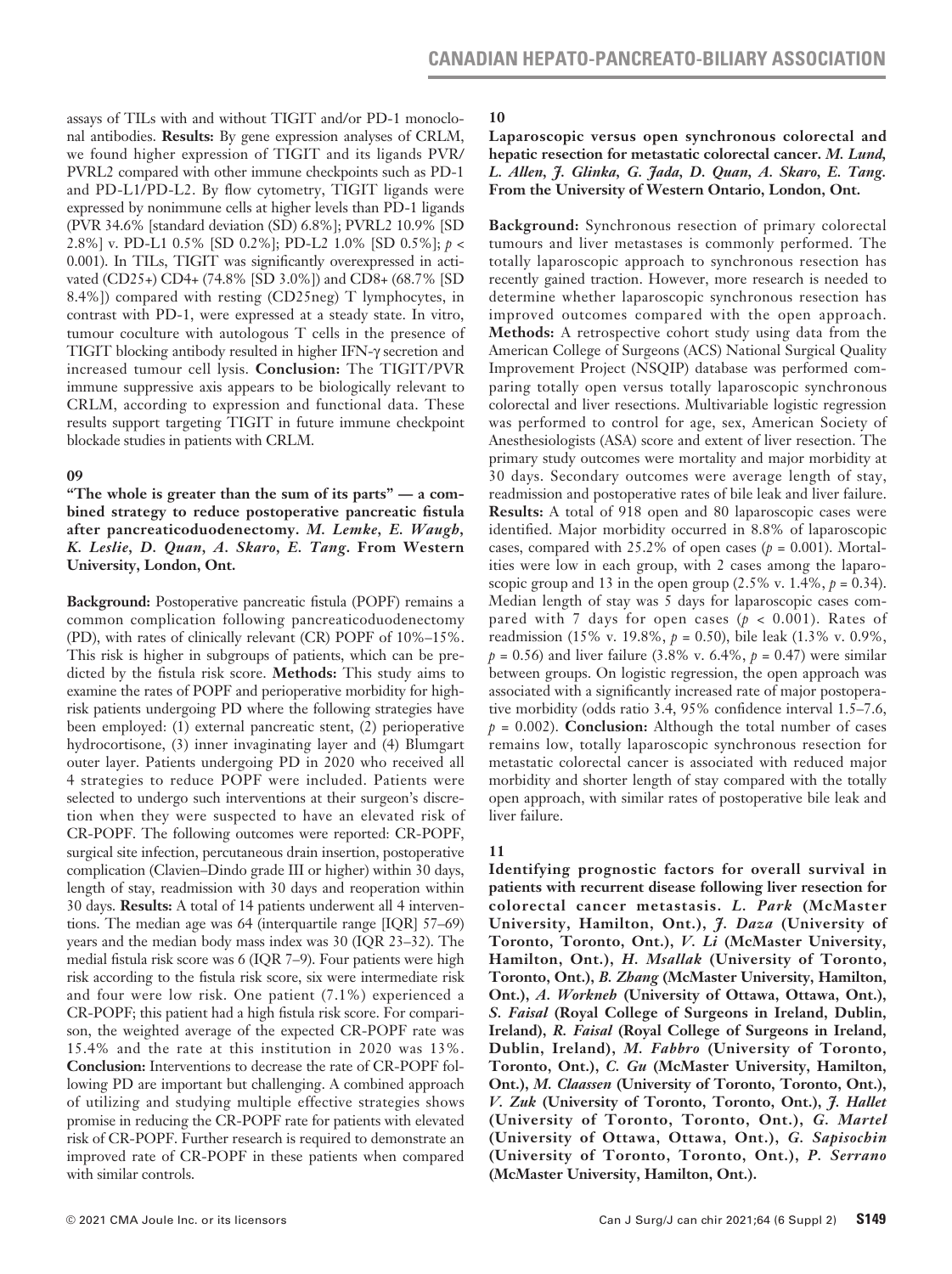**Background:** Despite high recurrence rates following liver resection for colorectal cancer liver metastasis (CRLM), there is a lack of robust evidence to guide clinical management in this setting. We aimed to define prognostic factors for survival in patients with recurrence following liver resection for CRLM. We also determined overall survival (OS) and disease-free survival (DFS) in patients who undergo curative treatment at the time of first recurrence following initial liver resection. **Methods:** This was a multi-institutional retrospective cohort study of consecutive patients who had disease recurrence following their first liver resection for CRLM. Recurrence was defined as metastatic disease following curative-intent therapy for the preceding recurrence. Multivariable Cox regression models were used to identify poor prognostic factors associated with survival. Using recursive partitioning on significant prognostic factors, patients were classified into low- and high-risk groups and compared using Kaplan–Meier curves and the log-rank test. **Results:**  There were 471 patients included in this study. Prognostic factors associated with survival were (i) time to first recurrence less than 8.5 months after liver resection (hazard ratio [HR] 4.60, 95% confidence interval [CI] 2.46–8.59) and (ii) presence of extrahepatic disease at first liver resection (HR 2.95, 95% CI 1.30–6.71). The high-risk group (i.e., patients with time to recurrence < 8.5 mo or extrahepatic disease or both) had median OS of 40.5 months (95% CI 34.0–45.7) versus 64.7 months (95% CI 57.9–72.3) in the low-risk group. The mean DFS and OS following curative surgery at the time of first recurrence were 17.4 months (95% CI 15.2–19.5) and 53.2 months (95% CI 50.5–55.8), respectively. **Conclusion:** Extrahepatic disease at the time of first liver resection as well as short time to recurrence were identified as poor prognostic factors for patients with recurrence following liver resection. These results can guide tailoring of therapy to low- and high-risk patients.

## **12**

**Modified Blumgart pancreatojejunostomy with external stenting in laparoscopic Whipple reconstruction.** *J. Glinka, A. Skaro, K. Leslie, G. Jada, D. Quan, E. Tang.* **From the Western University, London, Ont.** 

**Background:** Minimally invasive approaches represent the most recent innovation in the field of pancreatic surgery. Nowadays, the laparoscopic distal pancreatectomy is a standard of care. However, the laparoscopic Whipple still faces critical applicability limitations such as an extremely long learning curve associated with high complication rates, especially in its early portions. The major critical step is the pancreatic reconstruction, as its complication profile such as pancreatic anastomotic leak is the Achilles heel in its feasibility. **Methods:** Our efforts were put into finding the most feasible, safe and highly reproducible technique for this part of the surgery. As a result, we developed our laparoscopic modified version of the Blugmart pancreatojejunostomy with external stenting.

## **13**

**Laparoscopic versus open pancreaticoduodenectomy: a single centre's initial experience with introduction of a novel surgical approach.** *E. Waugh, M. Lemke, J. Glinka, A. Skaro, K. Leslie, E. Tang.* **From Western University, London, Ont.**

**Background:** As one of the few centres in Canada routinely performing laparoscopic pancreaticoduodenectomy (PD), London Health Sciences Centre (LHSC) is in a unique position to describe the outcomes associated with this novel technique. **Methods:** Data were collected prospectively from patients undergoing laparoscopic PD between 2018 and 2020 for an elective indication that encompasses early utilization. Data were reported using descriptive statistics. Primary outcomes include postoperative pancreatic fistula (POPF) rate, length of stay (LOS), in-hospital complications, 30-day morbidity and mortality, 30-day readmission and 30-day reoperation. Secondary outcomes include R0 resection and time to recurrence. Rates of and reasons for conversion to open were assessed. National Surgical Quality Improvement Program (NSQIP) institutional and collaborative data were used as comparison. **Results:** A total of 127 patients underwent PD between January 2018 and November 2020. Seventeen of the procedures were completed laparoscopically or were laparoscopic assisted; 41% (*n* = 7) of the laparoscopic cases were converted to open. Mean operative time was 6 hours 28 minutes. Fifty-three percent (*n* = 9) experienced Clavien–Dindo grade III or higher postoperative complications. Median LOS was 10 days. POPF occurred in 17.6% (*n* = 3), and all were IPGFS-B (International Study Group of Pancreatic Fistula grade B). Thirty-five percent (*n* = 6) required 30-day readmission, and 18% (*n* = 3) required reoperation. There was 1 30-day mortality due to out-of-hospital cardiac arrest, with no evidence of intra-abdominal complication on autopsy. R0 resection margins were achieved in all specimens. No patients had early recurrence. Median follow-up was 92 days (range 15–584 d). **Conclusion:** Although some cases required conversion to open due to patient factors, conversions that either were planned or were due to difficult dissection occurred earlier in adoption of this technique, indicating the presence of a technical learning curve. Postoperative morbidity, readmission and reoperation remained higher than NSQIP reported rates, which may be attributable to early introduction of this approach. Oncologic resection was achieved in all cases. Future directions include a propensity-matched comparison to open PD and ongoing analyses as the technique matures.

# **14**

### **Neoadjuvant chemotherapy versus upfront surgery for borderline resectable pancreatic cancer: a single-centre cohort analysis.** *E. Waugh, D. Breadner, R. Liu, E. Tang, L. Allen, S. Welch, A. Skaro, K. Leslie.* **From Western University, London, Ont.**

**Background:** This study examines the effects of neoadjuvant chemotherapy (NAC) in patients with borderline resectable mean pancreatic ductal adenocarcinoma (PDAC) compared with those who underwent upfront pancreaticoduodenectomy. **Methods:** American Hepato-Pancreato-Biliary Association (AHPBA) criteria for borderline resectability or a carbohydrate antigen 19-9 (CA19-9) value greater than 100, or both, defined borderline resectable tumours retrieved from an institutional registry from 2007 to 2020. The primary outcome was overall survival (OS) at 1 and 3 years. Secondary outcomes included margin status, recurrence, length of stay (LOS) and 30-day morbidity. Analyses were based on intention to treat. **Results:** A total of 87 patients with borderline resectable PDAC were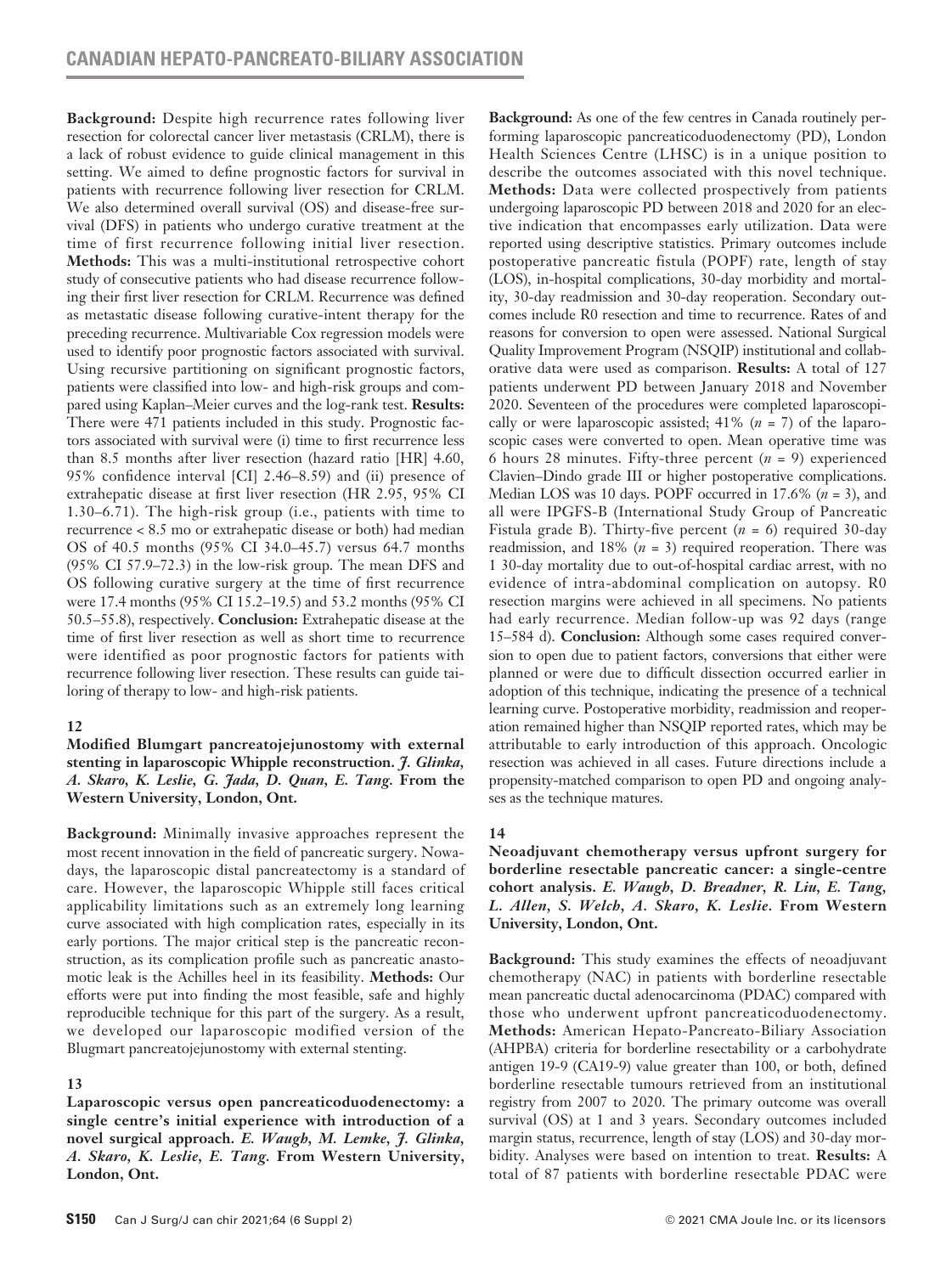identified. Forty underwent NAC and 46 underwent upfront surgery. Median pretreatment CA19-9 corrected for bilirubin was lower in the NAC group (10.6 v. 125,  $p = 0.03$ ). Seventy percent (28) undergoing NAC proceeded to surgery. Of the operative patients, 86% (24) of the NAC group and 62% (28) of the upfront surgery group had resectable disease. One-year OS was 70% (28) with NAC and 39% (18) in the upfront surgery group (*p* < 0.01). Three-year OS was 43% (17) with NAC and 4% (2) with upfront surgery  $(p < 0.001)$ . Median OS was 12.6 months with NAC and 10 months with upfront surgery. Median followup was 337.5 days (range 31–2314 d). In the operative NAC group, median survival was 20 months, 1-year OS was 85% and 3-year OS was 21%. Both had a comparable median time to recurrence (276.5 v. 260.5 d, *p* = 0.61), LOS (10 v. 11 d, *p* = 0.11) and 30-day morbidity (36% v. 36%, *p* = 0.36). The NAC group had lower rates of R1 margins (8% v. 32%,  $p = 0.04$ ) and lymph node metastasis (44% v. 66%,  $p = 0.1$ ). **Conclusion:** This indicates an OS benefit for patients with borderline resectable PDAC undergoing NAC. Patients undergoing NAC had an improved resection rate, R0 margins and lymph node status compared with patients undergoing upfront surgery.

#### **15**

#### **Thermal ablation and telemedicine to reduce resource utilization during the COVID-19 pandemic.** *J. Glinka, E. Waugh, E. Tang, G. Jada, D. Quan, A. Skaro.* **From Western University, London, Ont.**

**Background:** Liver resection for malignant indications can lead to prolonged hospital admission. A recent statement from the Society of Surgical Oncology (SSO) has advised that thermal ablation (TA) for colorectal liver metastasis (CRLM) be considered during times of resource contraction in the COVID-19 pandemic. The purpose of this study is to evaluate the impact of broader use of TA and telemedicine during the pandemic. **Methods:** We retrospectively reviewed consecutive patients undergoing TA with or without liver resection during the COVID-19 pandemic (since March 2020, with a minimum follow-up of 6 mo), compared with patients who underwent similar liver procedures in an era immediately preceding the pandemic. Primary outcomes including health care resource utilization (length of stay, and readmission), complications and oncologic adequacy of treatment were analyzed. Cox proportional hazards modelling was used for risk adjustment and to identify predictors of the primary outcomes. **Results:** Fortytwo patients undergoing TA for CRLM were identified. The median age was 62.5 (range 32–84) years and 54.8% (*n* = 23) were women. Ten percent (*n* = 4) had combined colorectal resection with liver ablation. All patients in the COVID-19 era (*n* = 11) had at least 1 telemedicine consultation preoperatively and all were reviewed in a virtual liver multidisciplinary tumour board. In the pre-COVID-19 cohort,  $45.2\%$  ( $n = 14$ ) underwent a major liver resection (MLR) in combination with TA, whereas in the COVID-19 cohort 27.3% (*n* = 3) underwent a combined MLR and TA. Length of stay in the COVID-19 era was 1.7 (range 1–5) days with no readmissions when MA was the primary procedure. Across both groups, the median number of ablated lesions was 2 (range 1–10), and the median size was 12.8 mm (range 4–35 mm). Only 2 (4.76%) patients experienced ablation-related complications (both Dindo–Clavien II). Thirty-day imaging follow-up demonstrated complete response to ablation in 83.3% (*n* = 35) of patients and partial response in 16.7% (*n* = 7). Liver recurrence within 6 months occurred in 30.9% (*n* = 13). Of these, 6 recurred in the ablation site and 7 in a different hepatic location. Twenty-nine percent of patients with liver recurrence underwent reablation; 23.8% (*n* = 6) of patients had distant recurrence independently of the ablation. KRAS mutation was the only predictor of overall recurrence (odds ratio 6.12, 95% confidence interval 1.3–29.7, *p* = 0.024). **Conclusion:** TA for CRLM is safe and effective, and it reduces health care resource utilization during the pandemic. Complication rates and oncologic adequacy of treatment were favorable even in instances of multiple ablations (> 5) compared with hepatic resection. KRAS mutation status is a dominant mode of TA treatment failure, suggesting that either larger ablation margins or hepatic resection be employed. There were no unintended consequences of the SSO guidelines for the treatment of CRLM during the COVID-19 pandemic.

#### **16**

**Cost-utility analysis of normothermic machine perfusion compared with static cold storage in liver transplantation in the Canadian setting.** *A. Webb, E. Lester, A. Shapiro, D. Eurich, D. Bigam.* **From the University of Alberta, Edmonton, Alta.**

**Background:** The aim of this study was to calculate the cumulative costs, mean costs and incremental cost-effectiveness of a liver transplant program that utilizes normothermic machine perfusion (NMP) in concert with static cold storage (SCS) compared with one that uses SCS alone (control). **Methods:** A Markov model compared approaches (NMP v. control) using a 1-year cycle length over a 5-year time horizon from the public health care payer perspective. Primary microcosting data (Can\$ 2020) from a single centre retrospective trial were applied along with EQ-5D utility values from literature sources. Transition probabilities were deduced using local transplant data and supplemented by literature values for sensitivity analysis. A scenario and probabilistic sensitivity analysis (PSA) was conducted. **Results:** The NMP approach was both cost-saving and cost-effective in comparison with the control approach, which was dominated. The cumulative costs for NMP were \$5.57 billion and for the control they were \$6.39 billion. The mean cost of NMP was \$557 450.01 and the mean cost of the control was \$634 106.42. The NMP program had a greater incremental quality-adjusted life years (QALYs) gain over 5 years, which was estimated to be 3.48, versus 3.17 for the control. The results remained robust in the scenario analysis. In PSA, NMP was cost-effective 63% of the time at the conventional willingness-to-pay threshold of \$50 000. **Conclusion:** The addition of NMP to a liver transplant program results in greater QALY gains and is both cost-saving and cost-effective from the public health care payer perspective.

## **17**

**Impact of adjuvant therapy on overall survival in earlystage ampullary cancers: a single-centre retrospective review.** *Y. Essaji.* **From Virginia Mason Medical Center, Seattle, Wash.**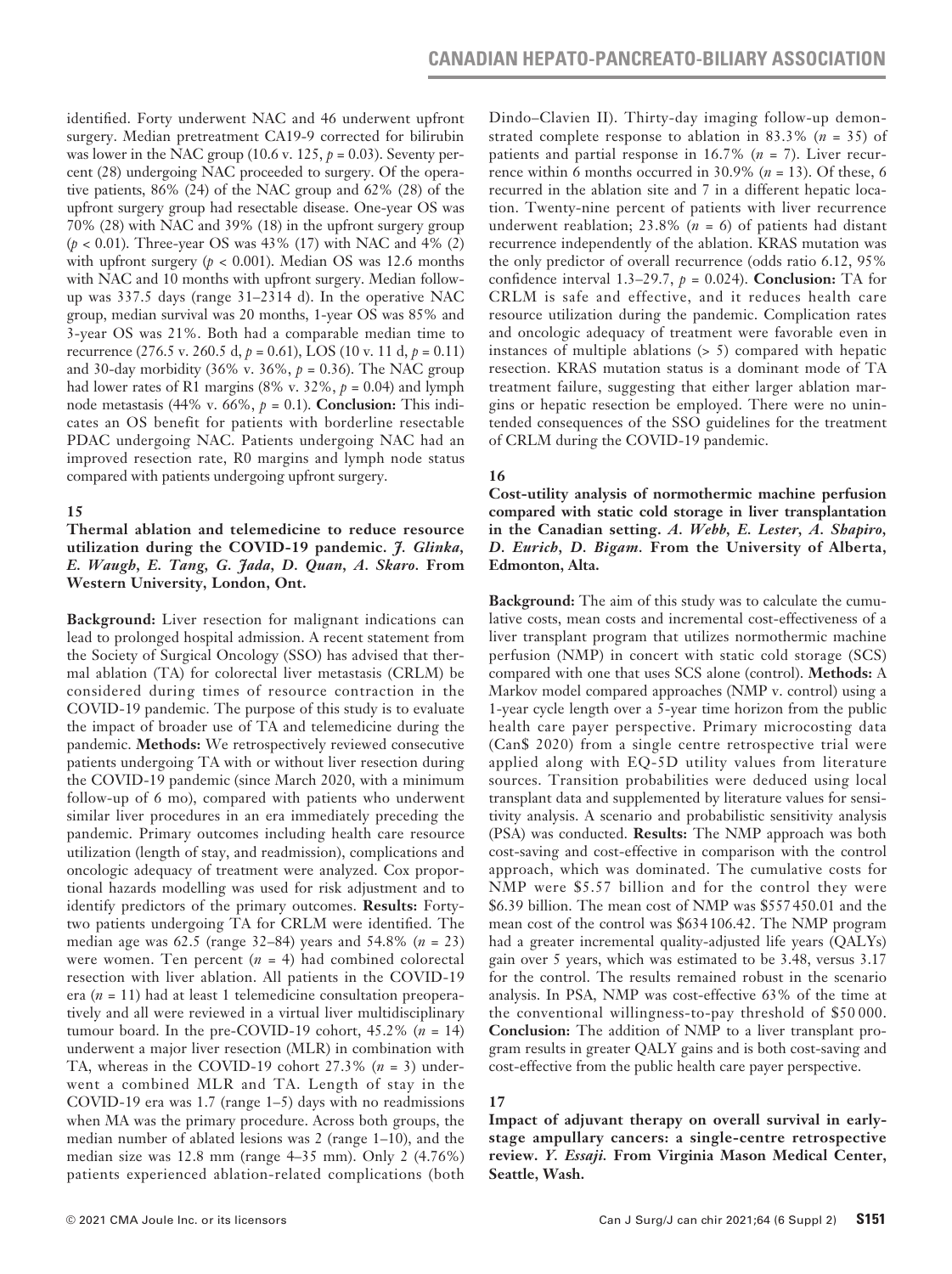**Background:** Ampullary carcinomas (AC) account for approximately 6%–7% of all periampullary cancers. AC generally presents at earlier stages owing to the rapid development of obstructive jaundice. Due to earlier presentation and tumour biology, AC demonstrates the longest median overall survival (OS) among periampullary tumours. Several retrospective studies and propensity-matched cohort studies have shown the benefit of adjuvant therapy for advanced-stage disease. The aim of this study was to investigate any benefit of adjuvant therapy in earlystage AC (ES-AC). **Methods:** A retrospective review was performed including patients who underwent pancreatoduodenectomy for AC between 2006 and 2020. Univariable and multivariable Cox proportional hazards analysis was performed with survival presented using the Kaplan–Meier method and logrank test. **Results:** Overall, 111 patients were identified who underwent resection for AC. A total of 78 patients received adjuvant therapy while 33 patients were treated with resection alone. There was no significant difference in median overall survival (OS) for ES-AC (stage  $\leq$  2b) in patients who did or did not receive adjuvant therapy (60.4 mo v. 57.1 mo, respectively). Patients with lymph node metastasis and whose disease was at stage 2b or higher were more likely to receive adjuvant therapy, reflecting their higher stage of disease. Patients with AC of the pancreatobiliary subtype (PBS) had significantly higher rates of lymph node metastasis than those with AC of the intestinal subtype (IS)  $(p = 0.046)$ . As well, patients with AC of the PBS had higher rates of disease recurrence than those with AC of the IS (20.0% v. 34.8%, *p* = 0.010). **Conclusion:** Among patients with ES-AC, there was no significant difference in OS between those who did or did not receive adjuvant therapy. Patients with AC of the PBS had a significantly higher incidence of lymph node metastasis and a higher incidence of disease recurrence in comparison with patients with AC of the IS. Tumour characteristics such as lymph node metastases and PBS portend a worse prognosis, and adjuvant therapy should be considered in those patients.

#### **18**

#### **Presence of biliary anaerobes enhances response to neoadjuvant chemotherapy in pancreatic ductal adenocarcinoma.**  *H. Shrader, A. Nayyar, M. Suraju, S. Williams-Perez, P. Ear, C. Chan.* **From the University of Iowa, Iowa City, Iowa.**

**Background:** Emerging evidence demonstrates the impact of the gut microbiome in carcinogenesis and treatment response in various types of cancers including gastrointestinal and pancreaticobiliary malignancies. However, limited data exist on the impact of the biliary microbiome on the therapeutic efficacy of neoadjuvant chemotherapy (NAC) in pancreatic ductal adenocarcinoma (PDAC). **Methods:** A single-institution, retrospective analysis was performed; all patients with PDAC who underwent pancreaticoduodenectomy after NAC with intraoperative bile cultures between 2010 and September 2020 were included. The Fisher exact test was used to assess the association between bile flora composition and tumour regression score (TRS) on pathologic specimens. Human pancreatic cancer cell line PANC-1 was treated with 1 μM gemcitabine in the presence of patient-derived bile samples in a 1:50–1:200 dilution in vitro. Cellular activity was measured using the CellTiter-Blue assay after 24 hours of drug treatment. Relative cellular activities with or without gemcitabine were calculated for each bile sample. **Results:** A total of 23 patients were included. Overall, 10 patients had colonization with aerobes alone, 11 with aerobes and anaerobes, and 2 with no growth on bile cultures. Eight patients had a TRS of 0–1 and 15 had a TRS of 2–3. Patients who had colonization with anaerobes were more likely to have a TRS of 0–1 than those without anaerobes (64% v. 8%,  $p = 0.009$ ). Pancreatic cancer cells were more sensitive to gemcitabine in the presence of bile colonized with anaerobes than without anaerobes in vitro. **Conclusion:** This study suggests an improved NAC response in the presence of anaerobes in the biliary tract, supported by improved sensitivity to gemcitabine in vitro. Further research is needed to identify the specific anaerobic bacterial strains responsible for this phenomenon and to dissect the molecular mechanism of the observed enhanced chemosensitivity.

## **19**

**How does tumour viability influence the predictive capability of the Metroticket model? Comparing predicted-to-observed 5-year survival after liver transplant for hepatocellular carcinoma.** *V. Smith, M. Rivers-Bowerman, A. Costa, A. Stueck, N. Campbell, S. Allen, B. Gala-Lopez.* **From Dalhousie University, Halifax, N.S.**

**Background:** The Metroticket project produced prognostic calculators for patients undergoing liver transplant (LT) for hepatocellular carcinoma (HCC). Radiology-based and pathology-based calculators predict 5-year HCC-specific and overall survival, respectively. Our objective was to evaluate how viable tumour burden at explant affects the predictive capability of the Metroticket model. **Methods:** A retrospective cohort analysis of HCC LT patients from 1996 to 2019 was conducted. Locoregional therapy (LRT) data, radiographic parameters and explant pathology findings including tumour viability were collected. Metroticket predicted survival was calculated. Tumour response to LRT was assessed. Radiographic total tumour volume (TTV) and explant total viable tumour volume (TVV) were correlated. HCC-specific survival of these subgroups was assessed using Kaplan–Meier curves and compared via log-rank testing. Finally, predicted versus observed survival was compared by patient subgroups. **Results:** Eighty patients were included. TTV and TVV correlated strongly (Pearson  $r = 0.98$ ,  $p < 0.01$ ), with imaging overestimating TVV by 42.1%. There was no significant difference in HCC-specific survival if patients underwent LRT  $(p = 0.50)$ , regardless of tumour response  $(p = 0.85)$ , nor if tumours were viable  $(p = 0.10)$ , regardless of viable tumour burden (*p* = 0.74). Similarly, the presence of microvascular invasion  $(p = 0.73)$  or satellitosis  $(p = 0.99)$  did not influence HCC-specific survival. Observed 5-year overall survival was significantly lower than predicted by the Metroticket model for patients with viable tumours (66.3% v. 61.8,  $p = 0.03$ ). This finding was amplified in patients without vascular invasion  $(78.9 \text{ v. } 66.7\%, p < 0.01)$ . Patients with viable tumours and presence of microvascular invasion demonstrated overall survival significantly greater than predicted by the Metroticket model (60.6 v. 51.7%,  $p < 0.01$ ). **Conclusion:** In our study, HCC-specific survival does not appear to be affected by LRT or the burden of viable tumours. However, tumour viability does appear to influence the predictive capability of the Metroticket model, varying with the presence of microvascular invasion. Integrating tumour viability in the Metroticket model may augment its efficacy.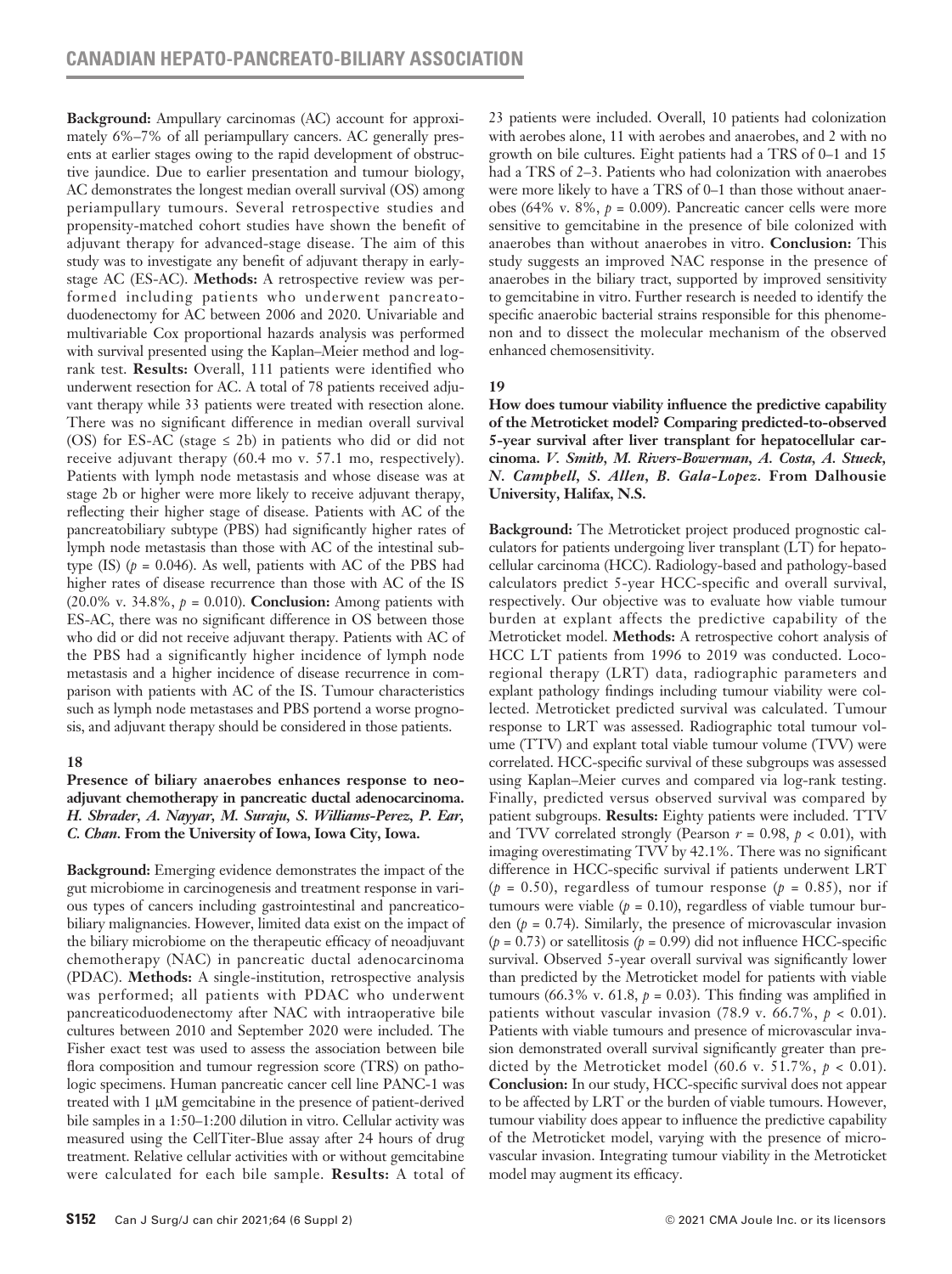#### **20**

**Does caudate resection improve outcomes in patients undergoing curative resection for perihilar cholangiocarcinoma? A systematic review and meta-analysis.** *R. Gilbert*  **(University of Ottawa, Ottawa, Ont.),** *T. Lenet* **(University of Ottawa, Ottawa, Ont.),** *S. Cleary* **(Mayo Clinic, Rochester, Minn.),** *R. Smoot* **(Mayo Clinic, Rochester, Minn.),** *C. Tzeng* **(MD Anderson Cancer Center, Houston, Tex.),** *F. Rocha* **(Oregon Health and Science University, Portland, Ore.),**  *G. Martel* **(University of Ottawa, Ottawa, Ont.),** *K. Bertens* **(University of Ottawa, Ottawa, Ont.).**

**Background:** Margin-negative (R0) resection is the strongest positive prognostic factor in perihilar cholangiocarcinoma (PHC). Owing to its anatomic location, the caudate lobe is frequently involved in PHC. The objective of this review is to examine the impact of concomitant caudate lobe resection (CLR) in addition to liver lobectomy and bile duct resection in patients with PHC. **Methods:** Medline, Embase and Cochrane databases were systematically reviewed from inception to September 2019 to identify studies comparing patients undergoing surgical resection with or without CLR for treatment of PHC. Outcomes included the proportion of patients achieving R0 resection, overall survival (OS) and postoperative morbidity. **Results:** A total of 771 studies were screened. Six observational studies reporting on 917 patients were included. Patients undergoing CLR had a higher likelihood of R0 resection (odds ratio [OR] 5.63, 95% confidence interval [CI] 2.41–13.16) and improved OS (hazard ratio [HR] 0.60, 95% CI 0.47–0.77) compared with patients who did not. CLR did not increase the risk of postoperative morbidity (OR 1.05, 95% CI 0.66–1.65). **Conclusion:** Given the higher likelihood of R0 resection, improved OS and no apparent increase in perioperative morbidity, this review supports routine caudate lobectomy in the surgical management of PHC. These results should be interpreted with caution given the lack of high-quality prospective data.

## **21**

#### **Appraisal of multivariable prognostic models for postoperative liver decompensation following partial hepatectomy: a systematic review.** *Z. Mir, H. Golding, S. McKeown, S. Nanji, J. Flemming, P. Groome.* **From Queen's University, Kingston, Ont.**

**Background:** Few reports have evaluated prognostic modelling studies of tools used for surgical decision-making. This systematic review aimed to describe and critically appraise studies that have developed or validated multivariable prognostic models for postoperative liver decompensation following partial hepatectomy. **Methods:** This study was designed using the CHARMS checklist. Following a comprehensive literature search, 2 reviewers independently screened candidate references for inclusion and abstracted relevant study details. Studies were excluded if their objective was predictor-finding, if they assessed only the prognostic value of a single factor (unless adding to a pre-existing multivariable model), if they had an inapplicable analytic purpose (e.g., multivariable modelling not aimed at prognostication, development of novel statistical methods), if their outcome(s) did not include a postoperative liver decompensation event, or if they were a duplicate study not initially screened out. Qualitative assessment was performed using the PROBAST tool. **Results:**  We identified 36 prognostic modelling studies; 25 focused on development only, 3 developed and validated models and 8 validated pre-existing models. None compared routine use of a prognostic model against standard clinical practice. Most studies used single-institution, retrospective cohort designs, predominantly conducted in Eastern populations. In total, 15 different outcome definitions for postoperative liver decompensation events were used. Statistical concerns surrounding model overfitting, performance assessment and internal validation led to high risk of bias for all studies. **Conclusion:** Current prognostic models for postoperative liver decompensation following partial hepatectomy may not be valid for routine clinical use because of design and methodologic concerns. Landmark resources and reporting guidelines such as the TRIPOD statement may assist researchers, and, additionally, model impact assessment studies represent opportunities for future research.

# **22**

### **Predictors of postoperative liver decompensation events following resection in patients with cirrhosis and hepatocellular carcinoma: a population-based study.** *Z. Mir, M. Djerboua, S. Nanji, J. Flemming, P. Groome.* **From Queen's University, Kingston, Ont.**

**Background:** Appropriate patient selection for liver resection in hepatocellular carcinoma (HCC) is critical to mitigate major liver-related postoperative complications. Currently, no standard prognostic tool exists to predict the risk of postoperative liver decompensation events (POLDEs) following partial hepatectomy in patients with cirrhosis and hepatocellular carcinoma. The objective of this study was to identify independent preoperative predictors of POLDEs, for future development of prognostic tools to improve surgical decision-making. **Methods:** This was a population-based, retrospective cohort study of patients with cirrhosis and incident HCC between 2007 and 2017, identified using administrative health data from Ontario, Canada. The occurrence of a POLDE (jaundice, ascites, bleeding varices, portal hypertension, hepatorenal syndrome, hepatic encephalopathy or hepatic failure) or death within 2 years from surgery was described. Multivariable Cox regression identified independent predictors of POLDEfree survival, as well as cause-specific hazards for POLDEs and death. **Results:** Among 611 patients with cirrhosis and HCC who underwent liver resection, 160 (26.2%) experienced at least 1 POLDE and 189 (30.9%) died within 2 years of surgery. The presence of diabetes, major liver resection and previous nonmalignant decompensation were independent predictors of decreased POLDE-free survival. In contrast, a hepatitis B cirrhosis cause was an independent predictor of improved POLDE-free survival. Except for extent of resection, the same risk factors were associated with POLDEs in cause-specific analysis. Only age and history of previous nonmalignant decompensation were independent predictors of death. **Conclusion:** In patients with cirrhosis undergoing resection for HCC, patient- and disease-related factors are associated with POLDEs and POLDE-free survival. These factors can be used both to inform clinical practice and for the development of preoperative prognostic tools, which may lead to improved outcomes in this population.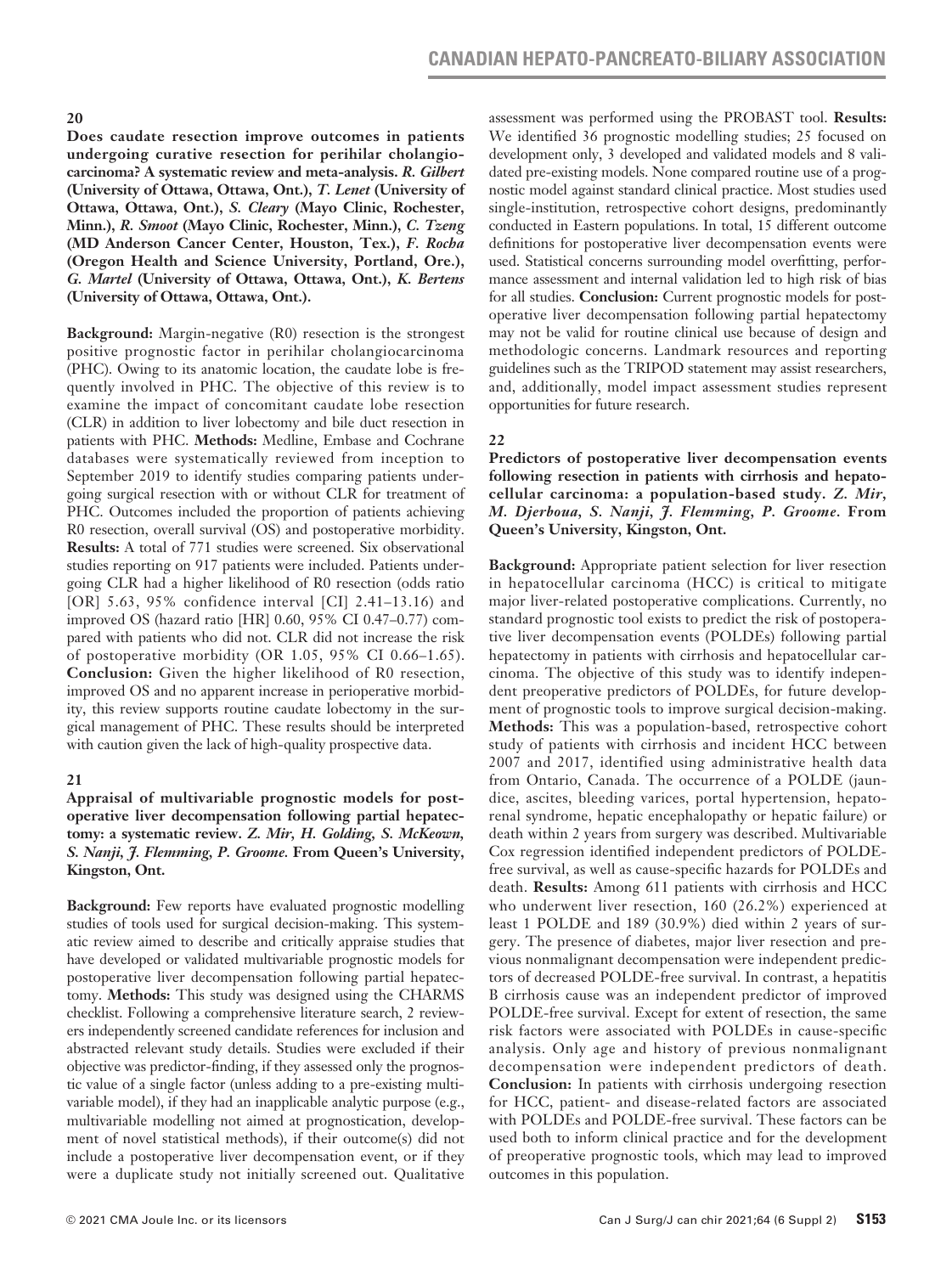#### **23**

**Characteristics of bacteriobilia and impact on outcomes after Whipple procedure.** *S. Elbekri* **(University of Sherbrooke, Sherbrooke, Que.),** *S. Turcotte* **(Centre hospitalier de l'Université de Montréal, Montreal, Que.),**  *E. Girard* **(Centre hospitalier universitaire de Grenoble Alpes, Grenoble, France), P. Morency-Potvin (Centre hospitalier de l'Université de Montréal, Montreal, Que.),**  *R. Lapointe* **(Centre hospitalier de l'Université de Montréal, Montreal, Que.),** *F. Vandenbroucke-Menu* **(Centre hospitalier de l'Université de Montréal, Montreal, Que.),**  *M. Dagenais* **(Centre hospitalier de l'Université de Montréal, Montreal, Que.),** *A. Roy* **(Centre hospitalier de l'Université de Montréal, Montreal, Que.),** *R. Letourneau* **(Centre hospitalier de l'Université de Montréal, Montreal, Que.),**  *M. Plasse* **(Centre hospitalier de l'Université de Montréal, Montreal, Que.),** *E. Simoneau* **(Centre hospitalier de l'Université de Montréal, Montreal, Que.),** *Z. Rong* **(Centre hospitalier de l'Université de Montréal, Montreal, Que.).**

**Background:** Preoperative bile duct stenting is increasingly being used to administer neoadjuvant chemotherapy in patients with pancreatic cancer. This study aimed to characterize bacterial colonization after bile duct stenting and to analyze its association with the severity of pancreatic fistulas and oncologic outcomes in patients undergoing a Whipple pancreaticoduodenectomy (PD). **Methods:** We conducted a single-centre retrospective cohort study of prospectively collected data in patients who underwent PD for cancer between January 2012 and December 2018. Number, type and duration of preoperative bile duct stenting, antibiotic prophylaxis, results of perioperative bile culture, frequency and severity of pancreatic fistulas and survival were analyzed. Proportions were compared with the  $\chi^2$  test and survival was analyzed with Kaplan–Meier curves and the log-rank test. **Results:** A total of 368 patients were included in the analysis. Preoperative biliary stenting was done on 302 (83%) patients, 134 (44%) of whom required more than 1 biliary procedure. The median time between bile duct stenting and PD was 59 days. Bacterial growth was found in 236 out of the 289 (82%) bile cultures, 197 (68%) were polymicrobial, and 203 (70%) presented resistance to tested antibiotics. *Enterobacter* was detected in 84 patients (29%) and found to be resistant to piperacillin– tazobactam, cefoxitin and cefazolin, in 10%, 50% and 100% of cultures. *Enterobacter* was more frequently found in patients presenting clinically significant (grade B or C) pancreatic fistulas than in those with biochemical leaks (13/28 [46%] v. 6/34 [17%], *p* = 0.026). The number of preoperative bile duct procedures, the duration of preoperative stenting, the presence or the characteristics of bacteriobilia and the use of antibiotic prophylaxis not covering resistant germs were not significantly associated with the frequency of pancreatic fistula or oncologic outcomes. **Conclusion:** Bile colonization with *Enterobacter* was overrepresented in patients who developed clinically significant pancreatic fistulas after PD, with up to 10% resistance to piperacillin–tazobactam.

## **Canadian Hernia Society**

**01**

**Inverting the y-axis: the future of MIS abdominal wall reconstruction is upside down.** *N. Zuker, M. Oakley.* **From SUNY Upstate Medical University, Syracuse, N.Y.**

**Background:** Minimally invasive abdominal wall reconstruction continues to evolve with technological advancement. This video describes a useful method to improve visualization and surgeon ergonomics during robotic retromuscular ventral hernia repair (RRVHR) by inverting the camera image. The technique of camera inversion is demonstrated in a stepwise fashion with reassignment of surgical instruments and arms to facilitate dissection. Retro-rectus Rives–Stoppa style incisional hernia repair with mesh is demonstrated using the Da Vinci Xi platform. **Methods:**  The inverted image provides a useful alternative perspective that decreases surgeon fatigue and complements ergonomic console design. Using this technique a normalized view of the surgical field is restored, mimicking open surgery. Hernia defect closure is facilitated by the inversion, which also assists in safe management of needle and tissue. Inverting the camera may enhance economy in dissection and identification of key landmarks. Hernia defects and diastasis may be clearly delineated, repaired and reinforced with mesh in an efficient ergonomic process that enhances surgeon comfort and skill. YouTube video link: https://www .youtube.com/watch?v=jjBh2x2wV78

#### **02**

#### **Progressive preoperative pneumoperitoneum: a single-centre retrospective study.** *G. Chartrand, B. Misheva, Y. Bendavid.* **From the University of Montreal, Montreal, Que.**

**Background:** Abdominal hernia repair is a common general surgery procedure. Massive hernias that result in a substantial loss of domain represent a technical challenge for surgeons. In 1947, the Argentinian surgeon Moreno described the progressive preoperative pneumoperitoneum (PPP) technique as an initial step to treat these hernias. The objective of this study was to review the effectiveness of the PPP in our centre. Secondary objectives were to review morbidity and mortality. **Methods:** This is a retrospective single-centre study of patients who underwent PPP between 2013 and 2020. Data were retrospectively collected from medical charts and included demographic characteristics, insufflation technique, surgical intervention, complications and length of stay. **Results:** Thirty-four patients were admitted for PPP. The mean age was 62 years. The average body mass index was 32.2 kg/m2 . The 2 most common preoperative comorbidities were hypertension (26 patients, 76.4%) and dyslipidemia (23 patients, 67.6%). In terms of physical status, 19 patients were American Society of Anesthesiologists (ASA) class II (56%), and 14 patients were ASA class III (44%). Most hernias (91%) were incisional in nature. The average hernia deficit size was 13 cm (min–max: 6–22 cm). Complications, as per the Clavien–Dindo classification system, during the insufflation period were as follows: 2 grade III, 1 grade IV and 1 grade V. Complications following hernia repair were as follows: 7 grade III and 3 grade IV. Out of the initial 34 patients, 32 underwent hernia repair. All hernias were reduced and full closure of the fascia was possible in 20 patients (62.5%). Average length of stay was 50 days total (18 days after hernia repair). **Conclusion:** PPP is an efficient technique in the management of giant hernias. However, it is not exempt from complications in this highly morbid patient population. Appropriate thromboprophylaxis and heightened surveillance for possible perioperative respiratory complications are essential.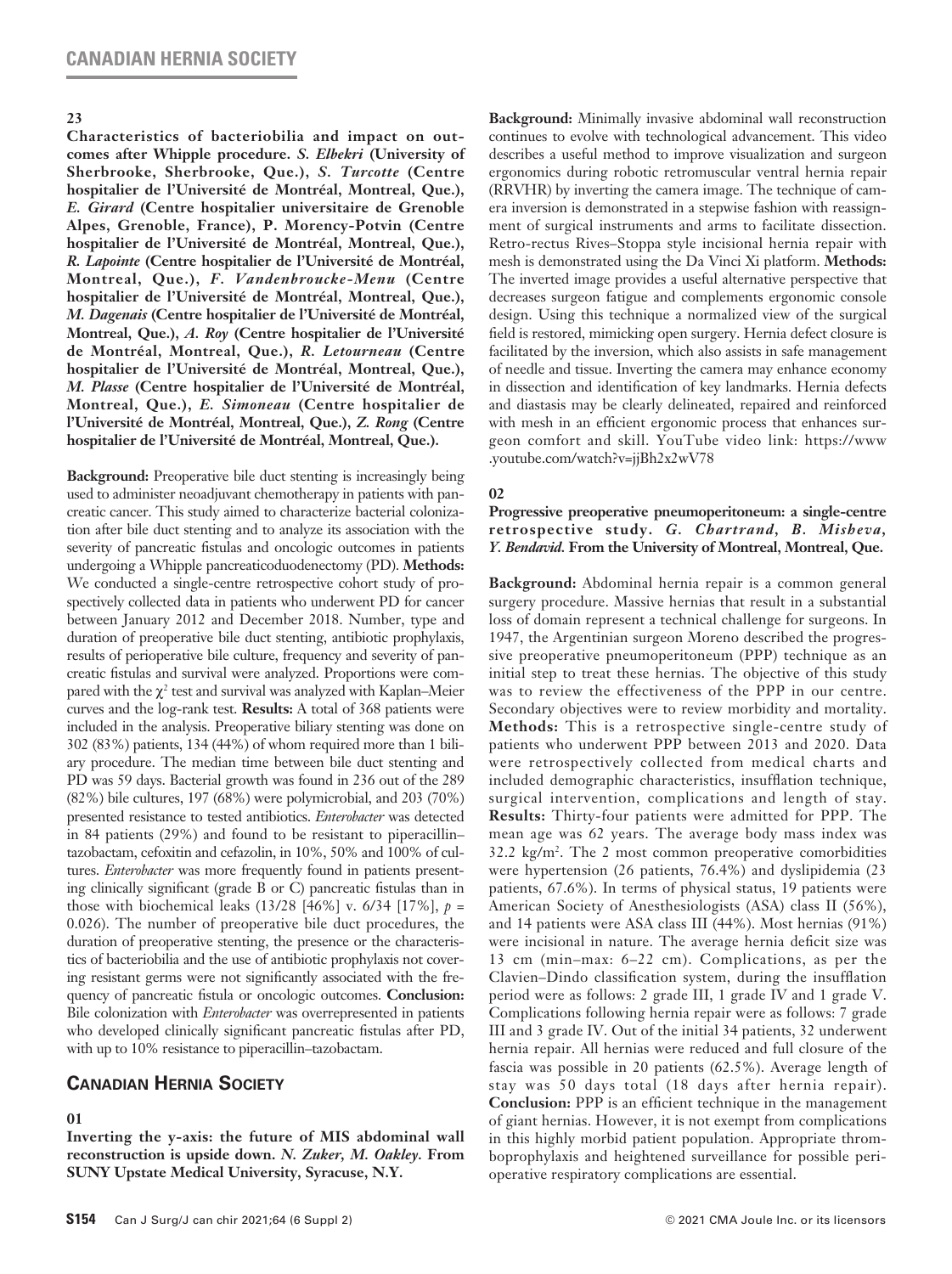#### **03**

#### **The role of radiologic classification of parastomal hernia as a predictor of the need for surgical hernia repair: a retrospective cohort study.** *J. Frigault, S. Lemieux, D. Breton, G. Bouchard, S. Drolet.* **From the Centre hospitalier universitaire de Québec – Université Laval, Québec, Que.**

**Background:** Parastomal hernia (PSH) is a frequent complication of stoma creation during colorectal surgery. Radiologic classification systems have been proposed for PSH, but they are primarily used for research. Our objective was to determine if PSH radiologic classification at diagnosis could predict the need for surgical repair during follow-up. **Methods:** In this retrospective cohort study, we reviewed 705 postoperative computed tomographic (CT) scans from 154 patients with permanent stoma creation from 2015 to 2018. Patients were included for analysis if a primary PSH was diagnosed on any examination. PSH were classified according to the European Hernia Society (EHS) and Moreno-Matias (MM) classification systems. **Results:** The incidence of radiologic PSH was 41% (63/154) after a median radiologic follow-up of 19.2 months (interquartile range 10.9–32.9 mo). Surgical repair was required in 17 of 62 patients with a primary PSH. There was no significant correlation between PSH classification and surgical hernia repair for either the EHS ( $p = 0.56$ ) or MM classification systems ( $p = 0.35$ ) in a univariate analysis. However, in a multivariate analysis, the type of PSH according to the EHS classification was significantly correlated with PSH repair during follow-up ( $p = 0.02$ ). Type III PSH were associated with a lower incidence of surgical hernia repair compared with type I, with a hazard ratio of 0.01 (95% confidence interval 0.00–0.20). A similar correlation was not seen using the MM classification system  $(p = 0.10)$ . **Conclusion:** EHS classification of PSH was significantly correlated with the need for surgical repair during short-term follow-up. Prospective studies are required to establish a potential role in patient care.

#### **04**

**Comparison of 2 fascial defect closure methods for laparoscopic incisional hernia repair.** *M. Melland-Smith* **(University of Toronto, Toronto, Ont.),** *L. Smith* **(North York General Hospital, North York, Ont.),** *J. Tan* **(Humber River Hospital, North York, Ont.),** *U. Kahn* **(University of Toronto, Toronto, Ont.).**

**Background:** This retrospective cohort study compares 2 different methods of hernia defect closure: an open hybrid approach versus a laparoscopically sutured closure for laparoscopic incisional ventral hernia repair. Currently there is no consensus regarding the ideal surgical approach to an incisional hernia measuring 2–10 cm. **Methods:** We identified consecutive patients who underwent incisional hernia repair at 2 centres, North York General Hospital and Humber River Hospital, between 2015 and 2020. Patients were grouped according to whether hybrid fascial closure or totally laparoscopic closure was performed. The hybrid approach involved open adhesiolysis, hernia sac resection and primary fascial closure followed by laparoscopic mesh placement without transfascial fixation sutures. The laparoscopic approach involved defect closure by intracorporeal suturing and transfacial fixation of the mesh. Both techniques included laparoscopically placed intraperitoneal mesh with 5 cm of overlap using a tacking device. Age, sex, body mass index (BMI), comorbidities and hernia size were analyzed. Primary outcomes included surgical site infection (SSI), other wound complications including seroma and hematoma, length of hospital stay, pain reported at follow-up appointment and hernia recurrence. **Results:** We identified 164 patients who underwent incisional hernia repair at the study centres between 2015 and 2020. Postoperative pain, surgical site infections and seromas did not differ between the totally laparoscopic and hybrid groups. The recurrence rates were 5.8% and 6.8% for the laparoscopic and hybrid groups, respectively; the diference was not statistically significant. The time to recurrence was 15 months (range 8–12 mo) in the laparoscopic group and 7 months (range 6–36 mo) in the hybrid group, and this difference was also not statistically significant. The hernia defect size and BMI were significantly higher in the hybrid group, without increased wound complications. **Conclusion:** These results suggest that open defect closure is a safe alternative to totally laparoscopic closure and can be a helpful alternative in patients with higher BMI and larger hernia defects. The hybrid approach involves a less technically demanding fascial closure method combined with the benefits of laparoscopy for wide mesh overlap.

# **Canadian Association of Bariatric Physicians and Surgeons**

#### **01**

**Hypoalbuminemia predicts serious complications following elective bariatric surgery.** *C. McLean, V. Mocanu, D. Birch, S. Karmali, N. Switzer.* **From the University of Alberta, Edmonton, Alta.**

**Background:** Hypoalbuminemia (HA) may be an important and underinvestigated predictor of serious complications and mortality among patients who undergo bariatric surgery. The aims of this study were therefore to (1) determine the prevalence of HA and clinical characteristics of HA among patients who undergo bariatric surgery, (2) compare complication rates among patients who undergo bariatric surgery with low and normal presurgery serum albumin levels and (3) determine the influence of HA on postoperative complications and 30-day mortality among patients who undergo bariatric surgery. **Methods:** Data were extracted from the Metabolic and Bariatric Surgery Accreditation and Quality Improvement Program (MBSAQIP) data registry from 2015 to 2018. All primary Rouxen-Y gastric bypass and sleeve gastrectomy procedures were included, while prior revisional surgeries and emergency surgeries were excluded. A presurgical serum albumin level of 3.5 g/dL or less was used to organize the patient population into HA and control cohorts. Bivariate analysis and multivariable logistic regression modelling were used. **Results:** Of 590 971 patients, 42618 (7.2%) were identified as having serum albumin levels of 3.5 g/dL or less. Patients with HA were younger (44.5 [standard deviation (SD) 12.0] yr v. 44.0 [SD 11.9] yr, *p* < 0.001), had increased body mass index  $(48.5 \text{ [SD 9.0] kg/m}^2 \text{ v.})$ 45.1 [SD 7.7]  $\text{kg/m}^2$ ,  $p < 0.001$ ) and had a lower baseline functional status (1.6% v. 1.0% dependent or partially dependent, *p*  < 0.001). Patients with HA had more anastomotic leaks (0.5% v. 0.4%, *p* = 0.017), deep surgical site infections (0.4% v. 0.2%, *p* < 0.001) and composite serious complications (4.4% v. 3.3%, *p* < 0.001). At 30 days after surgery, complications including need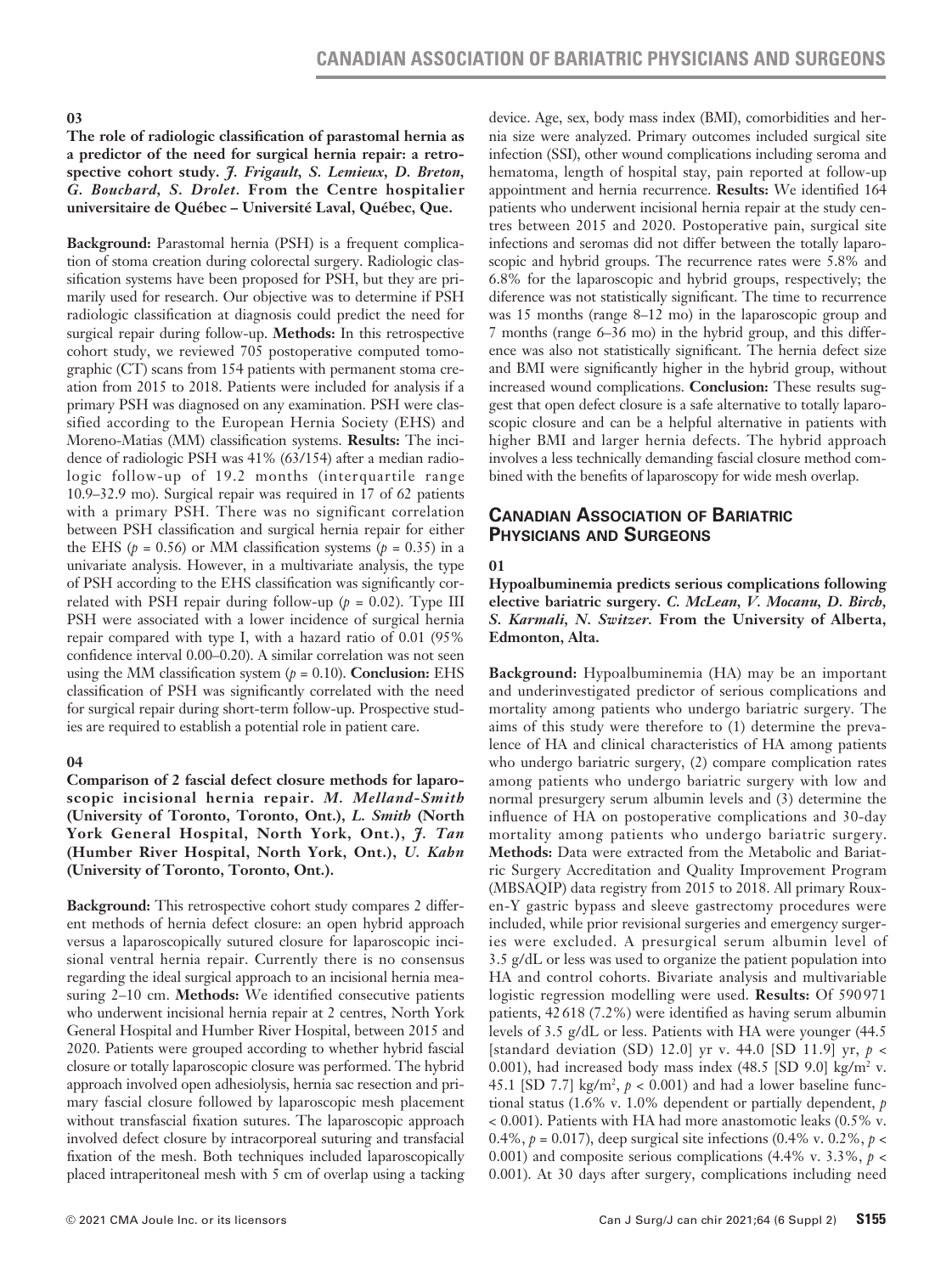for reintervention (1.6% v. 1.2%, *p* < 0.001), readmission (4.8% v. 3.7%, *p* < 0.0001) and mortality (0.14% v. 0.09%, *p* = 0.001) were all more prevalent among patients with HA. After functional status, HA was the strongest modifiable predictor of serious complications but was not predictive of 30-day mortality. **Conclusion:** We identified HA as one of the greatest modifiable factors predictive of serious complications. Adoption of strategies to identify and improve preoperative serum albumin levels may reduce overall serious complications among patients who undergo elective bariatric surgery.

## **02**

**Laparoscopic adjustable gastric band migration inducing jejunal obstruction associated with acute pancreatitis: aurgical approach of band removal.** *M. Fortin, X. Paré, A. Doyon.* **Centre hospitalier affilié universitaire régional de Trois-Rivières, Trois-Rivières, Que.**

**Background:** Laparoscopic adjustable gastric band (LAGB) is an effective procedure to lose weight and has low initial operative morbidity. However, specific complications such as gastric erosion of the band can occur in around 3.4% of patients (at a 15-year follow-up in some studies), which requires emergent surgical removal. **Methods:** We present the case of a 72-year-old woman with a LAGB procedure done 8 years before who suffered a rare complication of jejunal obstruction associated with acute pancreatitis secondary to band migration. After relevant investigations such as blood tests, abdominal x-ray and computed tomographic scan, the band was removed during a laparoscopic surgery. We demonstrate the surgical technique using a video of the procedure. Relevant steps include abdominal exploration and adhesiolysis, LAGB tube cutting, longitudinal enterotomy at the site of obstruction, LAGB removal, Heineke–Mikulicz procedure (2 planes), peroperative gastroscopy and leak test, drain placement and removal of subcutaneous port. The postoperative period was free of complications as was subsequent follow-up. The patient, whose body mass index was 42, declined any additional bariatric procedure. **Conclusion:** Acute pancreatitis may be considered as a very rare complication associated with LAGB migration. Since these complications can be severe, an endoscopic or laparoscopic intervention should be quickly performed to remove the LAGB. There is no bariatric guideline that establishes an endoscopic follow-up to prevent or treat complications in asymptomatic patients. But in an acute context, owing to the risk of intestinal perforation with endoscopic procedures, laparoscopic exploration remains the standard of care, which is exemplified in the video. This procedure can be done by any general surgeon with adequate laparoscopic skills. YouTube video link: https://www.youtube.com/watch?v=acW0fG5b5NE

## **03**

**Can visceral adipose tissue gene expression determine metabolic outcomes after bariatric surgery?** *S. Keshavjee*  **(Columbia University, New York, N.Y.),** *K. Schwenger*  **(University Health Network, Toronto, Ont.),** *J. Yadav* **(University of Toronto, Toronto, Ont.),** *S. Fischer* **(University Health Network, Toronto, Ont.),** *T. Jackson* **(University Health Network, Toronto, Ont.),** *J. Allard* **(University Health Network, Toronto, Ont.),** *A. Okrainec* **(University Health Network, Toronto, Ont.).**

**Background:** Bariatric surgery (BSX) is known to induce substantial weight loss and improve weight-related comorbidities. However, some people do not achieve successful weight loss outcomes. Research has shown that visceral adipose tissue (VAT) characteristics may contribute to post-BSX success. **Methods:**  The aim of this study was to determine if VAT gene expression can determine metabolic success 12 months after BSX. We compared VAT between those whose (1) insulin resistance (IR) improved versus persisted, (2) metabolic syndrome improved versus persisted and (3) weight loss was adequate ( $\geq$  20% total body weight) versus inadequate. VAT was collected from patients at the time of BSX; gene expression was assessed by reverse transcription polymerase chain reaction, including markers of thermogenic capacity, inflammation, fibrosis, adipokines and others. Biochemical and anthropometric information was collected before BSX. Groups were compared using the Kruskal–Wallis test followed by Wilcoxon ranked sum, or  $\chi^2$  and Fisher exact test. A *p* value less than 0.05 was considered significant. **Results:** Data were collected for 126 patients, of whom 85 (67%) had IR (homeostatic model assessment [HOMA]  $\geq$  2.73) at baseline. Those with persistent IR (*n* = 21) 12 months after BSX had higher baseline VAT fibrotic gene expression and inflammatory marker expression than those whose IR resolved after surgery (*n* = 64). Thirty-six patients (29%) had metabolic syndrome at the time of BSX; 9 patients with persistent metabolic syndrome at 12 months had higher baseline VAT expression of browning markers, adipokines and fibrotic markers than those whose metabolic syndrome resolved. Finally, we found that the 16 patients (13%) who achieved inadequate weight loss at 12 months had higher expression of inflammatory and fibrotic markers compared with those who achieved adequate weight loss (*n* = 110, 87%). Overall, there was a significant difference in the expression pattern of intra-operative VAT samples from patients with varied postsurgical outcomes. **Conclusion:** VAT characteristics may relate to development of metabolic comorbidities and improvement following BSX. This may help predict which patients may have favorable postoperative outcomes.

## **04**

**Improvement of kidney function in patients with chronic kidney disease and severe obesity after bariatric surgery: a systematic review and meta-analysis.** *Y. Lee* **(McMaster University, Hamilton, Ont.),** *S. Anvari* **(McMaster University, Hamilton, Ont.),** *M. Chu* **(McMaster University, Hamilton, Ont.),** *O. Lovrics* **(McMaster University, Hamilton, Ont.),** *I. Aditya* **(University of Toronto, Toronto, Ont.),** *R. Malhan* **(McMaster University, Hamilton, Ont.),**  *A. Khondker* **(University of Toronto, Toronto, Ont.),**  *M. Walsh* **(McMaster University, Hamilton, Ont.),**  *A. Doumouras* **(McMaster University, Hamilton, Ont.),**  *D. Hong* **(McMaster University, Hamilton, Ont.).**

**Background:** The general management for chronic kidney disease (CKD) includes treating reversible causes, including obesity, which may be both a driver and comorbidity for CKD. Bariatric surgery, being the most effective method of achieving substantial and durable weight loss, has been shown to reduce the likelihood of CKD progression and improve kidney function in observational studies. An updated systematic review and meta-analysis on the role of bariatric surgery in obese patients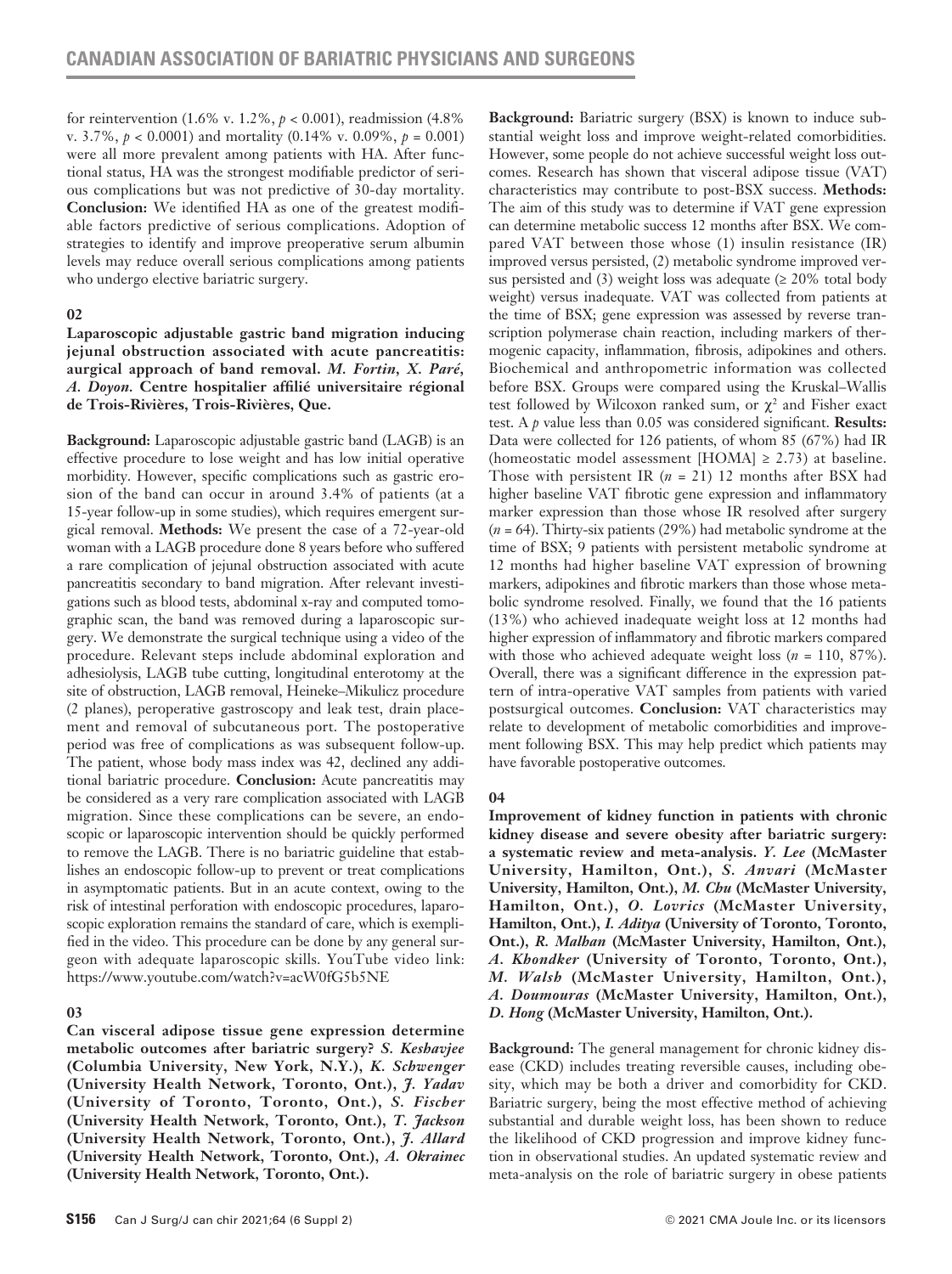with CKD was warranted. **Methods:** We searched Embase, Medline and Central for eligible studies reporting on CKD and kidney function outcomes in patients with at least stage 3 CKD, before and after bariatric surgery with comparison to a medical intervention control if available. Mean difference (MD), confidence intervals (CI) and relative risk (RR) were calculated for the described outcomes. Risk of bias was assessed with the Newcastle–Ottawa risk of bias score. **Results:** Nineteen studies were included for synthesis. Bariatric surgery significantly improved glomerular filtration rate with a MD of 11.79 (95% CI 5.07 to 18.51,  *90%) mL/min per 1.73 m<sup>2</sup> and significantly* reduced serum creatinine with a MD of –0.24 (95% CI –0.21 to –0.39, *I*<sup>2</sup> 0%) after bariatric surgery. There was no significant difference in the RR of having greater than CKD stage 3 after bariatric surgery, with a RR of  $-1.13$  (95% CI  $-0.83$  to  $-2.07$ , *I*2 13%), but there was a reduced likelihood of having a urinary albumin-to-creatinine ratio greater than 30 mg/L with a RR of –3.03 (95% CI –1.44 to –6.40, *I*2 91%). Eleven of the 19 studies were of good quality. **Conclusion:** Bariatric surgery may be associated with improved kidney function with the reduction of body mass index and is a safe treatment option for patients with CKD. However, future studies with more robust reporting are required to determine the efficacy of bariatric surgery for the treatment of CKD.

#### **05**

## **A prediction model for delayed discharge following gastric bypass surgery.** *W. He, A. Vergis, K. Hardy, R. Romanescu.*  **From the University of Manitoba, Winnipeg, Man.**

**Background:** Discharging patients on postoperative day 1 has become common for bariatric surgery over recent years because of the increase in severe obesity. However, limited data are available to identify which patients require a longer hospital stay after surgery. The aim of this study is to build a prediction model to identify prolonged hospital stay following bariatric surgery. **Methods:** A retrospective chart review was performed between January 2012 and October 2017. Patients' age, sex, preoperative weight, body mass index (BMI), medication (narcotics, gabapentin and anticoagulant) and comorbidities (hypertension, coronary artery disease, type 1 or 2 diabetes mellitus [T1DM, T2DM], chronic obstructive pulmonary disease, asthma, obstructive sleep apnea [OSA], chronic kidney disease [CKD], gastroesophageal reflux disease [GERD], dyslipidemia and chronic pain) and delayed outcome were recorded. Prediction analysis was performed. Cross-validation (CV) was used to assess the generalizability of the model. CV error was used to choose the best predictor set. **Results:** A total of 539 charts were reviewed. The model best predicts prolonged hospital stay with a combined CV error of 0.1545. The CV errors with an additional variable were asthma (0.1590), weight (0.1578), GERD (0.1574), gabapentin (0.1567), BMI (0.1561), anticoagulation (0.1552), chronic pain (0.1550), OSA (0.1547), dyslipidemia (0.1547), CKD (0.1547) and T2DM (0.1545). **Conclusion:** A prediction model including preoperative BMI, comorbidities and medications is generated from this study. It could be applied to predict prolonged patient stay following bariatric surgery. It has the potential to reduce costs, increase quality of care and meet the growing demand for bariatric surgery.

## **06**

**Experiences and outcomes of Indigenous patients undergoing bariatric surgery: a mixed-methods scoping review.**  *F. Deaninck, J. Linton, M. Fowler-Woods, A. Fowler-Woods, G. Shingoose, A. Vergis, K. Hardy, M. Zmudzinski.* **From the University of Manitoba, Winnipeg, Man.**

**Background:** Obesity and type 2 diabetes mellitus (T2DM) are growing global health concerns and Canada's Indigenous population is at higher lifetime risk of both. Obesity increases the risk for insulin resistance, T2DM, cardiovascular disease and all-cause mortality. Bariatric surgery is an effective method for improvement or cure of all obesity-related comorbidities, including T2DM. The objective of this scoping review was to interrogate the literature and explore the experiences and outcomes of Indigenous people undergoing bariatric surgery. **Methods:** Using the Preferred Reporting Items for Systematic Reviews and Meta-Analyses (PRISMA) extension for scoping reviews (PRISMA-ScR) guidelines, we conducted a search of Medline, Scopus, CINAHL and Embase. Two independent reviewers identified all studies exploring the experiences and outcomes of Indigenous patients undergoing bariatric surgery. Included quantitative and qualitative data were evaluated using the Grading of Recommendations, Assessment, Development and Evaluations (GRADE) and Critical Appraisal Skills Programme (CASP) approaches, respectively. **Results:** A total of 92 articles were returned in our search. Thirteen articles were included in our analysis: 4 qualitative studies and 9 quantitative studies. Substantial heterogeneity precluded pooled analysis. Analysis of quantitative data revealed that Indigenous patients underwent fewer bariatric procedures, had poorer clinic attendance (both preoperative and postoperative), similar weight loss outcomes and slightly higher postoperative complication rates. Qualitative data analysis revealed that obese Indigenous patients have a strong desire to improve their health and quality of life with bariatric surgery. Family is a very important support mechanism and motivator for pursuing bariatric surgery; however, nonsurgeon bariatric pathway supports for Indigenous patients are lacking. **Conclusion:** There is a paucity of literature examining the experiences or outcomes of Indigenous patients undergoing bariatric surgery. Existing literature appears to suggest inequity in access to bariatric surgery for Indigenous patients despite strong motivators for pursuing surgery. To identify and address the gaps in access and health outcomes for Indigenous peoples, more research needs to be conducted in this area.

## **07**

### **What is the optimal common channel length in revisional bariatric surgery?** *Z. Cloutier, T. McKechnie, Y. Lee, V. Archer, A. Doumouras.* **From McMaster University, Hamilton, Ont.**

**Background:** Shortening of the common channel (CC) is 1 option to promote further weight loss after unsuccessful Roux-en-Y gastric bypass (RYGB), although there is no established length. This systematic review aims to characterize the optimal length of the common channel in revisional RYGB. **Methods:** The Medline, Embase, Web of Science, PubMed, Cochrane Library and CINAHL databases were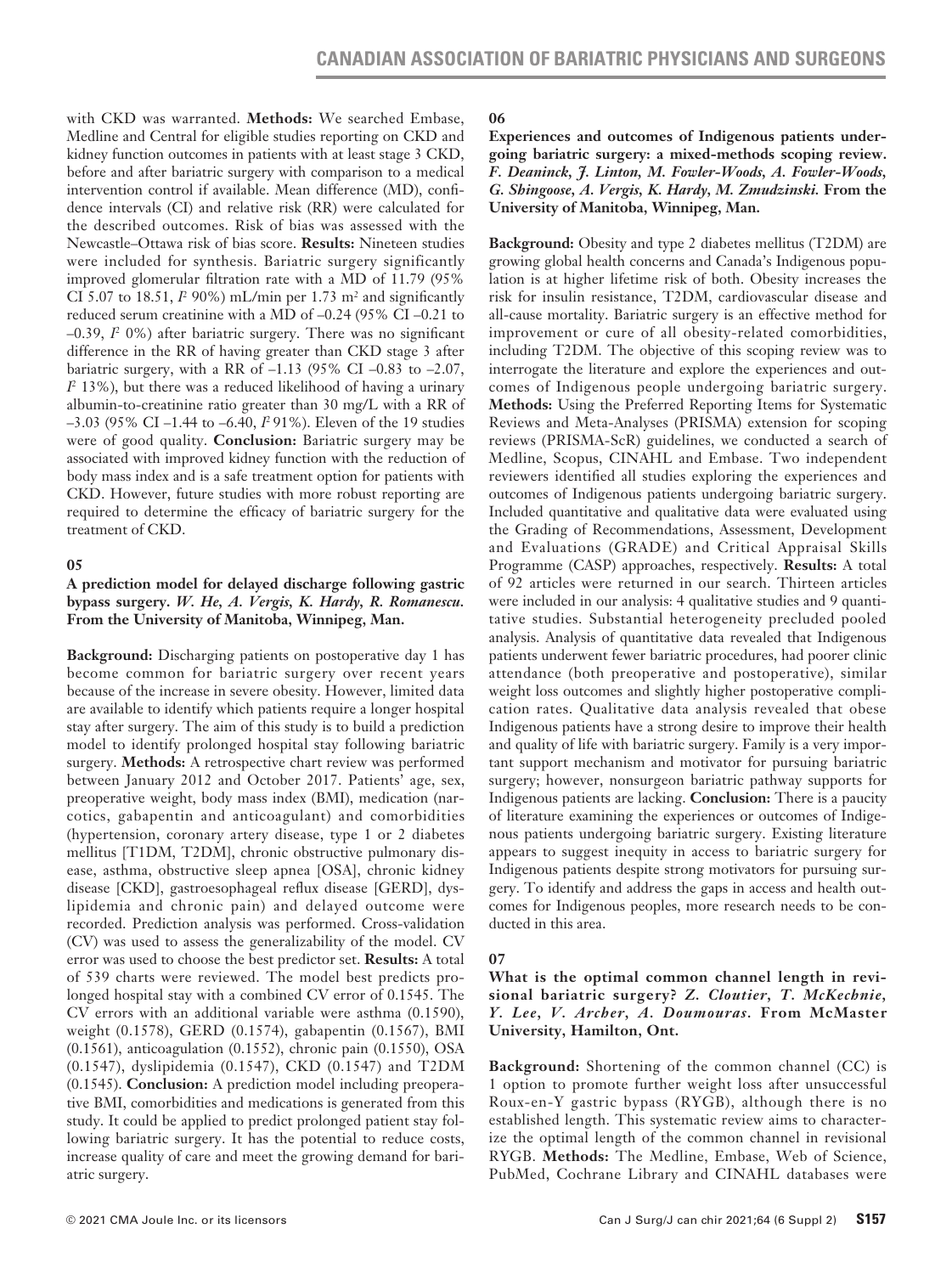searched up to April 2020. Studies were included if shortening of the CC of RYGB was performed for insufficient weight loss or weight regain when measurements of the new CC were included. The primary outcome was weight loss on the basis of identified CC length groups. Secondary outcomes included rates of 30-day complications, protein calorie malnutrition (PCM) and need for revisional surgery. **Results:** Seventeen single-arm studies including 496 patients were included in this review and grouped on the basis of a short CC length (100–120 cm, 8 studies) versus long CC length (120–300 cm, 9 studies) after revisional RYGB. For both groups, body mass index (BMI) decreased from 43.6 and 43.2 before revision to 35.7 and 34.8 at 12 months after revision, respectively. The absolute percentage changes in BMI were 19.9% and 21.5%. The 30-day complication incidence was 37% for short CC (95% confidence interval [CI] 22%– 54%, *I*2 85%) and 26% for long CC (95% CI 12%–35%, *I*<sup>2</sup> 76%), while PCM incidence was 23% (95% CI 12%–35%, *I*<sup>2</sup> 76%) versus 26% (95% CI 13%–42%, *I*2 79%) and the incidence of reoperation for lengthening the CC was 12% (95% CI 6%–20%, *I*2 60%) versus 13% (95% CI 6%–23%, *I*2 55%). **Conclusion:** This systematic review comparing CC length in revisional RYGB found no differences between short and long CC length in terms of BMI changes, rates of PCM or rate of reoperation for relengthening the CC. Shortening the CC under 120 cm has a slightly higher 30-day complication rate and may not be necessary. Although the pooled population for this study is substantial, larger double-arm studies with direct outcome comparison based on CC length are required for a definitive answer.

## **08**

**Laparoscopic management of internal hernia in a 34-week pregnant woman.** *J. Shiroky, J. Abu Halimah, K. Ramji, V. Boudreau.* **From McMaster University, Hamilton, Ont.**

**Background:** Internal hernias after Roux-en-Y gastric bypass pose a potential challenge in diagnosis and in surgical management. Considering the rising rates of bariatric surgery in Canada, combined with the fact that roughly half of those undergoing these procedures are women of reproductive age, complications from internal hernias during pregnancy are likely to become more commonly seen. Surgery in this setting is associated with a high risk of laparotomy and laparoscopic conversion. **Methods:** In this video we describe the management of a 35-year-old woman presenting with clinical and radiologic signs consistent with internal hernia at 34 weeks' gestation. We demonstrate that the laparoscopic approach to intraoperative diagnosis and repair of internal hernias is technically feasible even during the late stages of pregnancy. YouTube video link: https://www.youtube.com/watch?v= xQf52WZS0Ik

## **09**

**Characterizing timing of postoperative complications following elective Roux-en-Y gastric bypass and sleeve gastrectomy.** *A. Mierzwa, V. Mocanu, G. Marcil, J. Dang, N. Switzer, D. Birch, S. Karmali, A. Mierzwa.* **From the University of Alberta, Edmonton, Alta.**

**Background:** With the growing prevalence of bariatric procedures performed worldwide, it is important to understand the timing of postoperative complications following bariatric surgery and the differences that may exist between procedures. **Methods:** This retrospective study was conducted using the Metabolic and Bariatric Surgery Accreditation and Quality Improvement Program (MBSAQIP) data registry from 2017 to 2018. All patients with primary elective Roux-en-Y gastric bypass (RYGB) and sleeve gastrectomy (SG) procedures were included. The primary outcome was to characterize the timing of postoperative complications for RYGB and SG. Bivariate analysis was conducted using the  $\chi^2$  test or independent *t* tests for parametric data, and Mann–Whitney *U* tests for nonparametric continuous data. **Results:** A total of 316 314 patients were identified, with 237 066 (74.9%) in the SG cohort and 79 248 (25.1%) in the RYGB cohort. Early complications included myocardial infarction (4.7 [standard deviation (SD) 6.4] d), cardiac arrest (6.4 [SD 8.5] d), pneumonia (6.9 [SD 6.9] d), progressive renal insufficiency (8.1 [SD 8.1] d) and acute renal failure (8.2 [SD 7.6] d). Late complications included *Clostridioides difficile* infection (11.3 [SD 7.8] d), organ space infections (11.7 [SD 7.9] d), deep incisional infections (12.4 [SD 6.6] d), superficial incisional infections (13.2 [SD 6.9] d) and urinary tract infections (14.0 [SD 8.4] d). Patients who underwent SG were more likely to be diagnosed later than those who underwent RYGB with regard to superficial incisional infections (14.0 [SD 7.4] d v. 12.5 [SD 6.3] d, *p* = 0.002), organ space infections (12.6 [SD 7.8] d v. 10.8 [SD 7.9] d, *p* = 0.001), acute renal failure (9.3 [SD 8.1] d v. 6.8 [SD 6.8] d, *p* = 0.03) and pulmonary embolism (13.7 [SD 7.5] d v. 11.3 [SD 8.0] d,  $p = 0.003$ ). No significant difference in timing was observed for any other complication by procedures. **Conclusion:** This study provides the first characterization regarding the timing of postoperative complications following bariatric surgery. We demonstrate that significant differences in timing exist between complications and that these differences also vary by surgical procedure. Understanding the course of bariatric surgical complications will enable providers to optimize perioperative care by helping overcome delays in diagnosis and management.

## **10**

## **Canadian trends in bariatric surgery.** *A. Jarrar* **(The Ottawa Hospital, Ottawa, Ont.),** *A. Hardy-Henry* **(Southern Illinois Healthcare, Herrin, Ill.),** *N. Kolozsvari* **(The Ottawa Hospital, Ottawa, Ont).**

**Background:** This study describes the landscape of bariatric surgery in Canada, including procedural and technical variation. **Methods:** An online survey was included in the Canadian Association of General Surgeons (CAGS) newsletter. **Results:** Twentythree respondents indicated they performed bariatric surgery, representing 29.5% of the estimated 78 surgeons with bariatric practices in Canada. Sixteen (69.6%) practised in an academic setting, 6 (26.1%) practised in the community and 1 (4.3%) practised in the private sector. The majority of bariatric surgeons were fellowship trained. Academic surgeons were more likely to have bariatric surgery as their main practice. Most surgeons performed more than the minimum 100 lifetime stapling procedures (91.3%) and minimum 25 yearly stapling procedures (87%) required for American Society for Metabolic and Bariatric